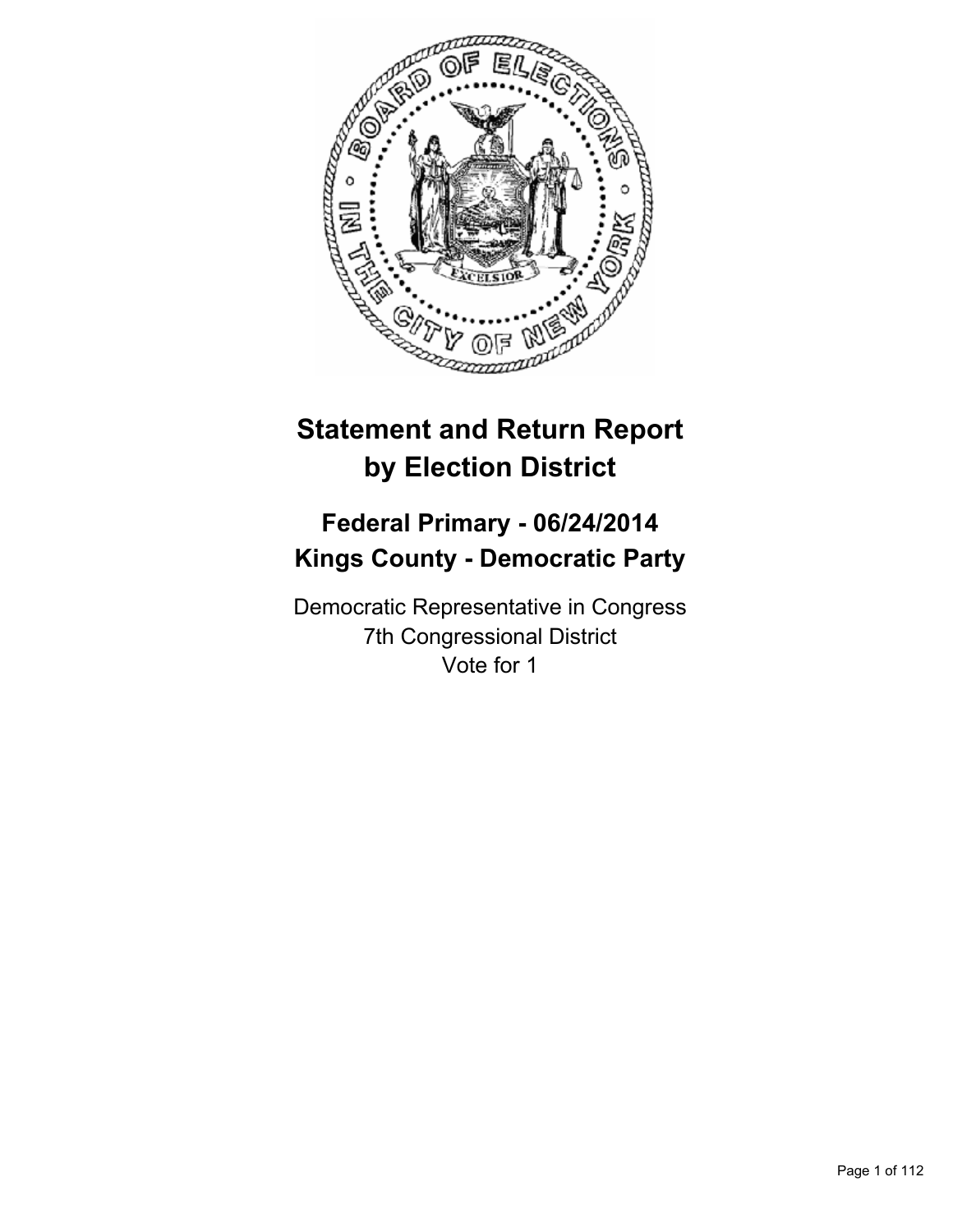

| PUBLIC COUNTER                                           | 10      |
|----------------------------------------------------------|---------|
| EMERGENCY                                                | 0       |
| ABSENTEE/MILITARY                                        | 0       |
| FEDERAL                                                  | 2       |
| AFFIDAVIT                                                | 0       |
| Total Ballots                                            | $12 \,$ |
| Less - Inapplicable Federal/Special Presidential Ballots | 0       |
| <b>Total Applicable Ballots</b>                          | $12 \,$ |
| NYDIA M. VELAZQUEZ                                       | 11      |
| JEFFREY M. KURZON                                        | 1       |
| <b>Total Votes</b>                                       | 12      |

# **012/44**

| PUBLIC COUNTER                                           | 0 |
|----------------------------------------------------------|---|
| <b>EMERGENCY</b>                                         | 0 |
| ABSENTEE/MILITARY                                        | 0 |
| <b>FEDERAL</b>                                           | 0 |
| <b>AFFIDAVIT</b>                                         | 0 |
| <b>Total Ballots</b>                                     | 0 |
| Less - Inapplicable Federal/Special Presidential Ballots | 0 |
| <b>Total Applicable Ballots</b>                          | 0 |
| NYDIA M. VELAZQUEZ                                       | 0 |
| JEFFREY M. KURZON                                        | 0 |
| <b>Total Votes</b>                                       | 0 |

| <b>PUBLIC COUNTER</b>                                    |   |
|----------------------------------------------------------|---|
| <b>EMERGENCY</b>                                         | 0 |
| ABSENTEE/MILITARY                                        |   |
| <b>FEDERAL</b>                                           |   |
| AFFIDAVIT                                                | 0 |
| <b>Total Ballots</b>                                     | 3 |
| Less - Inapplicable Federal/Special Presidential Ballots | 0 |
| <b>Total Applicable Ballots</b>                          | 3 |
| NYDIA M. VELAZQUEZ                                       | 2 |
| JEFFREY M. KURZON                                        |   |
| <b>Total Votes</b>                                       | 3 |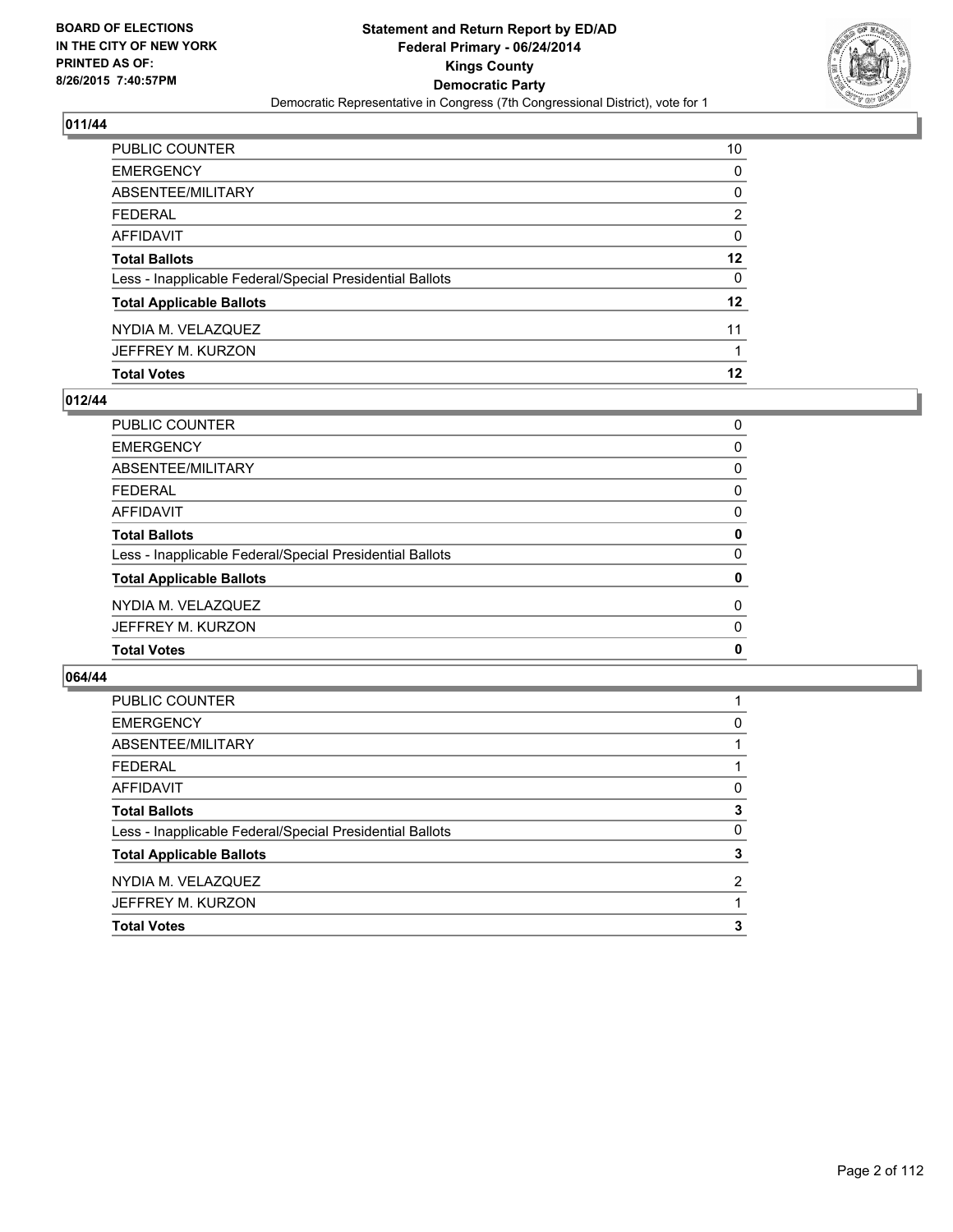

| <b>PUBLIC COUNTER</b>                                    | 3        |
|----------------------------------------------------------|----------|
| <b>EMERGENCY</b>                                         | 0        |
| ABSENTEE/MILITARY                                        | 0        |
| <b>FEDERAL</b>                                           | 0        |
| <b>AFFIDAVIT</b>                                         | 0        |
| <b>Total Ballots</b>                                     | 3        |
| Less - Inapplicable Federal/Special Presidential Ballots | $\Omega$ |
| <b>Total Applicable Ballots</b>                          | 3        |
| NYDIA M. VELAZQUEZ                                       | 2        |
| JEFFREY M. KURZON                                        |          |
| <b>Total Votes</b>                                       | 3        |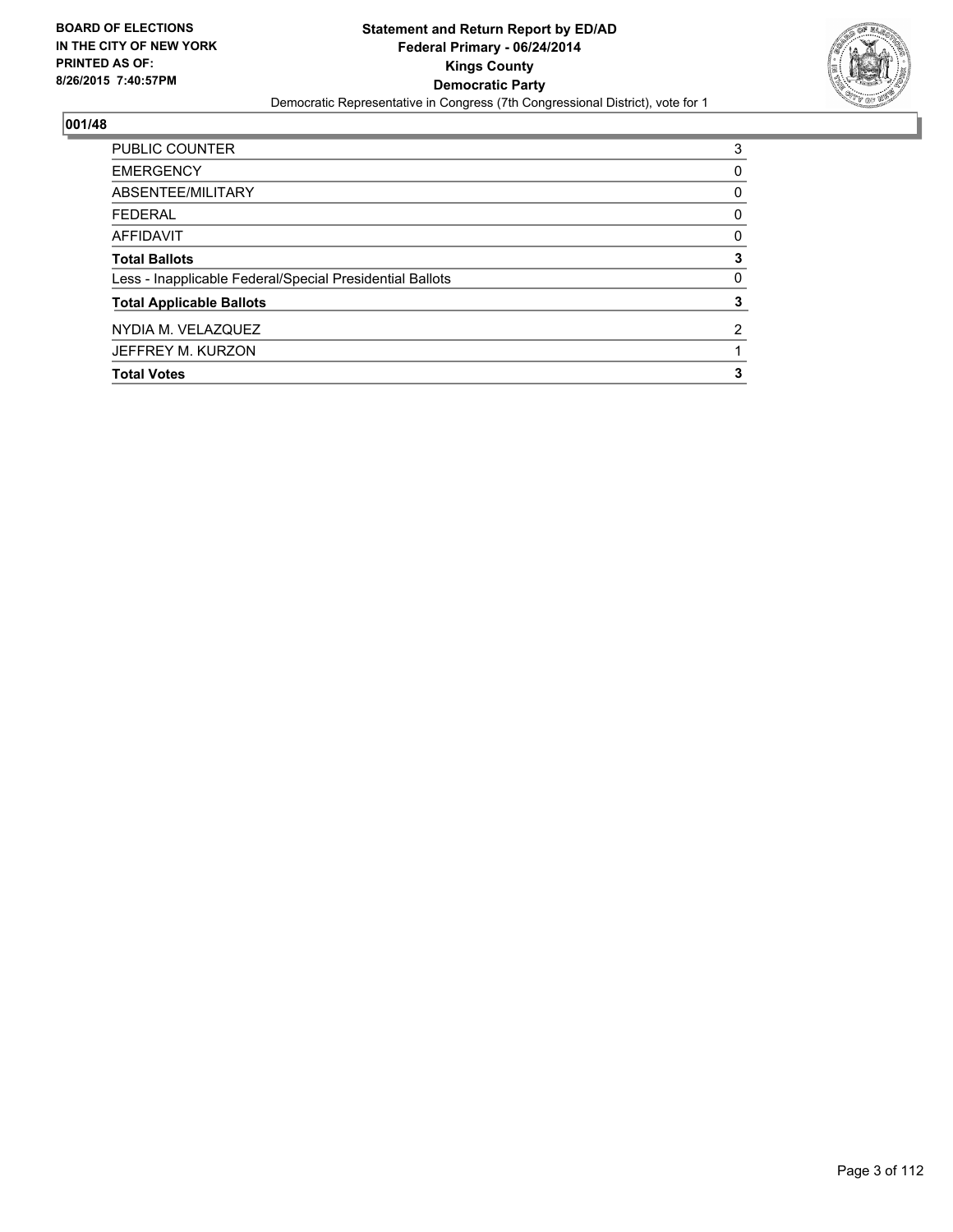

| <b>PUBLIC COUNTER</b>                                    | 23 |
|----------------------------------------------------------|----|
| <b>EMERGENCY</b>                                         | 0  |
| ABSENTEE/MILITARY                                        | 0  |
| FEDERAL                                                  |    |
| AFFIDAVIT                                                | 0  |
| <b>Total Ballots</b>                                     | 24 |
| Less - Inapplicable Federal/Special Presidential Ballots | 0  |
| <b>Total Applicable Ballots</b>                          | 24 |
| NYDIA M. VELAZQUEZ                                       | 17 |
| JEFFREY M. KURZON                                        | 5  |
| UNATTRIBUTABLE WRITE-IN (WRITE-IN)                       | 2  |
| <b>Total Votes</b>                                       | 24 |

# **002/49**

| PUBLIC COUNTER                                           | 15 |
|----------------------------------------------------------|----|
| <b>EMERGENCY</b>                                         | 0  |
| ABSENTEE/MILITARY                                        | 3  |
| <b>FEDERAL</b>                                           |    |
| <b>AFFIDAVIT</b>                                         | 0  |
| <b>Total Ballots</b>                                     | 19 |
| Less - Inapplicable Federal/Special Presidential Ballots | 0  |
| <b>Total Applicable Ballots</b>                          | 19 |
| NYDIA M. VELAZQUEZ                                       | 17 |
| JEFFREY M. KURZON                                        | 2  |
| <b>Total Votes</b>                                       | 19 |
|                                                          |    |

| <b>EMERGENCY</b>                                         | 0 |
|----------------------------------------------------------|---|
|                                                          |   |
| ABSENTEE/MILITARY                                        | 0 |
| <b>FEDERAL</b>                                           | 0 |
| <b>AFFIDAVIT</b>                                         | 0 |
| <b>Total Ballots</b>                                     | 9 |
| Less - Inapplicable Federal/Special Presidential Ballots | 0 |
| <b>Total Applicable Ballots</b>                          | 9 |
| NYDIA M. VELAZQUEZ                                       | 6 |
| JEFFREY M. KURZON                                        | 3 |
|                                                          |   |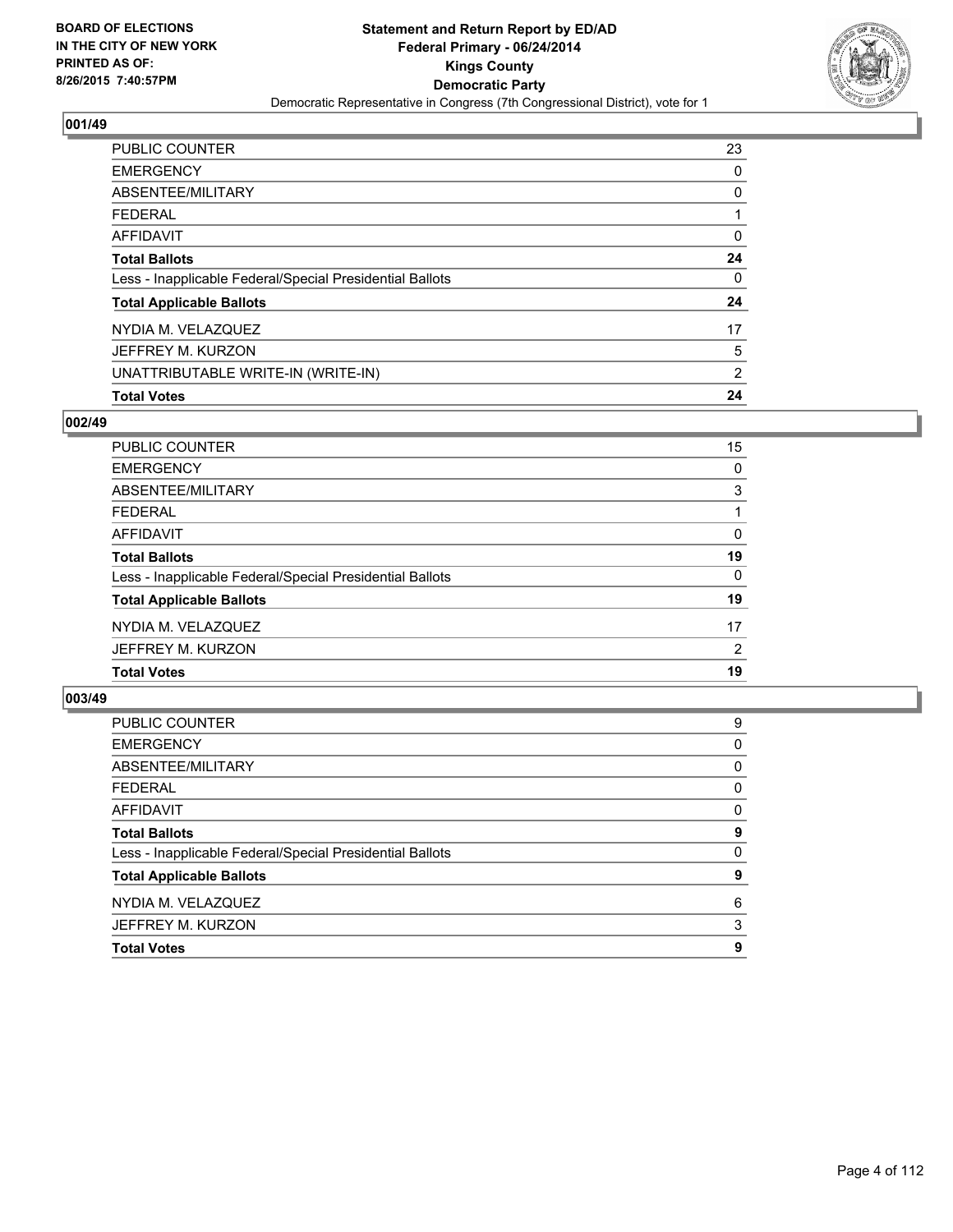

| <b>PUBLIC COUNTER</b>                                    | 19 |
|----------------------------------------------------------|----|
| <b>EMERGENCY</b>                                         | 0  |
| ABSENTEE/MILITARY                                        |    |
| <b>FEDERAL</b>                                           | 0  |
| <b>AFFIDAVIT</b>                                         | 0  |
| <b>Total Ballots</b>                                     | 20 |
| Less - Inapplicable Federal/Special Presidential Ballots | 0  |
| <b>Total Applicable Ballots</b>                          | 20 |
| NYDIA M. VELAZQUEZ                                       | 18 |
| JEFFREY M. KURZON                                        | 1  |
| <b>Total Votes</b>                                       | 19 |
| Unrecorded                                               |    |

#### **005/49**

| JEFFREY M. KURZON                                        |          |
|----------------------------------------------------------|----------|
| NYDIA M. VELAZQUEZ                                       | 4        |
| <b>Total Applicable Ballots</b>                          | 5        |
| Less - Inapplicable Federal/Special Presidential Ballots | $\Omega$ |
| <b>Total Ballots</b>                                     | 5        |
| <b>AFFIDAVIT</b>                                         | 0        |
| <b>FEDERAL</b>                                           |          |
| <b>ABSENTEE/MILITARY</b>                                 | 0        |
| <b>EMERGENCY</b>                                         | 0        |
| PUBLIC COUNTER                                           | 4        |

| <b>PUBLIC COUNTER</b>                                    | 23 |
|----------------------------------------------------------|----|
| <b>EMERGENCY</b>                                         | 0  |
| ABSENTEE/MILITARY                                        | 0  |
| <b>FEDERAL</b>                                           | 3  |
| AFFIDAVIT                                                | 0  |
| <b>Total Ballots</b>                                     | 26 |
| Less - Inapplicable Federal/Special Presidential Ballots | 0  |
| <b>Total Applicable Ballots</b>                          | 26 |
| NYDIA M. VELAZQUEZ                                       | 21 |
| JEFFREY M. KURZON                                        | 3  |
| ADRIANO ESPAILLAT (WRITE-IN)                             | 1  |
| <b>Total Votes</b>                                       | 25 |
| Unrecorded                                               | 1  |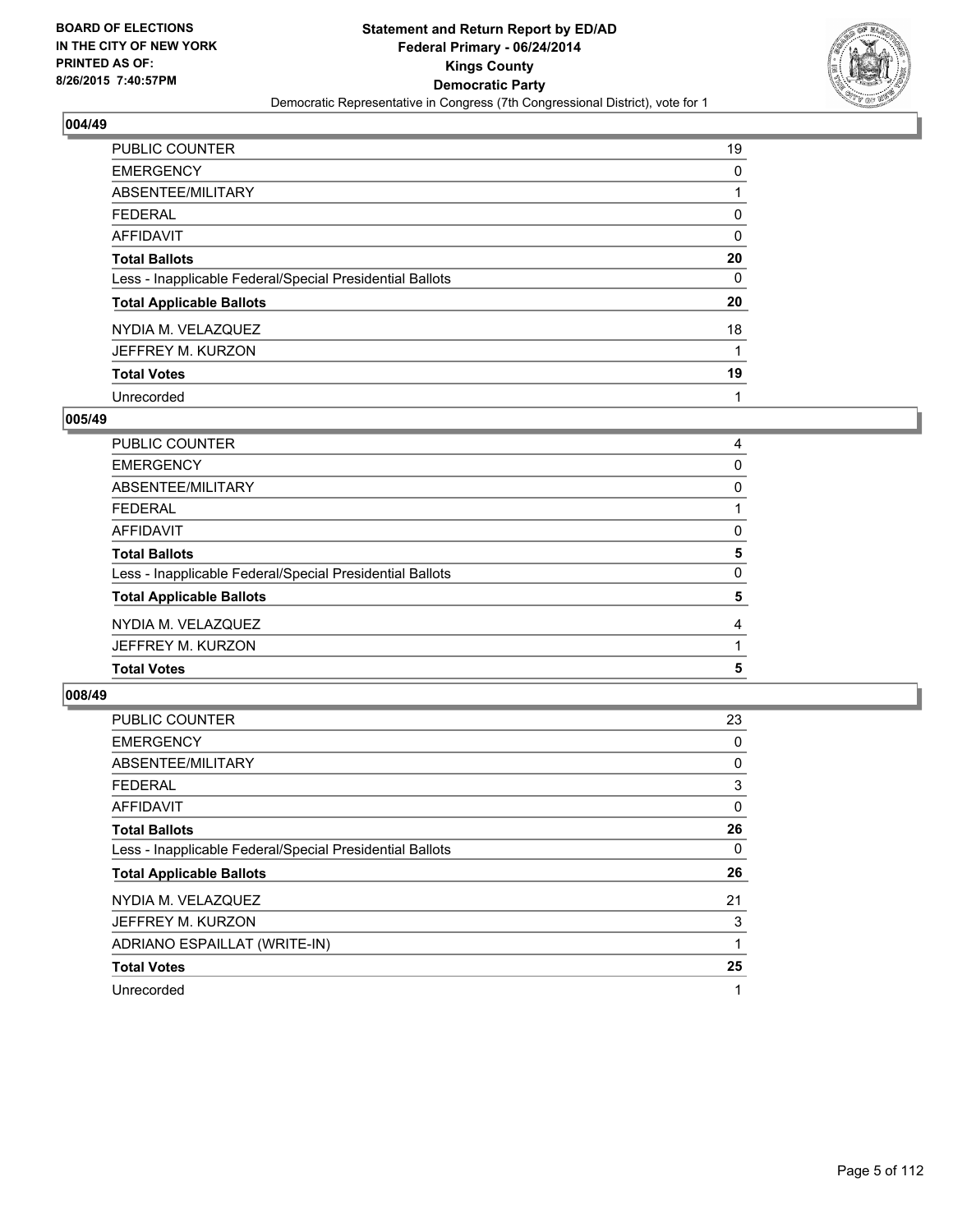

| PUBLIC COUNTER                                           | 13 |
|----------------------------------------------------------|----|
| <b>EMERGENCY</b>                                         | 0  |
| <b>ABSENTEE/MILITARY</b>                                 | 2  |
| <b>FEDERAL</b>                                           | 0  |
| AFFIDAVIT                                                | 0  |
| <b>Total Ballots</b>                                     | 15 |
| Less - Inapplicable Federal/Special Presidential Ballots | 0  |
| <b>Total Applicable Ballots</b>                          | 15 |
| NYDIA M. VELAZQUEZ                                       | 9  |
| JEFFREY M. KURZON                                        | 6  |
| <b>Total Votes</b>                                       | 15 |

# **010/49**

| PUBLIC COUNTER                                           | 5 |
|----------------------------------------------------------|---|
| <b>EMERGENCY</b>                                         | 0 |
| ABSENTEE/MILITARY                                        |   |
| <b>FEDERAL</b>                                           | 0 |
| AFFIDAVIT                                                | 0 |
| <b>Total Ballots</b>                                     | 6 |
| Less - Inapplicable Federal/Special Presidential Ballots | 0 |
| <b>Total Applicable Ballots</b>                          | 6 |
| NYDIA M. VELAZQUEZ                                       | 4 |
| JEFFREY M. KURZON                                        | 2 |
| <b>Total Votes</b>                                       | 6 |

| <b>PUBLIC COUNTER</b>                                    |          |
|----------------------------------------------------------|----------|
| <b>EMERGENCY</b>                                         | 0        |
| ABSENTEE/MILITARY                                        | 0        |
| <b>FEDERAL</b>                                           | 0        |
| AFFIDAVIT                                                | 0        |
| <b>Total Ballots</b>                                     |          |
| Less - Inapplicable Federal/Special Presidential Ballots | $\Omega$ |
| <b>Total Applicable Ballots</b>                          |          |
| NYDIA M. VELAZQUEZ                                       |          |
| JEFFREY M. KURZON                                        | 0        |
| <b>Total Votes</b>                                       |          |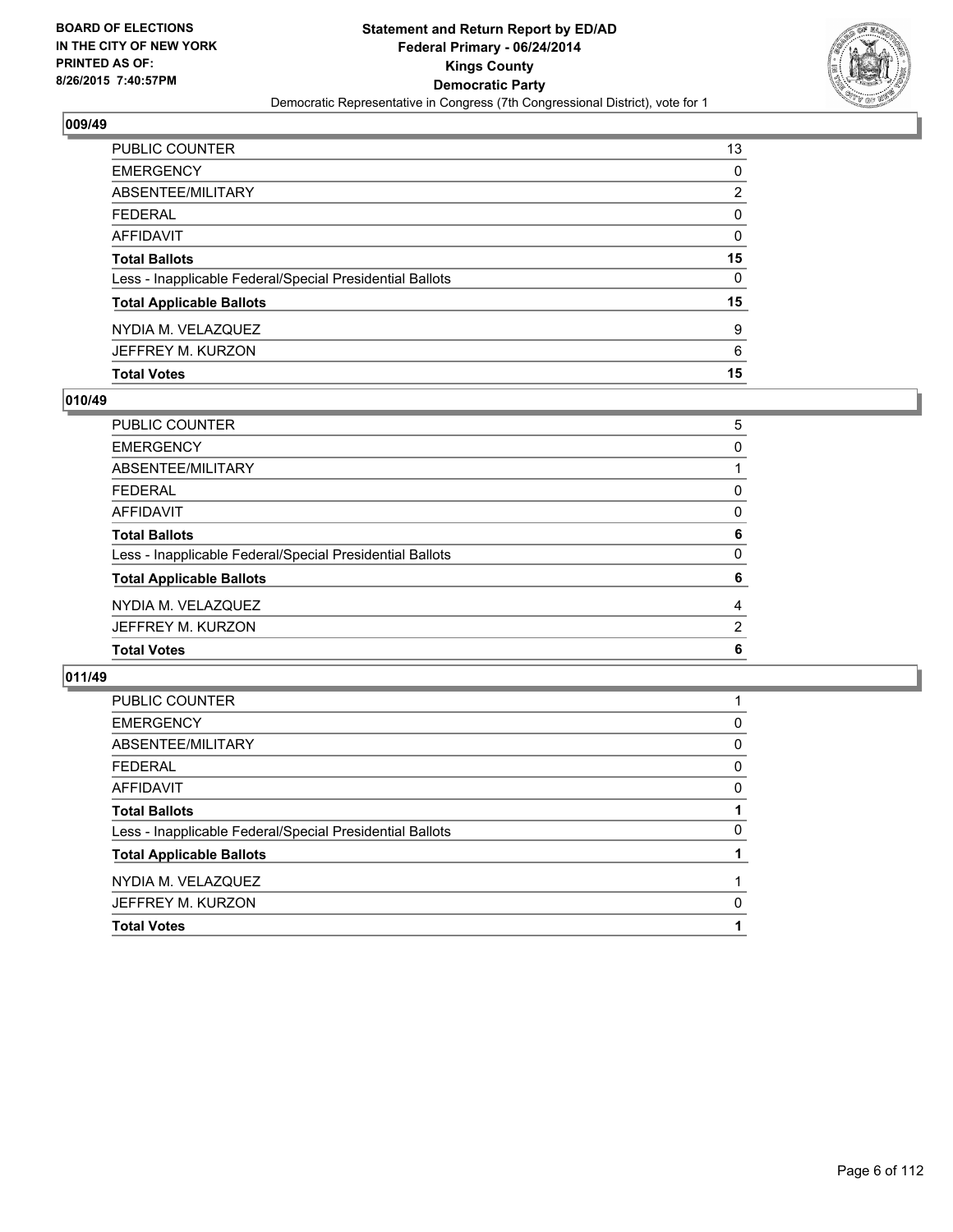

| PUBLIC COUNTER                                           | 8                     |
|----------------------------------------------------------|-----------------------|
| <b>EMERGENCY</b>                                         | 0                     |
| ABSENTEE/MILITARY                                        | 0                     |
| <b>FEDERAL</b>                                           | 0                     |
| AFFIDAVIT                                                | 0                     |
| <b>Total Ballots</b>                                     | 8                     |
| Less - Inapplicable Federal/Special Presidential Ballots | $\Omega$              |
| <b>Total Applicable Ballots</b>                          | 8                     |
| NYDIA M. VELAZQUEZ                                       | 6                     |
| JEFFREY M. KURZON                                        | $\mathbf{2}^{\prime}$ |
| <b>Total Votes</b>                                       | 8                     |

# **013/49**

| <b>PUBLIC COUNTER</b>                                    |   |
|----------------------------------------------------------|---|
| <b>EMERGENCY</b>                                         | 0 |
| <b>ABSENTEE/MILITARY</b>                                 | 0 |
| <b>FEDERAL</b>                                           | 0 |
| <b>AFFIDAVIT</b>                                         | 0 |
| <b>Total Ballots</b>                                     |   |
| Less - Inapplicable Federal/Special Presidential Ballots | 0 |
| <b>Total Applicable Ballots</b>                          |   |
| NYDIA M. VELAZQUEZ                                       |   |
| JEFFREY M. KURZON                                        | 0 |
| <b>Total Votes</b>                                       |   |
|                                                          |   |

| 2            |
|--------------|
| 0            |
| 0            |
| 0            |
| 0            |
| $\mathbf{2}$ |
| 0            |
| 2            |
|              |
|              |
| 2            |
|              |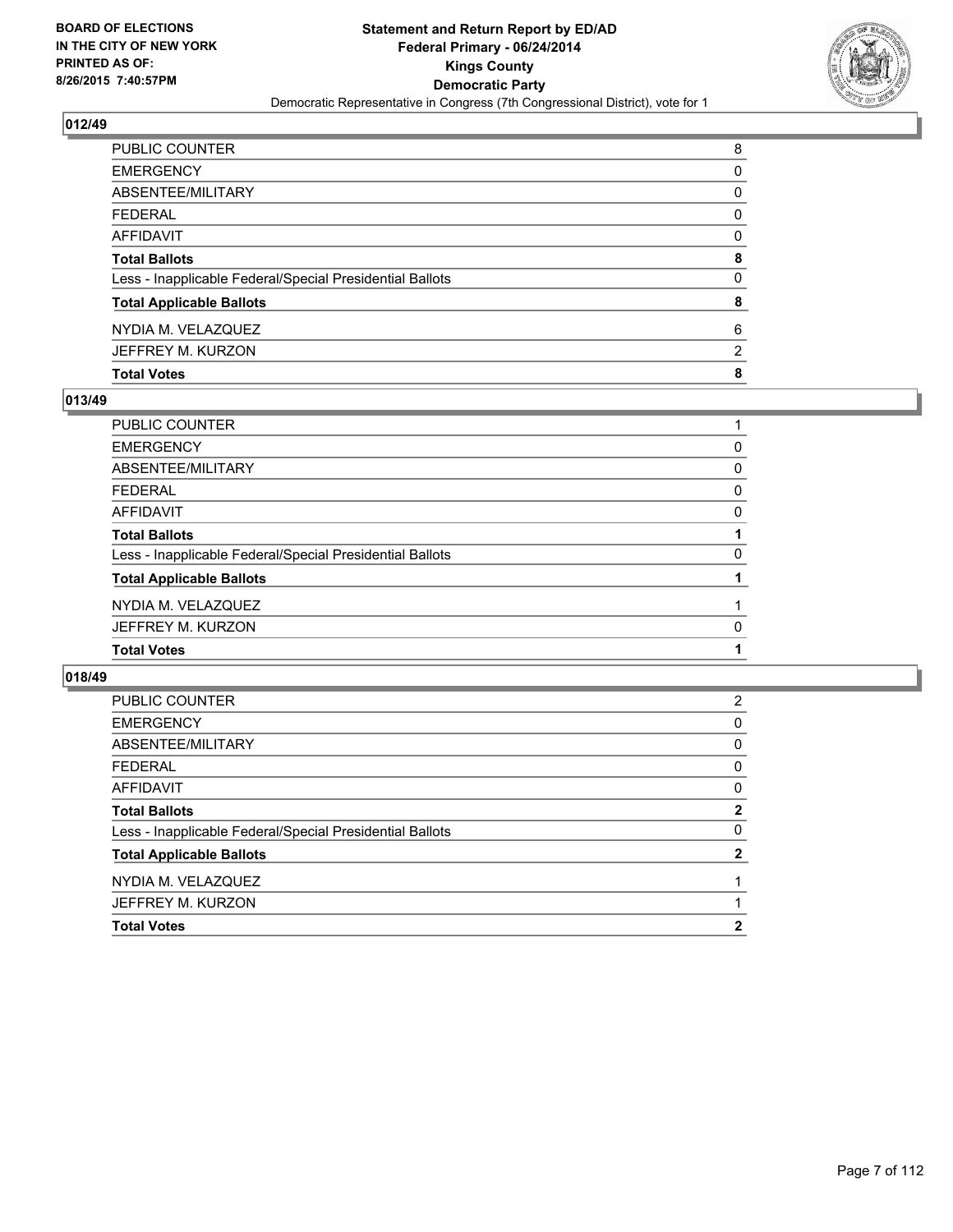

| <b>PUBLIC COUNTER</b>                                    | 4 |
|----------------------------------------------------------|---|
| <b>EMERGENCY</b>                                         | 0 |
| ABSENTEE/MILITARY                                        | 2 |
| <b>FEDERAL</b>                                           | 0 |
| <b>AFFIDAVIT</b>                                         | 0 |
| <b>Total Ballots</b>                                     | 6 |
| Less - Inapplicable Federal/Special Presidential Ballots | 0 |
| <b>Total Applicable Ballots</b>                          | 6 |
| NYDIA M. VELAZQUEZ                                       | 5 |
| JEFFREY M. KURZON                                        | 0 |
| <b>Total Votes</b>                                       | 5 |
| Unrecorded                                               |   |

#### **032/49**

| PUBLIC COUNTER                                           |                |
|----------------------------------------------------------|----------------|
| <b>EMERGENCY</b>                                         | 0              |
| ABSENTEE/MILITARY                                        |                |
| FEDERAL                                                  | 0              |
| AFFIDAVIT                                                | 0              |
| <b>Total Ballots</b>                                     | $\overline{2}$ |
| Less - Inapplicable Federal/Special Presidential Ballots | $\mathbf{0}$   |
| <b>Total Applicable Ballots</b>                          | $\mathbf{2}$   |
| NYDIA M. VELAZQUEZ                                       | 0              |
| JEFFREY M. KURZON                                        | $\overline{2}$ |
| <b>Total Votes</b>                                       | $\mathbf{2}$   |
|                                                          |                |

| PUBLIC COUNTER                                           | 9               |
|----------------------------------------------------------|-----------------|
| <b>EMERGENCY</b>                                         | 0               |
| ABSENTEE/MILITARY                                        |                 |
| <b>FEDERAL</b>                                           | 2               |
| <b>AFFIDAVIT</b>                                         |                 |
| <b>Total Ballots</b>                                     | 13              |
| Less - Inapplicable Federal/Special Presidential Ballots | 0               |
| <b>Total Applicable Ballots</b>                          | 13              |
| NYDIA M. VELAZQUEZ                                       | 12 <sup>2</sup> |
| JEFFREY M. KURZON                                        |                 |
| <b>Total Votes</b>                                       | 13              |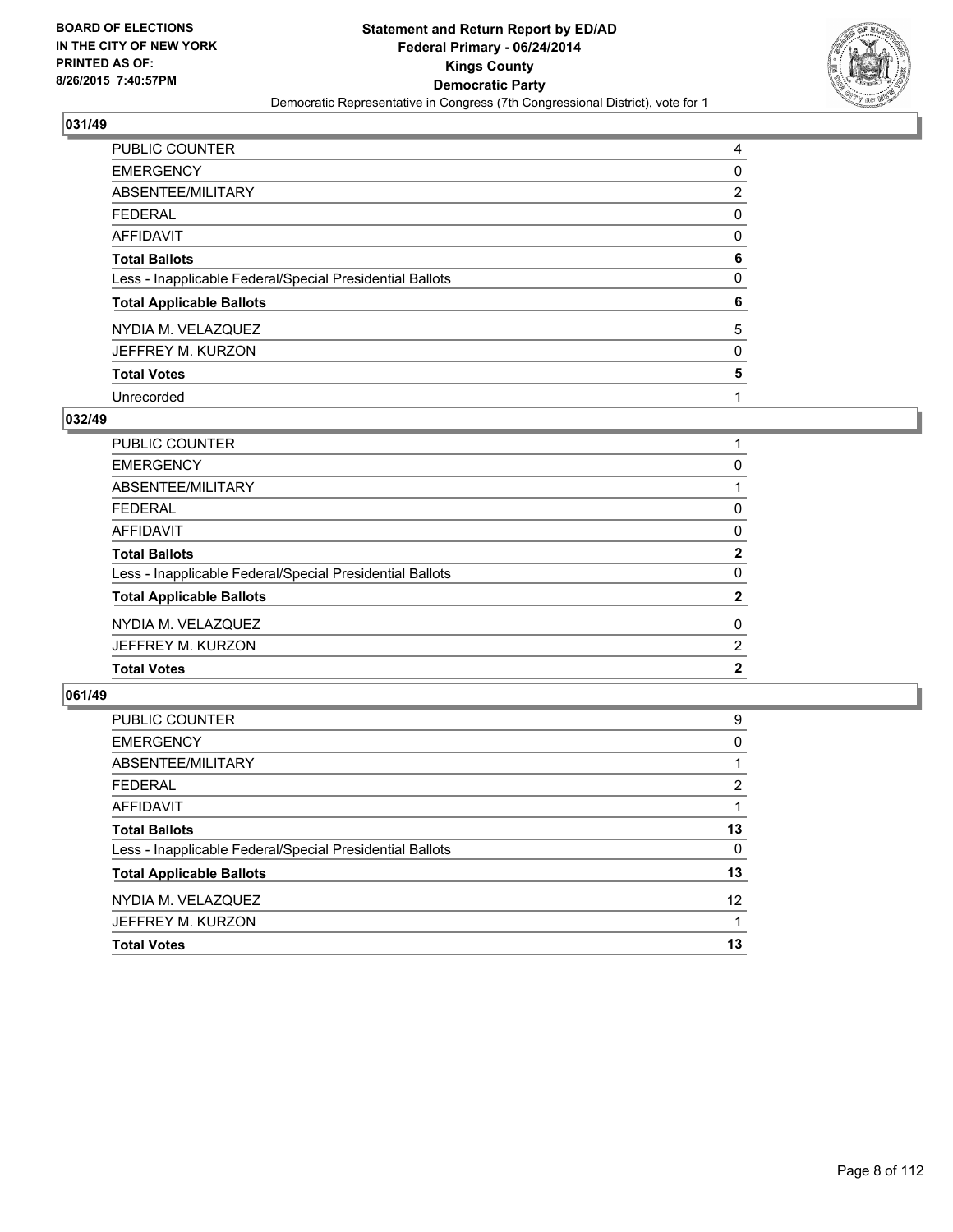

| <b>PUBLIC COUNTER</b>                                    | 13 |
|----------------------------------------------------------|----|
| <b>EMERGENCY</b>                                         | 0  |
| ABSENTEE/MILITARY                                        |    |
| <b>FEDERAL</b>                                           |    |
| <b>AFFIDAVIT</b>                                         | 0  |
| <b>Total Ballots</b>                                     | 15 |
| Less - Inapplicable Federal/Special Presidential Ballots | 0  |
| <b>Total Applicable Ballots</b>                          | 15 |
| NYDIA M. VELAZQUEZ                                       | 9  |
| JEFFREY M. KURZON                                        | 6  |
| <b>Total Votes</b>                                       | 15 |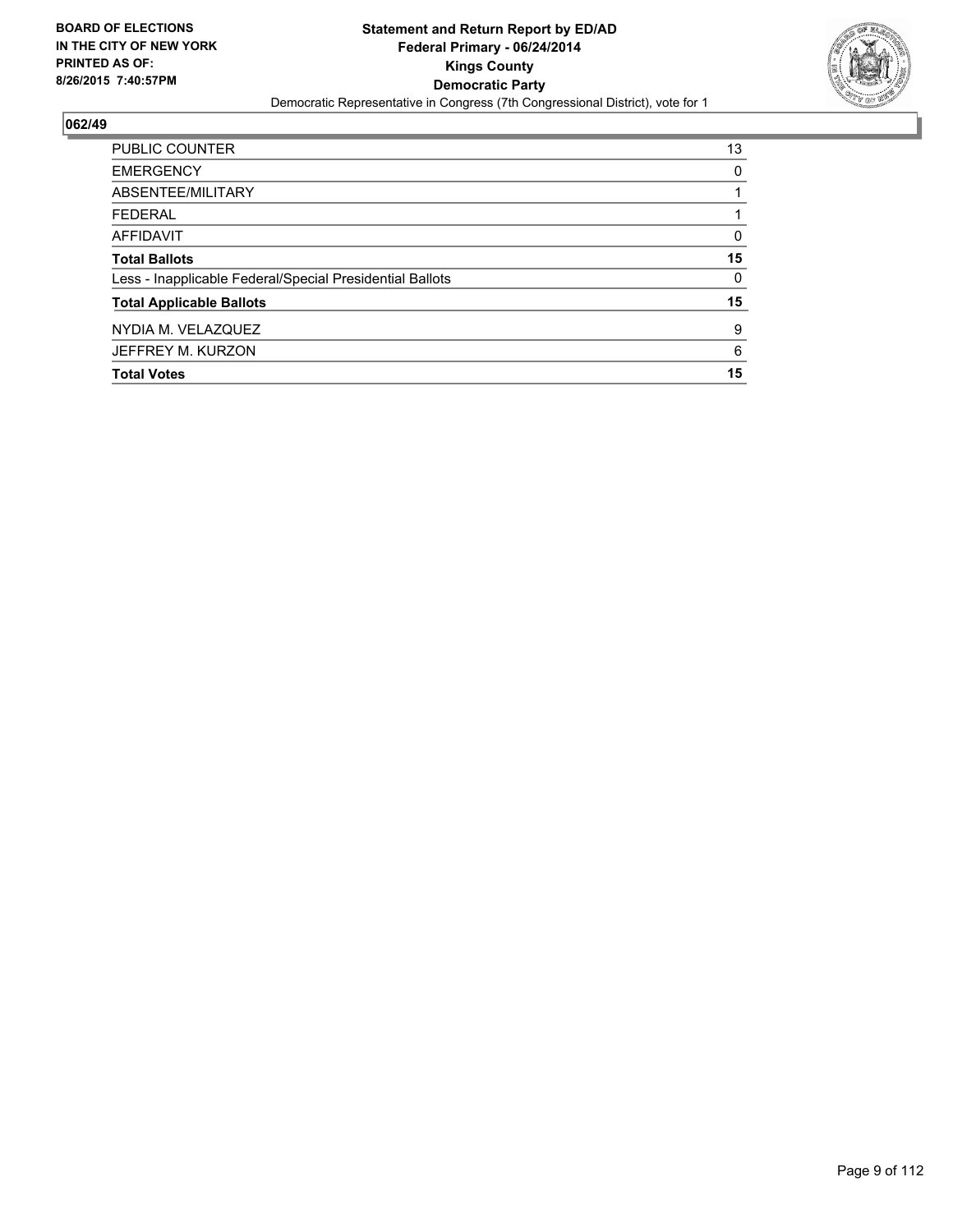

| PUBLIC COUNTER                                           | 3 |
|----------------------------------------------------------|---|
| EMERGENCY                                                | 0 |
| ABSENTEE/MILITARY                                        | 0 |
| FEDERAL                                                  | 0 |
| AFFIDAVIT                                                | 0 |
| <b>Total Ballots</b>                                     | 3 |
| Less - Inapplicable Federal/Special Presidential Ballots | 0 |
| <b>Total Applicable Ballots</b>                          | 3 |
| NYDIA M. VELAZQUEZ                                       | 3 |
| JEFFREY M. KURZON                                        | 0 |
| <b>Total Votes</b>                                       | 3 |

# **011/50**

| <b>PUBLIC COUNTER</b>                                    | 39 |
|----------------------------------------------------------|----|
| <b>EMERGENCY</b>                                         | 0  |
| ABSENTEE/MILITARY                                        |    |
| <b>FEDERAL</b>                                           | 0  |
| <b>AFFIDAVIT</b>                                         | 0  |
| <b>Total Ballots</b>                                     | 40 |
| Less - Inapplicable Federal/Special Presidential Ballots | 0  |
| <b>Total Applicable Ballots</b>                          | 40 |
| NYDIA M. VELAZQUEZ                                       | 30 |
| JEFFREY M. KURZON                                        | 9  |
| LINCOLN RESTER (WRITE-IN)                                |    |
| <b>Total Votes</b>                                       | 40 |
|                                                          |    |

| 023/50 COMBINED into: 056/50                             |              |
|----------------------------------------------------------|--------------|
| <b>Total Votes</b>                                       | $\mathbf 0$  |
| JEFFREY M. KURZON                                        | 0            |
| NYDIA M. VELAZQUEZ                                       | 0            |
| <b>Total Applicable Ballots</b>                          | 0            |
| Less - Inapplicable Federal/Special Presidential Ballots | $\mathbf{0}$ |
| <b>Total Ballots</b>                                     | 0            |
| AFFIDAVIT                                                | $\mathbf{0}$ |
| <b>FEDERAL</b>                                           | 0            |
| ABSENTEE/MILITARY                                        | 0            |
| <b>EMERGENCY</b>                                         | 0            |
| <b>PUBLIC COUNTER</b>                                    | 0            |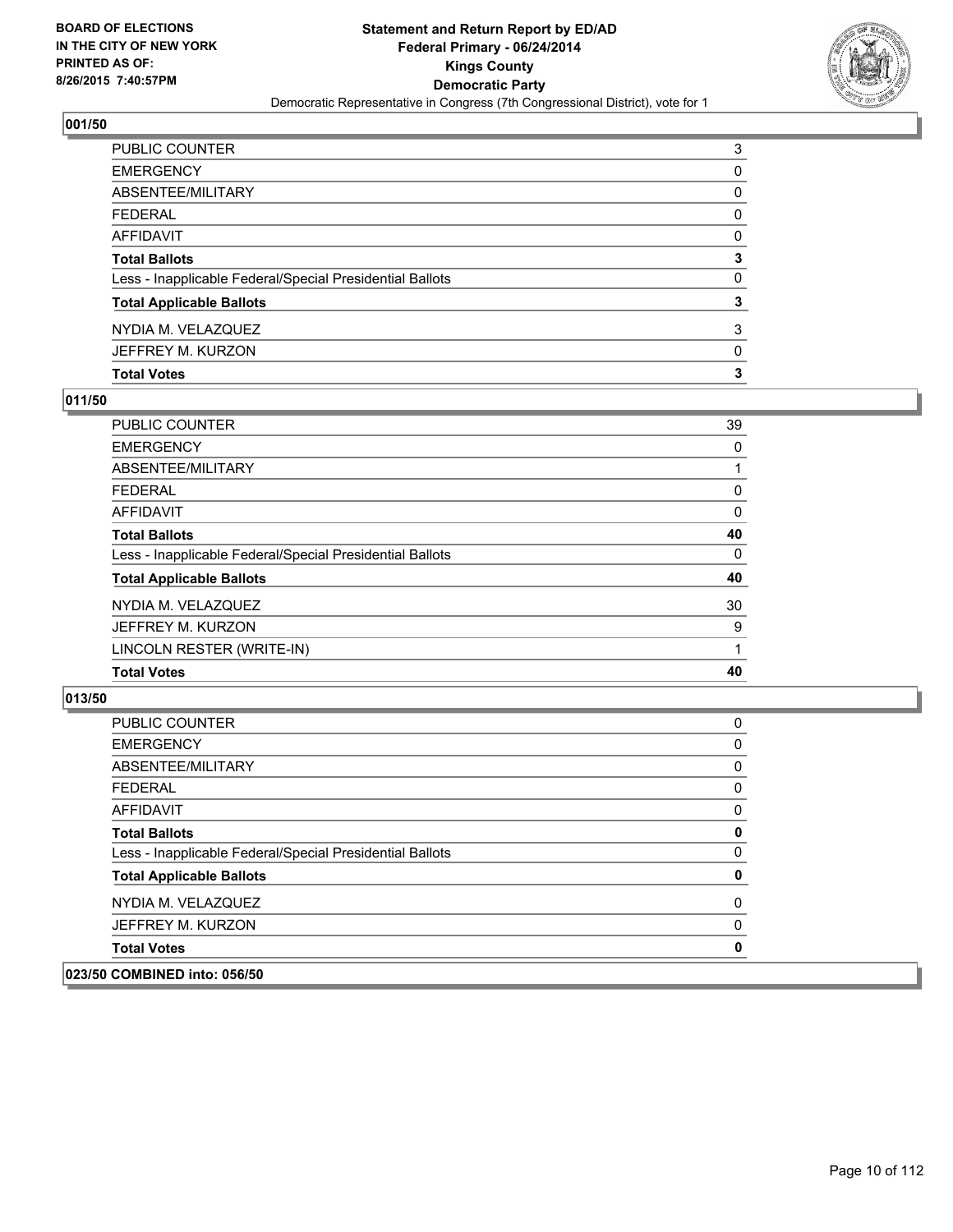

| PUBLIC COUNTER                                           | 6        |
|----------------------------------------------------------|----------|
| EMERGENCY                                                | 0        |
| ABSENTEE/MILITARY                                        | 0        |
| FEDERAL                                                  | $\Omega$ |
| AFFIDAVIT                                                | 0        |
| Total Ballots                                            | 6        |
| Less - Inapplicable Federal/Special Presidential Ballots | 0        |
| <b>Total Applicable Ballots</b>                          | 6        |
| NYDIA M. VELAZQUEZ                                       |          |
| JEFFREY M. KURZON                                        | 5        |
| <b>Total Votes</b>                                       | 6        |

# **048/50**

| PUBLIC COUNTER                                           | 8 |
|----------------------------------------------------------|---|
| <b>EMERGENCY</b>                                         | 0 |
| ABSENTEE/MILITARY                                        | 0 |
| <b>FEDERAL</b>                                           |   |
| AFFIDAVIT                                                | 0 |
| <b>Total Ballots</b>                                     | 9 |
| Less - Inapplicable Federal/Special Presidential Ballots | 0 |
| <b>Total Applicable Ballots</b>                          | 9 |
| NYDIA M. VELAZQUEZ                                       | 8 |
| JEFFREY M. KURZON                                        |   |
| <b>Total Votes</b>                                       | 9 |
|                                                          |   |

| PUBLIC COUNTER                                           | 16 |
|----------------------------------------------------------|----|
| <b>EMERGENCY</b>                                         | 0  |
| ABSENTEE/MILITARY                                        | 0  |
| <b>FEDERAL</b>                                           |    |
| AFFIDAVIT                                                | 0  |
| <b>Total Ballots</b>                                     | 17 |
| Less - Inapplicable Federal/Special Presidential Ballots | 0  |
| <b>Total Applicable Ballots</b>                          | 17 |
| NYDIA M. VELAZQUEZ                                       | 14 |
| JEFFREY M. KURZON                                        | 3  |
| <b>Total Votes</b>                                       | 17 |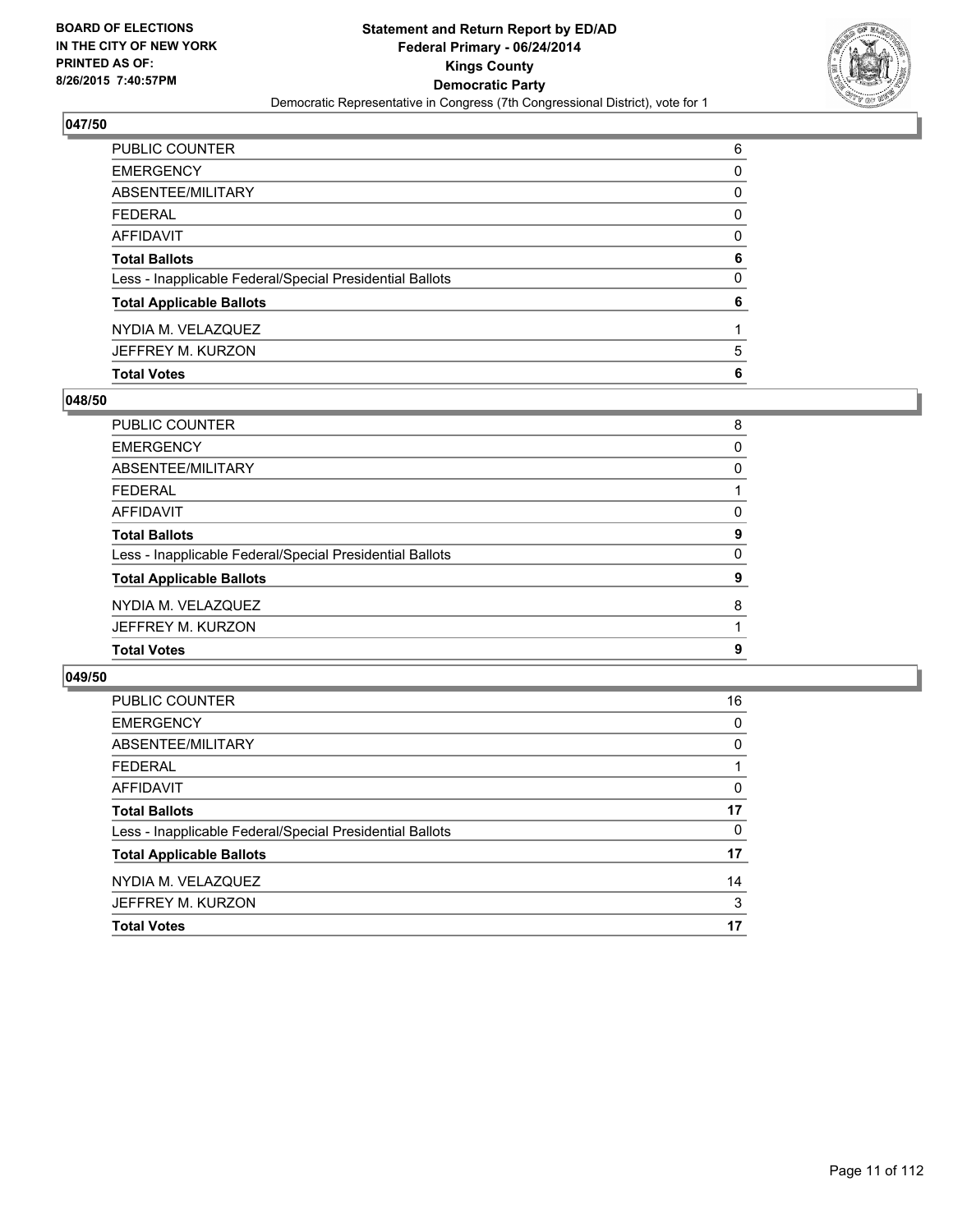

| PUBLIC COUNTER                                           | 17 |
|----------------------------------------------------------|----|
| EMERGENCY                                                | 0  |
| ABSENTEE/MILITARY                                        | 0  |
| FEDERAL                                                  | 0  |
| AFFIDAVIT                                                | 0  |
| <b>Total Ballots</b>                                     | 17 |
| Less - Inapplicable Federal/Special Presidential Ballots | 0  |
| <b>Total Applicable Ballots</b>                          | 17 |
| NYDIA M. VELAZQUEZ                                       | 15 |
| JEFFREY M. KURZON                                        | 2  |
| <b>Total Votes</b>                                       | 17 |

# **051/50**

| PUBLIC COUNTER                                           | 28             |
|----------------------------------------------------------|----------------|
| <b>EMERGENCY</b>                                         | 0              |
| ABSENTEE/MILITARY                                        | $\overline{2}$ |
| <b>FEDERAL</b>                                           | $\overline{2}$ |
| <b>AFFIDAVIT</b>                                         | 0              |
| <b>Total Ballots</b>                                     | 32             |
| Less - Inapplicable Federal/Special Presidential Ballots | 0              |
| <b>Total Applicable Ballots</b>                          | 32             |
| NYDIA M. VELAZQUEZ                                       | 27             |
| JEFFREY M. KURZON                                        | 4              |
| UNATTRIBUTABLE WRITE-IN (WRITE-IN)                       |                |
| <b>Total Votes</b>                                       | 32             |
|                                                          |                |

| PUBLIC COUNTER                                           | 32       |
|----------------------------------------------------------|----------|
| <b>EMERGENCY</b>                                         | 0        |
| ABSENTEE/MILITARY                                        | 0        |
| <b>FEDERAL</b>                                           | 0        |
| <b>AFFIDAVIT</b>                                         | $\Omega$ |
| <b>Total Ballots</b>                                     | 32       |
| Less - Inapplicable Federal/Special Presidential Ballots | $\Omega$ |
| <b>Total Applicable Ballots</b>                          | 32       |
| NYDIA M. VELAZQUEZ                                       | 32       |
| JEFFREY M. KURZON                                        | 0        |
| <b>Total Votes</b>                                       | 32       |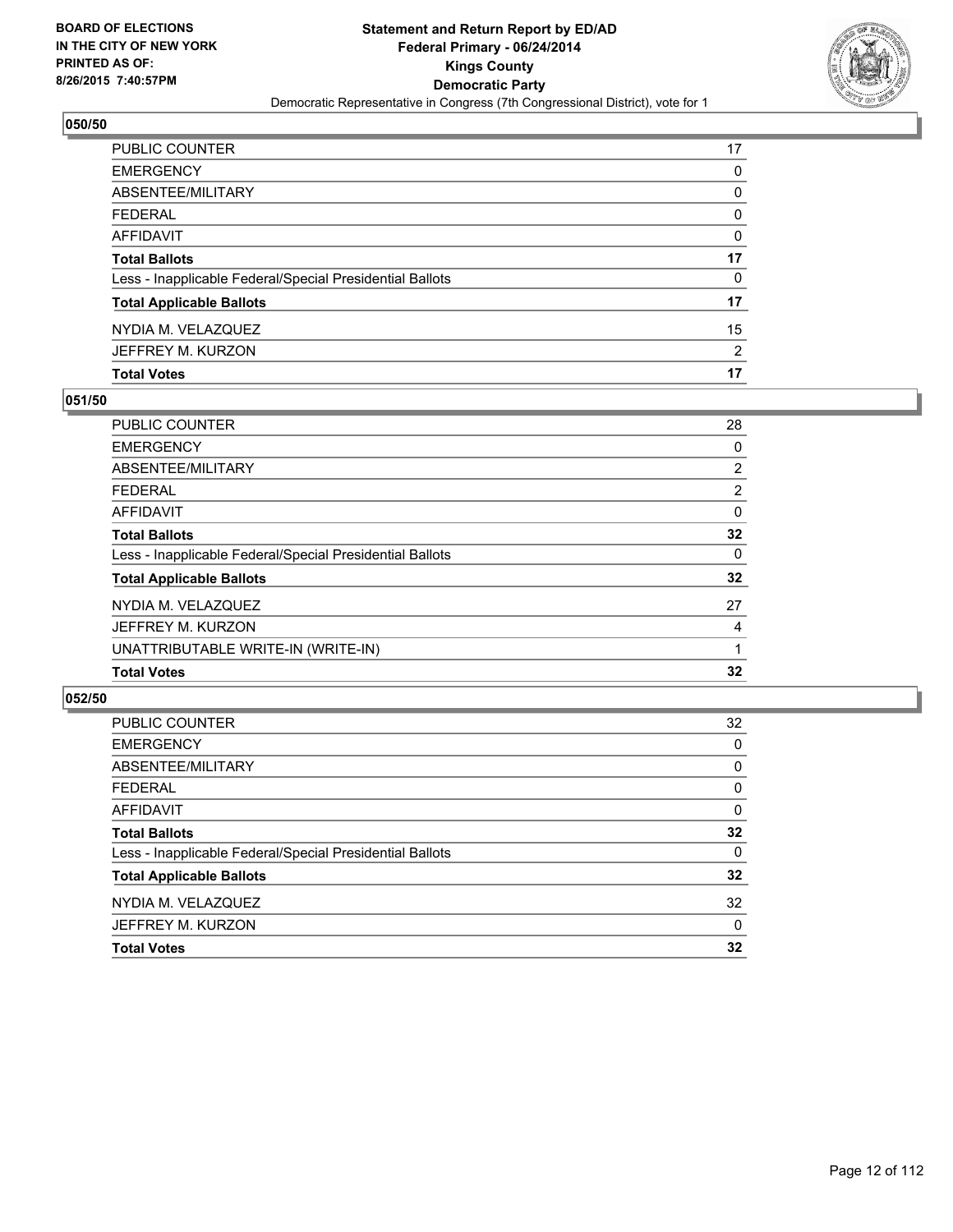

| PUBLIC COUNTER                                           | 6        |
|----------------------------------------------------------|----------|
| EMERGENCY                                                | 0        |
| ABSENTEE/MILITARY                                        | 0        |
| FEDERAL                                                  | $\Omega$ |
| AFFIDAVIT                                                | 0        |
| Total Ballots                                            | 6        |
| Less - Inapplicable Federal/Special Presidential Ballots | 0        |
| <b>Total Applicable Ballots</b>                          | 6        |
| NYDIA M. VELAZQUEZ                                       | 5        |
| JEFFREY M. KURZON                                        |          |
| <b>Total Votes</b>                                       | 6        |

# **054/50**

| PUBLIC COUNTER                                           | 5 |
|----------------------------------------------------------|---|
| <b>EMERGENCY</b>                                         | 0 |
| ABSENTEE/MILITARY                                        | 0 |
| <b>FEDERAL</b>                                           | 0 |
| AFFIDAVIT                                                | 0 |
| <b>Total Ballots</b>                                     | 5 |
| Less - Inapplicable Federal/Special Presidential Ballots | 0 |
| <b>Total Applicable Ballots</b>                          | 5 |
| NYDIA M. VELAZQUEZ                                       | 5 |
| JEFFREY M. KURZON                                        | 0 |
| <b>Total Votes</b>                                       | 5 |
|                                                          |   |

| PUBLIC COUNTER                                           | 10 |
|----------------------------------------------------------|----|
| <b>EMERGENCY</b>                                         | 0  |
| ABSENTEE/MILITARY                                        | 0  |
| <b>FEDERAL</b>                                           | 0  |
| AFFIDAVIT                                                | 0  |
| <b>Total Ballots</b>                                     | 10 |
| Less - Inapplicable Federal/Special Presidential Ballots | 0  |
| <b>Total Applicable Ballots</b>                          | 10 |
| NYDIA M. VELAZQUEZ                                       | 7  |
| JEFFREY M. KURZON                                        | 3  |
| <b>Total Votes</b>                                       | 10 |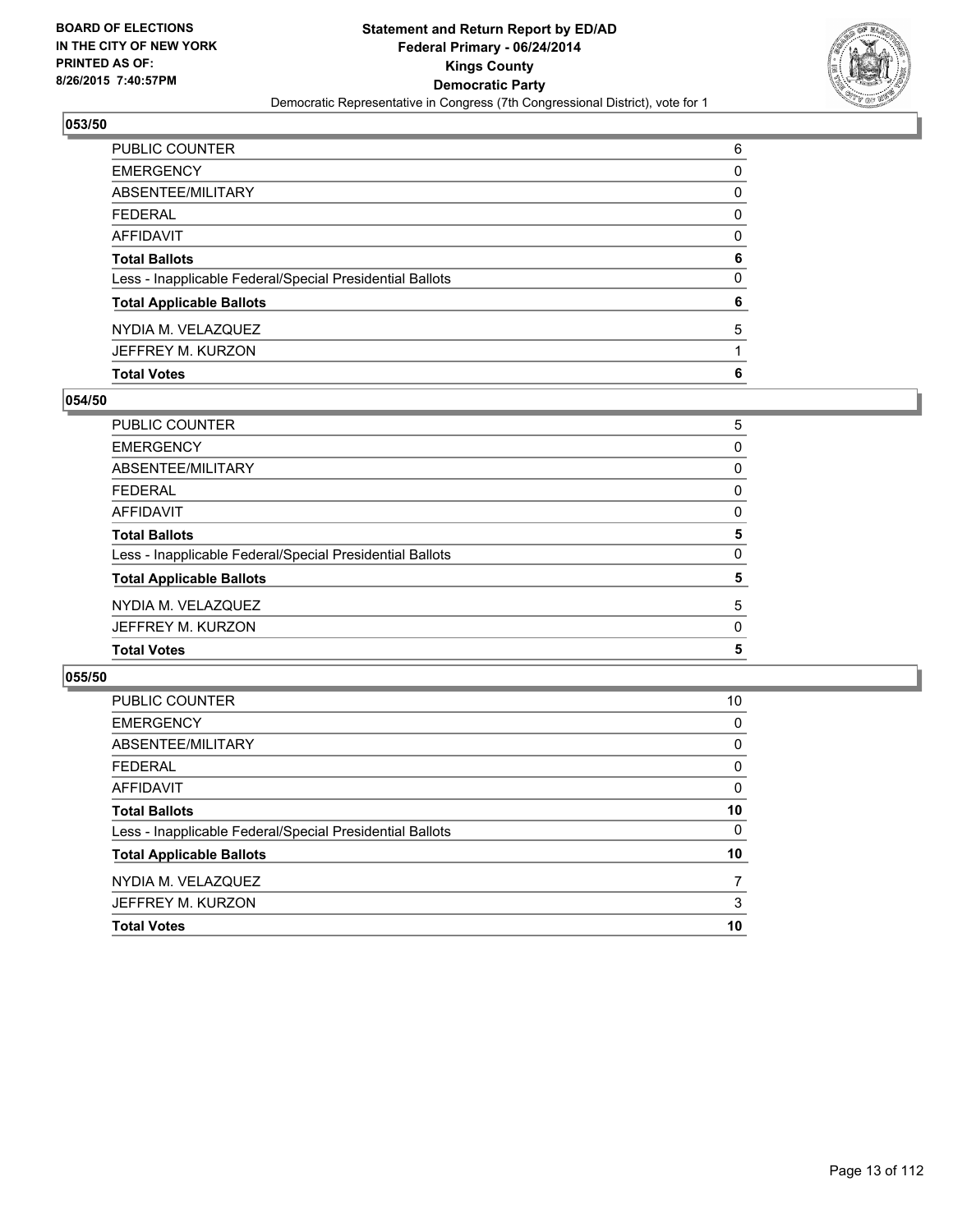

| <b>Total Votes</b>                                       | 5            |
|----------------------------------------------------------|--------------|
| JEFFREY M. KURZON                                        |              |
| NYDIA M. VELAZQUEZ                                       | 4            |
| <b>Total Applicable Ballots</b>                          | 5            |
| Less - Inapplicable Federal/Special Presidential Ballots | $\mathbf{0}$ |
| <b>Total Ballots</b>                                     | 5            |
| AFFIDAVIT                                                | 0            |
| FEDERAL                                                  |              |
| ABSENTEE/MILITARY                                        | 0            |
| EMERGENCY                                                | 0            |
| PUBLIC COUNTER                                           | 4            |

# **057/50**

| <b>PUBLIC COUNTER</b>                                    | 51             |
|----------------------------------------------------------|----------------|
| <b>EMERGENCY</b>                                         | 0              |
| ABSENTEE/MILITARY                                        | $\overline{2}$ |
| <b>FEDERAL</b>                                           | 0              |
| AFFIDAVIT                                                | 0              |
| <b>Total Ballots</b>                                     | 53             |
| Less - Inapplicable Federal/Special Presidential Ballots | 0              |
| <b>Total Applicable Ballots</b>                          | 53             |
| NYDIA M. VELAZQUEZ                                       | 44             |
| JEFFREY M. KURZON                                        | 4              |
| ADRIANO ESPAILLAT (WRITE-IN)                             | 1              |
| UNATTRIBUTABLE WRITE-IN (WRITE-IN)                       | 2              |
| <b>Total Votes</b>                                       | 51             |
| Unrecorded                                               | 2              |

| <b>PUBLIC COUNTER</b>                                    | 44 |
|----------------------------------------------------------|----|
| <b>EMERGENCY</b>                                         | 0  |
| ABSENTEE/MILITARY                                        | 0  |
| <b>FEDERAL</b>                                           | 0  |
| <b>AFFIDAVIT</b>                                         | 0  |
| <b>Total Ballots</b>                                     | 44 |
| Less - Inapplicable Federal/Special Presidential Ballots | 0  |
| <b>Total Applicable Ballots</b>                          | 44 |
| NYDIA M. VELAZQUEZ                                       | 43 |
| JEFFREY M. KURZON                                        |    |
| <b>Total Votes</b>                                       | 44 |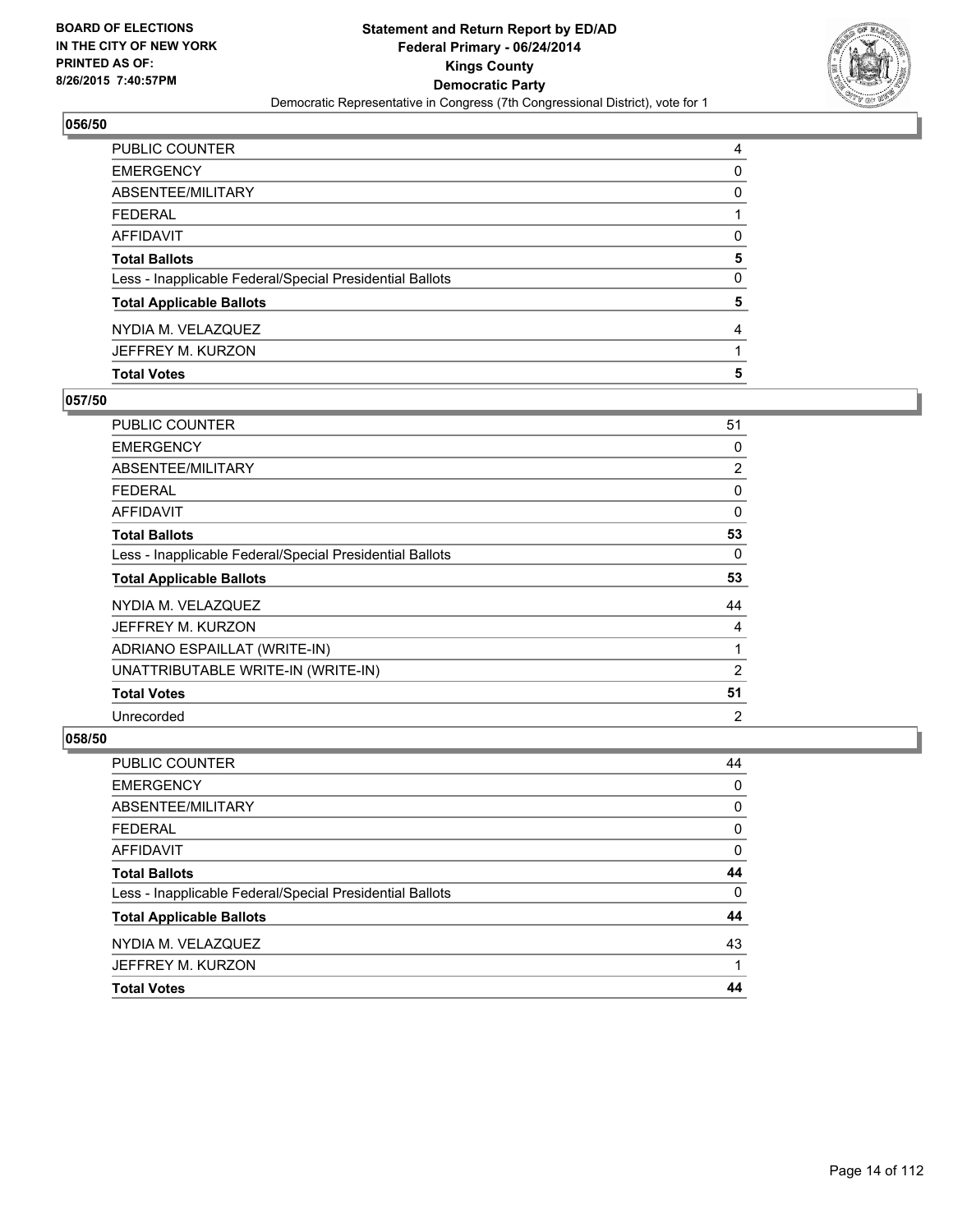

| PUBLIC COUNTER                                           | 20      |
|----------------------------------------------------------|---------|
| <b>EMERGENCY</b>                                         | 0       |
| <b>ABSENTEE/MILITARY</b>                                 | 2       |
| <b>FEDERAL</b>                                           | 0       |
| AFFIDAVIT                                                | 0       |
| <b>Total Ballots</b>                                     | 22      |
| Less - Inapplicable Federal/Special Presidential Ballots | 0       |
| <b>Total Applicable Ballots</b>                          | $22 \,$ |
| NYDIA M. VELAZQUEZ                                       | 20      |
| JEFFREY M. KURZON                                        | 2       |
| <b>Total Votes</b>                                       | 22      |

# **060/50**

| <b>PUBLIC COUNTER</b>                                    | 56 |
|----------------------------------------------------------|----|
| <b>EMERGENCY</b>                                         | 0  |
| ABSENTEE/MILITARY                                        | 0  |
| <b>FEDERAL</b>                                           | 0  |
| <b>AFFIDAVIT</b>                                         | 0  |
| <b>Total Ballots</b>                                     | 56 |
| Less - Inapplicable Federal/Special Presidential Ballots | 0  |
| <b>Total Applicable Ballots</b>                          | 56 |
| NYDIA M. VELAZQUEZ                                       | 50 |
| JEFFREY M. KURZON                                        | 5  |
| <b>Total Votes</b>                                       | 55 |
| Unrecorded                                               |    |
|                                                          |    |

| PUBLIC COUNTER                                           | 38             |
|----------------------------------------------------------|----------------|
| <b>EMERGENCY</b>                                         | 0              |
| ABSENTEE/MILITARY                                        | 0              |
| <b>FEDERAL</b>                                           | 0              |
| <b>AFFIDAVIT</b>                                         | 0              |
| <b>Total Ballots</b>                                     | 38             |
| Less - Inapplicable Federal/Special Presidential Ballots | 0              |
| <b>Total Applicable Ballots</b>                          | 38             |
| NYDIA M. VELAZQUEZ                                       | 36             |
| JEFFREY M. KURZON                                        | $\overline{2}$ |
| <b>Total Votes</b>                                       | 38             |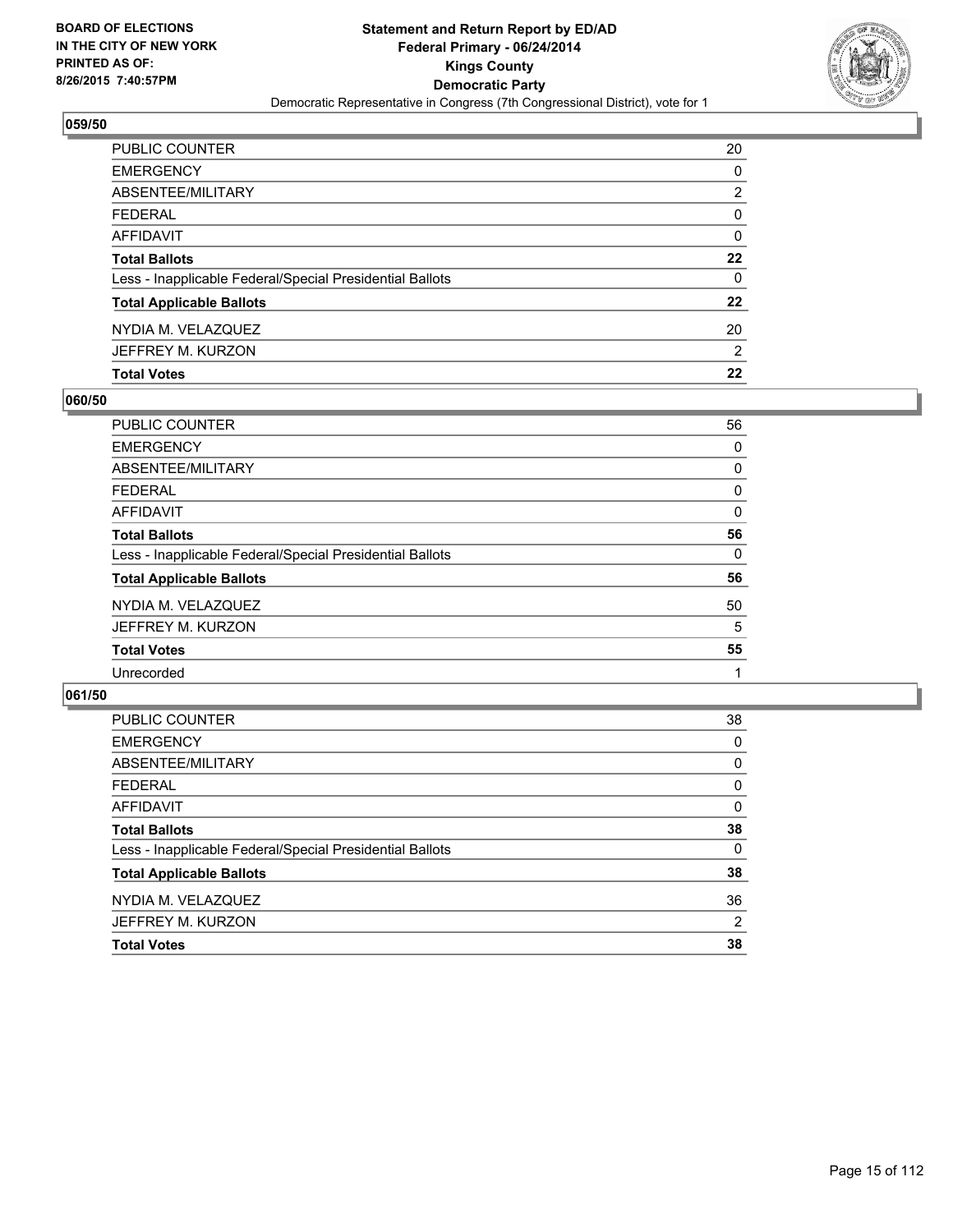

| <b>Total Votes</b>                                       | 43       |
|----------------------------------------------------------|----------|
| JEFFREY M. KURZON                                        | 9        |
| NYDIA M. VELAZQUEZ                                       | 34       |
| <b>Total Applicable Ballots</b>                          | 43       |
| Less - Inapplicable Federal/Special Presidential Ballots | $\Omega$ |
| <b>Total Ballots</b>                                     | 43       |
| AFFIDAVIT                                                | 0        |
| <b>FEDERAL</b>                                           | 0        |
| <b>ABSENTEE/MILITARY</b>                                 | 0        |
| <b>EMERGENCY</b>                                         | 0        |
| PUBLIC COUNTER                                           | 43       |

# **063/50**

| 39       |
|----------|
| 0        |
| 0        |
| 0        |
| $\Omega$ |
| 39       |
| 0        |
| 39       |
| 35       |
| 4        |
| 39       |
|          |

| <b>PUBLIC COUNTER</b>                                    | 16             |
|----------------------------------------------------------|----------------|
| <b>EMERGENCY</b>                                         | 0              |
| ABSENTEE/MILITARY                                        | 0              |
| <b>FEDERAL</b>                                           | 0              |
| AFFIDAVIT                                                | 0              |
| <b>Total Ballots</b>                                     | 16             |
| Less - Inapplicable Federal/Special Presidential Ballots | 0              |
| <b>Total Applicable Ballots</b>                          | 16             |
| NYDIA M. VELAZQUEZ                                       | 13             |
| JEFFREY M. KURZON                                        | $\overline{2}$ |
| NUCHEM ROSEBERG (WRITE-IN)                               |                |
| <b>Total Votes</b>                                       | 16             |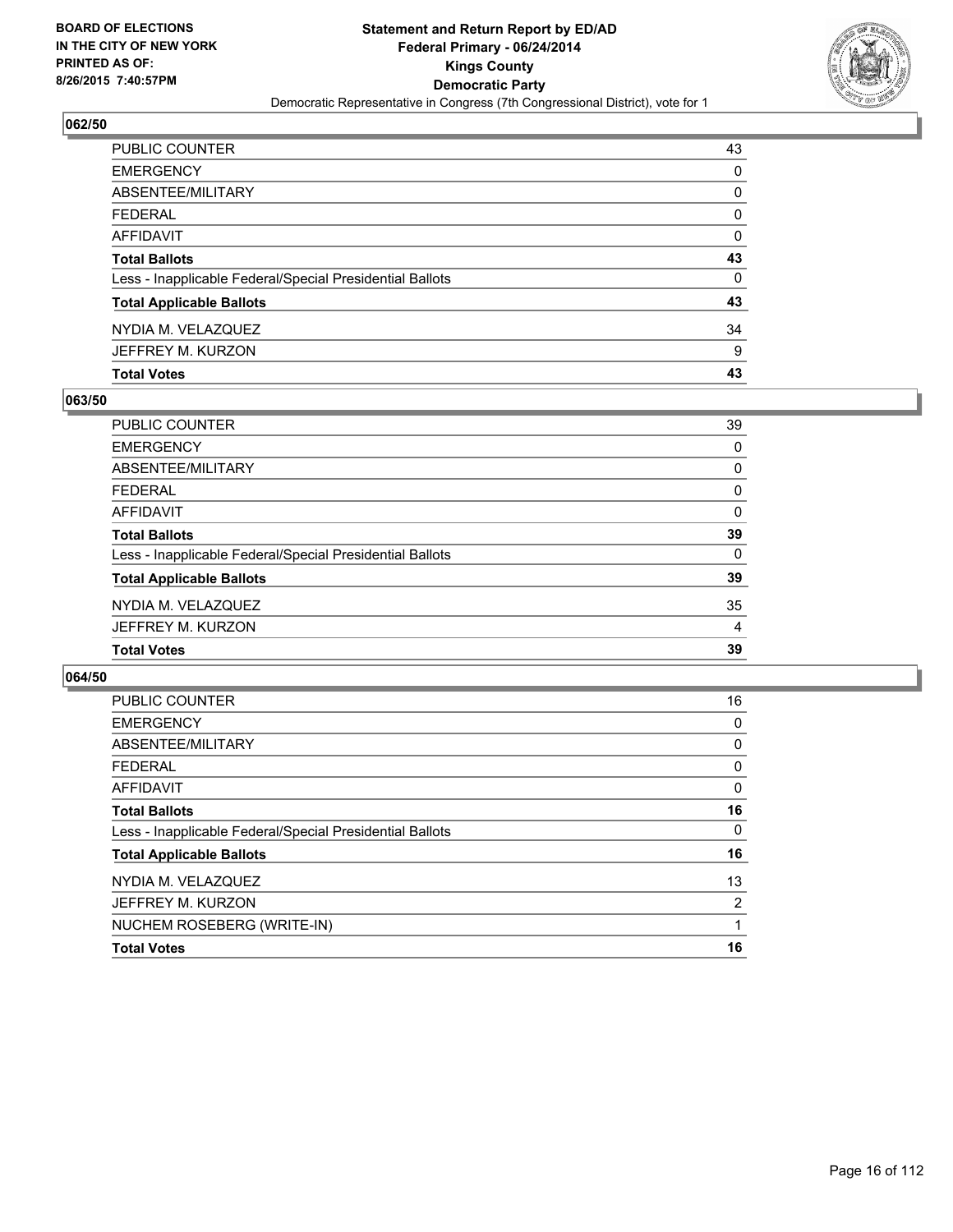

| PUBLIC COUNTER                                           | 21 |
|----------------------------------------------------------|----|
| <b>EMERGENCY</b>                                         | 0  |
| ABSENTEE/MILITARY                                        | 0  |
| <b>FEDERAL</b>                                           | 0  |
| AFFIDAVIT                                                | 0  |
| <b>Total Ballots</b>                                     | 21 |
| Less - Inapplicable Federal/Special Presidential Ballots | 0  |
| <b>Total Applicable Ballots</b>                          | 21 |
| NYDIA M. VELAZQUEZ                                       | 21 |
| JEFFREY M. KURZON                                        | 0  |
| <b>Total Votes</b>                                       | 21 |

# **066/50**

| PUBLIC COUNTER                                           | 24       |
|----------------------------------------------------------|----------|
| <b>EMERGENCY</b>                                         | 0        |
| <b>ABSENTEE/MILITARY</b>                                 | 0        |
| <b>FEDERAL</b>                                           | 0        |
| <b>AFFIDAVIT</b>                                         | 0        |
| <b>Total Ballots</b>                                     | 24       |
| Less - Inapplicable Federal/Special Presidential Ballots | $\Omega$ |
| <b>Total Applicable Ballots</b>                          | 24       |
| NYDIA M. VELAZQUEZ                                       | 20       |
| JEFFREY M. KURZON                                        | 4        |
| <b>Total Votes</b>                                       | 24       |
|                                                          |          |

| <b>PUBLIC COUNTER</b>                                    | $12 \overline{ }$ |
|----------------------------------------------------------|-------------------|
| <b>EMERGENCY</b>                                         | 0                 |
| ABSENTEE/MILITARY                                        | 0                 |
| <b>FEDERAL</b>                                           | 0                 |
| AFFIDAVIT                                                | 0                 |
| <b>Total Ballots</b>                                     | 12                |
| Less - Inapplicable Federal/Special Presidential Ballots | 0                 |
| <b>Total Applicable Ballots</b>                          | 12                |
| NYDIA M. VELAZQUEZ                                       | 11                |
| JEFFREY M. KURZON                                        | 0                 |
| UNATTRIBUTABLE WRITE-IN (WRITE-IN)                       |                   |
| <b>Total Votes</b>                                       | 12                |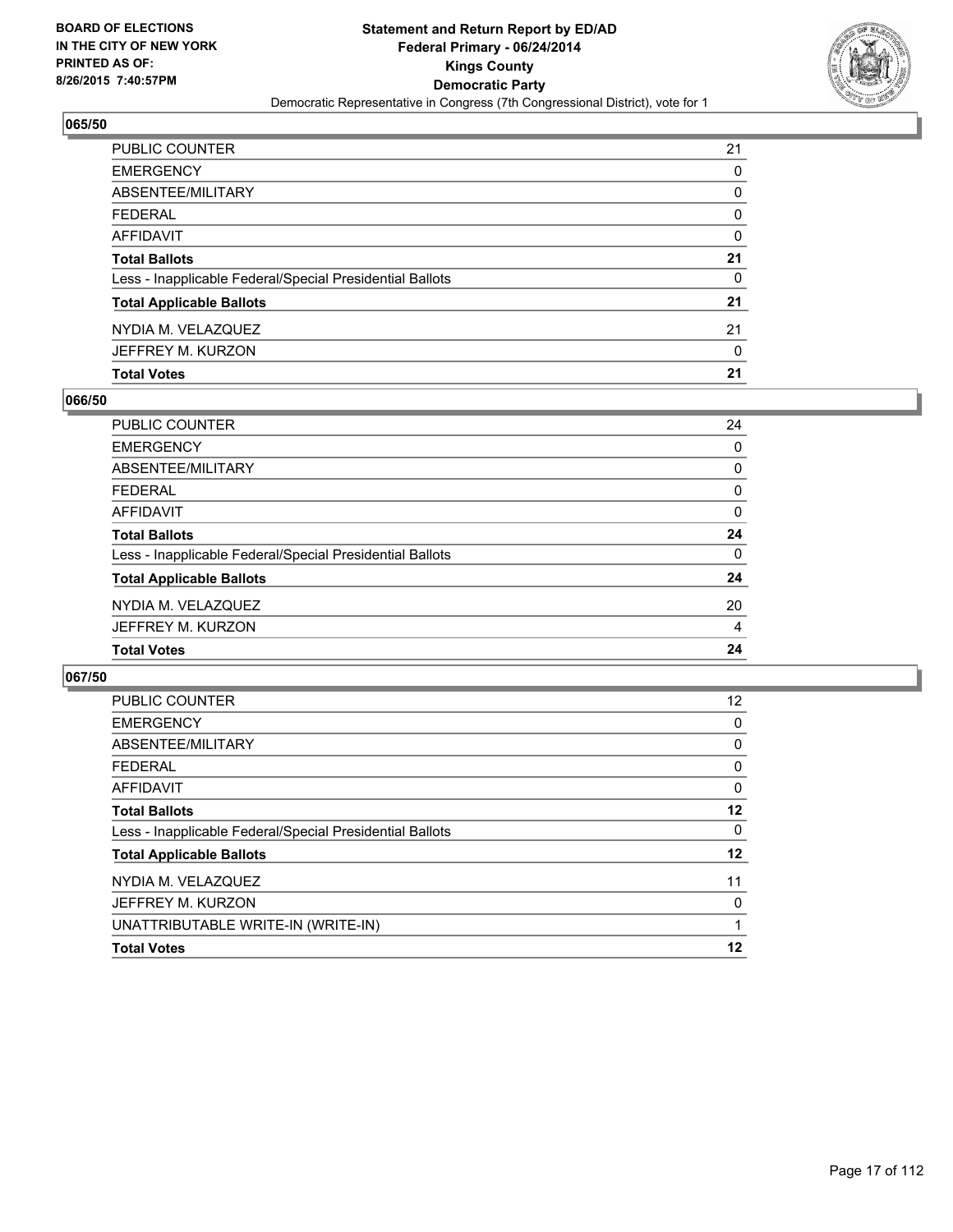

| PUBLIC COUNTER                                           | 17 |
|----------------------------------------------------------|----|
| <b>EMERGENCY</b>                                         | 0  |
| ABSENTEE/MILITARY                                        | 0  |
| <b>FEDERAL</b>                                           | 0  |
| AFFIDAVIT                                                | 0  |
| <b>Total Ballots</b>                                     | 17 |
| Less - Inapplicable Federal/Special Presidential Ballots | 0  |
| <b>Total Applicable Ballots</b>                          | 17 |
| NYDIA M. VELAZQUEZ                                       | 16 |
| JEFFREY M. KURZON                                        |    |
| <b>Total Votes</b>                                       | 17 |

# **069/50**

| PUBLIC COUNTER                                           | 15 |
|----------------------------------------------------------|----|
| <b>EMERGENCY</b>                                         | 0  |
| <b>ABSENTEE/MILITARY</b>                                 | 0  |
| <b>FEDERAL</b>                                           | 0  |
| <b>AFFIDAVIT</b>                                         | 0  |
| <b>Total Ballots</b>                                     | 15 |
| Less - Inapplicable Federal/Special Presidential Ballots | 0  |
| <b>Total Applicable Ballots</b>                          | 15 |
| NYDIA M. VELAZQUEZ                                       | 14 |
| JEFFREY M. KURZON                                        | 0  |
| <b>Total Votes</b>                                       | 14 |
| Unrecorded                                               |    |
|                                                          |    |

| <b>PUBLIC COUNTER</b>                                    | 14 |
|----------------------------------------------------------|----|
| <b>EMERGENCY</b>                                         | 0  |
| ABSENTEE/MILITARY                                        | 0  |
| <b>FEDERAL</b>                                           | 0  |
| AFFIDAVIT                                                | 0  |
| <b>Total Ballots</b>                                     | 14 |
| Less - Inapplicable Federal/Special Presidential Ballots | 0  |
| <b>Total Applicable Ballots</b>                          | 14 |
| NYDIA M. VELAZQUEZ                                       | 9  |
| JEFFREY M. KURZON                                        | 4  |
| DAVID SOLOMON (WRITE-IN)                                 |    |
| <b>Total Votes</b>                                       | 14 |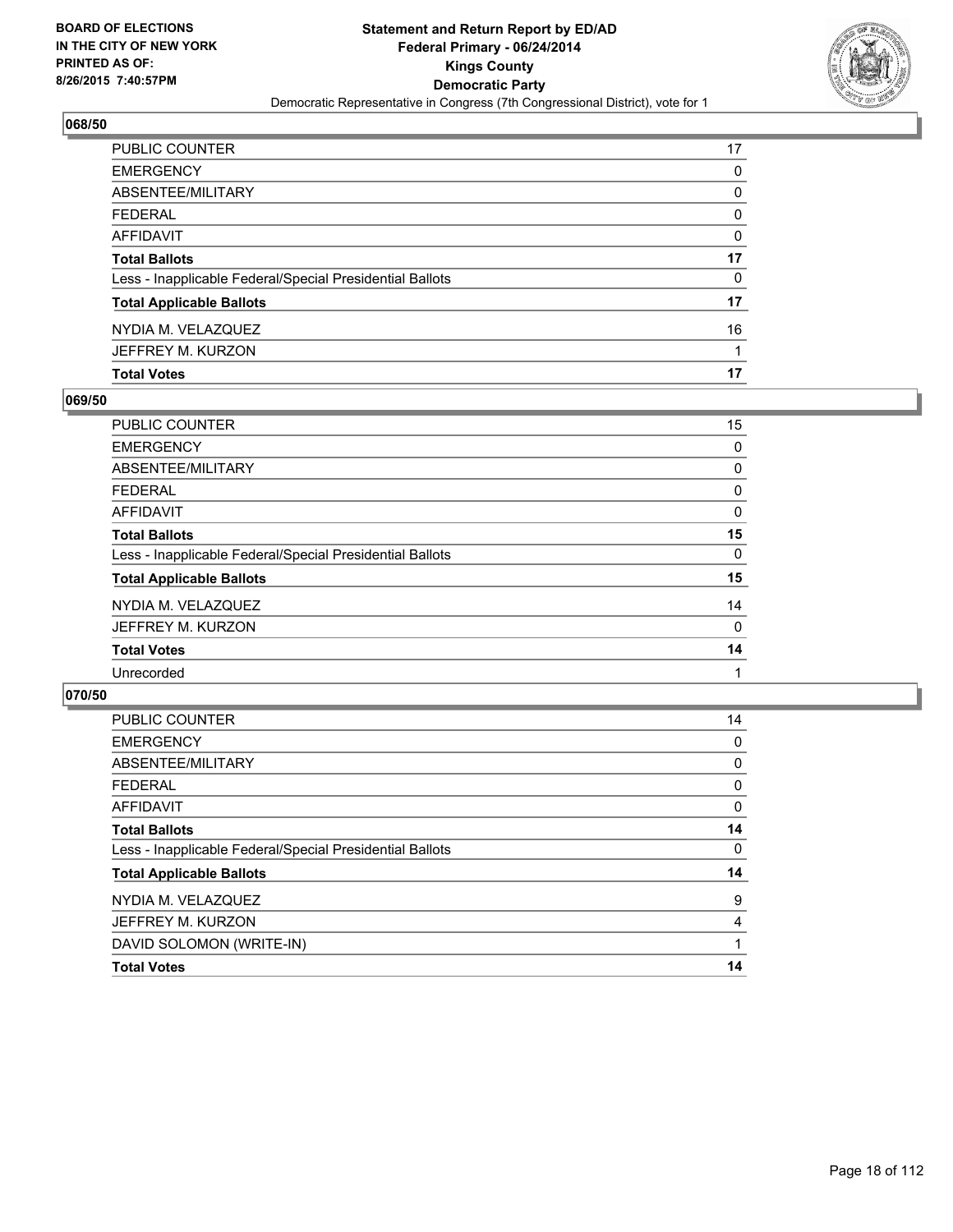

| PUBLIC COUNTER                                           |   |
|----------------------------------------------------------|---|
| EMERGENCY                                                | 0 |
| ABSENTEE/MILITARY                                        | 0 |
| FEDERAL                                                  | 0 |
| AFFIDAVIT                                                | 0 |
| <b>Total Ballots</b>                                     |   |
| Less - Inapplicable Federal/Special Presidential Ballots | 0 |
| <b>Total Applicable Ballots</b>                          |   |
| NYDIA M. VELAZQUEZ                                       |   |
| JEFFREY M. KURZON                                        | 0 |
| <b>Total Votes</b>                                       |   |

# **072/50**

| PUBLIC COUNTER                                           | 23       |
|----------------------------------------------------------|----------|
| <b>EMERGENCY</b>                                         | 0        |
| <b>ABSENTEE/MILITARY</b>                                 | 0        |
| <b>FEDERAL</b>                                           | 0        |
| <b>AFFIDAVIT</b>                                         | 0        |
| <b>Total Ballots</b>                                     | 23       |
| Less - Inapplicable Federal/Special Presidential Ballots | $\Omega$ |
| <b>Total Applicable Ballots</b>                          | 23       |
| NYDIA M. VELAZQUEZ                                       | 19       |
| JEFFREY M. KURZON                                        | 4        |
| <b>Total Votes</b>                                       | 23       |
|                                                          |          |

| <b>PUBLIC COUNTER</b>                                    | 13             |
|----------------------------------------------------------|----------------|
| <b>EMERGENCY</b>                                         | 0              |
| ABSENTEE/MILITARY                                        | $\overline{2}$ |
| <b>FEDERAL</b>                                           | 0              |
| AFFIDAVIT                                                | 0              |
| <b>Total Ballots</b>                                     | 15             |
| Less - Inapplicable Federal/Special Presidential Ballots | 0              |
| <b>Total Applicable Ballots</b>                          | 15             |
| NYDIA M. VELAZQUEZ                                       | 14             |
| JEFFREY M. KURZON                                        | 1              |
| <b>Total Votes</b>                                       | 15             |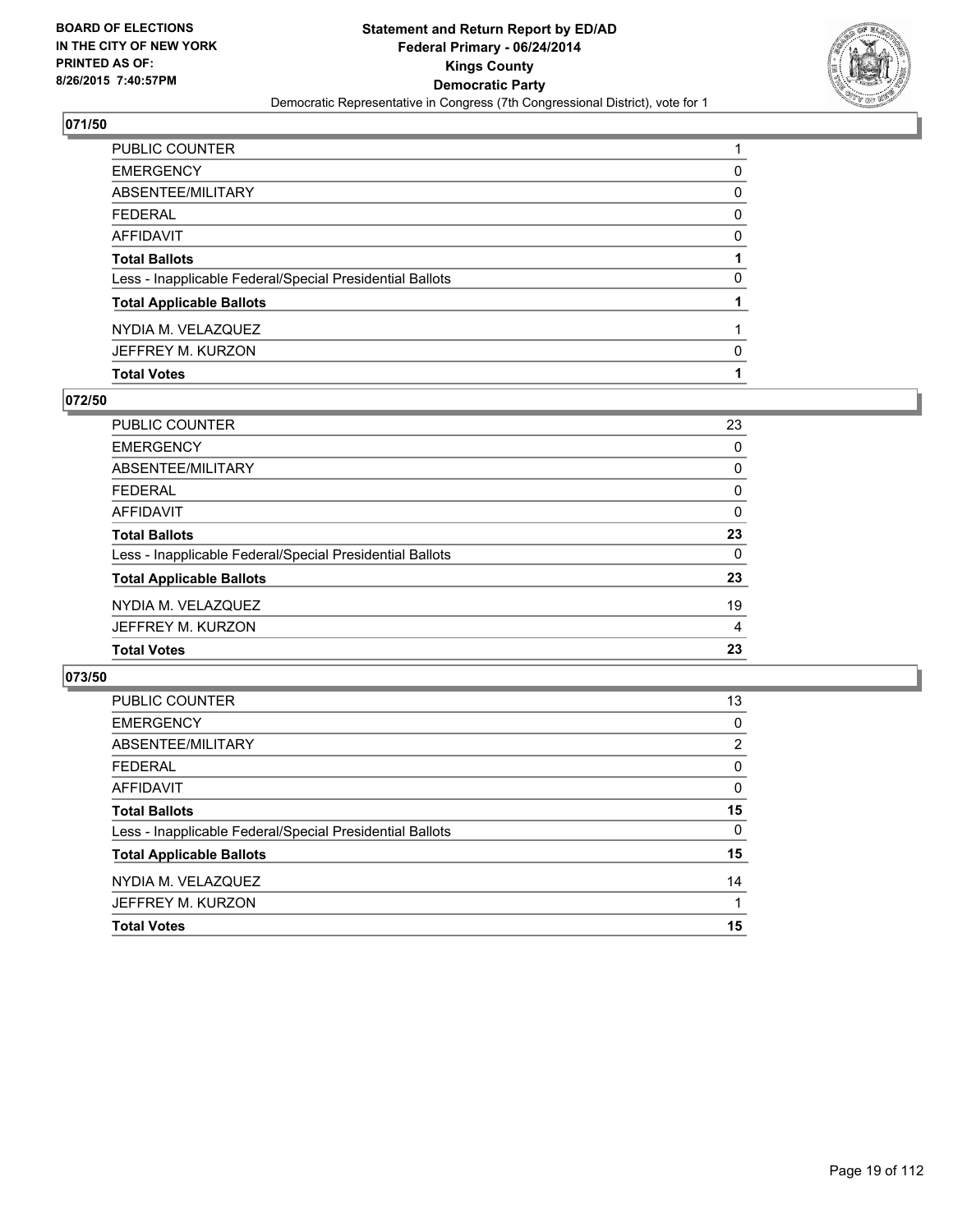

| <b>Total Votes</b>                                       | 32              |
|----------------------------------------------------------|-----------------|
| JEFFREY M. KURZON                                        | 9               |
| NYDIA M. VELAZQUEZ                                       | 23              |
| <b>Total Applicable Ballots</b>                          | $32\phantom{a}$ |
| Less - Inapplicable Federal/Special Presidential Ballots | $\Omega$        |
| <b>Total Ballots</b>                                     | $32\phantom{a}$ |
| AFFIDAVIT                                                | 0               |
| <b>FEDERAL</b>                                           | 0               |
| ABSENTEE/MILITARY                                        | 16              |
| <b>EMERGENCY</b>                                         | 0               |
| PUBLIC COUNTER                                           | 16              |

# **075/50**

| <b>PUBLIC COUNTER</b>                                    | 18 |
|----------------------------------------------------------|----|
| <b>EMERGENCY</b>                                         | 0  |
| <b>ABSENTEE/MILITARY</b>                                 | 0  |
| <b>FEDERAL</b>                                           |    |
| <b>AFFIDAVIT</b>                                         |    |
| <b>Total Ballots</b>                                     | 20 |
| Less - Inapplicable Federal/Special Presidential Ballots | 0  |
| <b>Total Applicable Ballots</b>                          | 20 |
| NYDIA M. VELAZQUEZ                                       | 18 |
| JEFFREY M. KURZON                                        | 2  |
| <b>Total Votes</b>                                       | 20 |
|                                                          |    |

| PUBLIC COUNTER                                           | 24       |
|----------------------------------------------------------|----------|
| <b>EMERGENCY</b>                                         | 0        |
| ABSENTEE/MILITARY                                        | 0        |
| <b>FEDERAL</b>                                           | 0        |
| AFFIDAVIT                                                | 0        |
| <b>Total Ballots</b>                                     | 24       |
| Less - Inapplicable Federal/Special Presidential Ballots | $\Omega$ |
| <b>Total Applicable Ballots</b>                          | 24       |
| NYDIA M. VELAZQUEZ                                       | 23       |
| JEFFREY M. KURZON                                        |          |
| <b>Total Votes</b>                                       | 24       |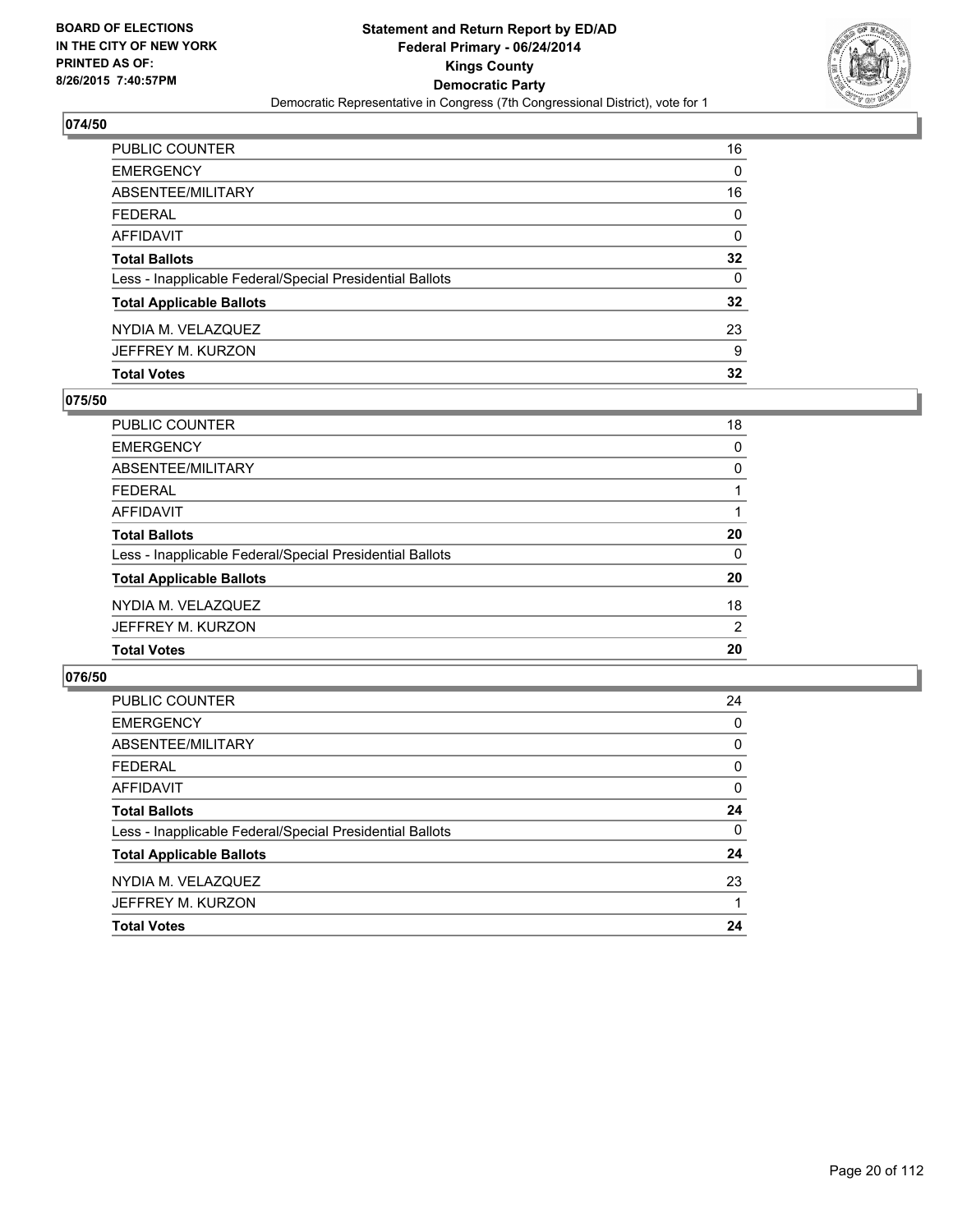

| PUBLIC COUNTER                                           | 17       |
|----------------------------------------------------------|----------|
| <b>EMERGENCY</b>                                         | 0        |
| ABSENTEE/MILITARY                                        | 0        |
| <b>FEDERAL</b>                                           | $\Omega$ |
| AFFIDAVIT                                                | 0        |
| <b>Total Ballots</b>                                     | 17       |
| Less - Inapplicable Federal/Special Presidential Ballots | $\Omega$ |
| <b>Total Applicable Ballots</b>                          | 17       |
| NYDIA M. VELAZQUEZ                                       | 15       |
| JEFFREY M. KURZON                                        | 2        |
| <b>Total Votes</b>                                       | 17       |

# **078/50**

| <b>PUBLIC COUNTER</b>                                    | 27             |
|----------------------------------------------------------|----------------|
| <b>EMERGENCY</b>                                         | 0              |
| <b>ABSENTEE/MILITARY</b>                                 | 0              |
| <b>FEDERAL</b>                                           | 0              |
| <b>AFFIDAVIT</b>                                         | 0              |
| <b>Total Ballots</b>                                     | 27             |
| Less - Inapplicable Federal/Special Presidential Ballots | $\Omega$       |
| <b>Total Applicable Ballots</b>                          | 27             |
| NYDIA M. VELAZQUEZ                                       | 25             |
| JEFFREY M. KURZON                                        | $\overline{2}$ |
| <b>Total Votes</b>                                       | 27             |
|                                                          |                |

| PUBLIC COUNTER                                           | 16       |
|----------------------------------------------------------|----------|
| <b>EMERGENCY</b>                                         | 0        |
| ABSENTEE/MILITARY                                        | 0        |
| <b>FEDERAL</b>                                           | 0        |
| AFFIDAVIT                                                | 0        |
| <b>Total Ballots</b>                                     | 16       |
| Less - Inapplicable Federal/Special Presidential Ballots | $\Omega$ |
| <b>Total Applicable Ballots</b>                          | 16       |
| NYDIA M. VELAZQUEZ                                       | 15       |
| JEFFREY M. KURZON                                        |          |
| <b>Total Votes</b>                                       | 16       |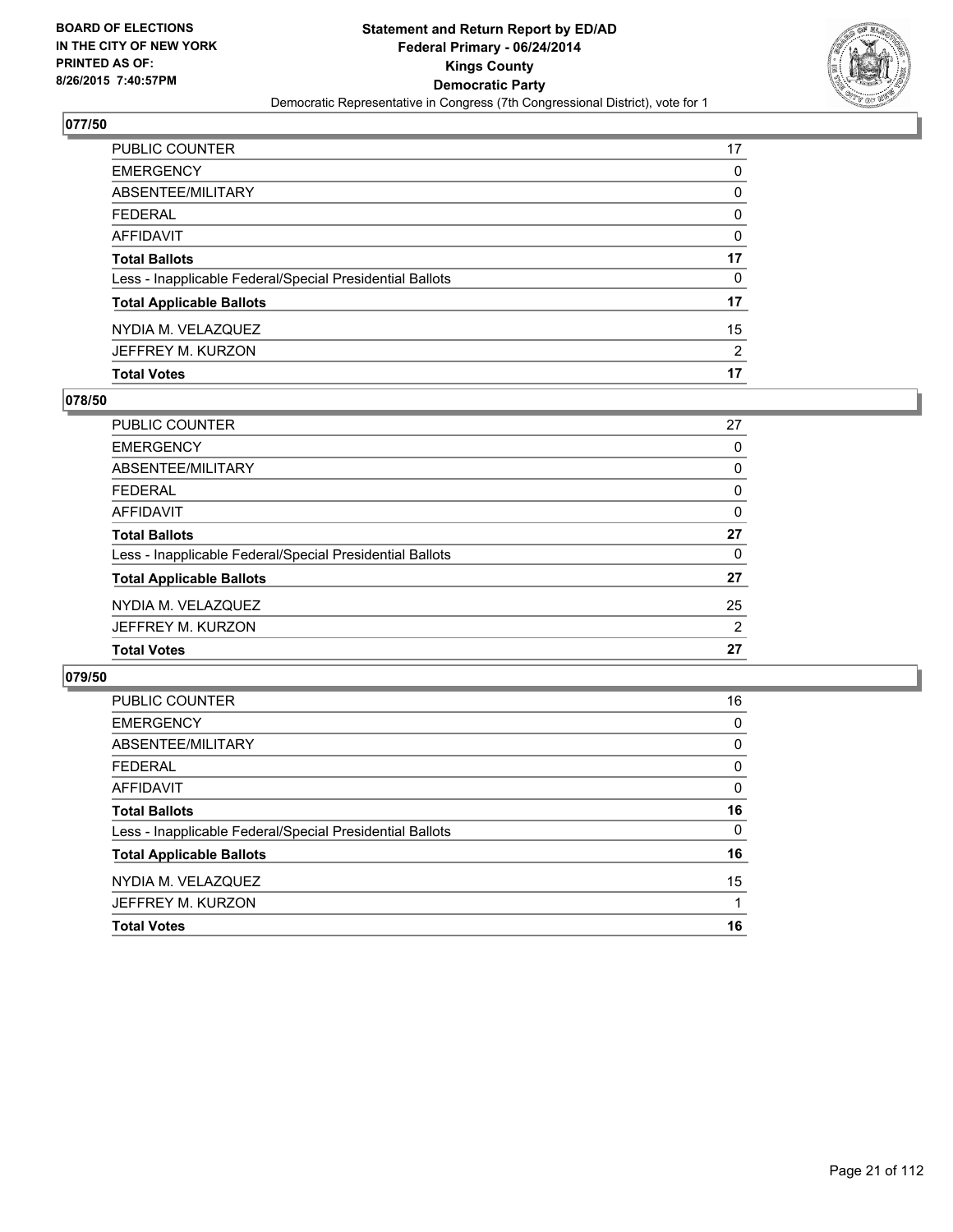

| PUBLIC COUNTER                                           | 16 |
|----------------------------------------------------------|----|
| <b>EMERGENCY</b>                                         | 0  |
| <b>ABSENTEE/MILITARY</b>                                 | 0  |
| <b>FEDERAL</b>                                           | 0  |
| AFFIDAVIT                                                | 0  |
| <b>Total Ballots</b>                                     | 16 |
| Less - Inapplicable Federal/Special Presidential Ballots | 0  |
| <b>Total Applicable Ballots</b>                          | 16 |
| NYDIA M. VELAZQUEZ                                       | 15 |
| JEFFREY M. KURZON                                        |    |
| <b>Total Votes</b>                                       | 16 |

# **081/50**

| <b>PUBLIC COUNTER</b>                                    | 2              |
|----------------------------------------------------------|----------------|
| <b>EMERGENCY</b>                                         | 0              |
| <b>ABSENTEE/MILITARY</b>                                 | 0              |
| <b>FEDERAL</b>                                           | 0              |
| <b>AFFIDAVIT</b>                                         | $\overline{2}$ |
| <b>Total Ballots</b>                                     | 4              |
| Less - Inapplicable Federal/Special Presidential Ballots | 0              |
| <b>Total Applicable Ballots</b>                          | 4              |
| NYDIA M. VELAZQUEZ                                       | $\overline{2}$ |
| JEFFREY M. KURZON                                        | $\overline{2}$ |
| <b>Total Votes</b>                                       | 4              |
|                                                          |                |

| <b>PUBLIC COUNTER</b>                                    | 6        |
|----------------------------------------------------------|----------|
| <b>EMERGENCY</b>                                         | 0        |
| ABSENTEE/MILITARY                                        | 0        |
| <b>FEDERAL</b>                                           | 0        |
| AFFIDAVIT                                                | 0        |
| <b>Total Ballots</b>                                     | 6        |
| Less - Inapplicable Federal/Special Presidential Ballots | $\Omega$ |
| <b>Total Applicable Ballots</b>                          | 6        |
| NYDIA M. VELAZQUEZ                                       | 6        |
| JEFFREY M. KURZON                                        | 0        |
| <b>Total Votes</b>                                       | 6        |
|                                                          |          |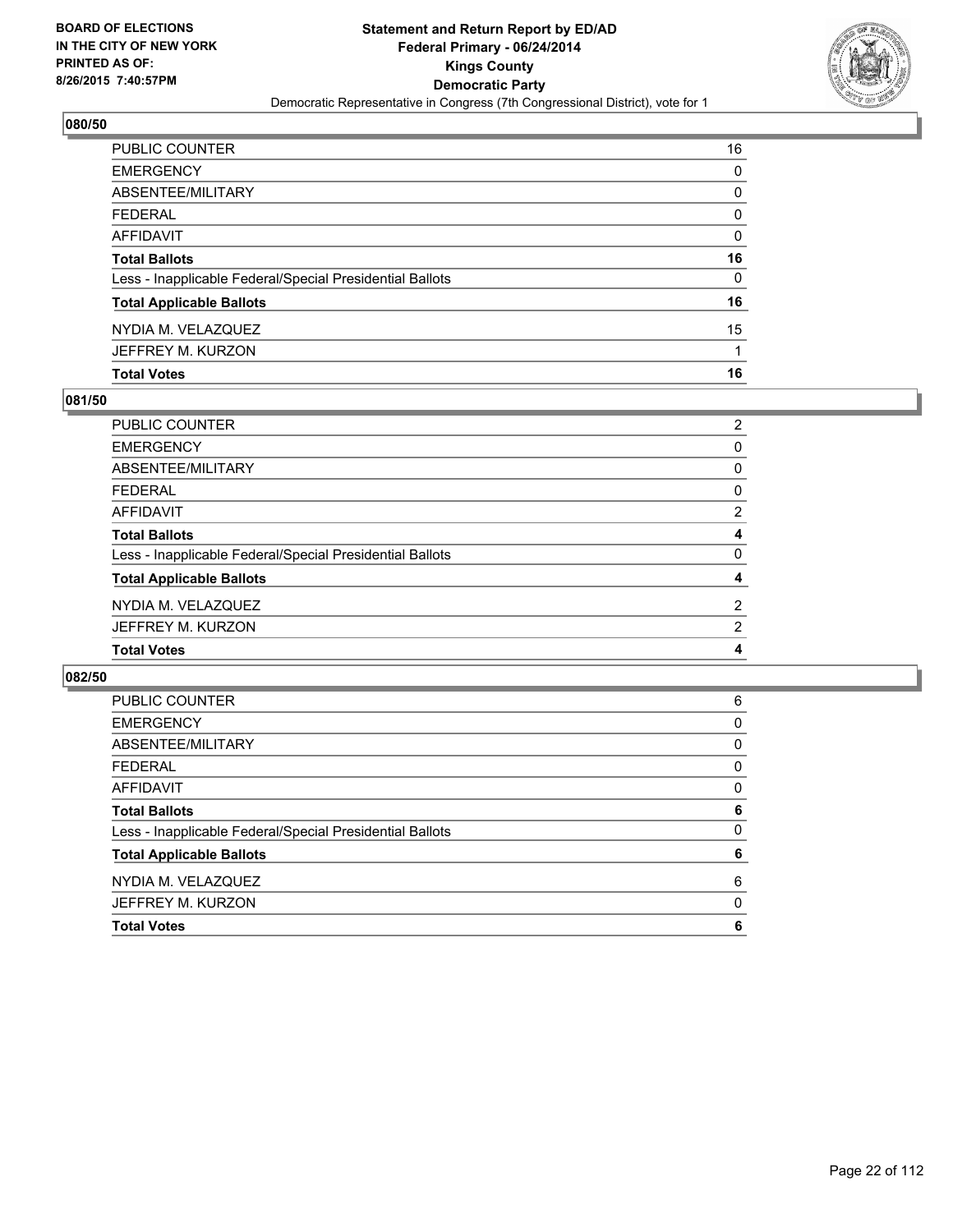

| PUBLIC COUNTER                                           |   |
|----------------------------------------------------------|---|
| <b>EMERGENCY</b>                                         | 0 |
| ABSENTEE/MILITARY                                        | 0 |
| <b>FEDERAL</b>                                           | 0 |
| AFFIDAVIT                                                | 0 |
| <b>Total Ballots</b>                                     | 7 |
| Less - Inapplicable Federal/Special Presidential Ballots | 0 |
| <b>Total Applicable Ballots</b>                          |   |
| NYDIA M. VELAZQUEZ                                       |   |
| JEFFREY M. KURZON                                        | 0 |
| <b>Total Votes</b>                                       | 7 |

| <b>PUBLIC COUNTER</b>                                    |   |
|----------------------------------------------------------|---|
| <b>EMERGENCY</b>                                         | 0 |
| ABSENTEE/MILITARY                                        | 0 |
| <b>FEDERAL</b>                                           | 0 |
| AFFIDAVIT                                                | 0 |
| <b>Total Ballots</b>                                     |   |
| Less - Inapplicable Federal/Special Presidential Ballots | 0 |
| <b>Total Applicable Ballots</b>                          |   |
| NYDIA M. VELAZQUEZ                                       |   |
| JEFFREY M. KURZON                                        | 0 |
| <b>Total Votes</b>                                       |   |
| 095/50 COMBINED into: 013/50                             |   |
| 097/50 COMBINED into: 071/50                             |   |
| 098/50 COMBINED into: 088/50                             |   |
| 099/50 COMBINED into: 013/50                             |   |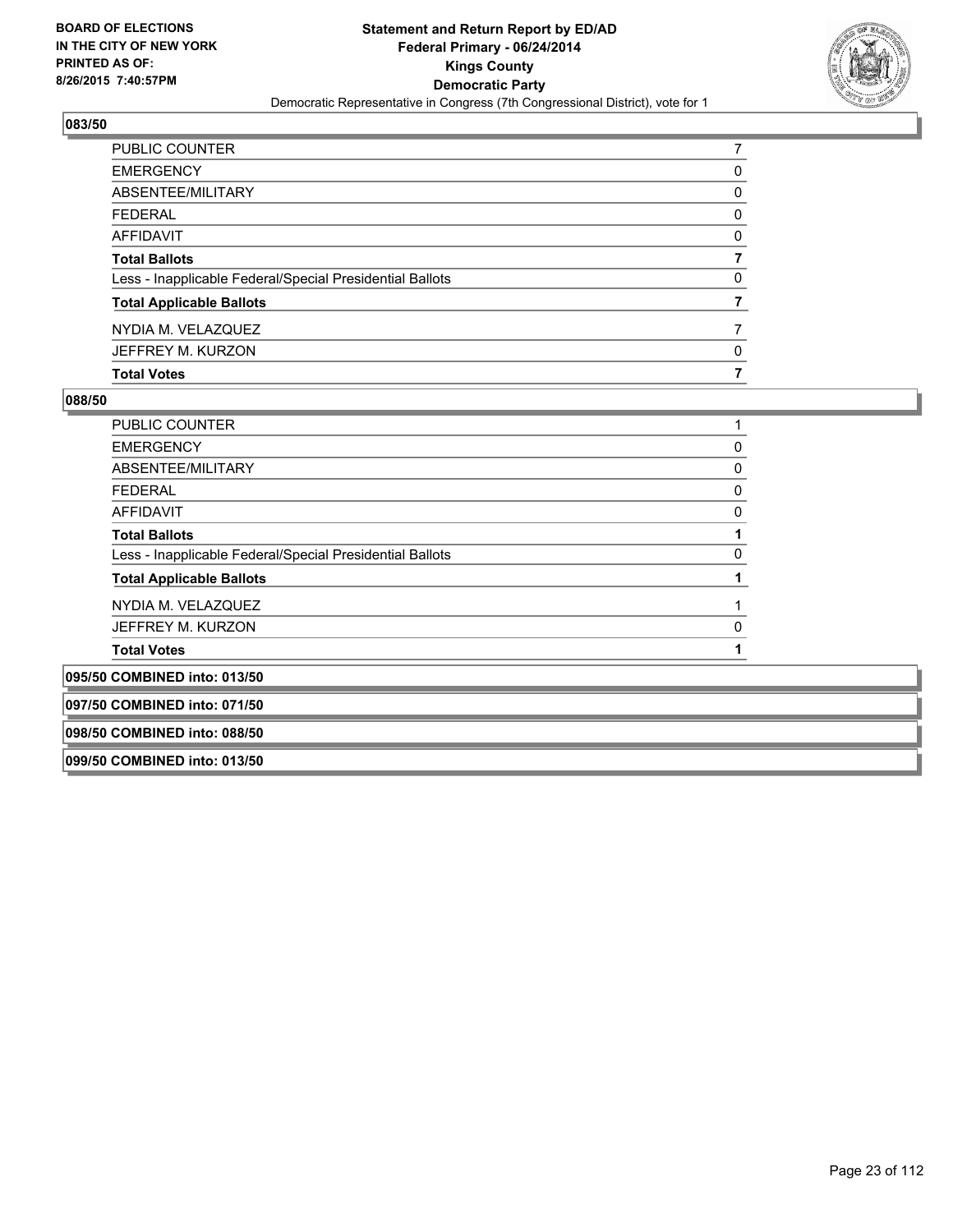

| <b>Total Votes</b>                                       | 29 |
|----------------------------------------------------------|----|
| JEFFREY M. KURZON                                        |    |
| NYDIA M. VELAZQUEZ                                       | 28 |
| <b>Total Applicable Ballots</b>                          | 29 |
| Less - Inapplicable Federal/Special Presidential Ballots | 0  |
| <b>Total Ballots</b>                                     | 29 |
| <b>AFFIDAVIT</b>                                         | 0  |
| <b>FEDERAL</b>                                           |    |
| ABSENTEE/MILITARY                                        | 0  |
| <b>EMERGENCY</b>                                         | 0  |
| PUBLIC COUNTER                                           | 28 |

# **002/51**

| PUBLIC COUNTER                                           | 12 <sup>°</sup> |
|----------------------------------------------------------|-----------------|
| <b>EMERGENCY</b>                                         | $\Omega$        |
| ABSENTEE/MILITARY                                        | 0               |
| <b>FEDERAL</b>                                           | 0               |
| <b>AFFIDAVIT</b>                                         | $\Omega$        |
| <b>Total Ballots</b>                                     | 12              |
| Less - Inapplicable Federal/Special Presidential Ballots | 0               |
| <b>Total Applicable Ballots</b>                          | $12 \,$         |
| NYDIA M. VELAZQUEZ                                       | 7               |
| JEFFREY M. KURZON                                        | 5               |
| <b>Total Votes</b>                                       | 12              |
|                                                          |                 |

| <b>PUBLIC COUNTER</b>                                    | 19       |
|----------------------------------------------------------|----------|
| <b>EMERGENCY</b>                                         | 0        |
| ABSENTEE/MILITARY                                        | 0        |
| <b>FEDERAL</b>                                           | 0        |
| AFFIDAVIT                                                |          |
| <b>Total Ballots</b>                                     | 20       |
| Less - Inapplicable Federal/Special Presidential Ballots | $\Omega$ |
| <b>Total Applicable Ballots</b>                          | 20       |
| NYDIA M. VELAZQUEZ                                       | 18       |
| JEFFREY M. KURZON                                        | 2        |
| <b>Total Votes</b>                                       | 20       |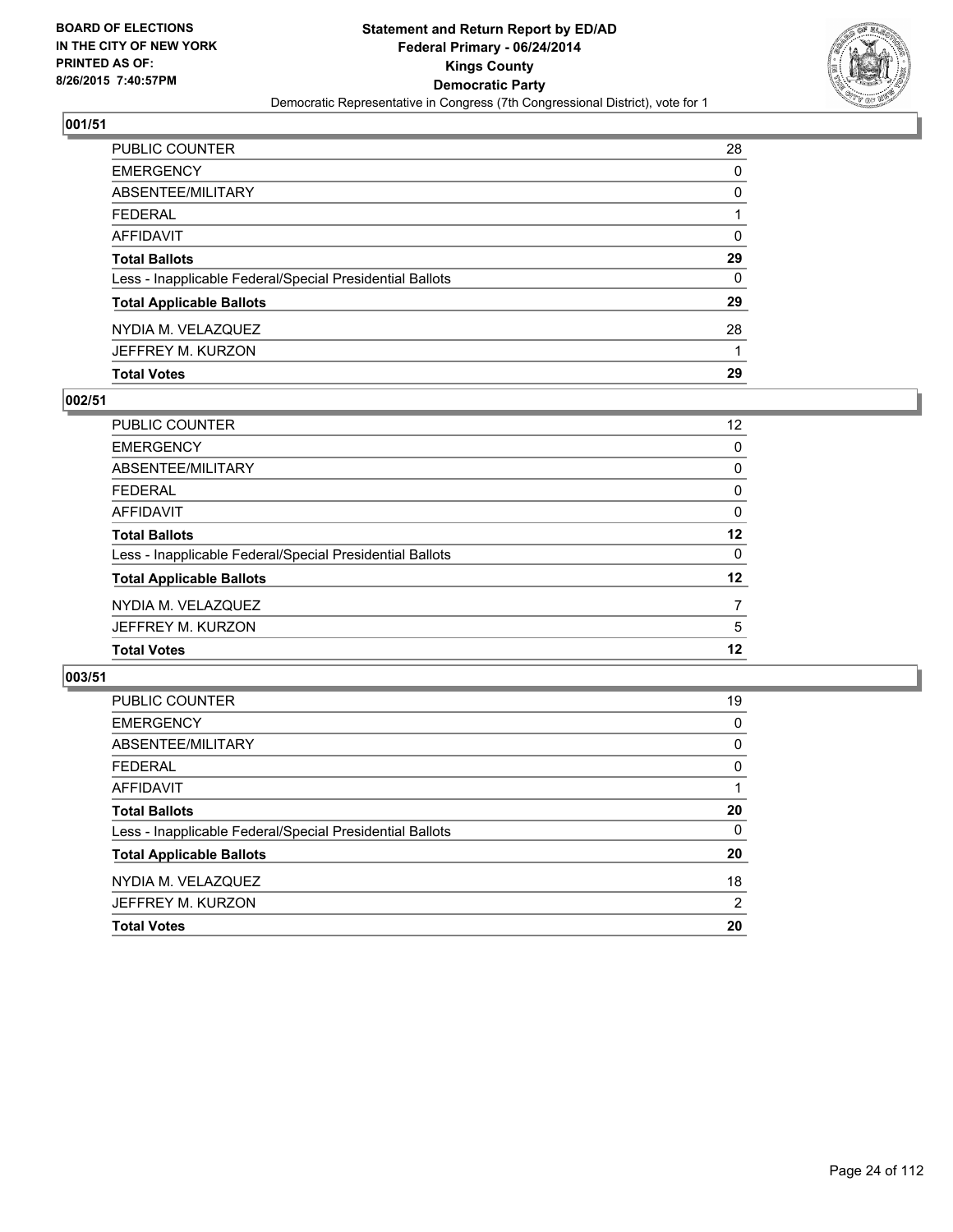

| PUBLIC COUNTER                                           | 25       |
|----------------------------------------------------------|----------|
| <b>EMERGENCY</b>                                         | 0        |
| ABSENTEE/MILITARY                                        | 2        |
| <b>FEDERAL</b>                                           | $\Omega$ |
| AFFIDAVIT                                                | 0        |
| <b>Total Ballots</b>                                     | 27       |
| Less - Inapplicable Federal/Special Presidential Ballots | 0        |
| <b>Total Applicable Ballots</b>                          | 27       |
| NYDIA M. VELAZQUEZ                                       | 23       |
| JEFFREY M. KURZON                                        | 4        |
| <b>Total Votes</b>                                       | 27       |

# **005/51**

| PUBLIC COUNTER                                           | 33       |
|----------------------------------------------------------|----------|
| <b>EMERGENCY</b>                                         | 0        |
| <b>ABSENTEE/MILITARY</b>                                 | 0        |
| <b>FEDERAL</b>                                           | 0        |
| <b>AFFIDAVIT</b>                                         | 0        |
| <b>Total Ballots</b>                                     | 33       |
| Less - Inapplicable Federal/Special Presidential Ballots | $\Omega$ |
| <b>Total Applicable Ballots</b>                          | 33       |
| NYDIA M. VELAZQUEZ                                       | 26       |
| JEFFREY M. KURZON                                        | 7        |
| <b>Total Votes</b>                                       | 33       |
|                                                          |          |

| PUBLIC COUNTER                                           | 11       |
|----------------------------------------------------------|----------|
| <b>EMERGENCY</b>                                         | 0        |
| ABSENTEE/MILITARY                                        | 0        |
| <b>FEDERAL</b>                                           | 0        |
| AFFIDAVIT                                                | 0        |
| <b>Total Ballots</b>                                     | 11       |
| Less - Inapplicable Federal/Special Presidential Ballots | 0        |
| <b>Total Applicable Ballots</b>                          | 11       |
| NYDIA M. VELAZQUEZ                                       | 11       |
| JEFFREY M. KURZON                                        | $\Omega$ |
| <b>Total Votes</b>                                       | 11       |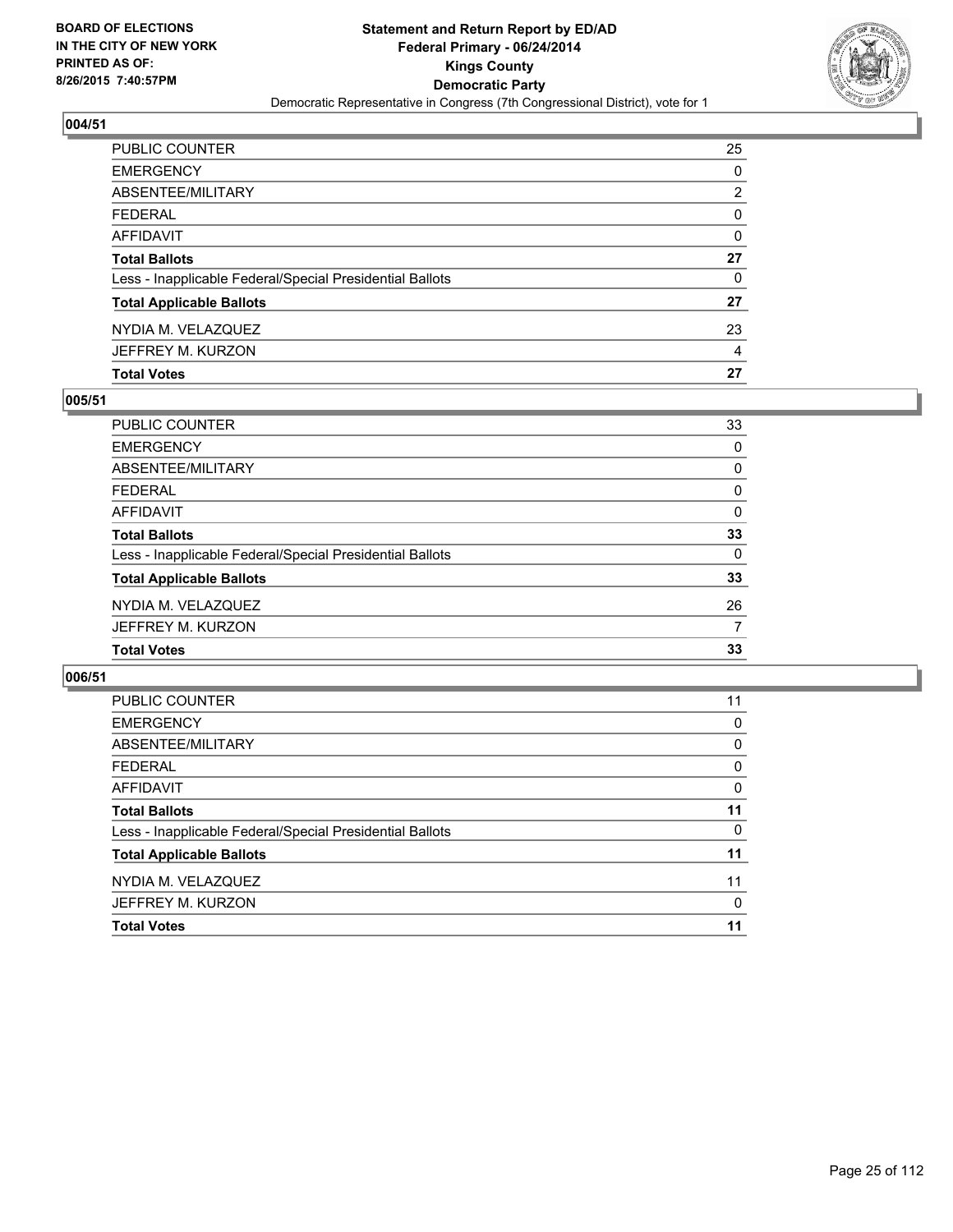

| PUBLIC COUNTER                                           | 24 |
|----------------------------------------------------------|----|
| <b>EMERGENCY</b>                                         | 0  |
| ABSENTEE/MILITARY                                        | 2  |
| <b>FEDERAL</b>                                           | 2  |
| <b>AFFIDAVIT</b>                                         | 0  |
| <b>Total Ballots</b>                                     | 28 |
| Less - Inapplicable Federal/Special Presidential Ballots | 0  |
| <b>Total Applicable Ballots</b>                          | 28 |
| NYDIA M. VELAZQUEZ                                       | 23 |
| JEFFREY M. KURZON                                        | 5  |
| <b>Total Votes</b>                                       | 28 |

# **008/51**

| PUBLIC COUNTER                                           |   |
|----------------------------------------------------------|---|
| <b>EMERGENCY</b>                                         | 0 |
| <b>ABSENTEE/MILITARY</b>                                 | 0 |
| <b>FEDERAL</b>                                           | 0 |
| <b>AFFIDAVIT</b>                                         | 0 |
| <b>Total Ballots</b>                                     |   |
| Less - Inapplicable Federal/Special Presidential Ballots | 0 |
| <b>Total Applicable Ballots</b>                          |   |
| NYDIA M. VELAZQUEZ                                       |   |
| JEFFREY M. KURZON                                        | 0 |
| <b>Total Votes</b>                                       |   |
|                                                          |   |

| <b>PUBLIC COUNTER</b>                                    | 9 |
|----------------------------------------------------------|---|
| <b>EMERGENCY</b>                                         | 0 |
| ABSENTEE/MILITARY                                        | 0 |
| <b>FEDERAL</b>                                           | 0 |
| AFFIDAVIT                                                | 0 |
| <b>Total Ballots</b>                                     | 9 |
| Less - Inapplicable Federal/Special Presidential Ballots | 0 |
| <b>Total Applicable Ballots</b>                          | 9 |
| NYDIA M. VELAZQUEZ                                       |   |
| JEFFREY M. KURZON                                        | 2 |
| <b>Total Votes</b>                                       | 9 |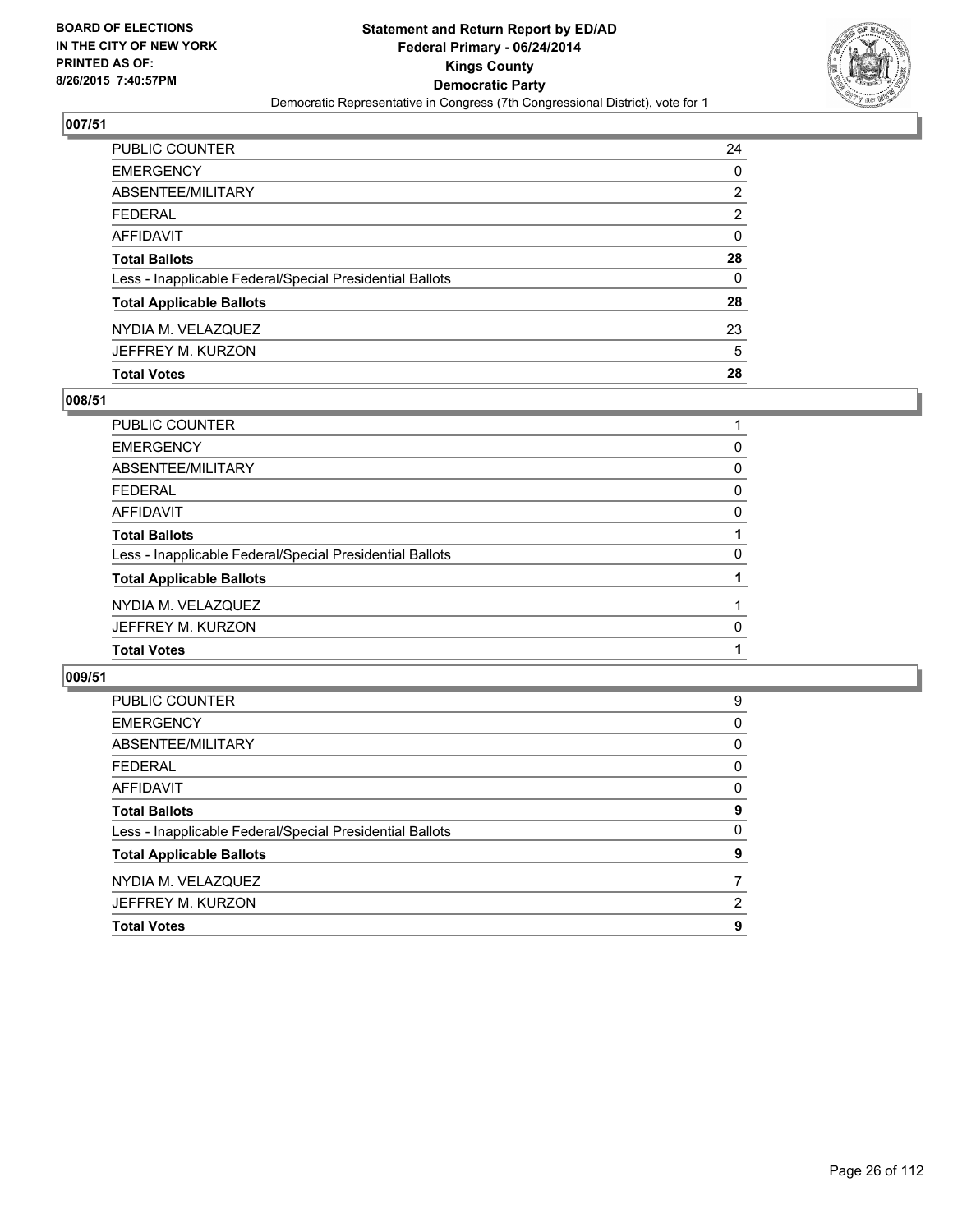

| PUBLIC COUNTER                                           |          |
|----------------------------------------------------------|----------|
| <b>EMERGENCY</b>                                         | 0        |
| ABSENTEE/MILITARY                                        | 0        |
| <b>FEDERAL</b>                                           | 0        |
| AFFIDAVIT                                                | 0        |
| <b>Total Ballots</b>                                     |          |
| Less - Inapplicable Federal/Special Presidential Ballots | $\Omega$ |
| <b>Total Applicable Ballots</b>                          |          |
| NYDIA M. VELAZQUEZ                                       |          |
| JEFFREY M. KURZON                                        | 0        |
| <b>Total Votes</b>                                       |          |

# **011/51**

| PUBLIC COUNTER                                           | 11 |
|----------------------------------------------------------|----|
| <b>EMERGENCY</b>                                         | 0  |
| ABSENTEE/MILITARY                                        | 2  |
| <b>FEDERAL</b>                                           | 3  |
| <b>AFFIDAVIT</b>                                         | 0  |
| <b>Total Ballots</b>                                     | 16 |
| Less - Inapplicable Federal/Special Presidential Ballots | 0  |
| <b>Total Applicable Ballots</b>                          | 16 |
| NYDIA M. VELAZQUEZ                                       | 15 |
| JEFFREY M. KURZON                                        |    |
| <b>Total Votes</b>                                       | 16 |
|                                                          |    |

| PUBLIC COUNTER                                           | 19 |
|----------------------------------------------------------|----|
| <b>EMERGENCY</b>                                         | 0  |
| ABSENTEE/MILITARY                                        | 0  |
| FEDERAL                                                  | 0  |
| AFFIDAVIT                                                | 0  |
| <b>Total Ballots</b>                                     | 19 |
| Less - Inapplicable Federal/Special Presidential Ballots | 0  |
| <b>Total Applicable Ballots</b>                          | 19 |
| NYDIA M. VELAZQUEZ                                       | 13 |
| JEFFREY M. KURZON                                        | 6  |
| <b>Total Votes</b>                                       | 19 |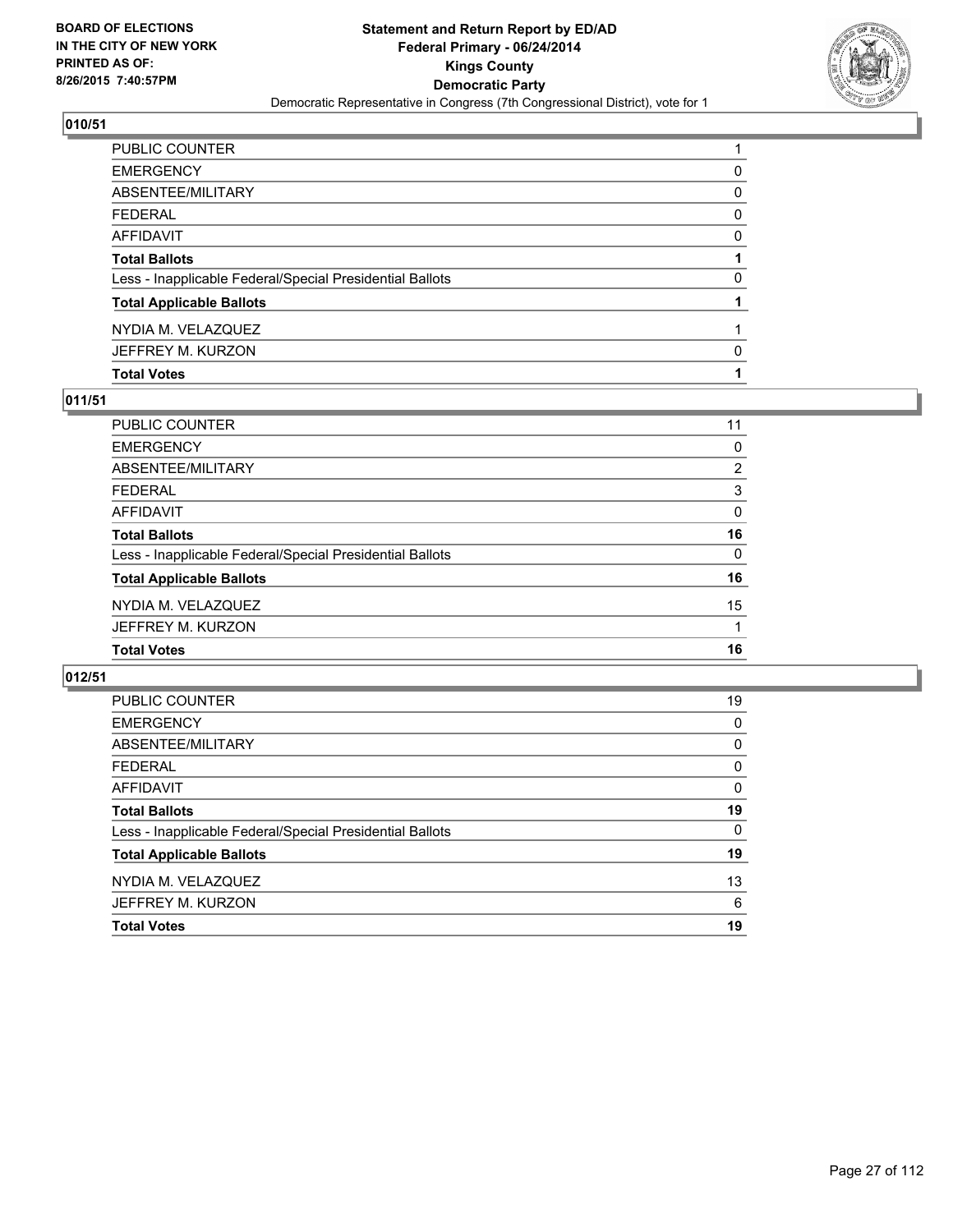

| PUBLIC COUNTER                                           | 11       |
|----------------------------------------------------------|----------|
| <b>EMERGENCY</b>                                         | 0        |
| <b>ABSENTEE/MILITARY</b>                                 | 0        |
| FEDERAL                                                  | $\Omega$ |
| AFFIDAVIT                                                | 0        |
| <b>Total Ballots</b>                                     | 11       |
| Less - Inapplicable Federal/Special Presidential Ballots | 0        |
| <b>Total Applicable Ballots</b>                          | 11       |
| NYDIA M. VELAZQUEZ                                       | 8        |
| JEFFREY M. KURZON                                        | 3        |
| <b>Total Votes</b>                                       | 11       |

# **017/51**

| <b>PUBLIC COUNTER</b>                                    | 10       |
|----------------------------------------------------------|----------|
| <b>EMERGENCY</b>                                         | $\Omega$ |
| <b>ABSENTEE/MILITARY</b>                                 |          |
| <b>FEDERAL</b>                                           | 0        |
| <b>AFFIDAVIT</b>                                         | 0        |
| <b>Total Ballots</b>                                     | 11       |
| Less - Inapplicable Federal/Special Presidential Ballots | 0        |
| <b>Total Applicable Ballots</b>                          | 11       |
| NYDIA M. VELAZQUEZ                                       | 7        |
| JEFFREY M. KURZON                                        | 4        |
| <b>Total Votes</b>                                       | 11       |
|                                                          |          |

| <b>PUBLIC COUNTER</b>                                    | 9  |
|----------------------------------------------------------|----|
| <b>EMERGENCY</b>                                         | 0  |
| ABSENTEE/MILITARY                                        | 5  |
| <b>FEDERAL</b>                                           |    |
| AFFIDAVIT                                                | 0  |
| <b>Total Ballots</b>                                     | 15 |
| Less - Inapplicable Federal/Special Presidential Ballots | 0  |
| <b>Total Applicable Ballots</b>                          | 15 |
| NYDIA M. VELAZQUEZ                                       | 11 |
| JEFFREY M. KURZON                                        | 3  |
| <b>Total Votes</b>                                       | 14 |
| Unrecorded                                               |    |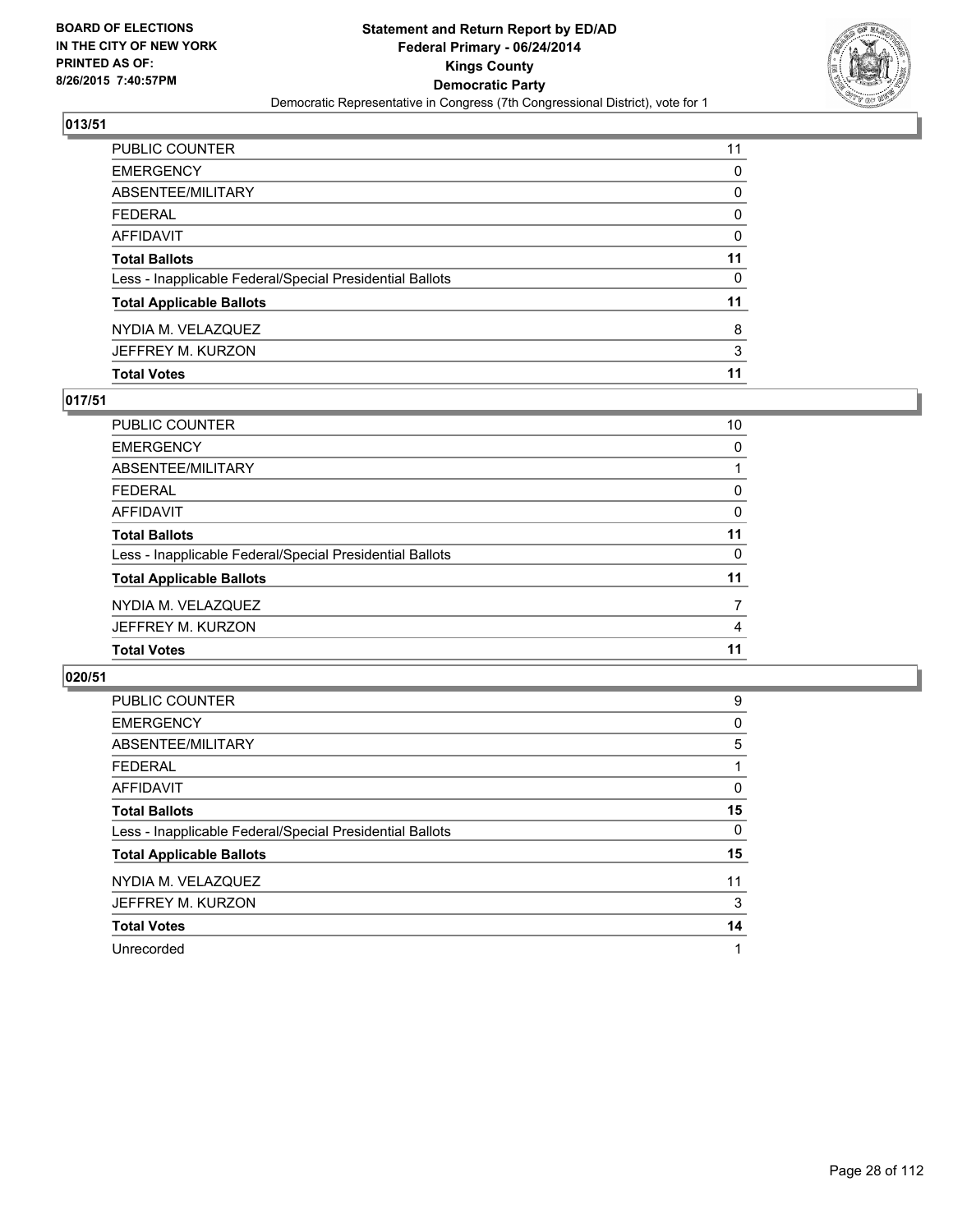

| PUBLIC COUNTER                                           | 3                     |
|----------------------------------------------------------|-----------------------|
| EMERGENCY                                                | 0                     |
| ABSENTEE/MILITARY                                        | 0                     |
| FEDERAL                                                  | 0                     |
| AFFIDAVIT                                                | 0                     |
| <b>Total Ballots</b>                                     | 3                     |
| Less - Inapplicable Federal/Special Presidential Ballots | $\mathbf{0}$          |
| <b>Total Applicable Ballots</b>                          | 3                     |
| NYDIA M. VELAZQUEZ                                       |                       |
| JEFFREY M. KURZON                                        | $\mathbf{2}^{\prime}$ |
| <b>Total Votes</b>                                       | 3                     |

# **023/51**

| PUBLIC COUNTER                                           | 6        |
|----------------------------------------------------------|----------|
| <b>EMERGENCY</b>                                         | 0        |
| <b>ABSENTEE/MILITARY</b>                                 | 0        |
| <b>FEDERAL</b>                                           | 0        |
| <b>AFFIDAVIT</b>                                         | 0        |
| <b>Total Ballots</b>                                     | 6        |
| Less - Inapplicable Federal/Special Presidential Ballots | 0        |
| <b>Total Applicable Ballots</b>                          | 6        |
| NYDIA M. VELAZQUEZ                                       | 6        |
| JEFFREY M. KURZON                                        | $\Omega$ |
| <b>Total Votes</b>                                       | 6        |
|                                                          |          |

| PUBLIC COUNTER                                           | 20 |
|----------------------------------------------------------|----|
| <b>EMERGENCY</b>                                         | 0  |
| ABSENTEE/MILITARY                                        | 0  |
| <b>FEDERAL</b>                                           | 0  |
| AFFIDAVIT                                                | 0  |
| <b>Total Ballots</b>                                     | 20 |
| Less - Inapplicable Federal/Special Presidential Ballots | 0  |
| <b>Total Applicable Ballots</b>                          | 20 |
| NYDIA M. VELAZQUEZ                                       | 19 |
| JEFFREY M. KURZON                                        | 1  |
| <b>Total Votes</b>                                       | 20 |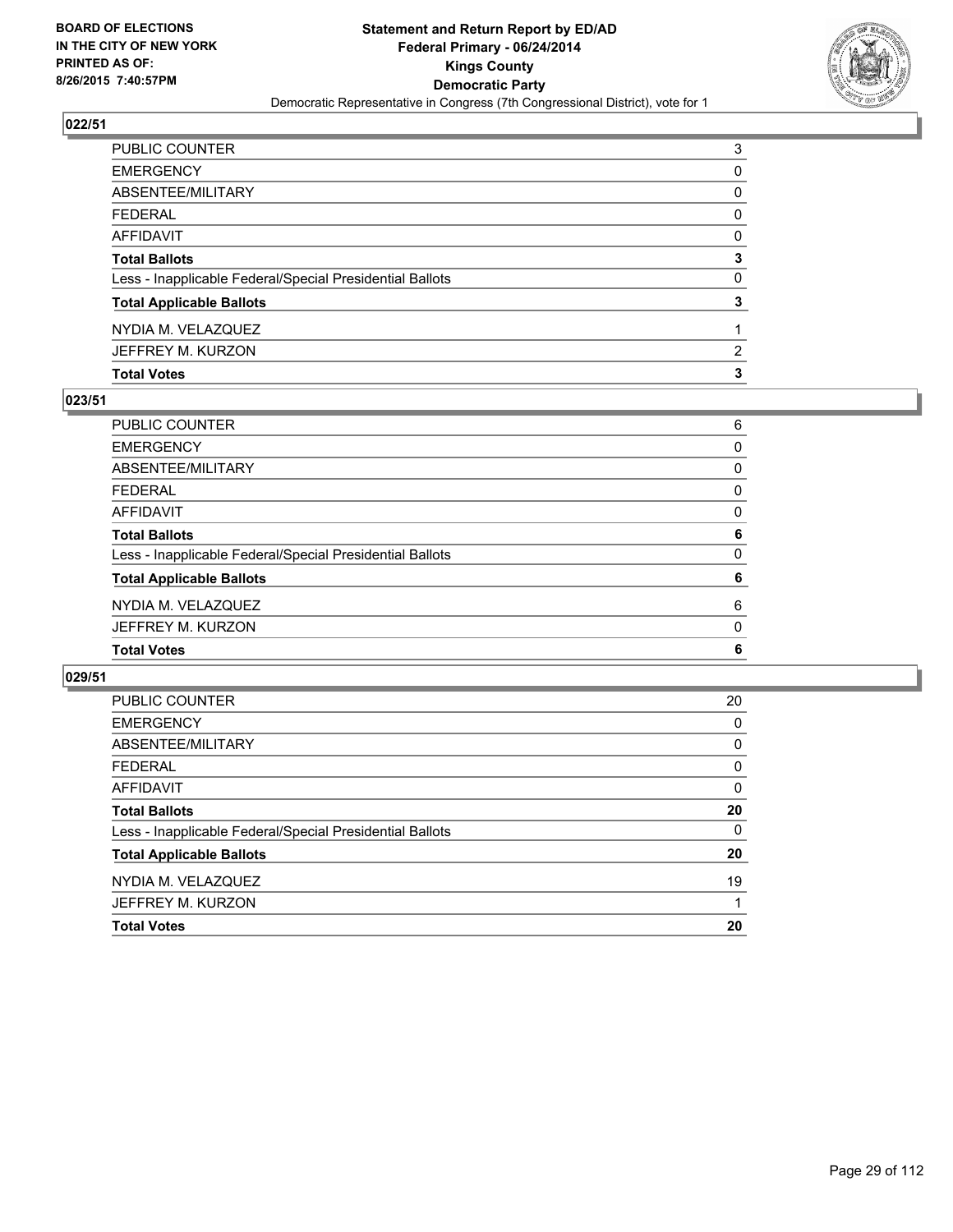

| PUBLIC COUNTER                                           | 27 |
|----------------------------------------------------------|----|
| EMERGENCY                                                | 0  |
| ABSENTEE/MILITARY                                        | 0  |
| FEDERAL                                                  | 0  |
| AFFIDAVIT                                                | 0  |
| Total Ballots                                            | 27 |
| Less - Inapplicable Federal/Special Presidential Ballots | 0  |
| <b>Total Applicable Ballots</b>                          | 27 |
| NYDIA M. VELAZQUEZ                                       | 26 |
| JEFFREY M. KURZON                                        |    |
| <b>Total Votes</b>                                       | 27 |

# **031/51**

| PUBLIC COUNTER                                           | 21       |
|----------------------------------------------------------|----------|
| <b>EMERGENCY</b>                                         | 0        |
| ABSENTEE/MILITARY                                        | 0        |
| <b>FEDERAL</b>                                           | 0        |
| <b>AFFIDAVIT</b>                                         |          |
| <b>Total Ballots</b>                                     | 22       |
| Less - Inapplicable Federal/Special Presidential Ballots | $\Omega$ |
| <b>Total Applicable Ballots</b>                          | 22       |
| NYDIA M. VELAZQUEZ                                       | 16       |
| JEFFREY M. KURZON                                        | 5        |
| JULIO PENA III (WRITE-IN)                                |          |
| <b>Total Votes</b>                                       | 22       |
|                                                          |          |

| <b>PUBLIC COUNTER</b>                                    | 22 |
|----------------------------------------------------------|----|
| <b>EMERGENCY</b>                                         | 0  |
| ABSENTEE/MILITARY                                        | 0  |
| FEDERAL                                                  | 0  |
| AFFIDAVIT                                                | 0  |
| <b>Total Ballots</b>                                     | 22 |
| Less - Inapplicable Federal/Special Presidential Ballots | 0  |
| <b>Total Applicable Ballots</b>                          | 22 |
| NYDIA M. VELAZQUEZ                                       | 17 |
| JEFFREY M. KURZON                                        | 4  |
| UNATTRIBUTABLE WRITE-IN (WRITE-IN)                       |    |
| <b>Total Votes</b>                                       | 22 |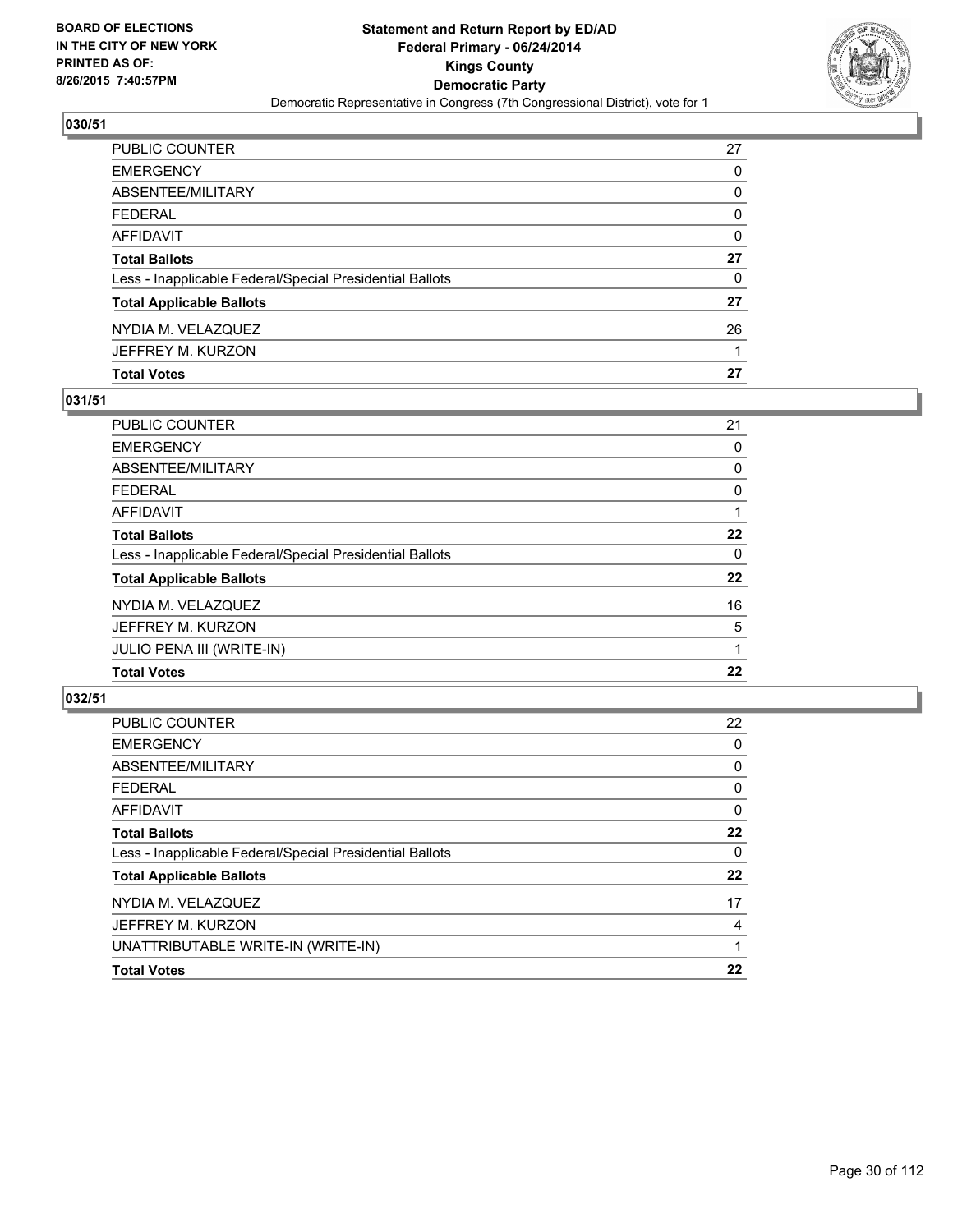

| PUBLIC COUNTER                                           | 12 <sup>°</sup> |
|----------------------------------------------------------|-----------------|
| <b>EMERGENCY</b>                                         | 0               |
| ABSENTEE/MILITARY                                        | $\overline{2}$  |
| <b>FEDERAL</b>                                           | 0               |
| AFFIDAVIT                                                | 0               |
| <b>Total Ballots</b>                                     | 14              |
| Less - Inapplicable Federal/Special Presidential Ballots | 0               |
| <b>Total Applicable Ballots</b>                          | 14              |
| NYDIA M. VELAZQUEZ                                       | 9               |
| JEFFREY M. KURZON                                        | 4               |
| <b>Total Votes</b>                                       | 13              |
| Unrecorded                                               | 1               |

#### **034/51**

| PUBLIC COUNTER                                           | 13              |
|----------------------------------------------------------|-----------------|
| <b>EMERGENCY</b>                                         | 0               |
| ABSENTEE/MILITARY                                        | $\Omega$        |
| <b>FEDERAL</b>                                           | 0               |
| AFFIDAVIT                                                | 0               |
| <b>Total Ballots</b>                                     | 13              |
| Less - Inapplicable Federal/Special Presidential Ballots | $\Omega$        |
| <b>Total Applicable Ballots</b>                          | 13              |
| NYDIA M. VELAZQUEZ                                       | 12 <sup>°</sup> |
| JEFFREY M. KURZON                                        |                 |
| <b>Total Votes</b>                                       | 13              |
|                                                          |                 |

| PUBLIC COUNTER                                           | 14 |
|----------------------------------------------------------|----|
| <b>EMERGENCY</b>                                         | 0  |
| ABSENTEE/MILITARY                                        | 3  |
| <b>FEDERAL</b>                                           | 0  |
| <b>AFFIDAVIT</b>                                         |    |
| <b>Total Ballots</b>                                     | 18 |
| Less - Inapplicable Federal/Special Presidential Ballots | 0  |
| <b>Total Applicable Ballots</b>                          | 18 |
| NYDIA M. VELAZQUEZ                                       | 16 |
| JEFFREY M. KURZON                                        | 2  |
| <b>Total Votes</b>                                       | 18 |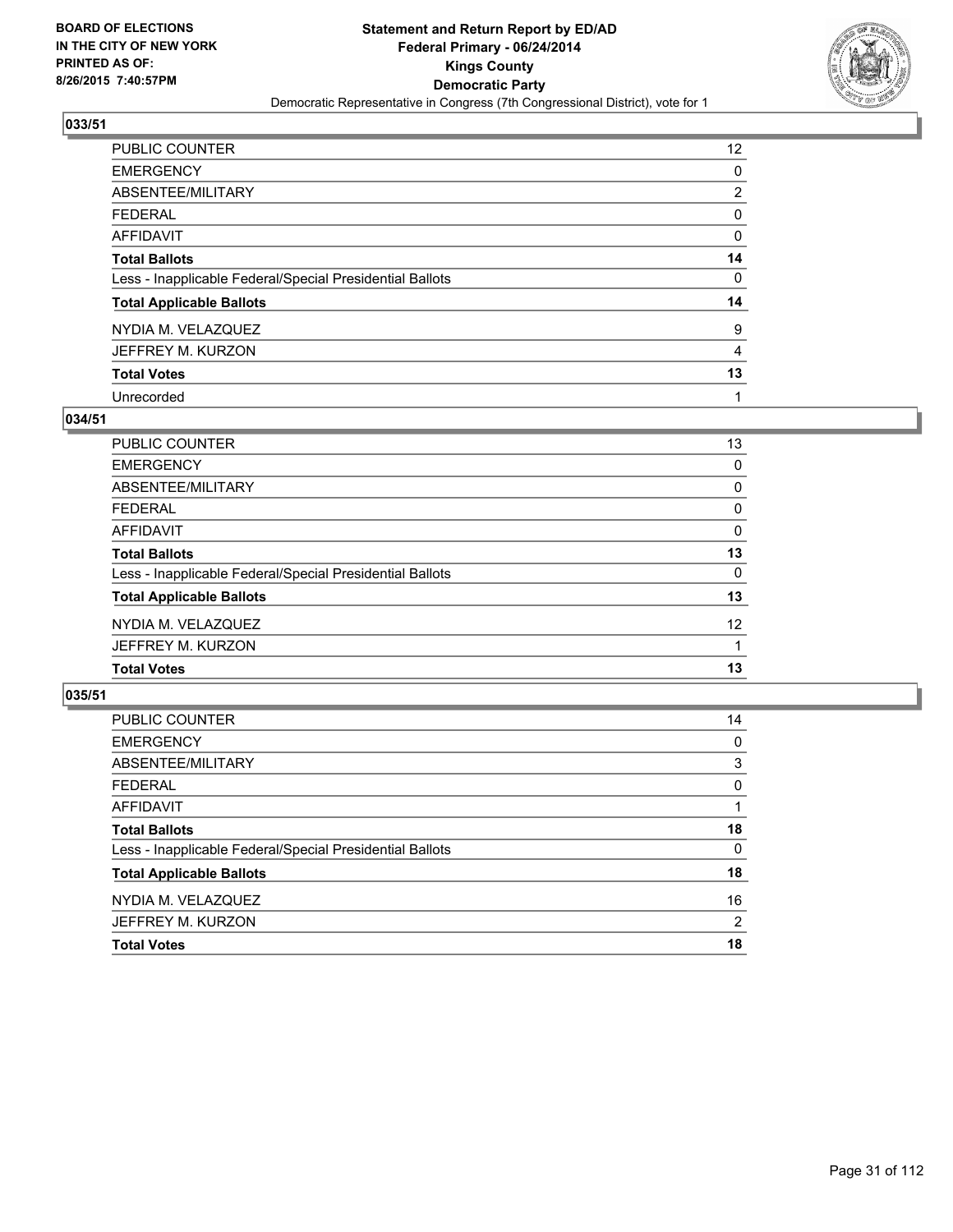

| <b>PUBLIC COUNTER</b>                                    | 22             |
|----------------------------------------------------------|----------------|
| <b>EMERGENCY</b>                                         | 0              |
| ABSENTEE/MILITARY                                        | $\overline{2}$ |
| <b>FEDERAL</b>                                           | 0              |
| <b>AFFIDAVIT</b>                                         | 0              |
| <b>Total Ballots</b>                                     | 24             |
| Less - Inapplicable Federal/Special Presidential Ballots | 0              |
| <b>Total Applicable Ballots</b>                          | 24             |
| NYDIA M. VELAZQUEZ                                       | 19             |
| JEFFREY M. KURZON                                        | 4              |
| <b>Total Votes</b>                                       | 23             |
| Unrecorded                                               |                |

## **037/51**

| <b>PUBLIC COUNTER</b>                                    | 11 |
|----------------------------------------------------------|----|
| <b>EMERGENCY</b>                                         | 0  |
| <b>ABSENTEE/MILITARY</b>                                 | 0  |
| <b>FEDERAL</b>                                           | 0  |
| <b>AFFIDAVIT</b>                                         | 0  |
| <b>Total Ballots</b>                                     | 11 |
| Less - Inapplicable Federal/Special Presidential Ballots | 0  |
| <b>Total Applicable Ballots</b>                          | 11 |
| NYDIA M. VELAZQUEZ                                       | 11 |
| JEFFREY M. KURZON                                        | 0  |
| <b>Total Votes</b>                                       | 11 |
|                                                          |    |

| <b>PUBLIC COUNTER</b>                                    | 41             |
|----------------------------------------------------------|----------------|
| <b>EMERGENCY</b>                                         | 0              |
| ABSENTEE/MILITARY                                        | $\overline{2}$ |
| <b>FEDERAL</b>                                           |                |
| <b>AFFIDAVIT</b>                                         | 0              |
| <b>Total Ballots</b>                                     | 44             |
| Less - Inapplicable Federal/Special Presidential Ballots | $\Omega$       |
| <b>Total Applicable Ballots</b>                          | 44             |
| NYDIA M. VELAZQUEZ                                       | 38             |
| JEFFREY M. KURZON                                        | 5              |
| JOHN LIU (WRITE-IN)                                      |                |
| <b>Total Votes</b>                                       | 44             |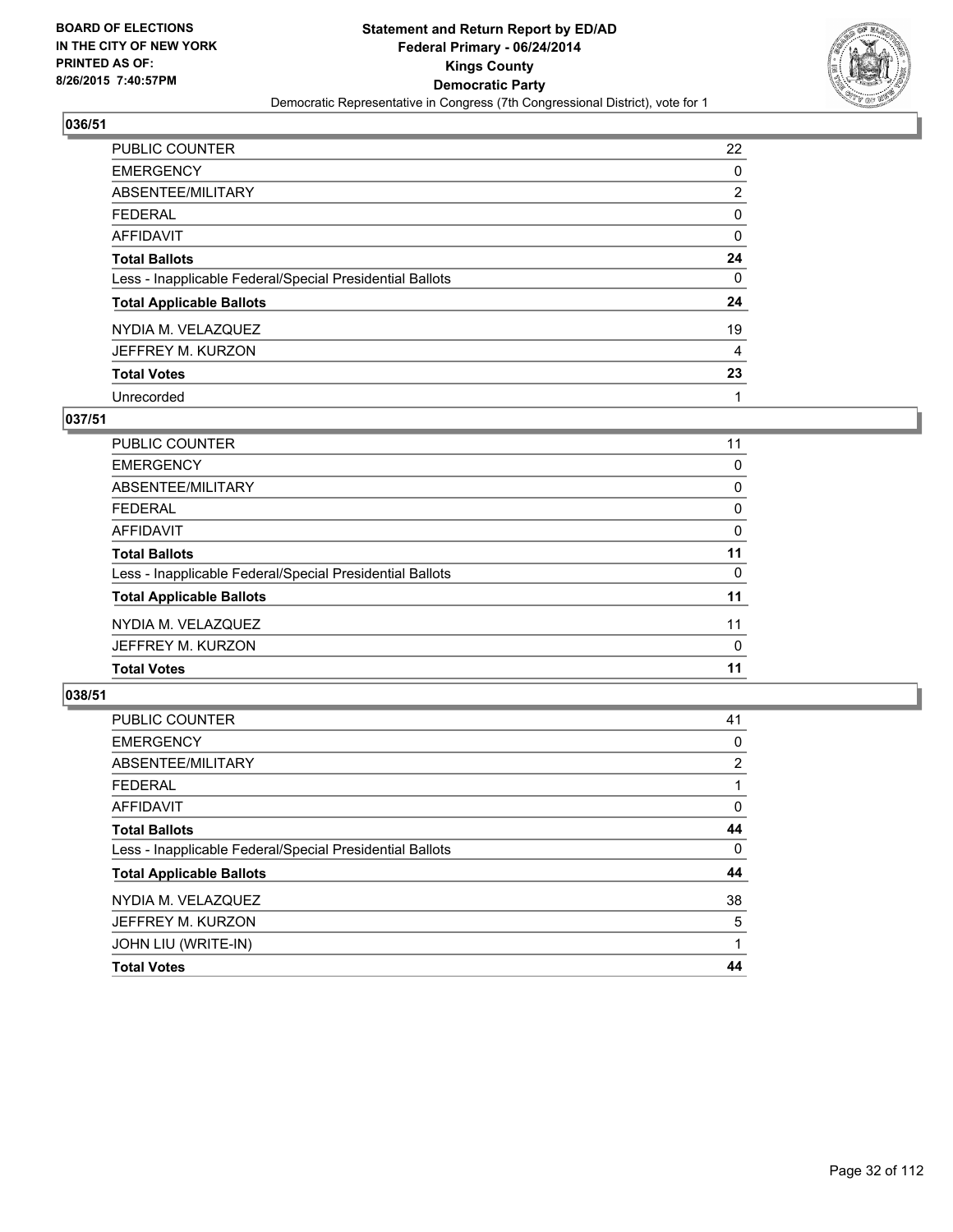

| PUBLIC COUNTER                                           | 34 |
|----------------------------------------------------------|----|
| <b>EMERGENCY</b>                                         | 0  |
| ABSENTEE/MILITARY                                        | 1  |
| <b>FEDERAL</b>                                           | 0  |
| AFFIDAVIT                                                | 0  |
| <b>Total Ballots</b>                                     | 35 |
| Less - Inapplicable Federal/Special Presidential Ballots | 0  |
| <b>Total Applicable Ballots</b>                          | 35 |
| NYDIA M. VELAZQUEZ                                       | 29 |
| JEFFREY M. KURZON                                        | 6  |
| <b>Total Votes</b>                                       | 35 |

# **040/51**

| 27 |
|----|
| 0  |
|    |
|    |
| 2  |
| 31 |
| 0  |
| 31 |
| 20 |
| 11 |
| 31 |
|    |

| PUBLIC COUNTER                                           | 21                    |
|----------------------------------------------------------|-----------------------|
| <b>EMERGENCY</b>                                         | 0                     |
| ABSENTEE/MILITARY                                        |                       |
| <b>FEDERAL</b>                                           | $\mathbf{2}^{\prime}$ |
| AFFIDAVIT                                                |                       |
| <b>Total Ballots</b>                                     | 25                    |
| Less - Inapplicable Federal/Special Presidential Ballots | $\Omega$              |
| <b>Total Applicable Ballots</b>                          | 25                    |
| NYDIA M. VELAZQUEZ                                       | 21                    |
| JEFFREY M. KURZON                                        | 4                     |
| <b>Total Votes</b>                                       | 25                    |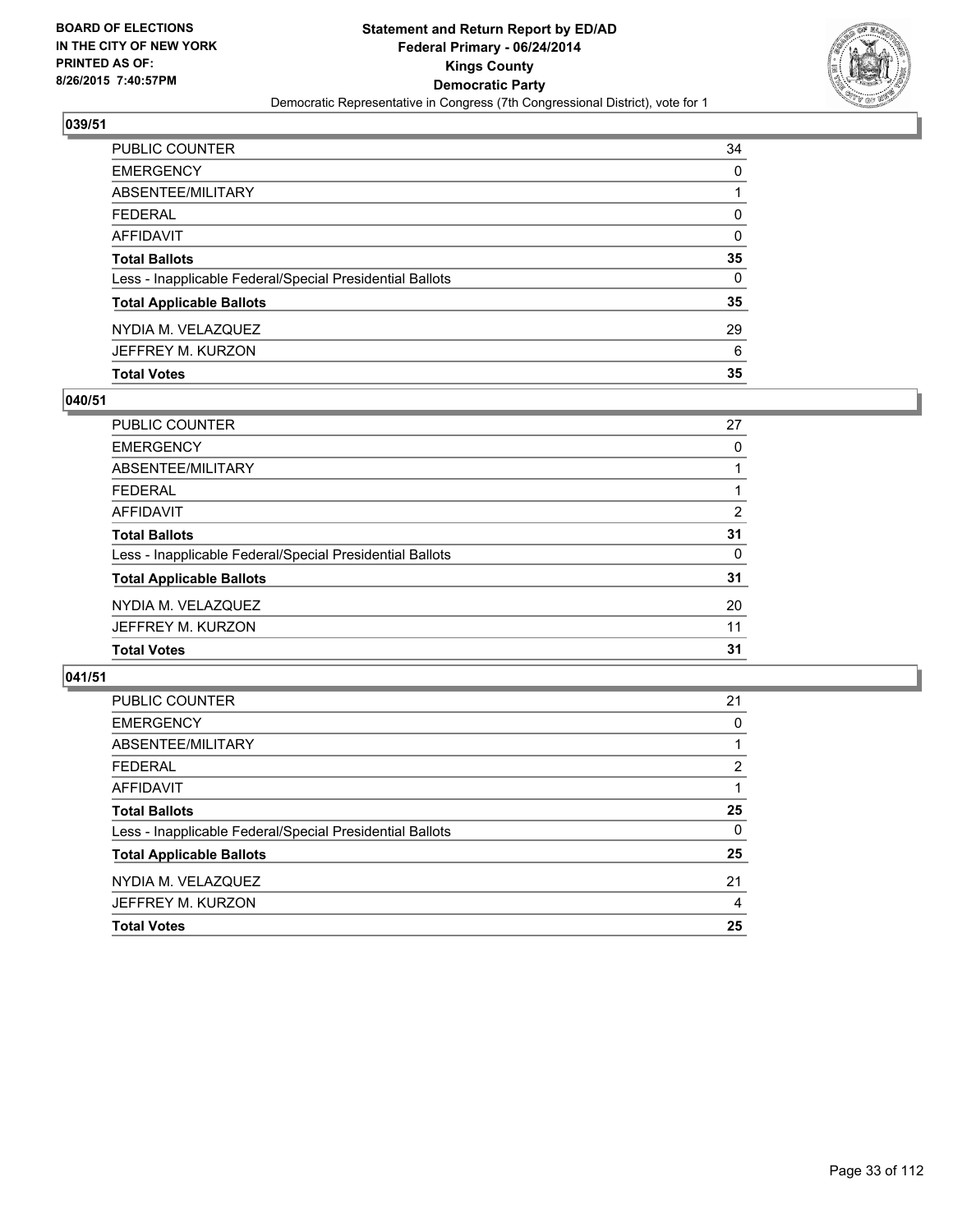

| PUBLIC COUNTER                                           | 12 <sup>2</sup> |
|----------------------------------------------------------|-----------------|
| <b>EMERGENCY</b>                                         | 0               |
| ABSENTEE/MILITARY                                        | 2               |
| <b>FEDERAL</b>                                           | 0               |
| <b>AFFIDAVIT</b>                                         | 0               |
| <b>Total Ballots</b>                                     | 14              |
| Less - Inapplicable Federal/Special Presidential Ballots | 0               |
| <b>Total Applicable Ballots</b>                          | 14              |
| NYDIA M. VELAZQUEZ                                       | 11              |
| JEFFREY M. KURZON                                        | 2               |
| ADRIANO ESPAILLAT (WRITE-IN)                             | 1               |
| <b>Total Votes</b>                                       | 14              |

## **043/51**

| PUBLIC COUNTER                                           | 9  |
|----------------------------------------------------------|----|
| <b>EMERGENCY</b>                                         | 0  |
| ABSENTEE/MILITARY                                        | 0  |
| <b>FEDERAL</b>                                           |    |
| <b>AFFIDAVIT</b>                                         | 0  |
| <b>Total Ballots</b>                                     | 10 |
| Less - Inapplicable Federal/Special Presidential Ballots | 0  |
| <b>Total Applicable Ballots</b>                          | 10 |
| NYDIA M. VELAZQUEZ                                       | 9  |
| JEFFREY M. KURZON                                        |    |
| <b>Total Votes</b>                                       | 10 |
|                                                          |    |

| <b>PUBLIC COUNTER</b>                                    |                |
|----------------------------------------------------------|----------------|
| <b>EMERGENCY</b>                                         | 0              |
| ABSENTEE/MILITARY                                        | 0              |
| <b>FEDERAL</b>                                           | 1              |
| AFFIDAVIT                                                | 0              |
| <b>Total Ballots</b>                                     | $\mathbf{2}$   |
| Less - Inapplicable Federal/Special Presidential Ballots | 0              |
| <b>Total Applicable Ballots</b>                          | $\mathbf{2}$   |
| NYDIA M. VELAZQUEZ                                       | $\overline{2}$ |
| JEFFREY M. KURZON                                        | 0              |
| <b>Total Votes</b>                                       | 2              |
| 046/51 COMBINED into: 043/51                             |                |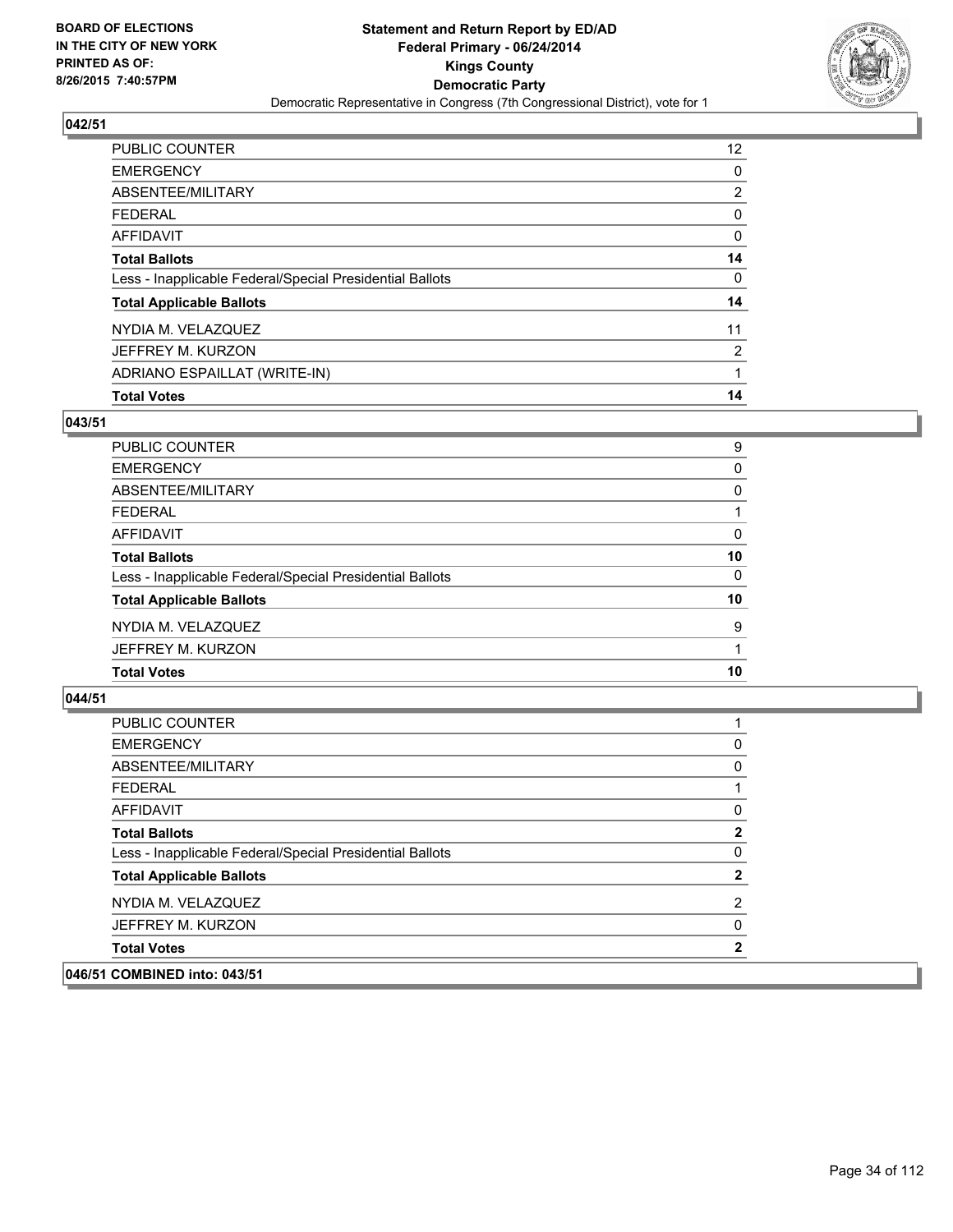

| PUBLIC COUNTER                                           | 23 |
|----------------------------------------------------------|----|
| <b>EMERGENCY</b>                                         | 0  |
| ABSENTEE/MILITARY                                        | 0  |
| <b>FEDERAL</b>                                           |    |
| <b>AFFIDAVIT</b>                                         | 0  |
| <b>Total Ballots</b>                                     | 24 |
| Less - Inapplicable Federal/Special Presidential Ballots | 0  |
| <b>Total Applicable Ballots</b>                          | 24 |
| NYDIA M. VELAZQUEZ                                       | 21 |
| JEFFREY M. KURZON                                        | 3  |
| <b>Total Votes</b>                                       | 24 |

# **050/51**

| PUBLIC COUNTER                                           | 5              |
|----------------------------------------------------------|----------------|
| <b>EMERGENCY</b>                                         | 0              |
| ABSENTEE/MILITARY                                        | 0              |
| <b>FEDERAL</b>                                           | 0              |
| <b>AFFIDAVIT</b>                                         | 0              |
| <b>Total Ballots</b>                                     | 5              |
| Less - Inapplicable Federal/Special Presidential Ballots | 0              |
| <b>Total Applicable Ballots</b>                          | 5              |
| NYDIA M. VELAZQUEZ                                       | 3              |
| JEFFREY M. KURZON                                        | $\overline{2}$ |
| <b>Total Votes</b>                                       | 5              |
|                                                          |                |

| PUBLIC COUNTER                                           | 26       |
|----------------------------------------------------------|----------|
| <b>EMERGENCY</b>                                         | 0        |
| ABSENTEE/MILITARY                                        | 0        |
| <b>FEDERAL</b>                                           | 0        |
| AFFIDAVIT                                                | 0        |
| <b>Total Ballots</b>                                     | 26       |
| Less - Inapplicable Federal/Special Presidential Ballots | $\Omega$ |
| <b>Total Applicable Ballots</b>                          | 26       |
| NYDIA M. VELAZQUEZ                                       | 25       |
| JEFFREY M. KURZON                                        |          |
| <b>Total Votes</b>                                       | 26       |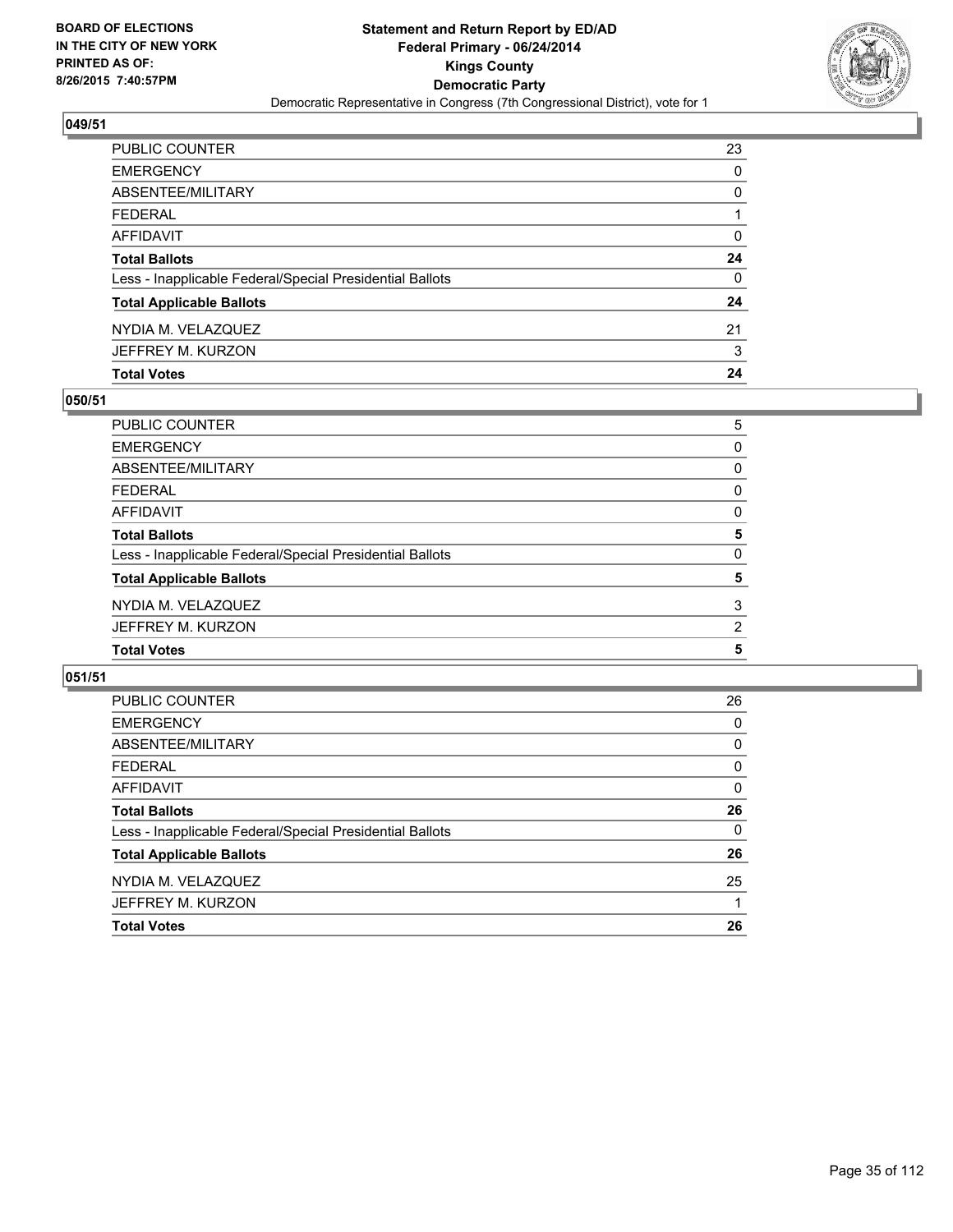

| <b>Total Votes</b>                                       | 25 |
|----------------------------------------------------------|----|
| JEFFREY M. KURZON                                        | 2  |
| NYDIA M. VELAZQUEZ                                       | 23 |
| <b>Total Applicable Ballots</b>                          | 25 |
| Less - Inapplicable Federal/Special Presidential Ballots | 0  |
| <b>Total Ballots</b>                                     | 25 |
| AFFIDAVIT                                                | 0  |
| <b>FEDERAL</b>                                           | 0  |
| <b>ABSENTEE/MILITARY</b>                                 | 0  |
| <b>EMERGENCY</b>                                         | 0  |
| PUBLIC COUNTER                                           | 25 |

# **053/51**

| <b>PUBLIC COUNTER</b>                                    | 4              |
|----------------------------------------------------------|----------------|
| <b>EMERGENCY</b>                                         | 0              |
| ABSENTEE/MILITARY                                        | 0              |
| <b>FEDERAL</b>                                           | 0              |
| AFFIDAVIT                                                | 0              |
| <b>Total Ballots</b>                                     | 4              |
| Less - Inapplicable Federal/Special Presidential Ballots | 0              |
| <b>Total Applicable Ballots</b>                          | 4              |
| NYDIA M. VELAZQUEZ                                       | $\overline{2}$ |
| JEFFREY M. KURZON                                        |                |
| UNATTRIBUTABLE WRITE-IN (WRITE-IN)                       |                |
| <b>Total Votes</b>                                       | 4              |
|                                                          |                |

| <b>PUBLIC COUNTER</b>                                    | 3              |
|----------------------------------------------------------|----------------|
| <b>EMERGENCY</b>                                         | 0              |
| ABSENTEE/MILITARY                                        |                |
| <b>FEDERAL</b>                                           | 0              |
| <b>AFFIDAVIT</b>                                         | 0              |
| <b>Total Ballots</b>                                     | 4              |
| Less - Inapplicable Federal/Special Presidential Ballots | 0              |
| <b>Total Applicable Ballots</b>                          | 4              |
| NYDIA M. VELAZQUEZ                                       | $\overline{4}$ |
| JEFFREY M. KURZON                                        | 0              |
| <b>Total Votes</b>                                       | 4              |
|                                                          |                |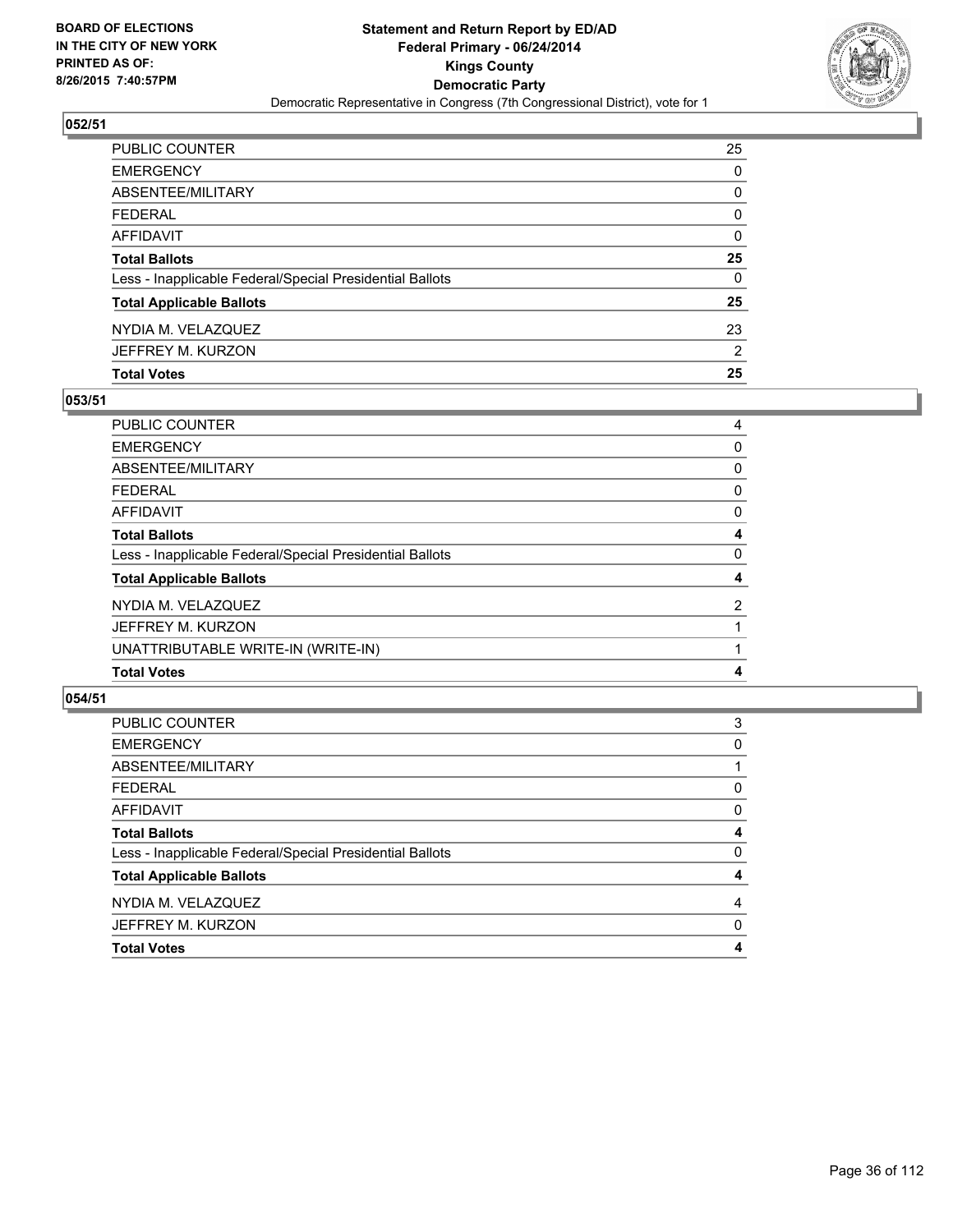

| <b>PUBLIC COUNTER</b>                                    | 10 |
|----------------------------------------------------------|----|
| <b>EMERGENCY</b>                                         | 0  |
| ABSENTEE/MILITARY                                        | 0  |
| <b>FEDERAL</b>                                           | 0  |
| AFFIDAVIT                                                | 0  |
| <b>Total Ballots</b>                                     | 10 |
| Less - Inapplicable Federal/Special Presidential Ballots | 0  |
| <b>Total Applicable Ballots</b>                          | 10 |
| NYDIA M. VELAZQUEZ                                       | 6  |
| JEFFREY M. KURZON                                        | 4  |
| <b>Total Votes</b>                                       | 10 |

#### **056/51 COMBINED into: 050/51**

#### **057/51**

| <b>PUBLIC COUNTER</b>                                    | 0 |
|----------------------------------------------------------|---|
| <b>EMERGENCY</b>                                         | 0 |
| <b>ABSENTEE/MILITARY</b>                                 |   |
| <b>FEDERAL</b>                                           | 0 |
| <b>AFFIDAVIT</b>                                         | 0 |
| <b>Total Ballots</b>                                     |   |
| Less - Inapplicable Federal/Special Presidential Ballots | 0 |
| <b>Total Applicable Ballots</b>                          |   |
| NYDIA M. VELAZQUEZ                                       |   |
| JEFFREY M. KURZON                                        | 0 |
| <b>Total Votes</b>                                       |   |
|                                                          |   |

| PUBLIC COUNTER                                           | 4 |
|----------------------------------------------------------|---|
| <b>EMERGENCY</b>                                         | 0 |
| ABSENTEE/MILITARY                                        | 0 |
| FEDERAL                                                  | 0 |
| AFFIDAVIT                                                | 0 |
| <b>Total Ballots</b>                                     | 4 |
| Less - Inapplicable Federal/Special Presidential Ballots | 0 |
| <b>Total Applicable Ballots</b>                          | 4 |
| NYDIA M. VELAZQUEZ                                       | 3 |
| JEFFREY M. KURZON                                        |   |
| <b>Total Votes</b>                                       | 4 |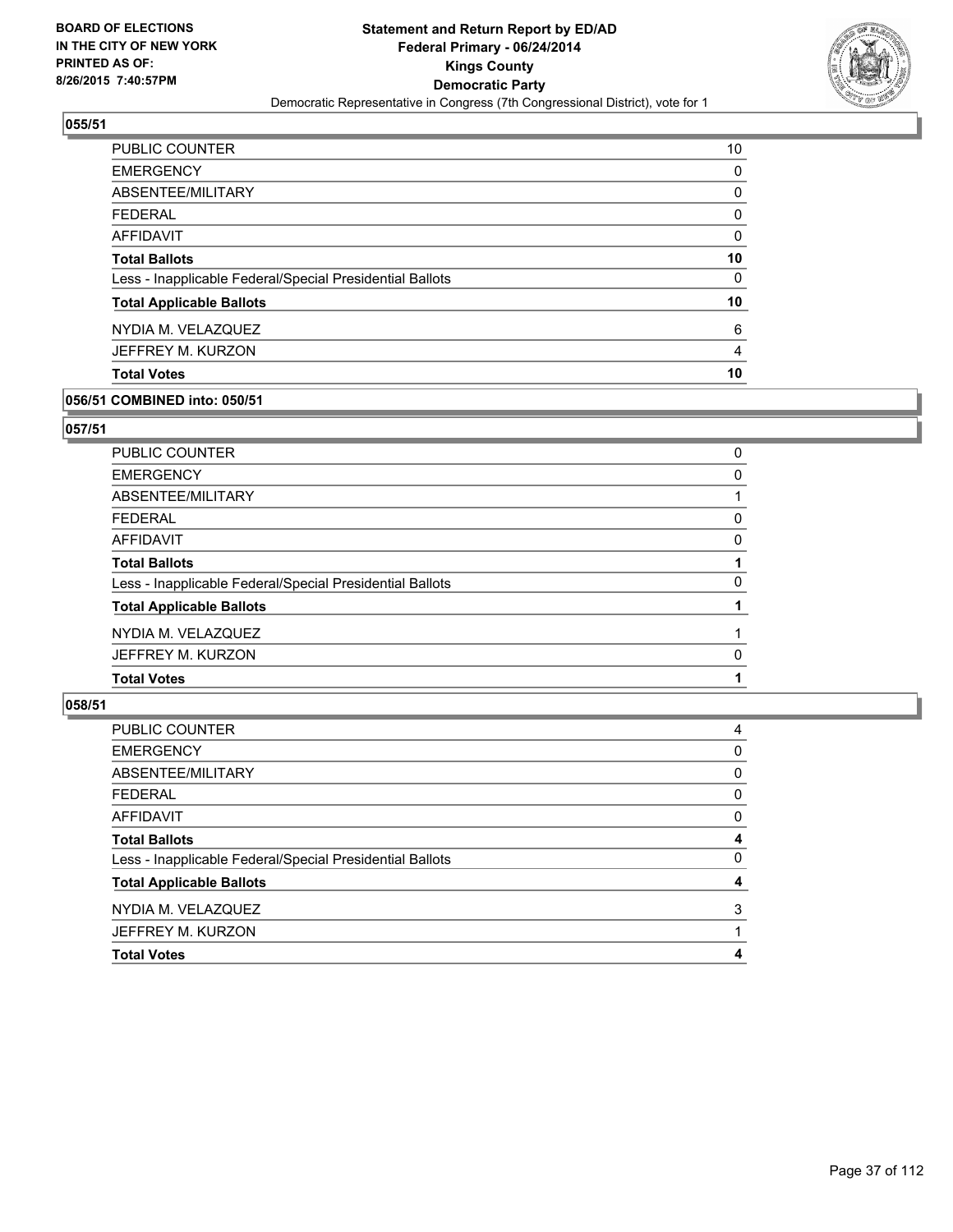

| <b>Total Votes</b>                                       | 19 |
|----------------------------------------------------------|----|
| JEFFREY M. KURZON                                        | 9  |
| NYDIA M. VELAZQUEZ                                       | 10 |
| <b>Total Applicable Ballots</b>                          | 19 |
| Less - Inapplicable Federal/Special Presidential Ballots | 0  |
| <b>Total Ballots</b>                                     | 19 |
| AFFIDAVIT                                                | 0  |
| <b>FEDERAL</b>                                           |    |
| ABSENTEE/MILITARY                                        | 0  |
| <b>EMERGENCY</b>                                         | 0  |
| PUBLIC COUNTER                                           | 18 |

### **064/51**

| PUBLIC COUNTER                                           | 20 |
|----------------------------------------------------------|----|
| <b>EMERGENCY</b>                                         | 0  |
| ABSENTEE/MILITARY                                        |    |
| <b>FEDERAL</b>                                           | 0  |
| <b>AFFIDAVIT</b>                                         | 0  |
| <b>Total Ballots</b>                                     | 21 |
| Less - Inapplicable Federal/Special Presidential Ballots | 0  |
| <b>Total Applicable Ballots</b>                          | 21 |
| NYDIA M. VELAZQUEZ                                       | 18 |
| JEFFREY M. KURZON                                        | 3  |
| <b>Total Votes</b>                                       | 21 |
|                                                          |    |

| PUBLIC COUNTER                                           | 19       |
|----------------------------------------------------------|----------|
| <b>EMERGENCY</b>                                         | 0        |
| ABSENTEE/MILITARY                                        | 0        |
| <b>FEDERAL</b>                                           | 0        |
| AFFIDAVIT                                                | 0        |
| <b>Total Ballots</b>                                     | 19       |
| Less - Inapplicable Federal/Special Presidential Ballots | $\Omega$ |
| <b>Total Applicable Ballots</b>                          | 19       |
| NYDIA M. VELAZQUEZ                                       | 19       |
| JEFFREY M. KURZON                                        | $\Omega$ |
| <b>Total Votes</b>                                       | 19       |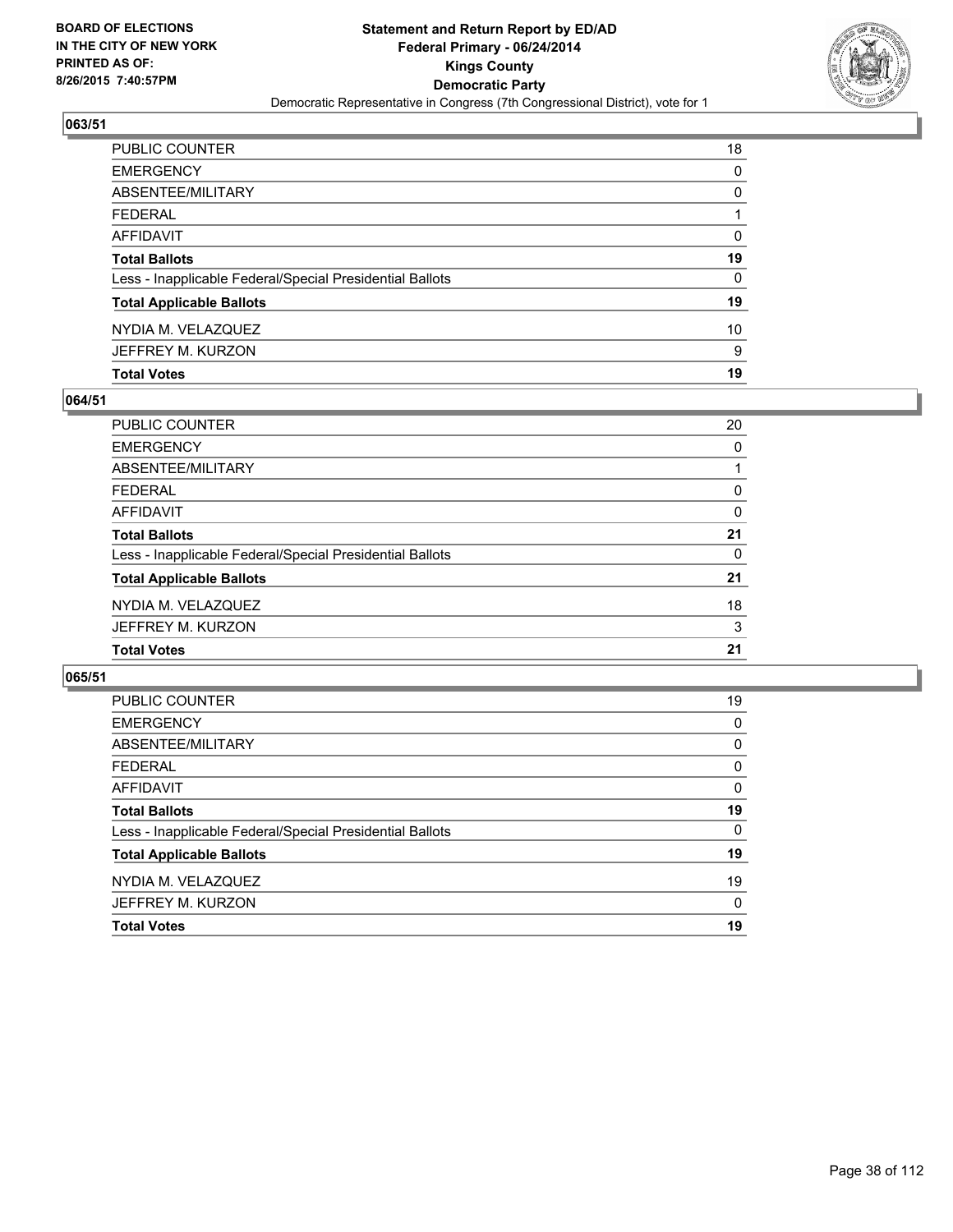

| <b>PUBLIC COUNTER</b>                                    | 13                    |
|----------------------------------------------------------|-----------------------|
| <b>EMERGENCY</b>                                         | 0                     |
| ABSENTEE/MILITARY                                        |                       |
| FEDERAL                                                  | 0                     |
| AFFIDAVIT                                                | 0                     |
| <b>Total Ballots</b>                                     | 14                    |
| Less - Inapplicable Federal/Special Presidential Ballots | 0                     |
| <b>Total Applicable Ballots</b>                          | 14                    |
| NYDIA M. VELAZQUEZ                                       | 11                    |
| JEFFREY M. KURZON                                        | $\mathbf{2}^{\prime}$ |
| UNATTRIBUTABLE WRITE-IN (WRITE-IN)                       |                       |
| <b>Total Votes</b>                                       | 14                    |

## **067/51**

| <b>PUBLIC COUNTER</b>                                    | 14           |
|----------------------------------------------------------|--------------|
| <b>EMERGENCY</b>                                         | 0            |
| ABSENTEE/MILITARY                                        |              |
| <b>FEDERAL</b>                                           | 0            |
| <b>AFFIDAVIT</b>                                         | $\Omega$     |
| <b>Total Ballots</b>                                     | 15           |
| Less - Inapplicable Federal/Special Presidential Ballots | $\Omega$     |
| <b>Total Applicable Ballots</b>                          | 15           |
| NYDIA M. VELAZQUEZ                                       | 15           |
| JEFFREY M. KURZON                                        | $\mathbf{0}$ |
| <b>Total Votes</b>                                       | 15           |
|                                                          |              |

| <b>PUBLIC COUNTER</b>                                    | 30             |
|----------------------------------------------------------|----------------|
| <b>EMERGENCY</b>                                         | 0              |
| ABSENTEE/MILITARY                                        | 0              |
| FEDERAL                                                  | 0              |
| AFFIDAVIT                                                | 0              |
| <b>Total Ballots</b>                                     | 30             |
| Less - Inapplicable Federal/Special Presidential Ballots | 0              |
| <b>Total Applicable Ballots</b>                          | 30             |
| NYDIA M. VELAZQUEZ                                       | 19             |
| JEFFREY M. KURZON                                        | 9              |
| <b>Total Votes</b>                                       | 28             |
| Unrecorded                                               | $\overline{2}$ |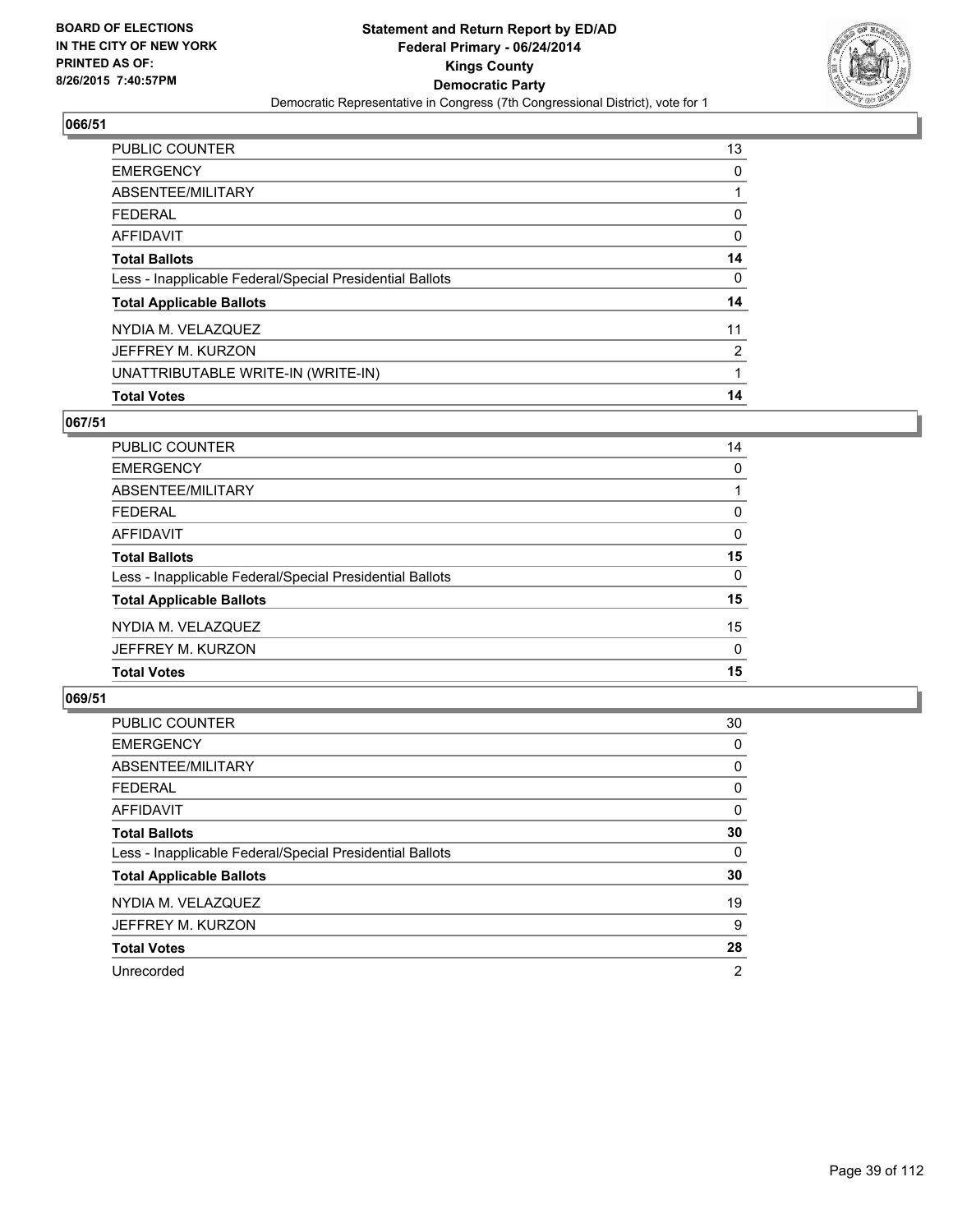

| PUBLIC COUNTER                                           | 34       |
|----------------------------------------------------------|----------|
| <b>EMERGENCY</b>                                         | 0        |
| ABSENTEE/MILITARY                                        | 4        |
| <b>FEDERAL</b>                                           | $\Omega$ |
| AFFIDAVIT                                                | 0        |
| <b>Total Ballots</b>                                     | 38       |
| Less - Inapplicable Federal/Special Presidential Ballots | 0        |
| <b>Total Applicable Ballots</b>                          | 38       |
| NYDIA M. VELAZQUEZ                                       | 30       |
| JEFFREY M. KURZON                                        | 8        |
| <b>Total Votes</b>                                       | 38       |

### **071/51**

| PUBLIC COUNTER                                           | 25 |
|----------------------------------------------------------|----|
| <b>EMERGENCY</b>                                         | 0  |
| ABSENTEE/MILITARY                                        |    |
| <b>FEDERAL</b>                                           | 0  |
| <b>AFFIDAVIT</b>                                         |    |
| <b>Total Ballots</b>                                     | 27 |
| Less - Inapplicable Federal/Special Presidential Ballots | 0  |
| <b>Total Applicable Ballots</b>                          | 27 |
| NYDIA M. VELAZQUEZ                                       | 21 |
| JEFFREY M. KURZON                                        | 6  |
| <b>Total Votes</b>                                       | 27 |
|                                                          |    |

| <b>PUBLIC COUNTER</b>                                    | 5  |
|----------------------------------------------------------|----|
| <b>EMERGENCY</b>                                         | 0  |
| ABSENTEE/MILITARY                                        |    |
| <b>FEDERAL</b>                                           | 4  |
| AFFIDAVIT                                                | 0  |
| <b>Total Ballots</b>                                     | 10 |
| Less - Inapplicable Federal/Special Presidential Ballots | 0  |
| <b>Total Applicable Ballots</b>                          | 10 |
| NYDIA M. VELAZQUEZ                                       | 5  |
| JEFFREY M. KURZON                                        | 5  |
| <b>Total Votes</b>                                       | 10 |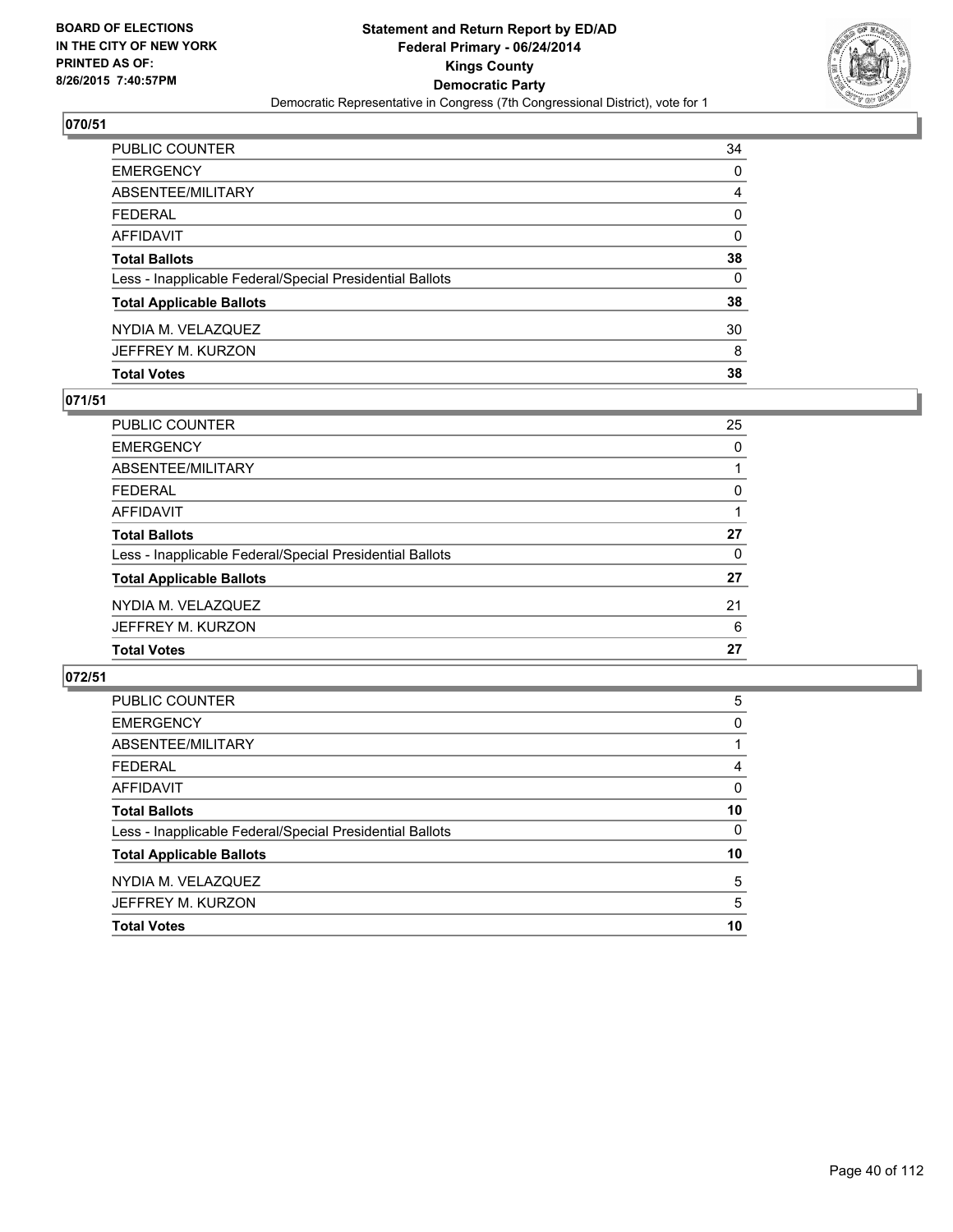

| PUBLIC COUNTER                                           | 23       |
|----------------------------------------------------------|----------|
| <b>EMERGENCY</b>                                         | 0        |
| ABSENTEE/MILITARY                                        |          |
| <b>FEDERAL</b>                                           | $\Omega$ |
| AFFIDAVIT                                                | 0        |
| <b>Total Ballots</b>                                     | 24       |
| Less - Inapplicable Federal/Special Presidential Ballots | 0        |
| <b>Total Applicable Ballots</b>                          | 24       |
| NYDIA M. VELAZQUEZ                                       | 22       |
| JEFFREY M. KURZON                                        | 2        |
| <b>Total Votes</b>                                       | 24       |

### **074/51**

| PUBLIC COUNTER                                           | 38 |
|----------------------------------------------------------|----|
| <b>EMERGENCY</b>                                         | 0  |
| ABSENTEE/MILITARY                                        | 0  |
| <b>FEDERAL</b>                                           | 0  |
| <b>AFFIDAVIT</b>                                         |    |
| <b>Total Ballots</b>                                     | 39 |
| Less - Inapplicable Federal/Special Presidential Ballots | 0  |
| <b>Total Applicable Ballots</b>                          | 39 |
| NYDIA M. VELAZQUEZ                                       | 35 |
| JEFFREY M. KURZON                                        | 4  |
| <b>Total Votes</b>                                       | 39 |

| 078/51 COMBINED into: 044/51                             |          |
|----------------------------------------------------------|----------|
| <b>Total Votes</b>                                       | 0        |
| JEFFREY M. KURZON                                        | 0        |
| NYDIA M. VELAZQUEZ                                       | 0        |
| <b>Total Applicable Ballots</b>                          | 0        |
| Less - Inapplicable Federal/Special Presidential Ballots | $\Omega$ |
| <b>Total Ballots</b>                                     | 0        |
| AFFIDAVIT                                                | 0        |
| <b>FEDERAL</b>                                           | 0        |
| ABSENTEE/MILITARY                                        | 0        |
| <b>EMERGENCY</b>                                         | 0        |
| <b>PUBLIC COUNTER</b>                                    | 0        |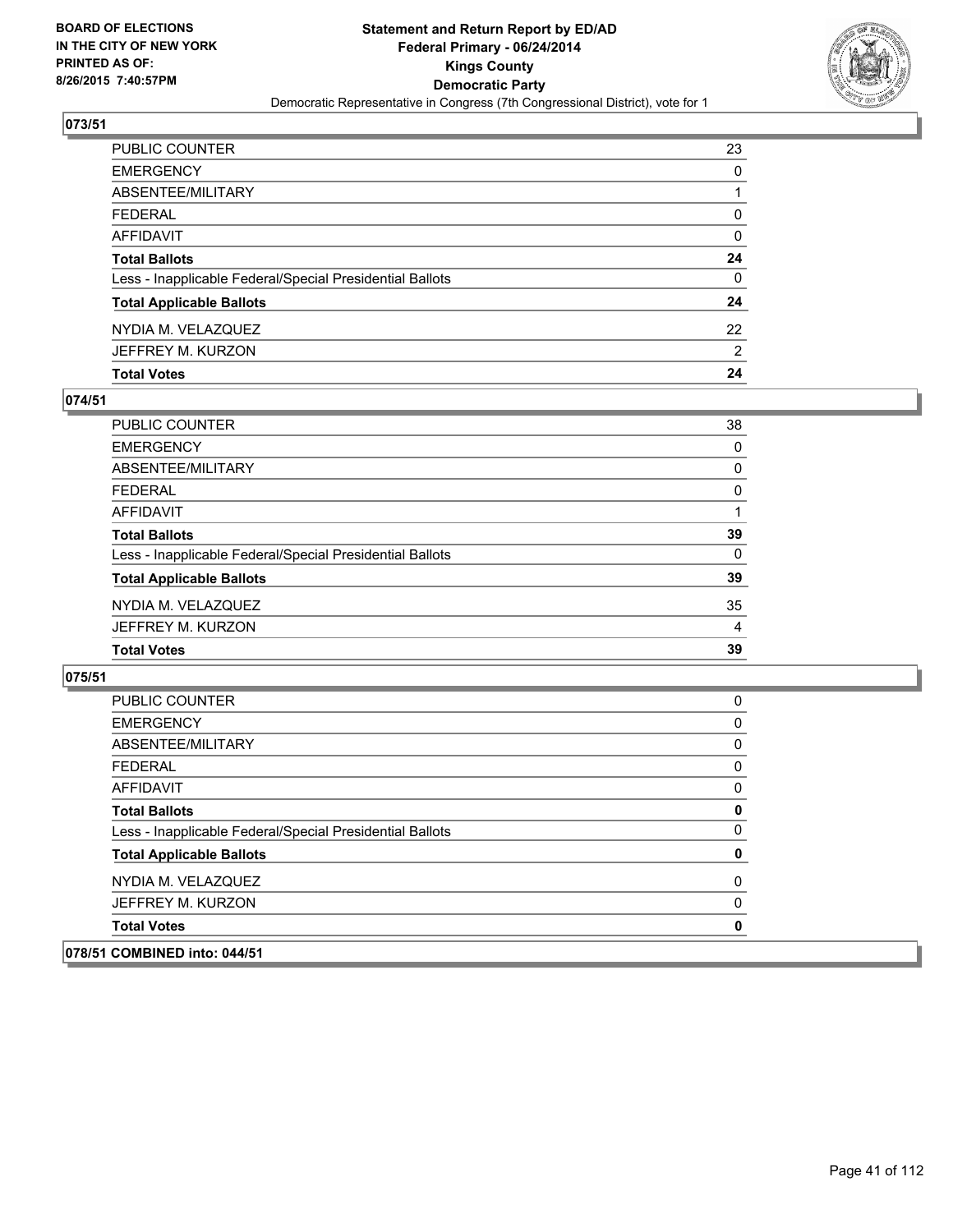

| PUBLIC COUNTER                                           |          |
|----------------------------------------------------------|----------|
| <b>EMERGENCY</b>                                         | 0        |
| ABSENTEE/MILITARY                                        | 2        |
| <b>FEDERAL</b>                                           | 2        |
| AFFIDAVIT                                                | $\Omega$ |
| <b>Total Ballots</b>                                     | 11       |
| Less - Inapplicable Federal/Special Presidential Ballots | 0        |
| <b>Total Applicable Ballots</b>                          | 11       |
| NYDIA M. VELAZQUEZ                                       | 2        |
| JEFFREY M. KURZON                                        | 9        |
| <b>Total Votes</b>                                       | 11       |

### **002/52**

| PUBLIC COUNTER                                           | 4 |
|----------------------------------------------------------|---|
| <b>EMERGENCY</b>                                         | 0 |
| ABSENTEE/MILITARY                                        |   |
| <b>FEDERAL</b>                                           | 0 |
| <b>AFFIDAVIT</b>                                         | 0 |
| <b>Total Ballots</b>                                     | 5 |
| Less - Inapplicable Federal/Special Presidential Ballots | 0 |
| <b>Total Applicable Ballots</b>                          | 5 |
| NYDIA M. VELAZQUEZ                                       | 4 |
| JEFFREY M. KURZON                                        |   |
| <b>Total Votes</b>                                       | 5 |

| PUBLIC COUNTER                                           | 6              |
|----------------------------------------------------------|----------------|
| <b>EMERGENCY</b>                                         | 0              |
| ABSENTEE/MILITARY                                        | 0              |
| <b>FEDERAL</b>                                           | 0              |
| AFFIDAVIT                                                | 0              |
| <b>Total Ballots</b>                                     | 6              |
| Less - Inapplicable Federal/Special Presidential Ballots | 0              |
| <b>Total Applicable Ballots</b>                          | 6              |
| NYDIA M. VELAZQUEZ                                       | $\overline{2}$ |
| JEFFREY M. KURZON                                        | 4              |
| <b>Total Votes</b>                                       | 6              |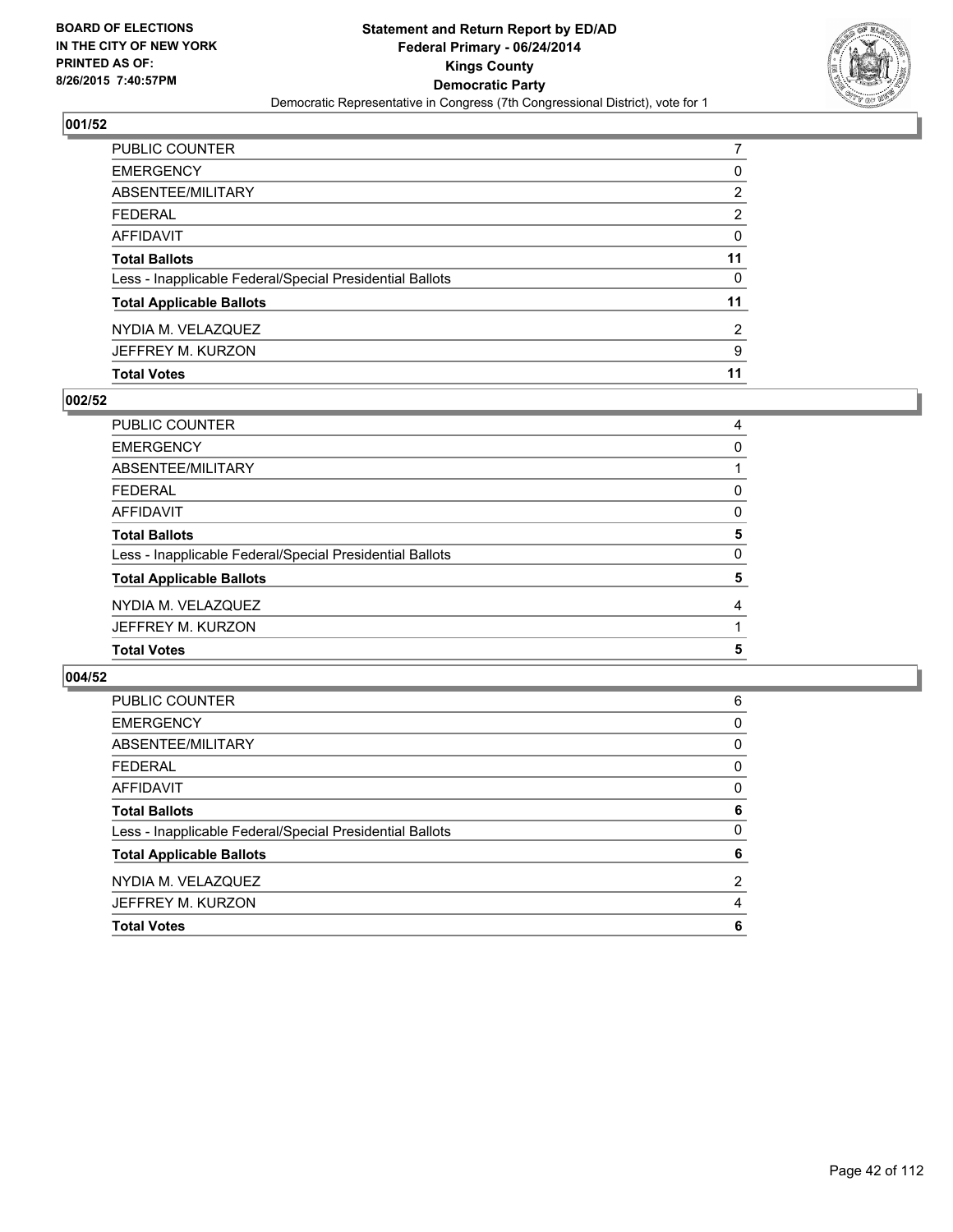

| <b>PUBLIC COUNTER</b>                                    | 5 |
|----------------------------------------------------------|---|
| <b>EMERGENCY</b>                                         | 0 |
| ABSENTEE/MILITARY                                        | 0 |
| <b>FEDERAL</b>                                           |   |
| <b>AFFIDAVIT</b>                                         | 0 |
| <b>Total Ballots</b>                                     | 6 |
| Less - Inapplicable Federal/Special Presidential Ballots | 0 |
| <b>Total Applicable Ballots</b>                          | 6 |
| NYDIA M. VELAZQUEZ                                       | 5 |
| JEFFREY M. KURZON                                        | 0 |
| UNATTRIBUTABLE WRITE-IN (WRITE-IN)                       |   |
| <b>Total Votes</b>                                       | 6 |

## **006/52**

| PUBLIC COUNTER                                           | 9 |
|----------------------------------------------------------|---|
| <b>EMERGENCY</b>                                         | 0 |
| ABSENTEE/MILITARY                                        | 0 |
| <b>FEDERAL</b>                                           | 0 |
| <b>AFFIDAVIT</b>                                         | 0 |
| <b>Total Ballots</b>                                     | 9 |
| Less - Inapplicable Federal/Special Presidential Ballots | 0 |
| <b>Total Applicable Ballots</b>                          | 9 |
| NYDIA M. VELAZQUEZ                                       | 9 |
| JEFFREY M. KURZON                                        | 0 |
| <b>Total Votes</b>                                       | 9 |
|                                                          |   |

| <b>PUBLIC COUNTER</b>                                    | 47       |
|----------------------------------------------------------|----------|
| <b>EMERGENCY</b>                                         | 0        |
| ABSENTEE/MILITARY                                        |          |
| <b>FEDERAL</b>                                           | 2        |
| <b>AFFIDAVIT</b>                                         | $\Omega$ |
| <b>Total Ballots</b>                                     | 50       |
| Less - Inapplicable Federal/Special Presidential Ballots | $\Omega$ |
| <b>Total Applicable Ballots</b>                          | 50       |
| NYDIA M. VELAZQUEZ                                       | 29       |
| JEFFREY M. KURZON                                        | 21       |
| <b>Total Votes</b>                                       | 50       |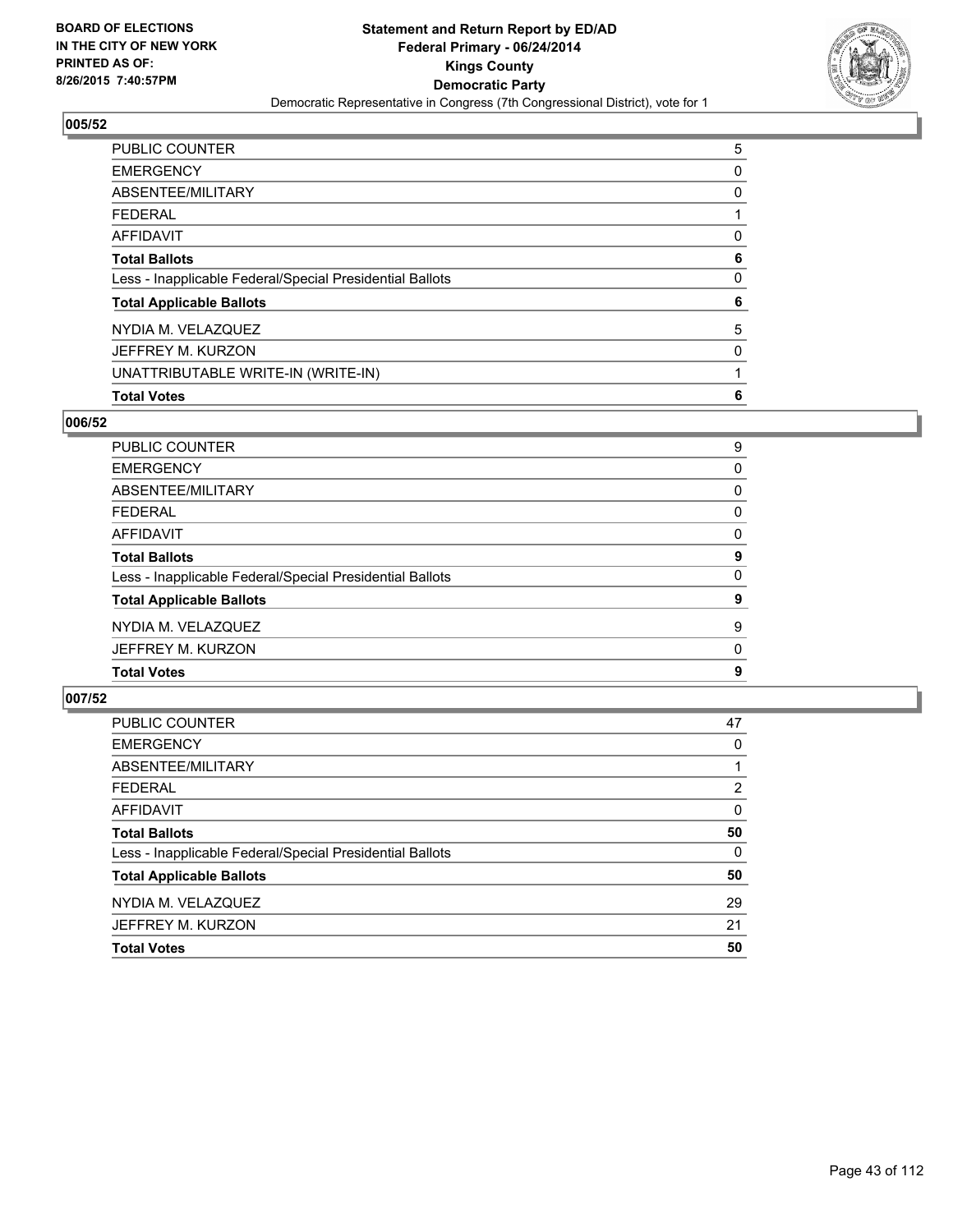

| PUBLIC COUNTER                                           | 72 |
|----------------------------------------------------------|----|
| <b>EMERGENCY</b>                                         | 0  |
| ABSENTEE/MILITARY                                        | 4  |
| <b>FEDERAL</b>                                           |    |
| <b>AFFIDAVIT</b>                                         | 0  |
| <b>Total Ballots</b>                                     | 77 |
| Less - Inapplicable Federal/Special Presidential Ballots | 0  |
| <b>Total Applicable Ballots</b>                          | 77 |
| NYDIA M. VELAZQUEZ                                       | 61 |
| JEFFREY M. KURZON                                        | 15 |
| SCOTT M. STRINGER (WRITE-IN)                             | 1  |
| <b>Total Votes</b>                                       | 77 |

## **009/52**

| PUBLIC COUNTER                                           | 44       |
|----------------------------------------------------------|----------|
| <b>EMERGENCY</b>                                         | 0        |
| ABSENTEE/MILITARY                                        | 0        |
| <b>FEDERAL</b>                                           | 6        |
| AFFIDAVIT                                                | $\Omega$ |
| <b>Total Ballots</b>                                     | 50       |
| Less - Inapplicable Federal/Special Presidential Ballots | 0        |
| <b>Total Applicable Ballots</b>                          | 50       |
| NYDIA M. VELAZQUEZ                                       | 31       |
| JEFFREY M. KURZON                                        | 19       |
| <b>Total Votes</b>                                       | 50       |
|                                                          |          |

| PUBLIC COUNTER                                           | 80 |
|----------------------------------------------------------|----|
| <b>EMERGENCY</b>                                         | 0  |
| ABSENTEE/MILITARY                                        |    |
| <b>FEDERAL</b>                                           |    |
| AFFIDAVIT                                                | 0  |
| <b>Total Ballots</b>                                     | 82 |
| Less - Inapplicable Federal/Special Presidential Ballots | 0  |
| <b>Total Applicable Ballots</b>                          | 82 |
| NYDIA M. VELAZQUEZ                                       | 58 |
| JEFFREY M. KURZON                                        | 24 |
| <b>Total Votes</b>                                       | 82 |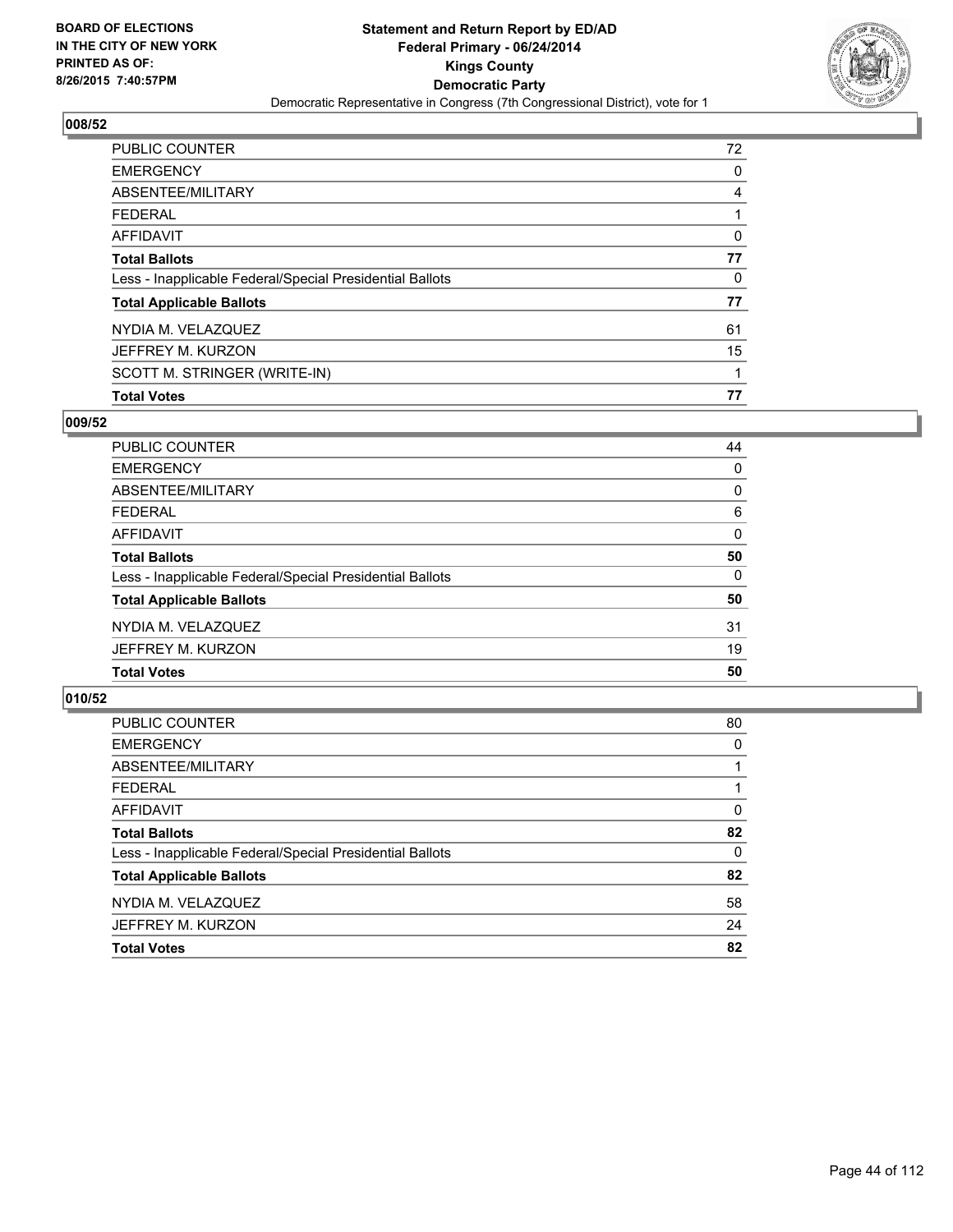

| <b>PUBLIC COUNTER</b>                                    | 34 |
|----------------------------------------------------------|----|
| <b>EMERGENCY</b>                                         | 0  |
| ABSENTEE/MILITARY                                        | 4  |
| <b>FEDERAL</b>                                           | 0  |
| <b>AFFIDAVIT</b>                                         | 0  |
| <b>Total Ballots</b>                                     | 38 |
| Less - Inapplicable Federal/Special Presidential Ballots | 0  |
| <b>Total Applicable Ballots</b>                          | 38 |
| NYDIA M. VELAZQUEZ                                       | 29 |
| JEFFREY M. KURZON                                        | 8  |
| <b>Total Votes</b>                                       | 37 |
| Unrecorded                                               |    |

#### **012/52**

| <b>PUBLIC COUNTER</b>                                    | 29 |
|----------------------------------------------------------|----|
| <b>EMERGENCY</b>                                         | 0  |
| ABSENTEE/MILITARY                                        | 5  |
| <b>FEDERAL</b>                                           | 7  |
| <b>AFFIDAVIT</b>                                         | 0  |
| <b>Total Ballots</b>                                     | 41 |
| Less - Inapplicable Federal/Special Presidential Ballots | 0  |
| <b>Total Applicable Ballots</b>                          | 41 |
| NYDIA M. VELAZQUEZ                                       | 21 |
| JEFFREY M. KURZON                                        | 19 |
| <b>Total Votes</b>                                       | 40 |
| Unrecorded                                               |    |
|                                                          |    |

| <b>PUBLIC COUNTER</b>                                    | 35       |
|----------------------------------------------------------|----------|
| <b>EMERGENCY</b>                                         | 0        |
| ABSENTEE/MILITARY                                        | 5        |
| <b>FEDERAL</b>                                           | 6        |
| <b>AFFIDAVIT</b>                                         | $\Omega$ |
| <b>Total Ballots</b>                                     | 46       |
| Less - Inapplicable Federal/Special Presidential Ballots | $\Omega$ |
| <b>Total Applicable Ballots</b>                          | 46       |
| NYDIA M. VELAZQUEZ                                       | 38       |
| JEFFREY M. KURZON                                        | 8        |
| <b>Total Votes</b>                                       | 46       |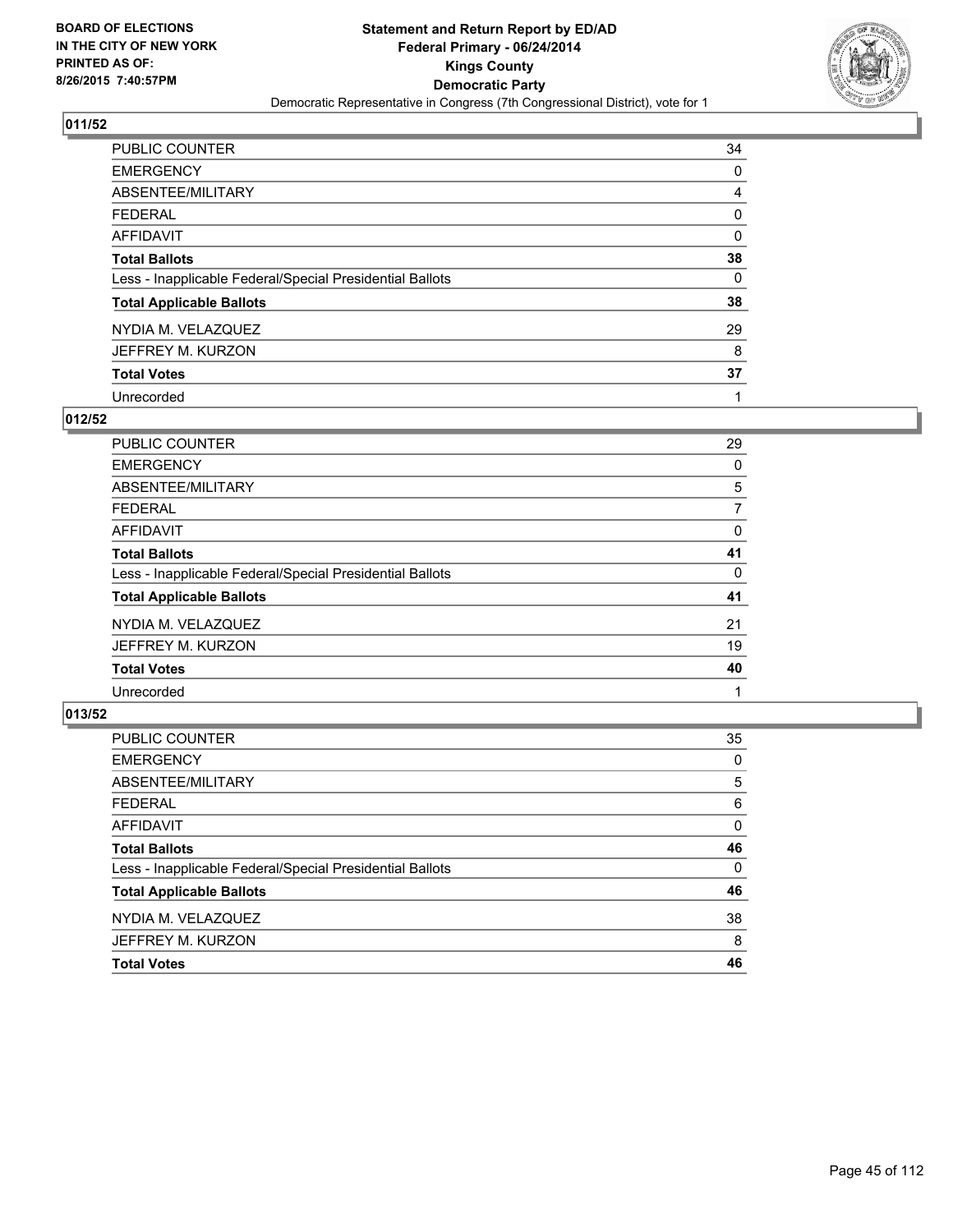

| PUBLIC COUNTER                                           | 27 |
|----------------------------------------------------------|----|
| EMERGENCY                                                | 0  |
| ABSENTEE/MILITARY                                        | 4  |
| FEDERAL                                                  | 5  |
| AFFIDAVIT                                                | 0  |
| Total Ballots                                            | 36 |
| Less - Inapplicable Federal/Special Presidential Ballots | 0  |
| <b>Total Applicable Ballots</b>                          | 36 |
| NYDIA M. VELAZQUEZ                                       | 27 |
| JEFFREY M. KURZON                                        | 9  |
| <b>Total Votes</b>                                       | 36 |

### **015/52**

| PUBLIC COUNTER                                           | 55 |
|----------------------------------------------------------|----|
| <b>EMERGENCY</b>                                         | 0  |
| ABSENTEE/MILITARY                                        | 2  |
| <b>FEDERAL</b>                                           | 3  |
| AFFIDAVIT                                                | 0  |
| <b>Total Ballots</b>                                     | 60 |
| Less - Inapplicable Federal/Special Presidential Ballots | 0  |
| <b>Total Applicable Ballots</b>                          | 60 |
| NYDIA M. VELAZQUEZ                                       | 38 |
| JEFFREY M. KURZON                                        | 20 |
| MARK DEWAN (WRITE-IN)                                    |    |
| <b>Total Votes</b>                                       | 59 |
| Unrecorded                                               | 1  |
|                                                          |    |

| <b>PUBLIC COUNTER</b>                                    | 54             |
|----------------------------------------------------------|----------------|
| <b>EMERGENCY</b>                                         | 0              |
| ABSENTEE/MILITARY                                        | $\overline{2}$ |
| <b>FEDERAL</b>                                           | $\overline{2}$ |
| <b>AFFIDAVIT</b>                                         | $\mathbf{0}$   |
| <b>Total Ballots</b>                                     | 58             |
| Less - Inapplicable Federal/Special Presidential Ballots | $\Omega$       |
| <b>Total Applicable Ballots</b>                          | 58             |
| NYDIA M. VELAZQUEZ                                       | 40             |
| JEFFREY M. KURZON                                        | 18             |
| <b>Total Votes</b>                                       | 58             |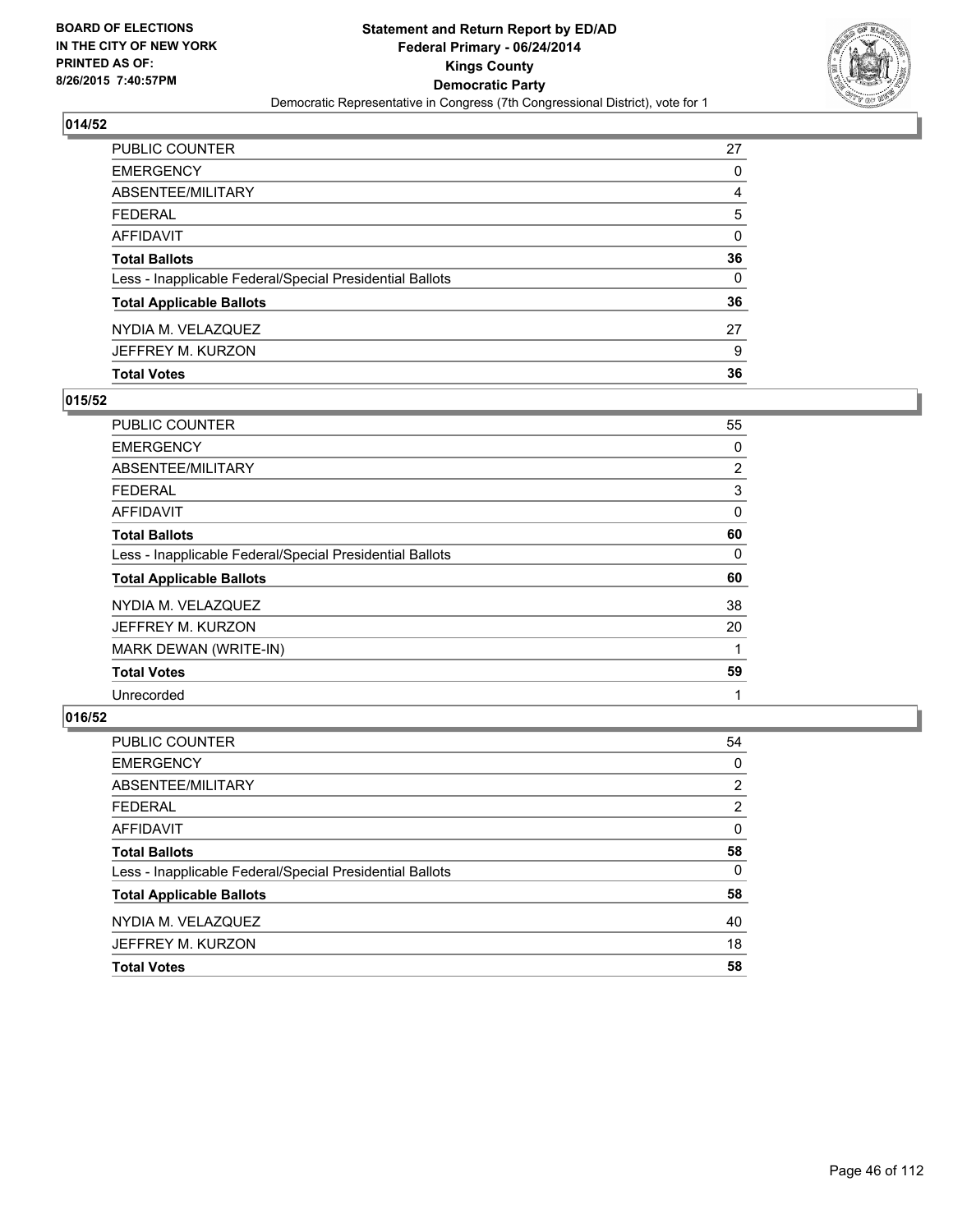

| PUBLIC COUNTER                                           | 21 |
|----------------------------------------------------------|----|
| <b>EMERGENCY</b>                                         | 0  |
| ABSENTEE/MILITARY                                        | 3  |
| <b>FEDERAL</b>                                           | 0  |
| AFFIDAVIT                                                |    |
| <b>Total Ballots</b>                                     | 25 |
| Less - Inapplicable Federal/Special Presidential Ballots | 0  |
| <b>Total Applicable Ballots</b>                          | 25 |
| NYDIA M. VELAZQUEZ                                       | 16 |
| JEFFREY M. KURZON                                        | 9  |
| <b>Total Votes</b>                                       | 25 |

### **018/52**

| 35       |
|----------|
| 0        |
|          |
| 3        |
| $\Omega$ |
| 39       |
| 0        |
| 39       |
| 31       |
| 8        |
| 39       |
|          |

| PUBLIC COUNTER                                           | 41       |
|----------------------------------------------------------|----------|
| <b>EMERGENCY</b>                                         | 0        |
| ABSENTEE/MILITARY                                        | 3        |
| <b>FEDERAL</b>                                           | 6        |
| AFFIDAVIT                                                | 0        |
| <b>Total Ballots</b>                                     | 50       |
| Less - Inapplicable Federal/Special Presidential Ballots | $\Omega$ |
| <b>Total Applicable Ballots</b>                          | 50       |
| NYDIA M. VELAZQUEZ                                       | 33       |
| JEFFREY M. KURZON                                        | 17       |
| <b>Total Votes</b>                                       | 50       |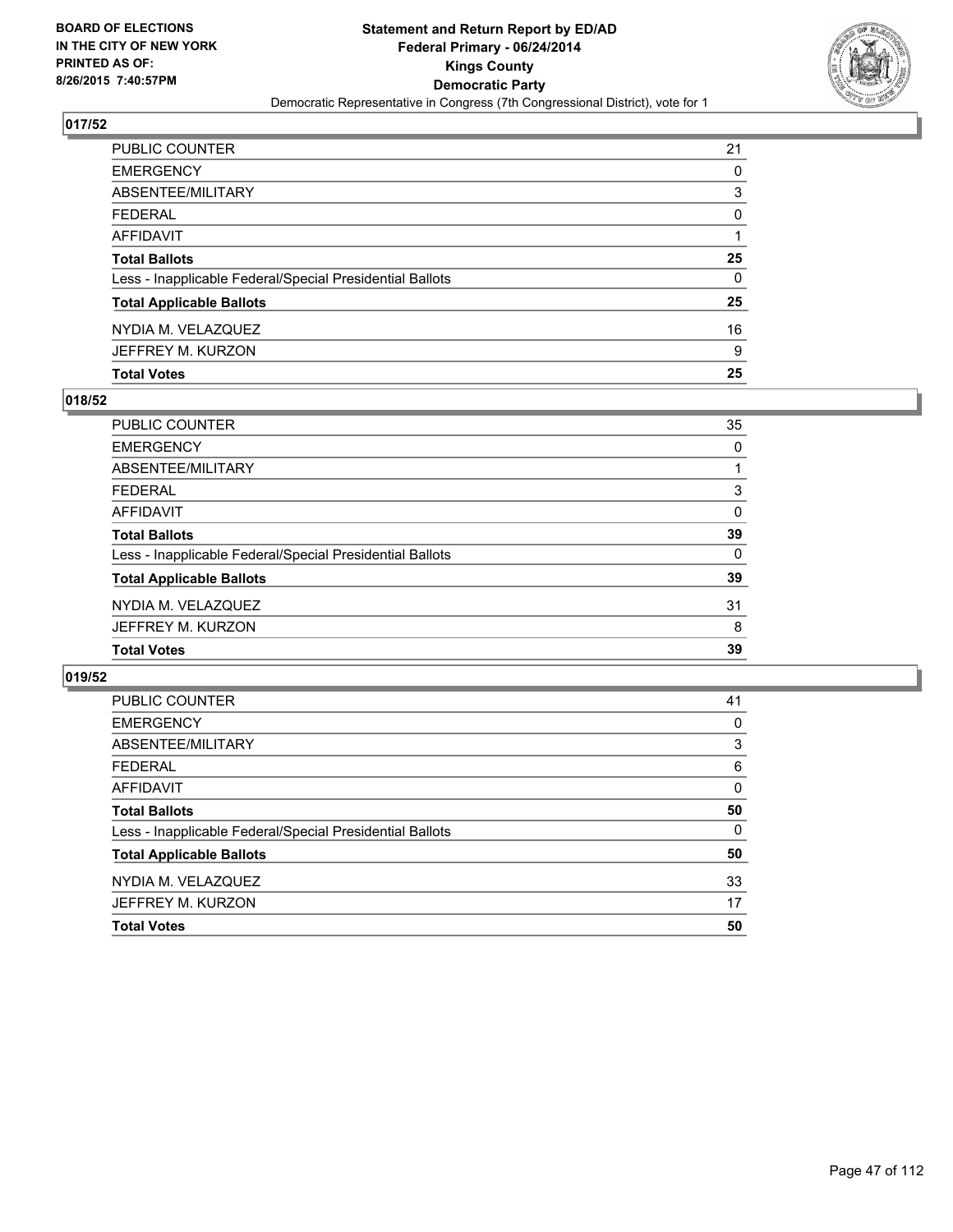

| PUBLIC COUNTER                                           | 23 |
|----------------------------------------------------------|----|
| <b>EMERGENCY</b>                                         | 0  |
| ABSENTEE/MILITARY                                        | 2  |
| <b>FEDERAL</b>                                           | 2  |
| AFFIDAVIT                                                | 0  |
| <b>Total Ballots</b>                                     | 27 |
| Less - Inapplicable Federal/Special Presidential Ballots | 0  |
| <b>Total Applicable Ballots</b>                          | 27 |
| NYDIA M. VELAZQUEZ                                       | 18 |
| JEFFREY M. KURZON                                        | 9  |
| <b>Total Votes</b>                                       | 27 |

### **021/52**

| PUBLIC COUNTER                                           | 5 |
|----------------------------------------------------------|---|
| <b>EMERGENCY</b>                                         | 0 |
| ABSENTEE/MILITARY                                        |   |
| <b>FEDERAL</b>                                           | 0 |
| <b>AFFIDAVIT</b>                                         | 0 |
| <b>Total Ballots</b>                                     | 6 |
| Less - Inapplicable Federal/Special Presidential Ballots | 0 |
| <b>Total Applicable Ballots</b>                          | 6 |
| NYDIA M. VELAZQUEZ                                       | 5 |
| JEFFREY M. KURZON                                        |   |
| <b>Total Votes</b>                                       | 6 |
|                                                          |   |

| PUBLIC COUNTER                                           | 30       |
|----------------------------------------------------------|----------|
| <b>EMERGENCY</b>                                         | 0        |
| ABSENTEE/MILITARY                                        | 2        |
| <b>FEDERAL</b>                                           | 0        |
| AFFIDAVIT                                                | 0        |
| <b>Total Ballots</b>                                     | 32       |
| Less - Inapplicable Federal/Special Presidential Ballots | $\Omega$ |
| <b>Total Applicable Ballots</b>                          | 32       |
| NYDIA M. VELAZQUEZ                                       | 27       |
| JEFFREY M. KURZON                                        | 5        |
| <b>Total Votes</b>                                       | 32       |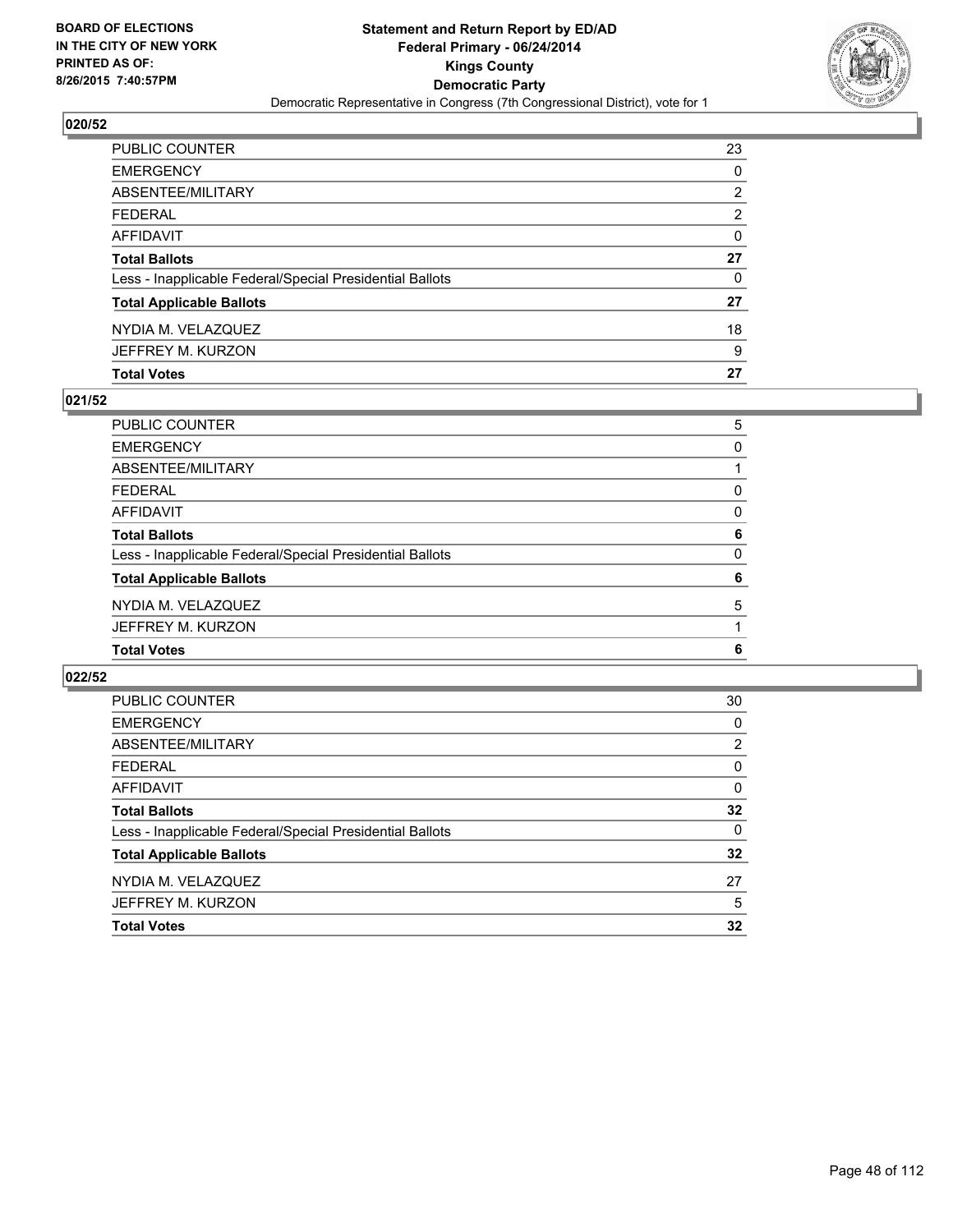

| <b>PUBLIC COUNTER</b>                                    | 113 |
|----------------------------------------------------------|-----|
| <b>EMERGENCY</b>                                         | 0   |
| ABSENTEE/MILITARY                                        |     |
| <b>FEDERAL</b>                                           | 3   |
| <b>AFFIDAVIT</b>                                         | 0   |
| <b>Total Ballots</b>                                     | 117 |
| Less - Inapplicable Federal/Special Presidential Ballots | 0   |
| <b>Total Applicable Ballots</b>                          | 117 |
| NYDIA M. VELAZQUEZ                                       | 84  |
| JEFFREY M. KURZON                                        | 31  |
| <b>Total Votes</b>                                       | 115 |
| Unrecorded                                               | 2   |

#### **028/52**

| PUBLIC COUNTER                                           | 26             |
|----------------------------------------------------------|----------------|
| <b>EMERGENCY</b>                                         | 0              |
| ABSENTEE/MILITARY                                        | $\overline{2}$ |
| <b>FEDERAL</b>                                           | 0              |
| <b>AFFIDAVIT</b>                                         |                |
| <b>Total Ballots</b>                                     | 29             |
| Less - Inapplicable Federal/Special Presidential Ballots | $\Omega$       |
| <b>Total Applicable Ballots</b>                          | 29             |
| NYDIA M. VELAZQUEZ                                       | 23             |
| JEFFREY M. KURZON                                        | 6              |
| <b>Total Votes</b>                                       | 29             |
|                                                          |                |

| PUBLIC COUNTER                                           | 29       |
|----------------------------------------------------------|----------|
| <b>EMERGENCY</b>                                         | 0        |
| ABSENTEE/MILITARY                                        |          |
| <b>FEDERAL</b>                                           | 0        |
| AFFIDAVIT                                                | 0        |
| <b>Total Ballots</b>                                     | 30       |
| Less - Inapplicable Federal/Special Presidential Ballots | $\Omega$ |
| <b>Total Applicable Ballots</b>                          | 30       |
| NYDIA M. VELAZQUEZ                                       | 23       |
| JEFFREY M. KURZON                                        | 6        |
| JEFF ARBERMAN (WRITE-IN)                                 |          |
| <b>Total Votes</b>                                       | 30       |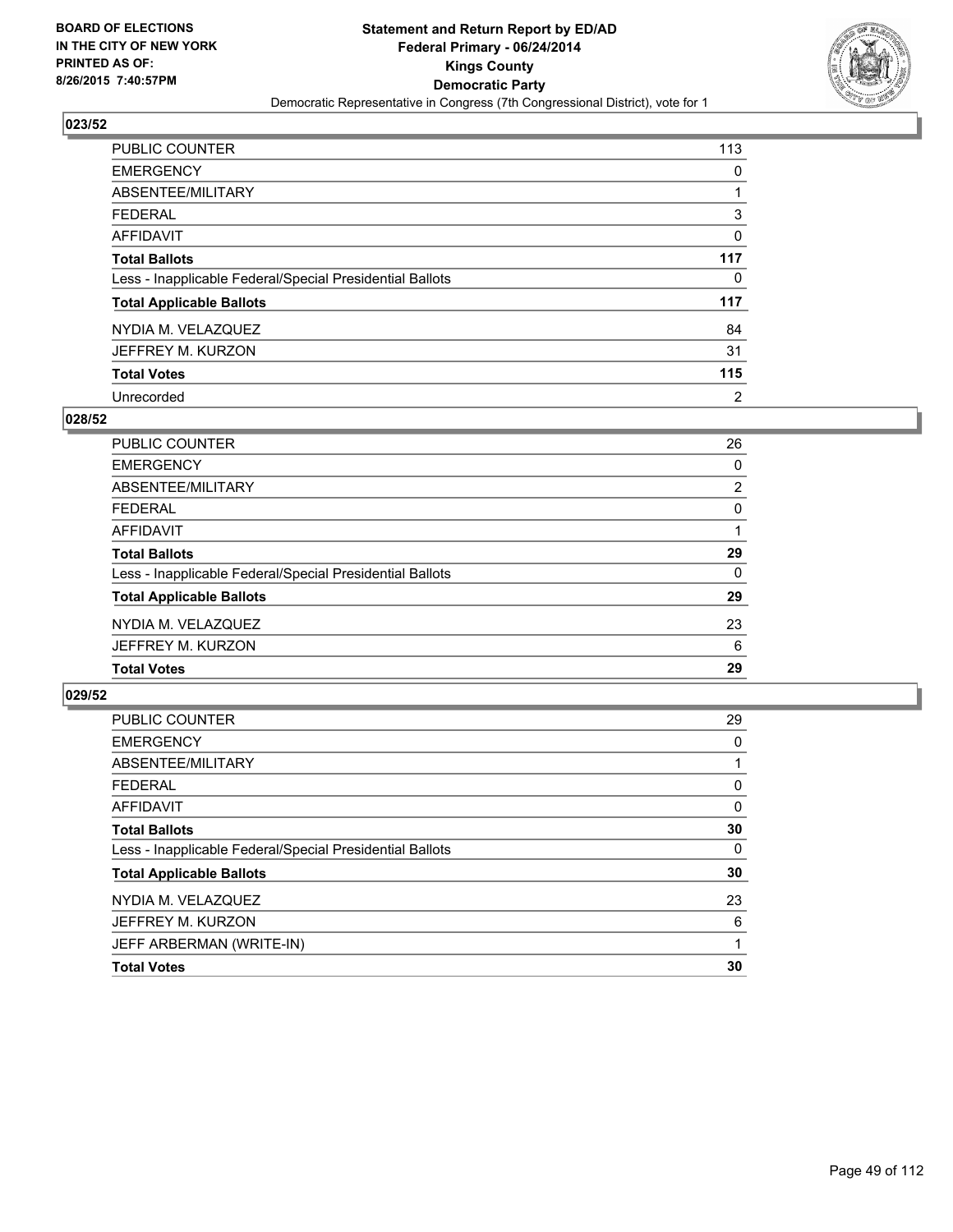

| <b>PUBLIC COUNTER</b>                                    | 12 <sup>°</sup> |
|----------------------------------------------------------|-----------------|
| <b>EMERGENCY</b>                                         | 0               |
| ABSENTEE/MILITARY                                        | 0               |
| <b>FEDERAL</b>                                           | 0               |
| <b>AFFIDAVIT</b>                                         | 0               |
| <b>Total Ballots</b>                                     | 12              |
| Less - Inapplicable Federal/Special Presidential Ballots | 0               |
| <b>Total Applicable Ballots</b>                          | 12              |
| NYDIA M. VELAZQUEZ                                       | 8               |
| JEFFREY M. KURZON                                        | 3               |
| STEVEN LANDIS (WRITE-IN)                                 | 1               |
| <b>Total Votes</b>                                       | 12              |

## **035/52**

| PUBLIC COUNTER                                           | 32 |
|----------------------------------------------------------|----|
| <b>EMERGENCY</b>                                         | 0  |
| ABSENTEE/MILITARY                                        |    |
| <b>FEDERAL</b>                                           | 0  |
| <b>AFFIDAVIT</b>                                         | 0  |
| <b>Total Ballots</b>                                     | 33 |
| Less - Inapplicable Federal/Special Presidential Ballots | 0  |
| <b>Total Applicable Ballots</b>                          | 33 |
| NYDIA M. VELAZQUEZ                                       | 21 |
| JEFFREY M. KURZON                                        | 12 |
| <b>Total Votes</b>                                       | 33 |
|                                                          |    |

| PUBLIC COUNTER                                           | 36       |
|----------------------------------------------------------|----------|
| <b>EMERGENCY</b>                                         | 0        |
| ABSENTEE/MILITARY                                        | 35       |
| <b>FEDERAL</b>                                           | 2        |
| AFFIDAVIT                                                | $\Omega$ |
| <b>Total Ballots</b>                                     | 73       |
| Less - Inapplicable Federal/Special Presidential Ballots | 0        |
| <b>Total Applicable Ballots</b>                          | 73       |
| NYDIA M. VELAZQUEZ                                       | 51       |
| JEFFREY M. KURZON                                        | 22       |
| <b>Total Votes</b>                                       | 73       |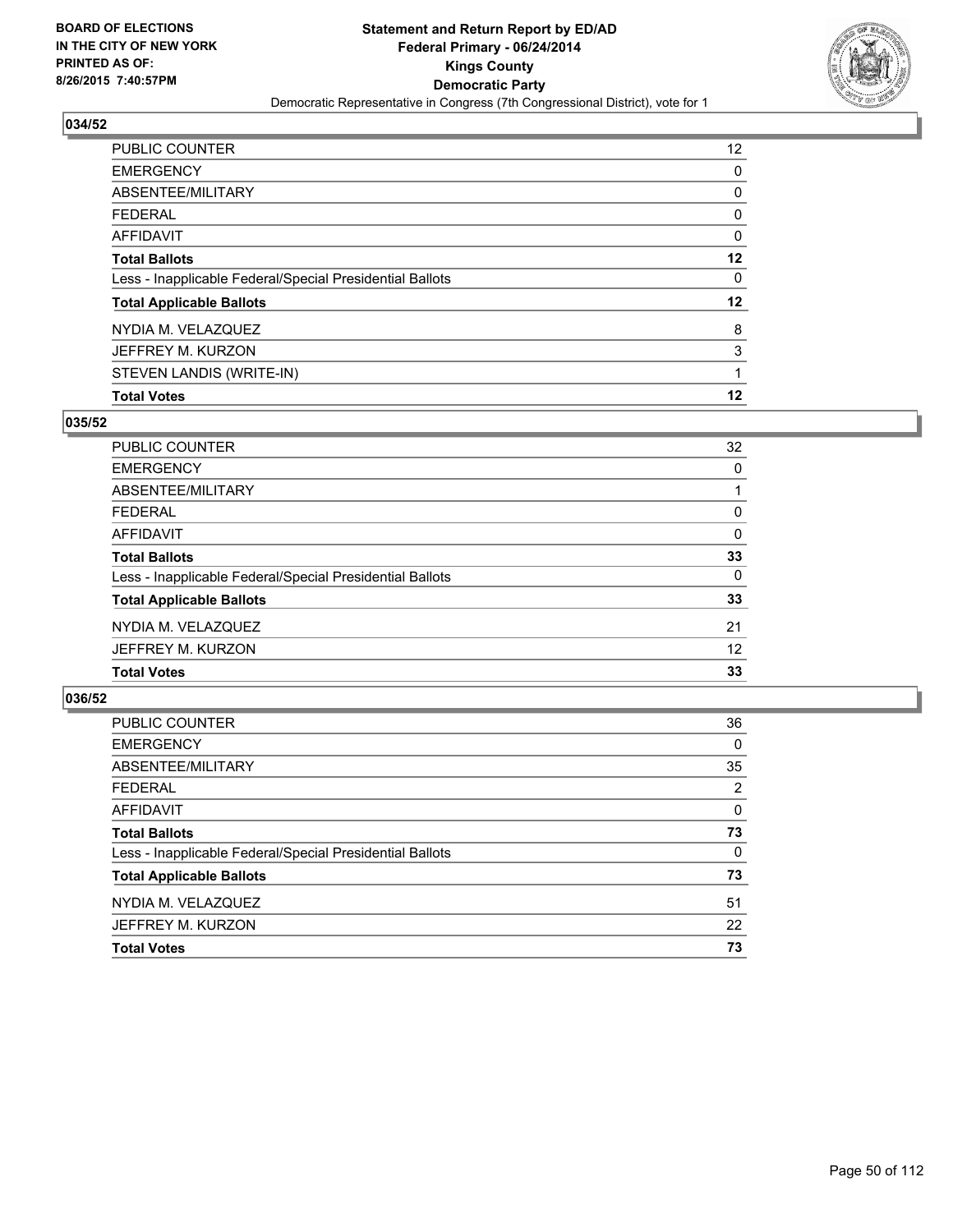

| PUBLIC COUNTER                                           | 28 |
|----------------------------------------------------------|----|
| <b>EMERGENCY</b>                                         | 0  |
| ABSENTEE/MILITARY                                        |    |
| FEDERAL                                                  | 4  |
| AFFIDAVIT                                                | 0  |
| <b>Total Ballots</b>                                     | 33 |
| Less - Inapplicable Federal/Special Presidential Ballots | 0  |
| <b>Total Applicable Ballots</b>                          | 33 |
| NYDIA M. VELAZQUEZ                                       | 23 |
| JEFFREY M. KURZON                                        | 9  |
| HOWARD GODDARD (WRITE-IN)                                | 1  |
| <b>Total Votes</b>                                       | 33 |

## **038/52**

| <b>PUBLIC COUNTER</b>                                    | 34 |
|----------------------------------------------------------|----|
| <b>EMERGENCY</b>                                         | 0  |
| ABSENTEE/MILITARY                                        |    |
| <b>FEDERAL</b>                                           |    |
| AFFIDAVIT                                                | 0  |
| <b>Total Ballots</b>                                     | 36 |
| Less - Inapplicable Federal/Special Presidential Ballots | 0  |
| <b>Total Applicable Ballots</b>                          | 36 |
| NYDIA M. VELAZQUEZ                                       | 22 |
| JEFFREY M. KURZON                                        | 13 |
| PETE SIKORA (WRITE-IN)                                   |    |
| <b>Total Votes</b>                                       | 36 |
|                                                          |    |

| <b>PUBLIC COUNTER</b>                                    | 45 |
|----------------------------------------------------------|----|
| <b>EMERGENCY</b>                                         | 0  |
| ABSENTEE/MILITARY                                        |    |
| <b>FEDERAL</b>                                           | 4  |
| <b>AFFIDAVIT</b>                                         |    |
| <b>Total Ballots</b>                                     | 51 |
| Less - Inapplicable Federal/Special Presidential Ballots | 0  |
| <b>Total Applicable Ballots</b>                          | 51 |
| NYDIA M. VELAZQUEZ                                       | 39 |
| JEFFREY M. KURZON                                        | 12 |
| <b>Total Votes</b>                                       | 51 |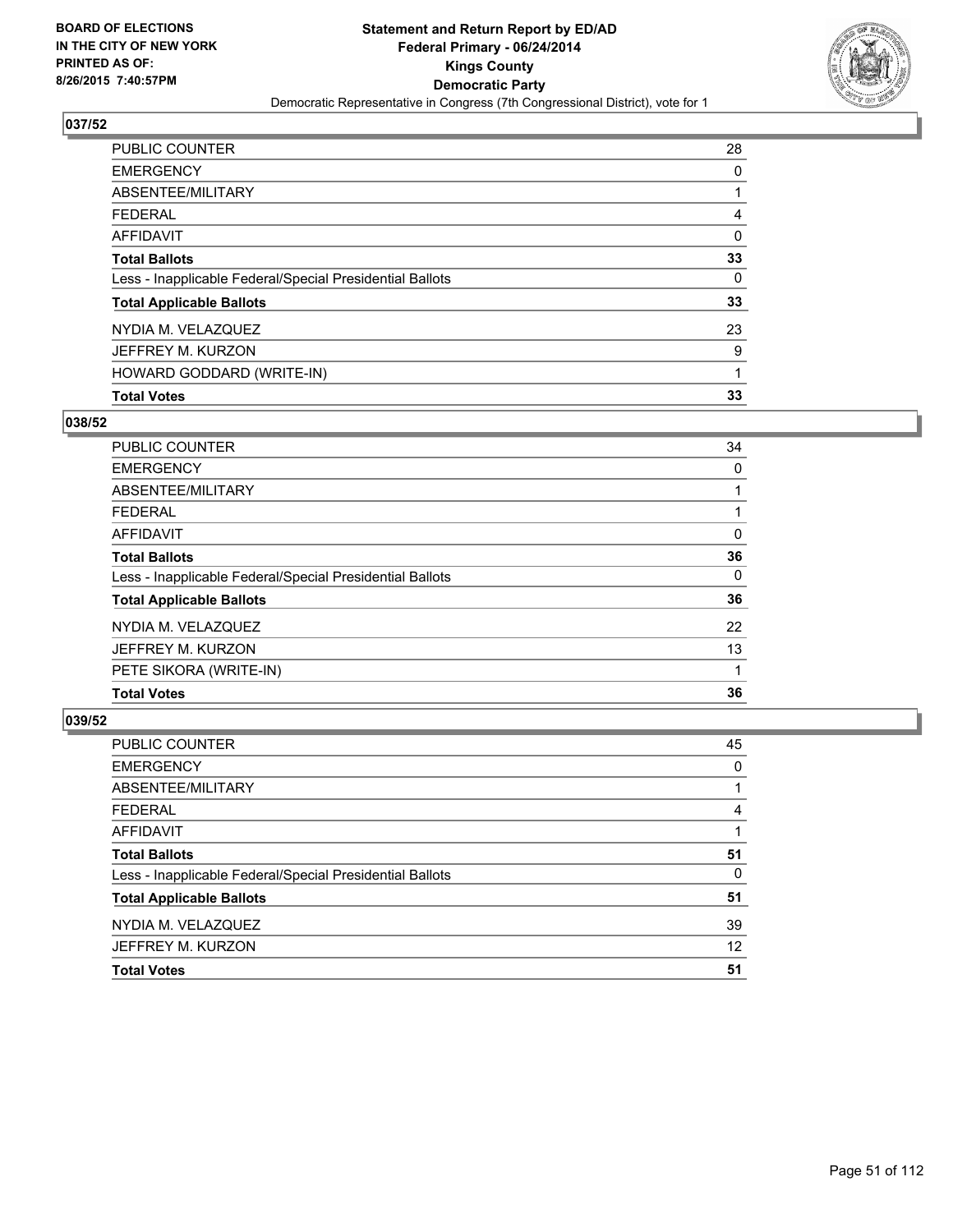

| PUBLIC COUNTER                                           | 31 |
|----------------------------------------------------------|----|
| <b>EMERGENCY</b>                                         | 0  |
| ABSENTEE/MILITARY                                        | 0  |
| <b>FEDERAL</b>                                           | 3  |
| <b>AFFIDAVIT</b>                                         | 0  |
| <b>Total Ballots</b>                                     | 34 |
| Less - Inapplicable Federal/Special Presidential Ballots | 0  |
| <b>Total Applicable Ballots</b>                          | 34 |
| NYDIA M. VELAZQUEZ                                       | 28 |
| JEFFREY M. KURZON                                        | 5  |
| KALLIOPE MURRY (WRITE-IN)                                | 1  |
| <b>Total Votes</b>                                       | 34 |

#### **041/52**

| PUBLIC COUNTER                                           | 2              |
|----------------------------------------------------------|----------------|
| <b>EMERGENCY</b>                                         | 0              |
| ABSENTEE/MILITARY                                        | 0              |
| <b>FEDERAL</b>                                           |                |
| <b>AFFIDAVIT</b>                                         | 0              |
| <b>Total Ballots</b>                                     | 3              |
| Less - Inapplicable Federal/Special Presidential Ballots | 0              |
| <b>Total Applicable Ballots</b>                          | 3              |
| NYDIA M. VELAZQUEZ                                       | $\overline{2}$ |
| JEFFREY M. KURZON                                        |                |
| <b>Total Votes</b>                                       | 3              |
|                                                          |                |

| PUBLIC COUNTER                                           | 15 |
|----------------------------------------------------------|----|
| <b>EMERGENCY</b>                                         | 0  |
| ABSENTEE/MILITARY                                        | 0  |
| <b>FEDERAL</b>                                           | 0  |
| AFFIDAVIT                                                | 0  |
| <b>Total Ballots</b>                                     | 15 |
| Less - Inapplicable Federal/Special Presidential Ballots | 0  |
| <b>Total Applicable Ballots</b>                          | 15 |
| NYDIA M. VELAZQUEZ                                       | 11 |
| JEFFREY M. KURZON                                        | 4  |
| <b>Total Votes</b>                                       | 15 |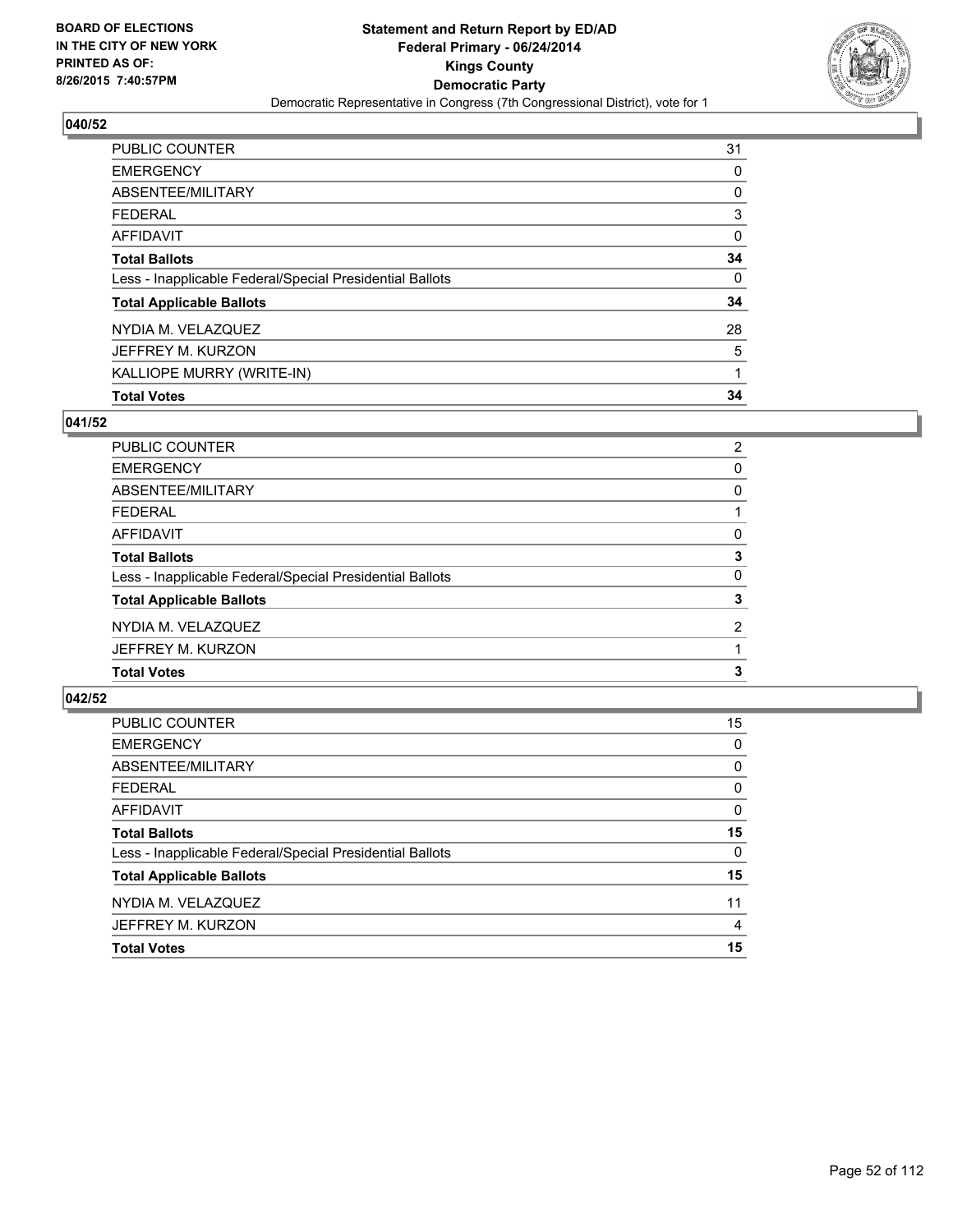

| <b>Total Votes</b>                                       | 19           |
|----------------------------------------------------------|--------------|
| JEFFREY M. KURZON                                        | 6            |
| NYDIA M. VELAZQUEZ                                       | 13           |
| <b>Total Applicable Ballots</b>                          | 19           |
| Less - Inapplicable Federal/Special Presidential Ballots | $\mathbf{0}$ |
| <b>Total Ballots</b>                                     | 19           |
| AFFIDAVIT                                                | 0            |
| FEDERAL                                                  | 3            |
| ABSENTEE/MILITARY                                        | 0            |
| EMERGENCY                                                | 0            |
| PUBLIC COUNTER                                           | 16           |

### **044/52**

| <b>PUBLIC COUNTER</b>                                    | 31 |
|----------------------------------------------------------|----|
| <b>EMERGENCY</b>                                         | 0  |
| ABSENTEE/MILITARY                                        | 5  |
| <b>FEDERAL</b>                                           | 0  |
| <b>AFFIDAVIT</b>                                         | 0  |
| <b>Total Ballots</b>                                     | 36 |
| Less - Inapplicable Federal/Special Presidential Ballots | 0  |
| <b>Total Applicable Ballots</b>                          | 36 |
| NYDIA M. VELAZQUEZ                                       | 26 |
| JEFFREY M. KURZON                                        | 9  |
| <b>Total Votes</b>                                       | 35 |
| Unrecorded                                               |    |
|                                                          |    |

| PUBLIC COUNTER                                           | 32       |
|----------------------------------------------------------|----------|
| <b>EMERGENCY</b>                                         | 0        |
| ABSENTEE/MILITARY                                        |          |
| <b>FEDERAL</b>                                           | 6        |
| <b>AFFIDAVIT</b>                                         | $\Omega$ |
| <b>Total Ballots</b>                                     | 39       |
| Less - Inapplicable Federal/Special Presidential Ballots | 0        |
| <b>Total Applicable Ballots</b>                          | 39       |
| NYDIA M. VELAZQUEZ                                       | 24       |
| JEFFREY M. KURZON                                        | 15       |
| <b>Total Votes</b>                                       | 39       |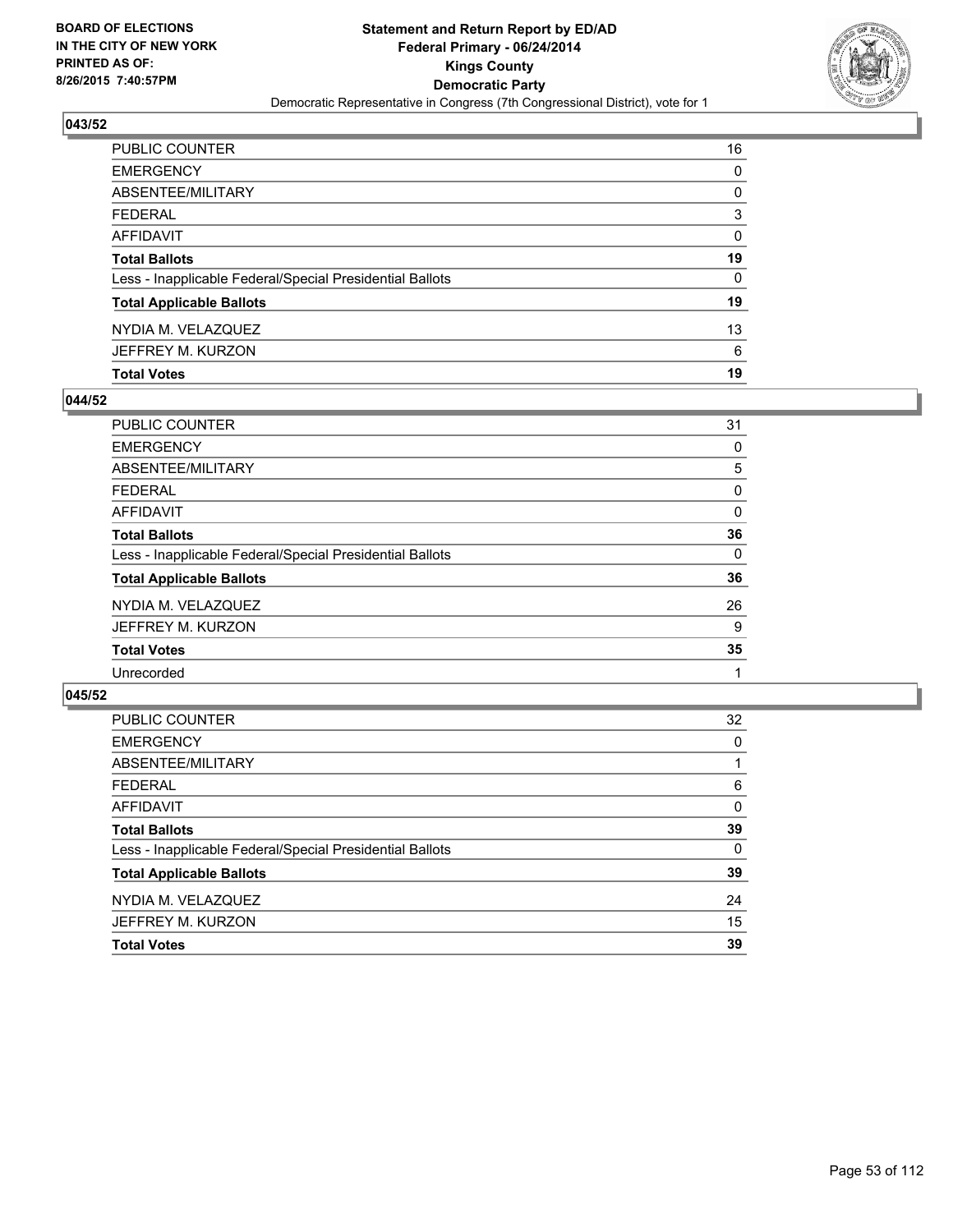

| PUBLIC COUNTER                                           | 21              |
|----------------------------------------------------------|-----------------|
| EMERGENCY                                                | 0               |
| ABSENTEE/MILITARY                                        | 2               |
| FEDERAL                                                  | $\overline{2}$  |
| AFFIDAVIT                                                | $\mathbf{0}$    |
| Total Ballots                                            | 25              |
| Less - Inapplicable Federal/Special Presidential Ballots | 0               |
| <b>Total Applicable Ballots</b>                          | 25              |
| NYDIA M. VELAZQUEZ                                       | 13              |
| JEFFREY M. KURZON                                        | 12 <sup>2</sup> |
| <b>Total Votes</b>                                       | 25              |

### **047/52**

| PUBLIC COUNTER                                           | 20       |
|----------------------------------------------------------|----------|
| <b>EMERGENCY</b>                                         | 0        |
| ABSENTEE/MILITARY                                        | 0        |
| <b>FEDERAL</b>                                           | 3        |
| <b>AFFIDAVIT</b>                                         | 0        |
| <b>Total Ballots</b>                                     | 23       |
| Less - Inapplicable Federal/Special Presidential Ballots | $\Omega$ |
| <b>Total Applicable Ballots</b>                          | 23       |
| NYDIA M. VELAZQUEZ                                       | 18       |
| JEFFREY M. KURZON                                        | 5        |
| <b>Total Votes</b>                                       | 23       |
|                                                          |          |

| PUBLIC COUNTER                                           | 18       |
|----------------------------------------------------------|----------|
| <b>EMERGENCY</b>                                         | 0        |
| ABSENTEE/MILITARY                                        | 2        |
| <b>FEDERAL</b>                                           | 3        |
| AFFIDAVIT                                                | 0        |
| <b>Total Ballots</b>                                     | 23       |
| Less - Inapplicable Federal/Special Presidential Ballots | $\Omega$ |
| <b>Total Applicable Ballots</b>                          | 23       |
| NYDIA M. VELAZQUEZ                                       | 20       |
| JEFFREY M. KURZON                                        | 3        |
| <b>Total Votes</b>                                       | 23       |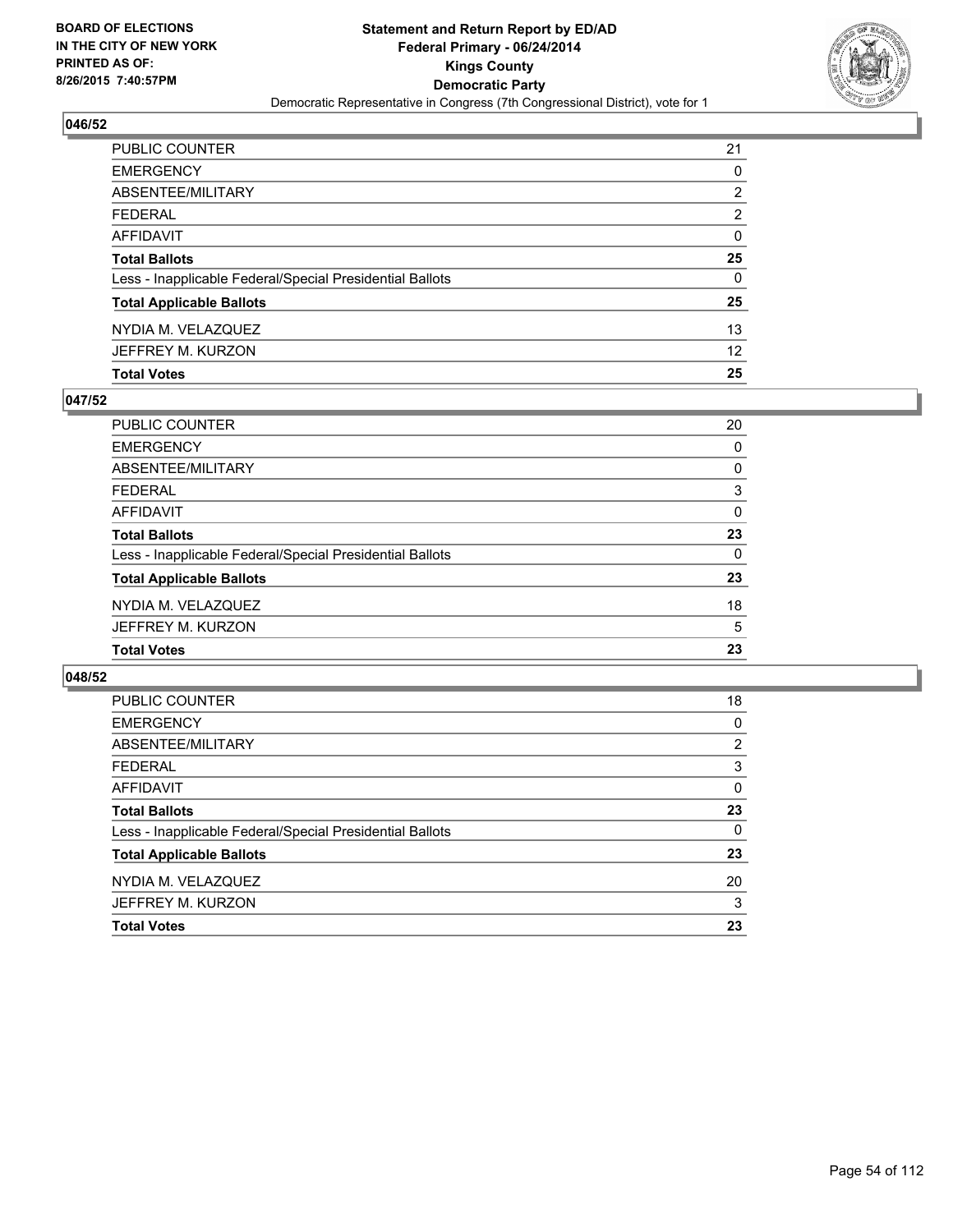

| <b>Total Votes</b>                                       | 20       |
|----------------------------------------------------------|----------|
| JEFFREY M. KURZON                                        |          |
| NYDIA M. VELAZQUEZ                                       | 19       |
| <b>Total Applicable Ballots</b>                          | 20       |
| Less - Inapplicable Federal/Special Presidential Ballots | 0        |
| <b>Total Ballots</b>                                     | 20       |
| AFFIDAVIT                                                | $\Omega$ |
| <b>FEDERAL</b>                                           | 2        |
| ABSENTEE/MILITARY                                        | 0        |
| <b>EMERGENCY</b>                                         | 0        |
| PUBLIC COUNTER                                           | 18       |

### **050/52**

| PUBLIC COUNTER                                           |                       |
|----------------------------------------------------------|-----------------------|
| <b>EMERGENCY</b>                                         | 0                     |
| ABSENTEE/MILITARY                                        | $\mathbf{2}^{\prime}$ |
| <b>FEDERAL</b>                                           | 2                     |
| <b>AFFIDAVIT</b>                                         | 0                     |
| <b>Total Ballots</b>                                     | 11                    |
| Less - Inapplicable Federal/Special Presidential Ballots | 0                     |
| <b>Total Applicable Ballots</b>                          | 11                    |
| NYDIA M. VELAZQUEZ                                       | 9                     |
| JEFFREY M. KURZON                                        | 2                     |
| <b>Total Votes</b>                                       | 11                    |
|                                                          |                       |

| <b>PUBLIC COUNTER</b>                                    | 44 |
|----------------------------------------------------------|----|
| <b>EMERGENCY</b>                                         | 0  |
| ABSENTEE/MILITARY                                        |    |
| <b>FEDERAL</b>                                           | 0  |
| AFFIDAVIT                                                |    |
| <b>Total Ballots</b>                                     | 46 |
| Less - Inapplicable Federal/Special Presidential Ballots | 0  |
| <b>Total Applicable Ballots</b>                          | 46 |
| NYDIA M. VELAZQUEZ                                       | 40 |
| JEFFREY M. KURZON                                        | 5  |
| <b>Total Votes</b>                                       | 45 |
| Unrecorded                                               | 1  |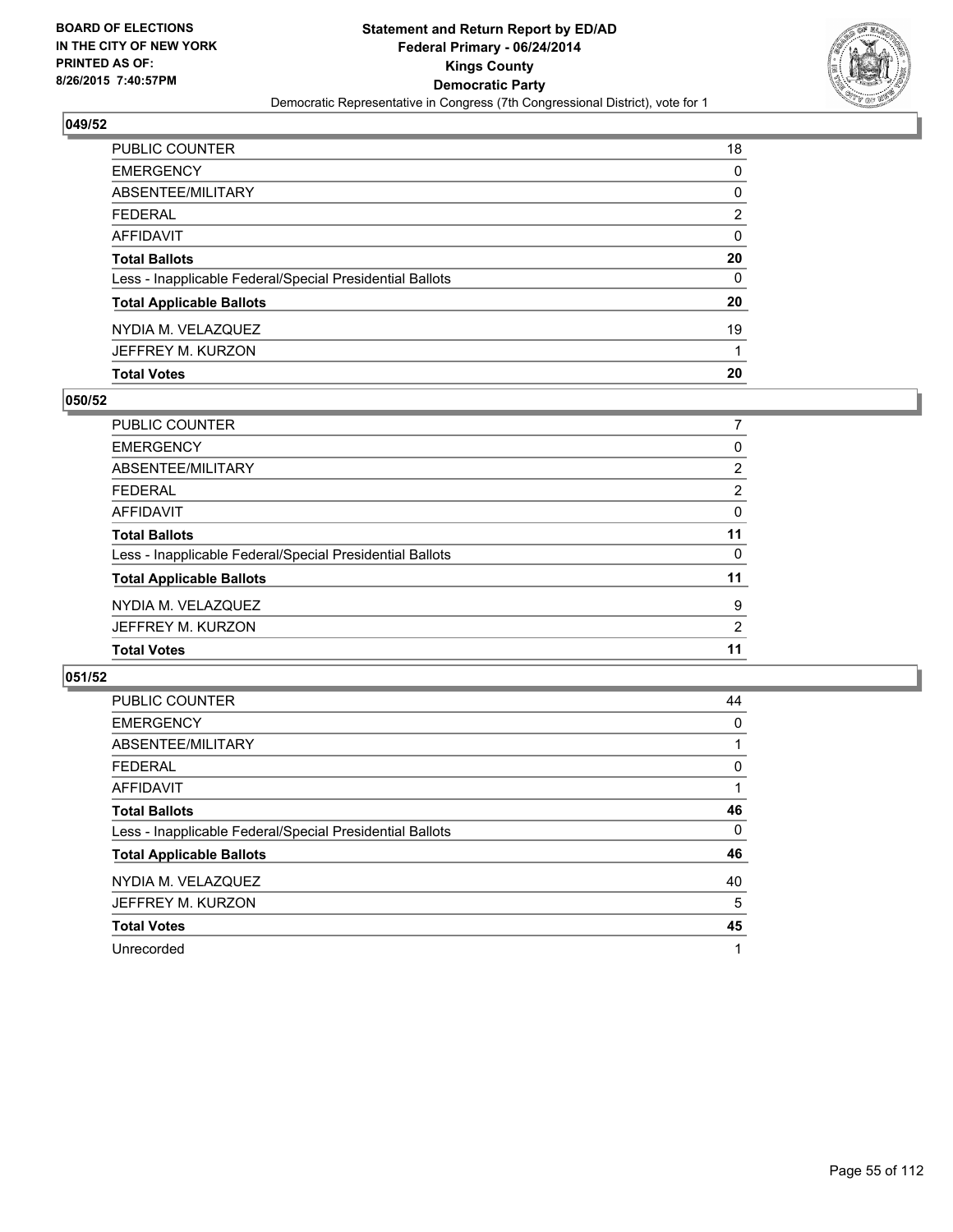

| PUBLIC COUNTER                                           | 20       |
|----------------------------------------------------------|----------|
| <b>EMERGENCY</b>                                         | $\Omega$ |
| <b>ABSENTEE/MILITARY</b>                                 |          |
| <b>FEDERAL</b>                                           | $\Omega$ |
| AFFIDAVIT                                                | $\Omega$ |
| <b>Total Ballots</b>                                     | 21       |
| Less - Inapplicable Federal/Special Presidential Ballots | 0        |
| <b>Total Applicable Ballots</b>                          | 21       |
| NYDIA M. VELAZQUEZ                                       | 17       |
| JEFFREY M. KURZON                                        | 4        |
| <b>Total Votes</b>                                       | 21       |

### **053/52**

| 56             |
|----------------|
| 0              |
| $\overline{2}$ |
| 0              |
| $\Omega$       |
| 58             |
| 0              |
| 58             |
| 54             |
| 4              |
| 58             |
|                |

| PUBLIC COUNTER                                           | 26       |
|----------------------------------------------------------|----------|
| <b>EMERGENCY</b>                                         | 0        |
| ABSENTEE/MILITARY                                        | 0        |
| <b>FEDERAL</b>                                           | 0        |
| AFFIDAVIT                                                | 0        |
| <b>Total Ballots</b>                                     | 26       |
| Less - Inapplicable Federal/Special Presidential Ballots | $\Omega$ |
| <b>Total Applicable Ballots</b>                          | 26       |
| NYDIA M. VELAZQUEZ                                       | 16       |
| JEFFREY M. KURZON                                        | 10       |
| <b>Total Votes</b>                                       | 26       |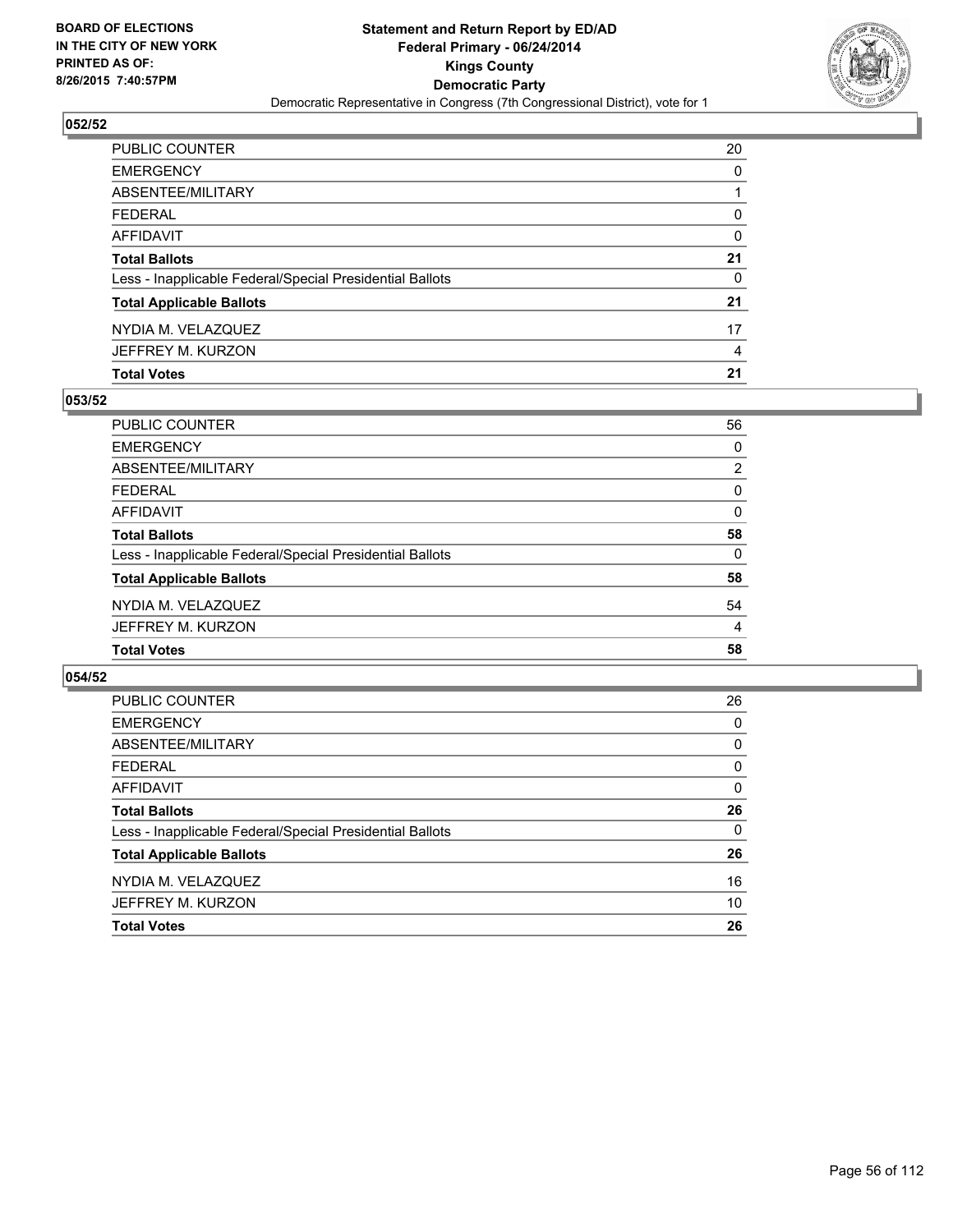

| PUBLIC COUNTER                                           | 52           |
|----------------------------------------------------------|--------------|
| EMERGENCY                                                | 0            |
| ABSENTEE/MILITARY                                        | 0            |
| FEDERAL                                                  | 0            |
| AFFIDAVIT                                                | $\mathbf{0}$ |
| Total Ballots                                            | 52           |
| Less - Inapplicable Federal/Special Presidential Ballots | 0            |
| <b>Total Applicable Ballots</b>                          | 52           |
| NYDIA M. VELAZQUEZ                                       | 38           |
| JEFFREY M. KURZON                                        | 14           |
| <b>Total Votes</b>                                       | 52           |

### **056/52**

| PUBLIC COUNTER                                           | 10 |
|----------------------------------------------------------|----|
| <b>EMERGENCY</b>                                         | 0  |
| <b>ABSENTEE/MILITARY</b>                                 | 0  |
| <b>FEDERAL</b>                                           | 0  |
| <b>AFFIDAVIT</b>                                         | 0  |
| <b>Total Ballots</b>                                     | 10 |
| Less - Inapplicable Federal/Special Presidential Ballots | 0  |
| <b>Total Applicable Ballots</b>                          | 10 |
| NYDIA M. VELAZQUEZ                                       | 6  |
| JEFFREY M. KURZON                                        | 3  |
| DAVID JORDAN (WRITE-IN)                                  |    |
| <b>Total Votes</b>                                       | 10 |
|                                                          |    |

| <b>PUBLIC COUNTER</b>                                    | 27 |
|----------------------------------------------------------|----|
| <b>EMERGENCY</b>                                         | 0  |
| ABSENTEE/MILITARY                                        |    |
| <b>FEDERAL</b>                                           | 2  |
| <b>AFFIDAVIT</b>                                         | 0  |
| <b>Total Ballots</b>                                     | 30 |
| Less - Inapplicable Federal/Special Presidential Ballots | 0  |
| <b>Total Applicable Ballots</b>                          | 30 |
| NYDIA M. VELAZQUEZ                                       | 23 |
| JEFFREY M. KURZON                                        | 7  |
| <b>Total Votes</b>                                       | 30 |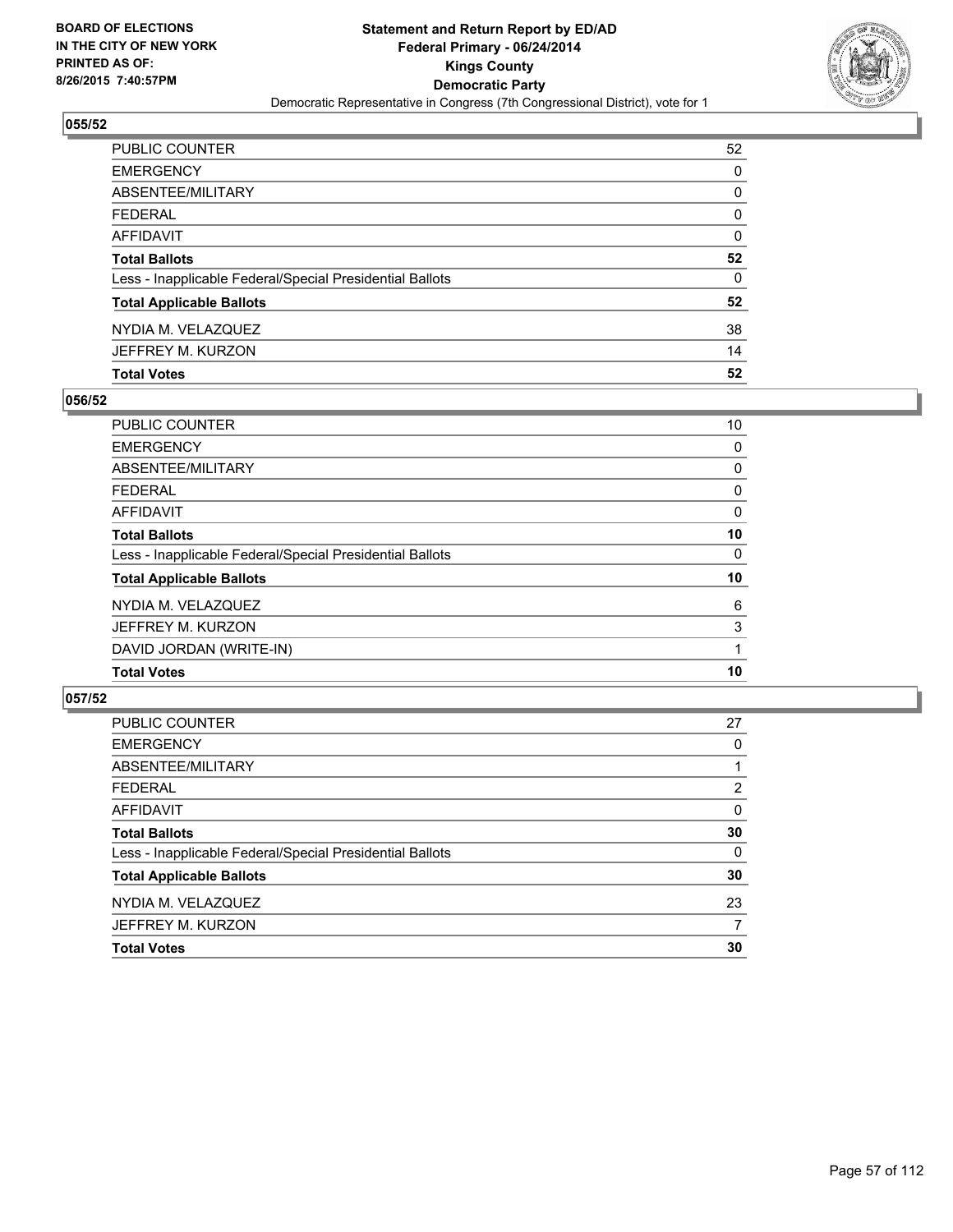

| <b>Total Votes</b>                                       | 19              |
|----------------------------------------------------------|-----------------|
| JEFFREY M. KURZON                                        | 7               |
| NYDIA M. VELAZQUEZ                                       | 12 <sup>2</sup> |
| <b>Total Applicable Ballots</b>                          | 19              |
| Less - Inapplicable Federal/Special Presidential Ballots | $\Omega$        |
| <b>Total Ballots</b>                                     | 19              |
| AFFIDAVIT                                                | $\Omega$        |
| <b>FEDERAL</b>                                           |                 |
| ABSENTEE/MILITARY                                        | 0               |
| <b>EMERGENCY</b>                                         | 0               |
| PUBLIC COUNTER                                           | 18              |

### **059/52**

| 18             |
|----------------|
| 0              |
| $\overline{2}$ |
|                |
| 0              |
| 21             |
| 0              |
| 21             |
| 17             |
| 3              |
| 20             |
|                |
|                |

| <b>Total Votes</b>                                       |   |
|----------------------------------------------------------|---|
| JEFFREY M. KURZON                                        | 0 |
| NYDIA M. VELAZQUEZ                                       |   |
| <b>Total Applicable Ballots</b>                          |   |
| Less - Inapplicable Federal/Special Presidential Ballots | 0 |
| <b>Total Ballots</b>                                     |   |
| <b>AFFIDAVIT</b>                                         | 0 |
| <b>FEDERAL</b>                                           | 0 |
| ABSENTEE/MILITARY                                        | 0 |
| <b>EMERGENCY</b>                                         | 0 |
| PUBLIC COUNTER                                           |   |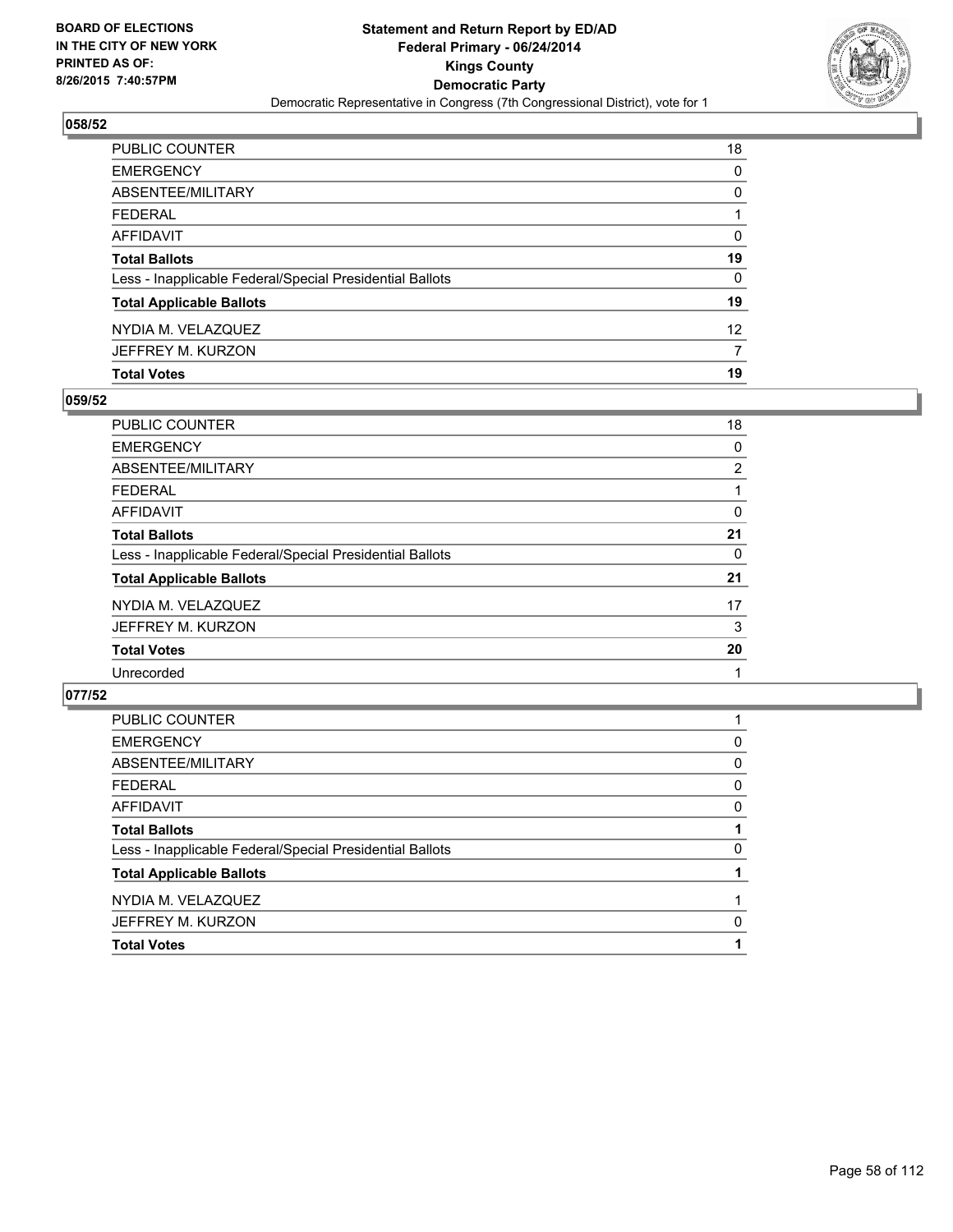

| PUBLIC COUNTER                                           | 11           |
|----------------------------------------------------------|--------------|
| <b>EMERGENCY</b>                                         | 0            |
| <b>ABSENTEE/MILITARY</b>                                 | 0            |
| <b>FEDERAL</b>                                           | $\mathbf{0}$ |
| AFFIDAVIT                                                | $\Omega$     |
| <b>Total Ballots</b>                                     | 11           |
| Less - Inapplicable Federal/Special Presidential Ballots | 0            |
| <b>Total Applicable Ballots</b>                          | 11           |
| NYDIA M. VELAZQUEZ                                       | 11           |
| JEFFREY M. KURZON                                        | 0            |
| <b>Total Votes</b>                                       | 11           |

### **079/52**

| <b>PUBLIC COUNTER</b>                                    | 3              |
|----------------------------------------------------------|----------------|
| <b>EMERGENCY</b>                                         | 0              |
| <b>ABSENTEE/MILITARY</b>                                 | 0              |
| <b>FEDERAL</b>                                           |                |
| <b>AFFIDAVIT</b>                                         | 0              |
| <b>Total Ballots</b>                                     | 4              |
| Less - Inapplicable Federal/Special Presidential Ballots | 0              |
| <b>Total Applicable Ballots</b>                          | 4              |
| NYDIA M. VELAZQUEZ                                       | $\overline{2}$ |
| JEFFREY M. KURZON                                        | $\overline{2}$ |
| <b>Total Votes</b>                                       | 4              |
|                                                          |                |

| <b>PUBLIC COUNTER</b>                                    | 4              |
|----------------------------------------------------------|----------------|
|                                                          |                |
| <b>EMERGENCY</b>                                         | 0              |
| ABSENTEE/MILITARY                                        | 0              |
| <b>FEDERAL</b>                                           | 0              |
| AFFIDAVIT                                                | 0              |
| <b>Total Ballots</b>                                     | 4              |
| Less - Inapplicable Federal/Special Presidential Ballots | 0              |
| <b>Total Applicable Ballots</b>                          | 4              |
| NYDIA M. VELAZQUEZ                                       | $\overline{2}$ |
| JEFFREY M. KURZON                                        | 2              |
| <b>Total Votes</b>                                       | 4              |
|                                                          |                |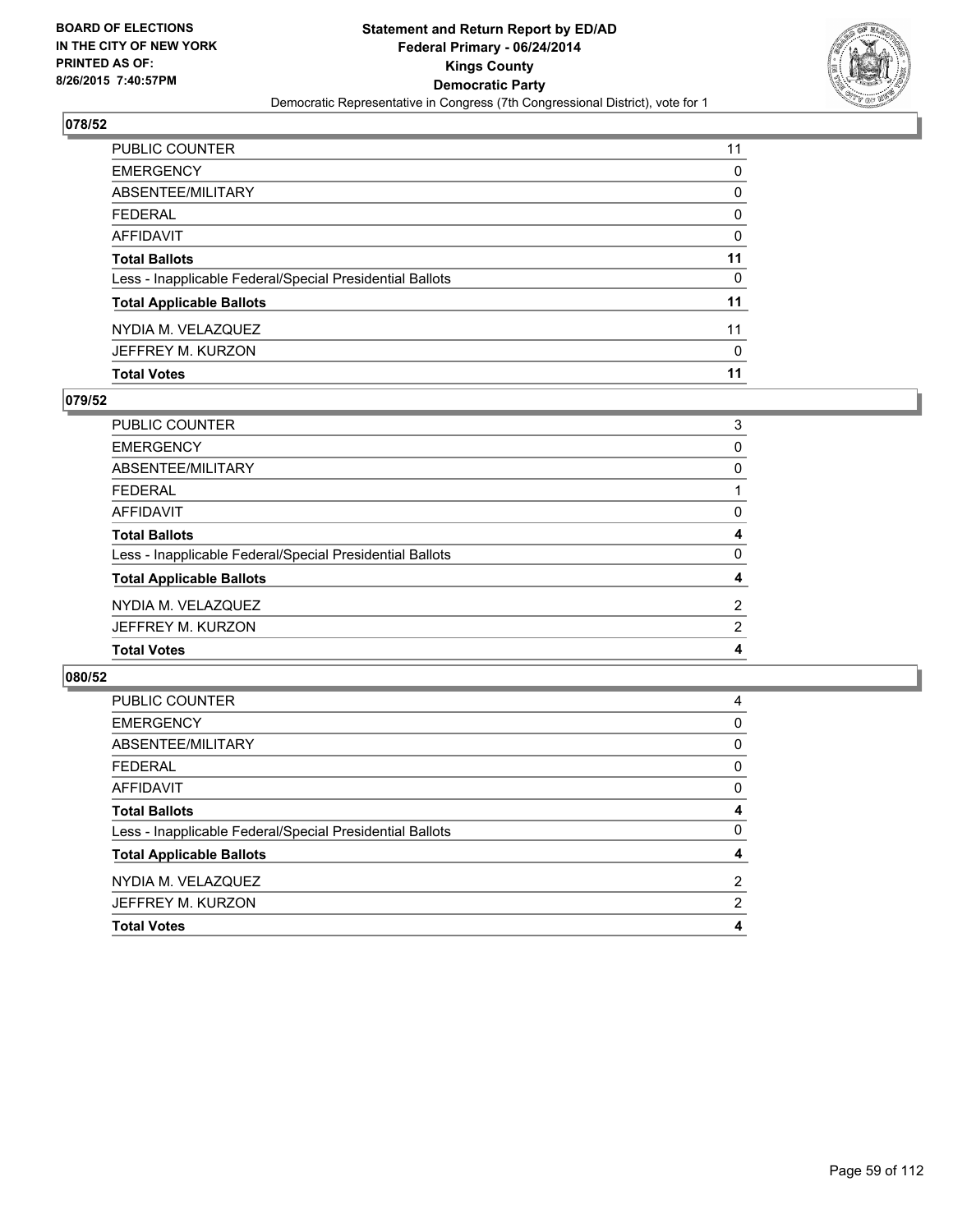

| <b>PUBLIC COUNTER</b>                                    | 28 |
|----------------------------------------------------------|----|
| <b>EMERGENCY</b>                                         | 0  |
| ABSENTEE/MILITARY                                        | 2  |
| <b>FEDERAL</b>                                           | 0  |
| <b>AFFIDAVIT</b>                                         | 0  |
| <b>Total Ballots</b>                                     | 30 |
| Less - Inapplicable Federal/Special Presidential Ballots | 0  |
| <b>Total Applicable Ballots</b>                          | 30 |
| NYDIA M. VELAZQUEZ                                       | 24 |
| JEFFREY M. KURZON                                        | 5  |
| <b>Total Votes</b>                                       | 29 |
| Unrecorded                                               |    |

#### **082/52**

| <b>Total Votes</b>                                       | 15 |
|----------------------------------------------------------|----|
| BILL DEBLASIO (WRITE-IN)                                 | 1  |
| JEFFREY M. KURZON                                        | 3  |
| NYDIA M. VELAZQUEZ                                       | 11 |
| <b>Total Applicable Ballots</b>                          | 15 |
| Less - Inapplicable Federal/Special Presidential Ballots | 0  |
| <b>Total Ballots</b>                                     | 15 |
| <b>AFFIDAVIT</b>                                         | 0  |
| <b>FEDERAL</b>                                           |    |
| ABSENTEE/MILITARY                                        | 0  |
| <b>EMERGENCY</b>                                         | 0  |
| <b>PUBLIC COUNTER</b>                                    | 14 |

| <b>PUBLIC COUNTER</b>                                    | 29             |
|----------------------------------------------------------|----------------|
| <b>EMERGENCY</b>                                         | 0              |
| ABSENTEE/MILITARY                                        | $\overline{2}$ |
| <b>FEDERAL</b>                                           |                |
| <b>AFFIDAVIT</b>                                         | 0              |
| <b>Total Ballots</b>                                     | 32             |
| Less - Inapplicable Federal/Special Presidential Ballots | 0              |
| <b>Total Applicable Ballots</b>                          | 32             |
| NYDIA M. VELAZQUEZ                                       | 24             |
| JEFFREY M. KURZON                                        | 8              |
| <b>Total Votes</b>                                       | 32             |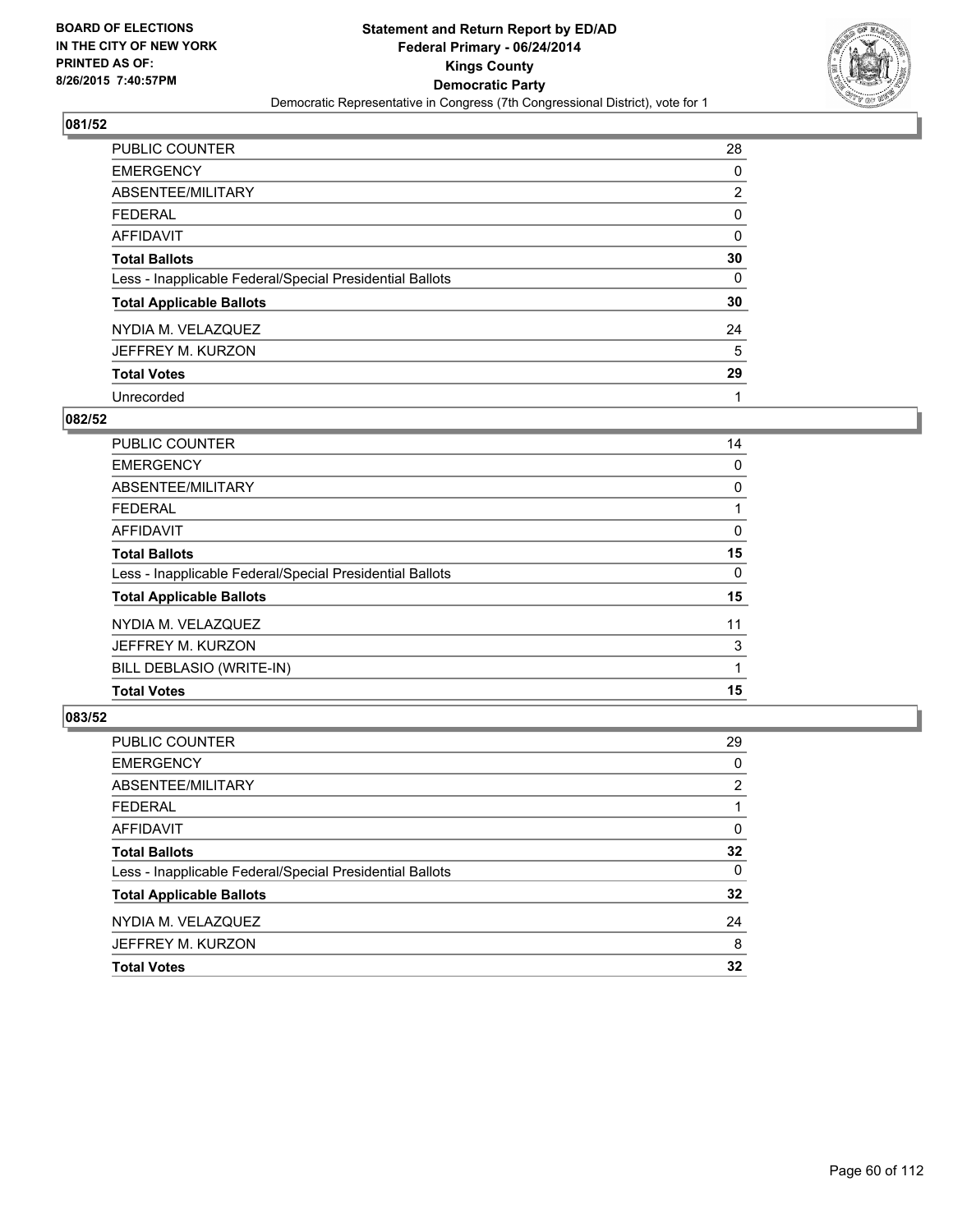

| <b>Total Votes</b>                                       | 22      |
|----------------------------------------------------------|---------|
| JEFFREY M. KURZON                                        | 6       |
| NYDIA M. VELAZQUEZ                                       | 16      |
| <b>Total Applicable Ballots</b>                          | 22      |
| Less - Inapplicable Federal/Special Presidential Ballots | 0       |
| <b>Total Ballots</b>                                     | $22 \,$ |
| AFFIDAVIT                                                | 0       |
| <b>FEDERAL</b>                                           |         |
| <b>ABSENTEE/MILITARY</b>                                 | 1       |
| <b>EMERGENCY</b>                                         | 0       |
| PUBLIC COUNTER                                           | 20      |

### **085/52**

| PUBLIC COUNTER                                           | 22       |
|----------------------------------------------------------|----------|
| <b>EMERGENCY</b>                                         | 0        |
| ABSENTEE/MILITARY                                        | 0        |
| <b>FEDERAL</b>                                           | 0        |
| <b>AFFIDAVIT</b>                                         | 0        |
| <b>Total Ballots</b>                                     | 22       |
| Less - Inapplicable Federal/Special Presidential Ballots | $\Omega$ |
| <b>Total Applicable Ballots</b>                          | 22       |
| NYDIA M. VELAZQUEZ                                       | 17       |
| JEFFREY M. KURZON                                        | 5        |
| <b>Total Votes</b>                                       | 22       |
|                                                          |          |

| <b>PUBLIC COUNTER</b>                                    | 50 |
|----------------------------------------------------------|----|
| <b>EMERGENCY</b>                                         | 0  |
| ABSENTEE/MILITARY                                        | 0  |
| <b>FEDERAL</b>                                           | 2  |
| AFFIDAVIT                                                | 0  |
| <b>Total Ballots</b>                                     | 52 |
| Less - Inapplicable Federal/Special Presidential Ballots | 0  |
| <b>Total Applicable Ballots</b>                          | 52 |
| NYDIA M. VELAZQUEZ                                       | 43 |
| JEFFREY M. KURZON                                        | 8  |
| UNATTRIBUTABLE WRITE-IN (WRITE-IN)                       |    |
| <b>Total Votes</b>                                       | 52 |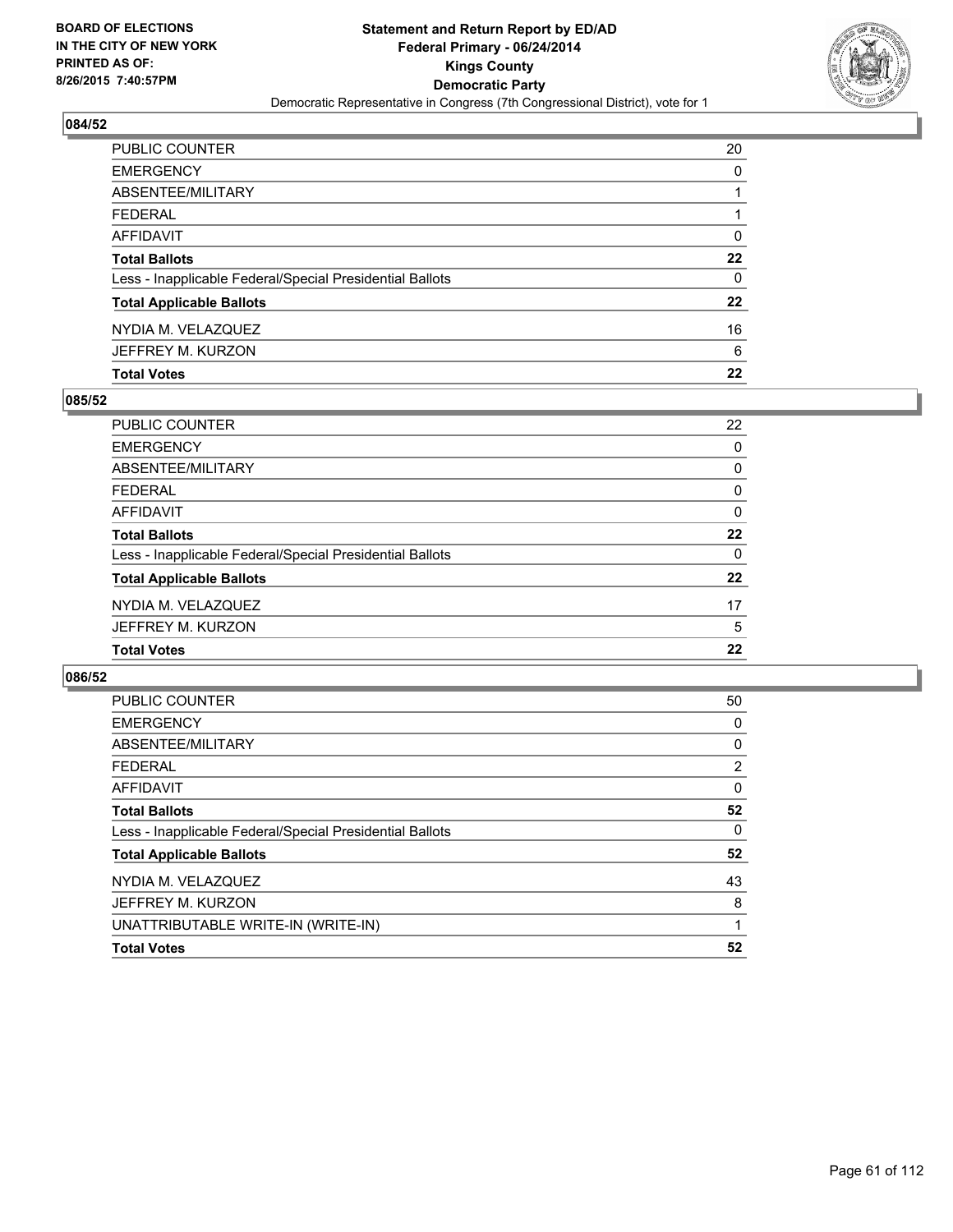

| PUBLIC COUNTER                                           | 29       |
|----------------------------------------------------------|----------|
| <b>EMERGENCY</b>                                         | $\Omega$ |
| <b>ABSENTEE/MILITARY</b>                                 |          |
| <b>FEDERAL</b>                                           |          |
| AFFIDAVIT                                                | $\Omega$ |
| <b>Total Ballots</b>                                     | 31       |
| Less - Inapplicable Federal/Special Presidential Ballots | 0        |
| <b>Total Applicable Ballots</b>                          | 31       |
| NYDIA M. VELAZQUEZ                                       | 26       |
| JEFFREY M. KURZON                                        | 5        |
| <b>Total Votes</b>                                       | 31       |

### **088/52**

| 26 |
|----|
| 0  |
| 0  |
|    |
| 0  |
| 27 |
| 0  |
| 27 |
| 22 |
| 5  |
| 27 |
|    |

| PUBLIC COUNTER                                           | 31       |
|----------------------------------------------------------|----------|
| <b>EMERGENCY</b>                                         | 0        |
| ABSENTEE/MILITARY                                        | 3        |
| <b>FEDERAL</b>                                           |          |
| AFFIDAVIT                                                | 0        |
| <b>Total Ballots</b>                                     | 35       |
| Less - Inapplicable Federal/Special Presidential Ballots | $\Omega$ |
| <b>Total Applicable Ballots</b>                          | 35       |
| NYDIA M. VELAZQUEZ                                       | 29       |
| JEFFREY M. KURZON                                        | 6        |
| <b>Total Votes</b>                                       | 35       |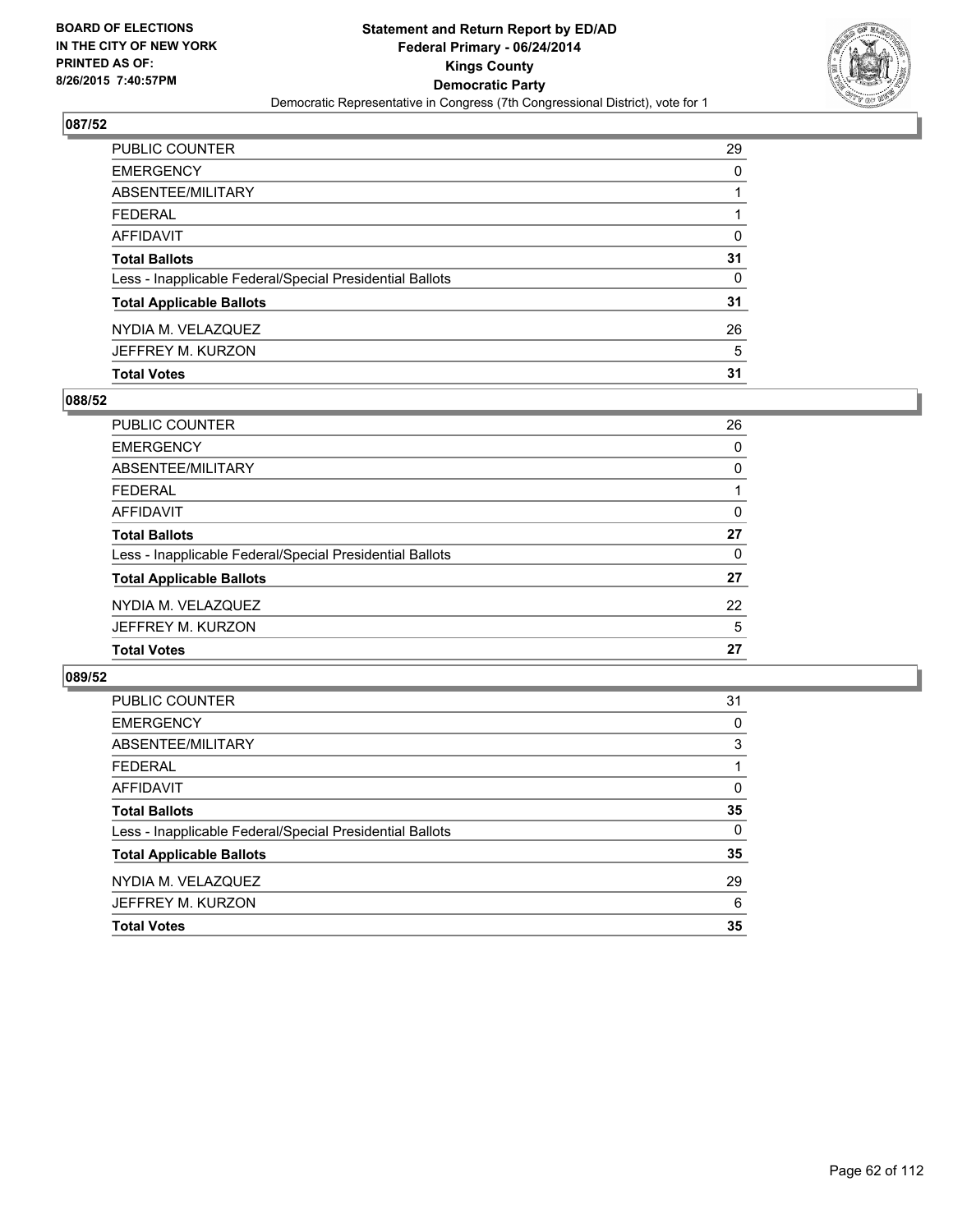

| PUBLIC COUNTER                                           | 15 |
|----------------------------------------------------------|----|
| <b>EMERGENCY</b>                                         | 0  |
| ABSENTEE/MILITARY                                        | 0  |
| <b>FEDERAL</b>                                           | 0  |
| AFFIDAVIT                                                | 0  |
| <b>Total Ballots</b>                                     | 15 |
| Less - Inapplicable Federal/Special Presidential Ballots | 0  |
| <b>Total Applicable Ballots</b>                          | 15 |
| NYDIA M. VELAZQUEZ                                       | 12 |
| JEFFREY M. KURZON                                        | 3  |
| <b>Total Votes</b>                                       | 15 |

### **091/52**

| PUBLIC COUNTER                                           | 11             |
|----------------------------------------------------------|----------------|
| <b>EMERGENCY</b>                                         | 0              |
| <b>ABSENTEE/MILITARY</b>                                 | $\overline{2}$ |
| <b>FEDERAL</b>                                           | $\Omega$       |
| <b>AFFIDAVIT</b>                                         |                |
| <b>Total Ballots</b>                                     | 14             |
| Less - Inapplicable Federal/Special Presidential Ballots | $\Omega$       |
| <b>Total Applicable Ballots</b>                          | 14             |
| NYDIA M. VELAZQUEZ                                       | 11             |
| JEFFREY M. KURZON                                        | 3              |
| <b>Total Votes</b>                                       | 14             |
|                                                          |                |

| <b>PUBLIC COUNTER</b>                                    | 10 |
|----------------------------------------------------------|----|
| <b>EMERGENCY</b>                                         | 0  |
| ABSENTEE/MILITARY                                        |    |
| <b>FEDERAL</b>                                           | 2  |
| AFFIDAVIT                                                | 0  |
| <b>Total Ballots</b>                                     | 13 |
| Less - Inapplicable Federal/Special Presidential Ballots | 0  |
| <b>Total Applicable Ballots</b>                          | 13 |
| NYDIA M. VELAZQUEZ                                       | 9  |
| JEFFREY M. KURZON                                        | 3  |
| <b>Total Votes</b>                                       | 12 |
| Unrecorded                                               | 1  |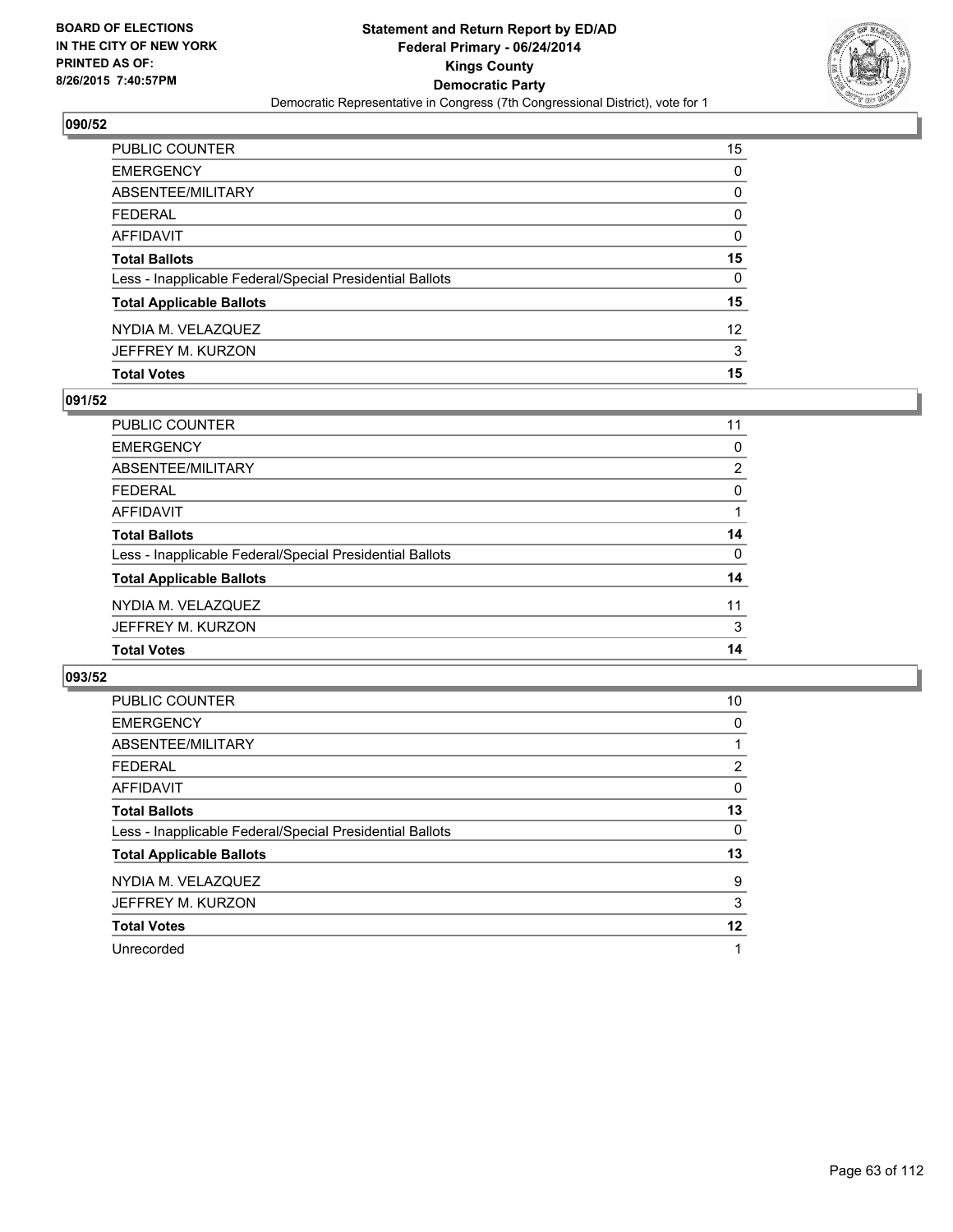

| PUBLIC COUNTER                                           | 11 |
|----------------------------------------------------------|----|
| <b>EMERGENCY</b>                                         | 0  |
| ABSENTEE/MILITARY                                        | 0  |
| <b>FEDERAL</b>                                           |    |
| AFFIDAVIT                                                |    |
| <b>Total Ballots</b>                                     | 13 |
| Less - Inapplicable Federal/Special Presidential Ballots | 0  |
| <b>Total Applicable Ballots</b>                          | 13 |
| NYDIA M. VELAZQUEZ                                       | 10 |
| JEFFREY M. KURZON                                        | 3  |
| <b>Total Votes</b>                                       | 13 |

### **095/52**

| PUBLIC COUNTER                                           |   |
|----------------------------------------------------------|---|
| <b>EMERGENCY</b>                                         | 0 |
| ABSENTEE/MILITARY                                        | 0 |
| <b>FEDERAL</b>                                           | 0 |
| <b>AFFIDAVIT</b>                                         | 0 |
| <b>Total Ballots</b>                                     |   |
| Less - Inapplicable Federal/Special Presidential Ballots | 0 |
| <b>Total Applicable Ballots</b>                          |   |
| NYDIA M. VELAZQUEZ                                       | 0 |
| JEFFREY M. KURZON                                        |   |
| <b>Total Votes</b>                                       |   |
|                                                          |   |

| PUBLIC COUNTER                                           | 21 |
|----------------------------------------------------------|----|
| <b>EMERGENCY</b>                                         | 0  |
| ABSENTEE/MILITARY                                        | 0  |
| <b>FEDERAL</b>                                           | 0  |
| AFFIDAVIT                                                | 0  |
| <b>Total Ballots</b>                                     | 21 |
| Less - Inapplicable Federal/Special Presidential Ballots | 0  |
| <b>Total Applicable Ballots</b>                          | 21 |
| NYDIA M. VELAZQUEZ                                       | 18 |
| JEFFREY M. KURZON                                        | 3  |
| <b>Total Votes</b>                                       | 21 |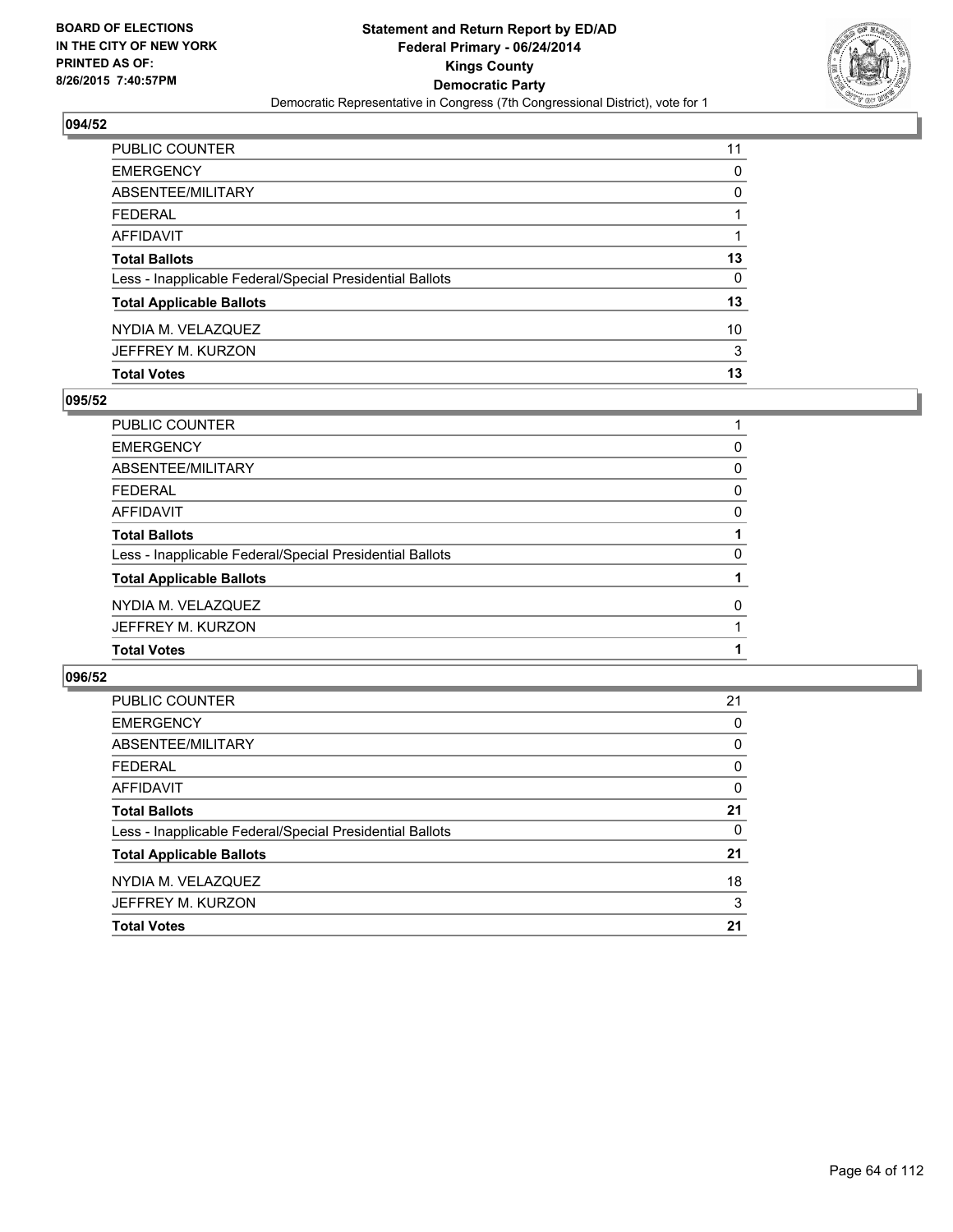

| <b>Total Votes</b>                                       | 26       |
|----------------------------------------------------------|----------|
| JEFFREY M. KURZON                                        | 8        |
| NYDIA M. VELAZQUEZ                                       | 18       |
| <b>Total Applicable Ballots</b>                          | 26       |
| Less - Inapplicable Federal/Special Presidential Ballots | $\Omega$ |
| <b>Total Ballots</b>                                     | 26       |
| AFFIDAVIT                                                | 0        |
| <b>FEDERAL</b>                                           | 0        |
| ABSENTEE/MILITARY                                        | 0        |
| <b>EMERGENCY</b>                                         | 0        |
| PUBLIC COUNTER                                           | 26       |

### **098/52**

| 49             |
|----------------|
| 0              |
| $\overline{2}$ |
| $\overline{2}$ |
| $\Omega$       |
| 53             |
| 0              |
| 53             |
| 39             |
| 14             |
| 53             |
|                |

| PUBLIC COUNTER                                           | 26       |
|----------------------------------------------------------|----------|
| <b>EMERGENCY</b>                                         | 0        |
| ABSENTEE/MILITARY                                        | 0        |
| <b>FEDERAL</b>                                           | 0        |
| AFFIDAVIT                                                | 0        |
| <b>Total Ballots</b>                                     | 26       |
| Less - Inapplicable Federal/Special Presidential Ballots | $\Omega$ |
| <b>Total Applicable Ballots</b>                          | 26       |
| NYDIA M. VELAZQUEZ                                       | 13       |
| JEFFREY M. KURZON                                        | 13       |
| <b>Total Votes</b>                                       | 26       |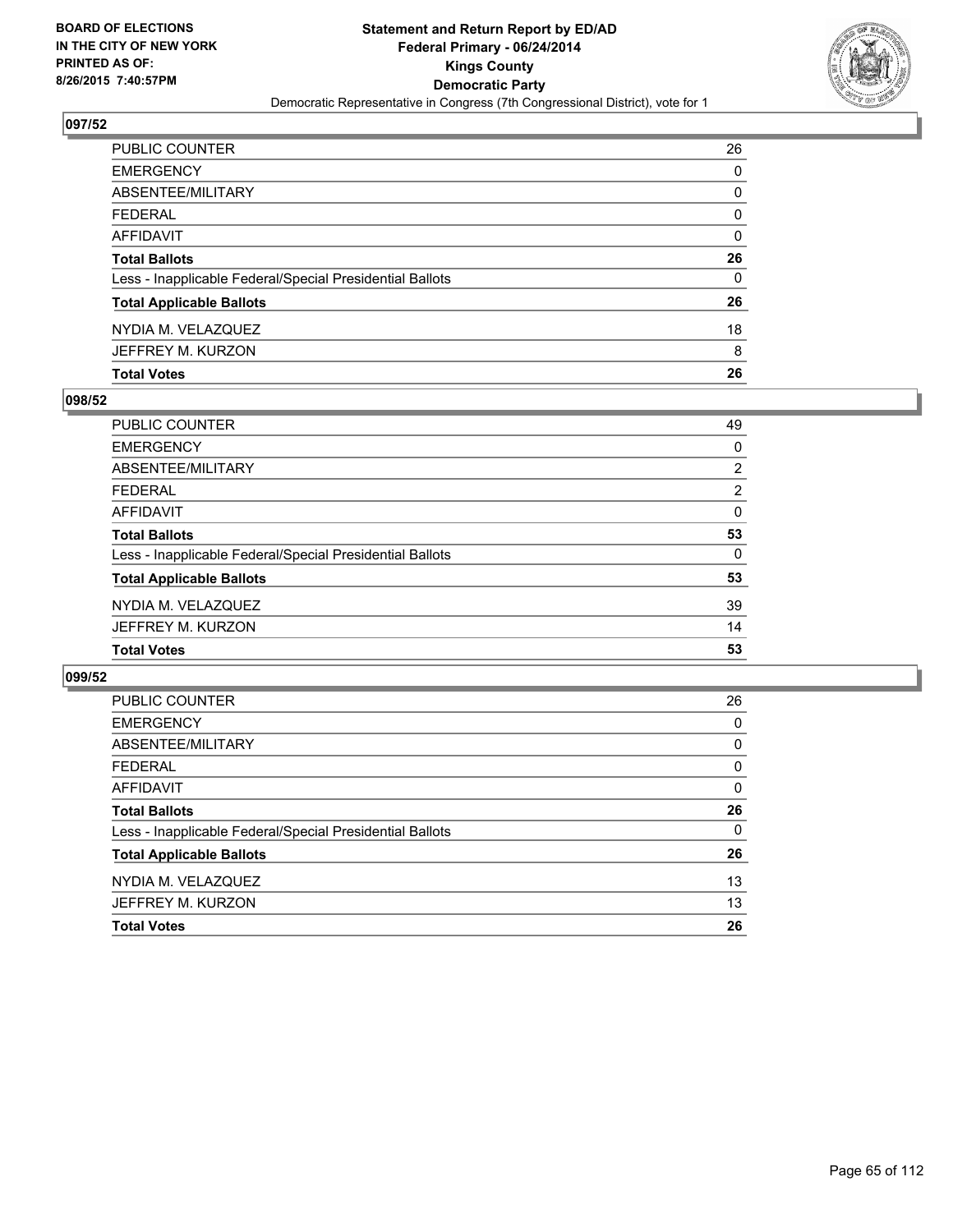

| <b>Total Votes</b>                                       | 11 |
|----------------------------------------------------------|----|
| JEFFREY M. KURZON                                        | 2  |
| NYDIA M. VELAZQUEZ                                       | 9  |
| <b>Total Applicable Ballots</b>                          | 11 |
| Less - Inapplicable Federal/Special Presidential Ballots | 0  |
| <b>Total Ballots</b>                                     | 11 |
| <b>AFFIDAVIT</b>                                         | 0  |
| <b>FEDERAL</b>                                           |    |
| ABSENTEE/MILITARY                                        | 0  |
| <b>EMERGENCY</b>                                         | 0  |
| PUBLIC COUNTER                                           | 10 |

### **102/52**

| PUBLIC COUNTER                                           | 0 |
|----------------------------------------------------------|---|
| <b>EMERGENCY</b>                                         | 0 |
| ABSENTEE/MILITARY                                        | 0 |
| <b>FEDERAL</b>                                           | 0 |
| <b>AFFIDAVIT</b>                                         | 0 |
| <b>Total Ballots</b>                                     | 0 |
| Less - Inapplicable Federal/Special Presidential Ballots | 0 |
| <b>Total Applicable Ballots</b>                          | 0 |
| NYDIA M. VELAZQUEZ                                       | 0 |
| JEFFREY M. KURZON                                        | 0 |
| <b>Total Votes</b>                                       | 0 |
|                                                          |   |

| <b>Total Votes</b>                                       | 95             |
|----------------------------------------------------------|----------------|
| WILLIAM BAKER (WRITE-IN)                                 |                |
| JEFFREY M. KURZON                                        | 26             |
| NYDIA M. VELAZQUEZ                                       | 68             |
| <b>Total Applicable Ballots</b>                          | 95             |
| Less - Inapplicable Federal/Special Presidential Ballots | 0              |
| <b>Total Ballots</b>                                     | 95             |
| AFFIDAVIT                                                | 0              |
| <b>FEDERAL</b>                                           | 0              |
| ABSENTEE/MILITARY                                        | $\overline{2}$ |
| <b>EMERGENCY</b>                                         | 0              |
| <b>PUBLIC COUNTER</b>                                    | 93             |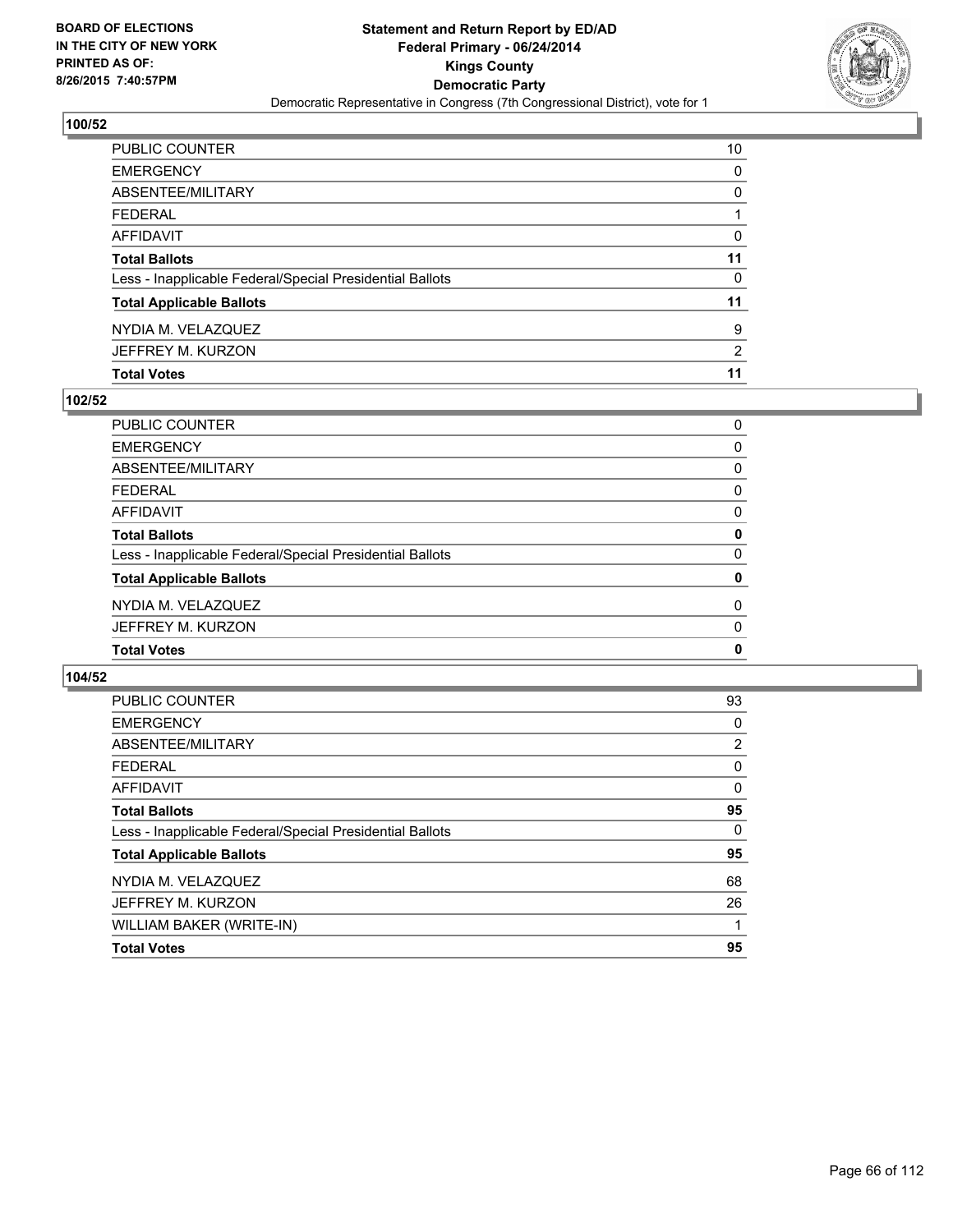

| <b>PUBLIC COUNTER</b>                                    | 11 |
|----------------------------------------------------------|----|
| <b>EMERGENCY</b>                                         | 0  |
| <b>ABSENTEE/MILITARY</b>                                 | 2  |
| <b>FEDERAL</b>                                           | 0  |
| AFFIDAVIT                                                | 0  |
| <b>Total Ballots</b>                                     | 13 |
| Less - Inapplicable Federal/Special Presidential Ballots | 0  |
| <b>Total Applicable Ballots</b>                          | 13 |
| NYDIA M. VELAZQUEZ                                       | 9  |
| JEFFREY M. KURZON                                        | 4  |
| <b>Total Votes</b>                                       | 13 |

| <b>PUBLIC COUNTER</b>                                    | 0 |
|----------------------------------------------------------|---|
| <b>EMERGENCY</b>                                         | 0 |
| ABSENTEE/MILITARY                                        | 0 |
| <b>FEDERAL</b>                                           | 0 |
| <b>AFFIDAVIT</b>                                         | 0 |
| <b>Total Ballots</b>                                     | 0 |
| Less - Inapplicable Federal/Special Presidential Ballots | 0 |
| <b>Total Applicable Ballots</b>                          | 0 |
| NYDIA M. VELAZQUEZ                                       | 0 |
| JEFFREY M. KURZON                                        | 0 |
| <b>Total Votes</b>                                       | 0 |
| 107/52 COMBINED into: 006/52                             |   |
| 108/52 COMBINED into: 102/52                             |   |
| 109/52 COMBINED into: 102/52                             |   |
| 110/52 COMBINED into: 102/52                             |   |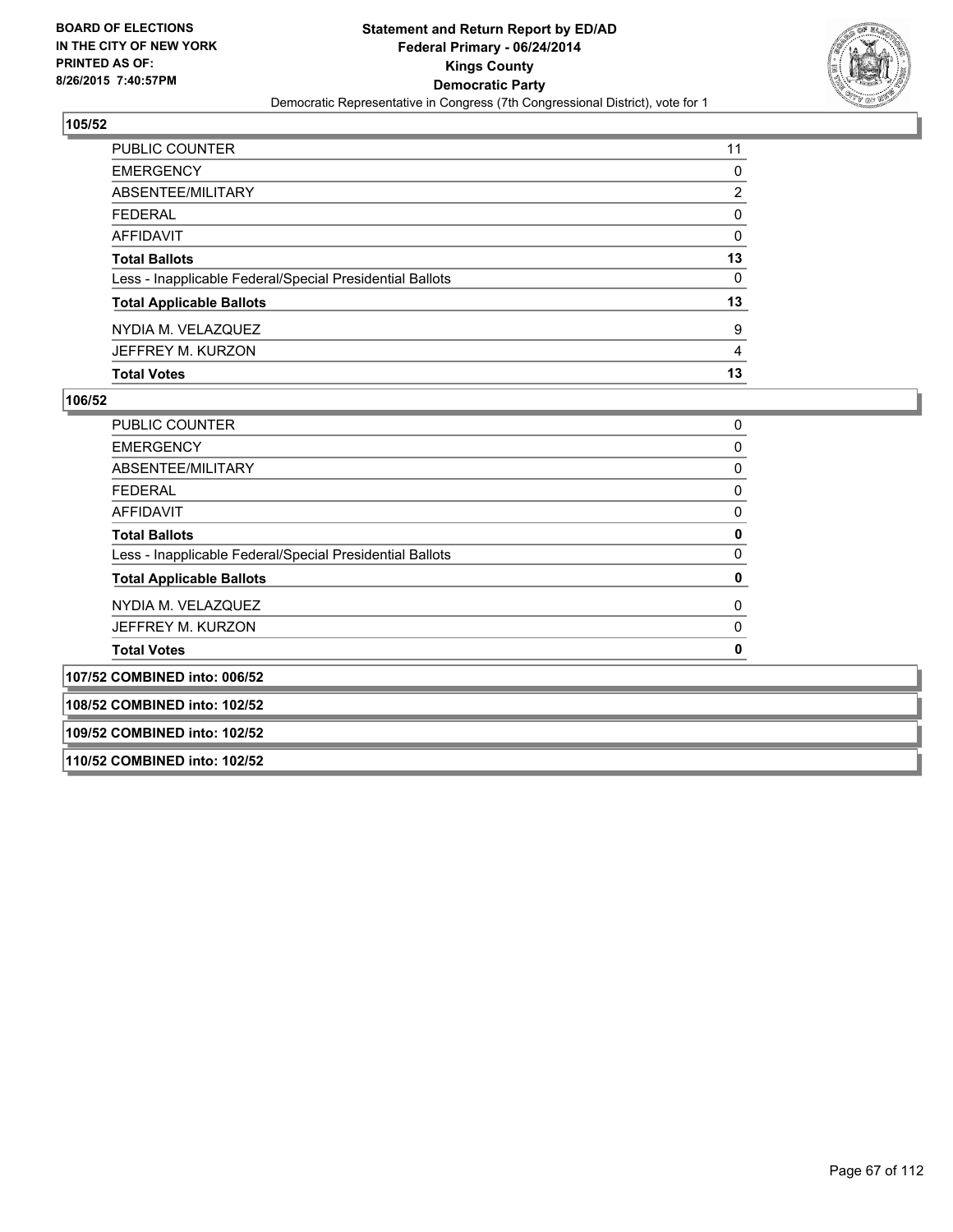

| PUBLIC COUNTER                                           | 38       |
|----------------------------------------------------------|----------|
| <b>EMERGENCY</b>                                         | $\Omega$ |
| ABSENTEE/MILITARY                                        | 0        |
| <b>FEDERAL</b>                                           |          |
| AFFIDAVIT                                                | $\Omega$ |
| <b>Total Ballots</b>                                     | 39       |
| Less - Inapplicable Federal/Special Presidential Ballots | 0        |
| <b>Total Applicable Ballots</b>                          | 39       |
| NYDIA M. VELAZQUEZ                                       | 34       |
| JEFFREY M. KURZON                                        | 5        |
| <b>Total Votes</b>                                       | 39       |

### **002/53**

| PUBLIC COUNTER                                           | 16 |
|----------------------------------------------------------|----|
| <b>EMERGENCY</b>                                         | 0  |
| ABSENTEE/MILITARY                                        |    |
| <b>FEDERAL</b>                                           | 0  |
| <b>AFFIDAVIT</b>                                         | 0  |
| <b>Total Ballots</b>                                     | 17 |
| Less - Inapplicable Federal/Special Presidential Ballots | 0  |
| <b>Total Applicable Ballots</b>                          | 17 |
| NYDIA M. VELAZQUEZ                                       | 14 |
| JEFFREY M. KURZON                                        | 3  |
| <b>Total Votes</b>                                       | 17 |
|                                                          |    |

| <b>PUBLIC COUNTER</b>                                    | 35 |
|----------------------------------------------------------|----|
| <b>EMERGENCY</b>                                         | 0  |
| ABSENTEE/MILITARY                                        | 0  |
| <b>FEDERAL</b>                                           |    |
| AFFIDAVIT                                                |    |
| <b>Total Ballots</b>                                     | 37 |
| Less - Inapplicable Federal/Special Presidential Ballots | 0  |
| <b>Total Applicable Ballots</b>                          | 37 |
| NYDIA M. VELAZQUEZ                                       | 32 |
| JEFFREY M. KURZON                                        | 5  |
| <b>Total Votes</b>                                       | 37 |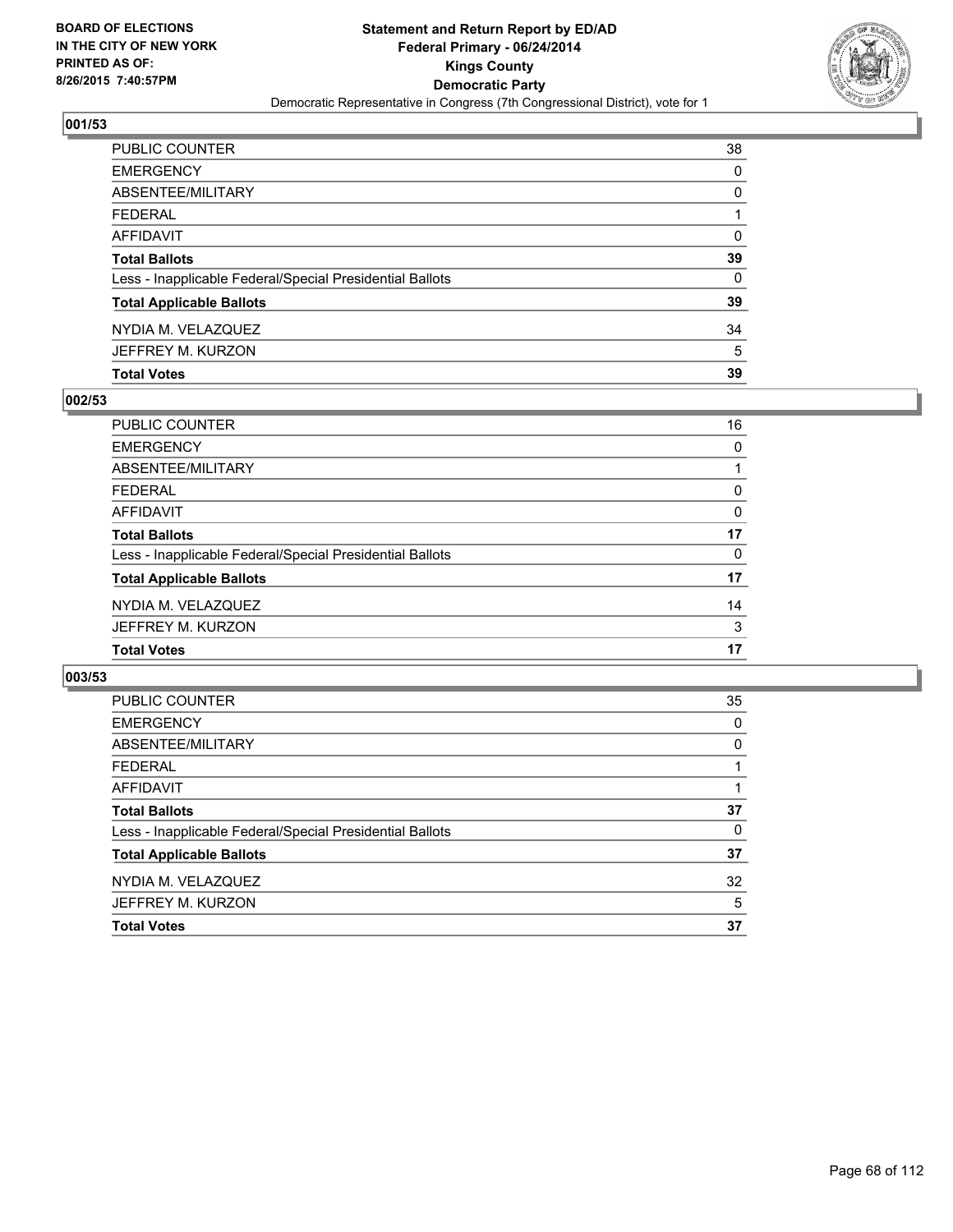

| PUBLIC COUNTER                                           | 8        |
|----------------------------------------------------------|----------|
| EMERGENCY                                                | 0        |
| ABSENTEE/MILITARY                                        | 0        |
| FEDERAL                                                  | $\Omega$ |
| AFFIDAVIT                                                | 0        |
| Total Ballots                                            | 8        |
| Less - Inapplicable Federal/Special Presidential Ballots | 0        |
| <b>Total Applicable Ballots</b>                          | 8        |
| NYDIA M. VELAZQUEZ                                       | 7        |
| JEFFREY M. KURZON                                        |          |
| <b>Total Votes</b>                                       | 8        |

### **005/53**

| PUBLIC COUNTER                                           | 32              |
|----------------------------------------------------------|-----------------|
| <b>EMERGENCY</b>                                         | 0               |
| <b>ABSENTEE/MILITARY</b>                                 | 0               |
| <b>FEDERAL</b>                                           | 0               |
| <b>AFFIDAVIT</b>                                         | 0               |
| <b>Total Ballots</b>                                     | $32\phantom{a}$ |
| Less - Inapplicable Federal/Special Presidential Ballots | $\Omega$        |
| <b>Total Applicable Ballots</b>                          | $32\phantom{a}$ |
| NYDIA M. VELAZQUEZ                                       | 28              |
| JEFFREY M. KURZON                                        | 4               |
| <b>Total Votes</b>                                       | 32              |
|                                                          |                 |

| PUBLIC COUNTER                                           | 35       |
|----------------------------------------------------------|----------|
| <b>EMERGENCY</b>                                         | 0        |
| ABSENTEE/MILITARY                                        | 0        |
| <b>FEDERAL</b>                                           | 0        |
| AFFIDAVIT                                                | 0        |
| <b>Total Ballots</b>                                     | 35       |
| Less - Inapplicable Federal/Special Presidential Ballots | $\Omega$ |
| <b>Total Applicable Ballots</b>                          | 35       |
| NYDIA M. VELAZQUEZ                                       | 33       |
| JEFFREY M. KURZON                                        | 2        |
| <b>Total Votes</b>                                       | 35       |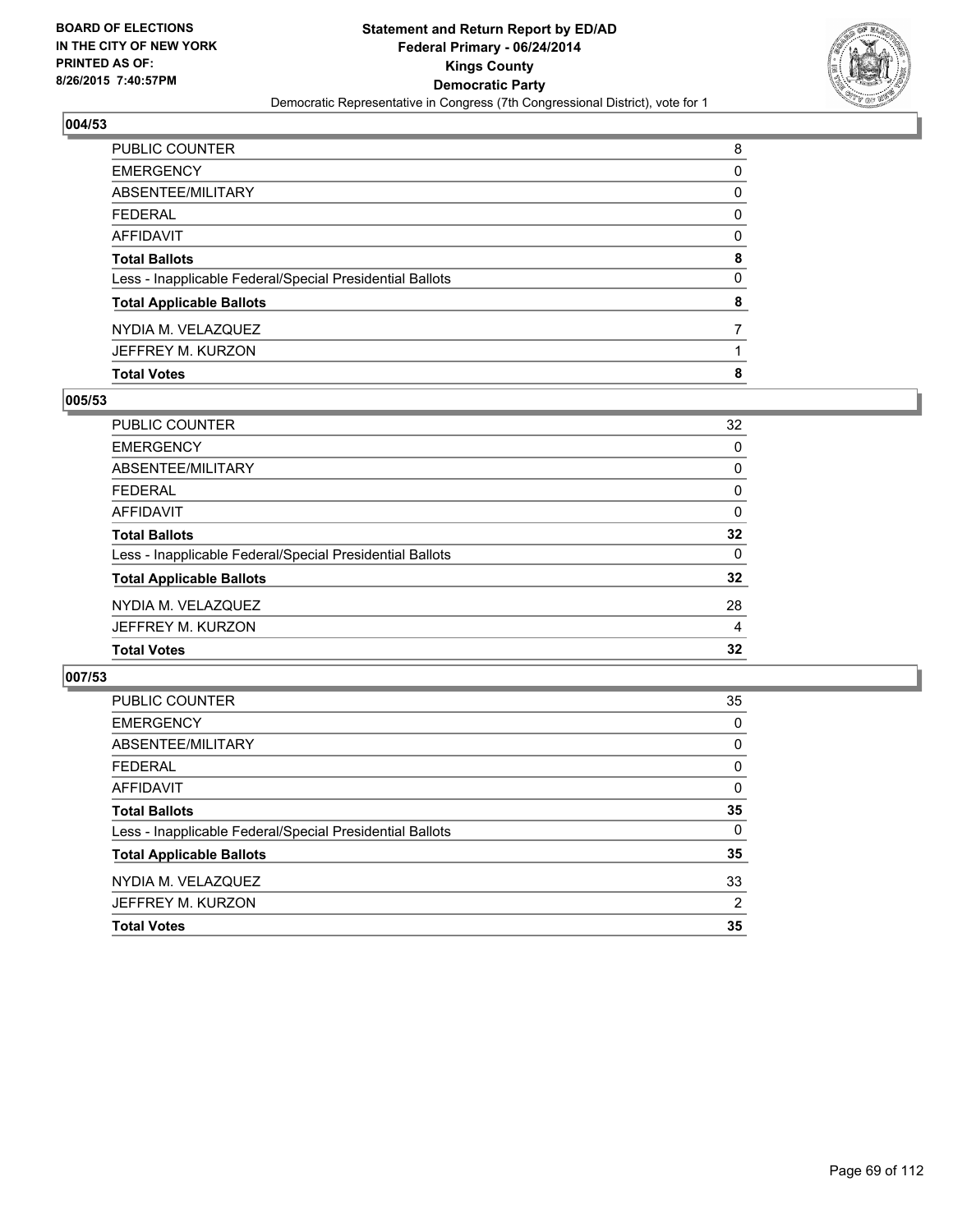

| <b>Total Votes</b>                                       | 2              |
|----------------------------------------------------------|----------------|
| JEFFREY M. KURZON                                        |                |
| NYDIA M. VELAZQUEZ                                       |                |
| <b>Total Applicable Ballots</b>                          | $\mathbf{2}$   |
| Less - Inapplicable Federal/Special Presidential Ballots | 0              |
| <b>Total Ballots</b>                                     | $\overline{2}$ |
| AFFIDAVIT                                                | 0              |
| FEDERAL                                                  | 0              |
| ABSENTEE/MILITARY                                        | 0              |
| EMERGENCY                                                | 0              |
| PUBLIC COUNTER                                           | 2              |

### **009/53**

| 32       |
|----------|
| 0        |
| 0        |
| 0        |
| 2        |
| 34       |
| $\Omega$ |
| 34       |
| 33       |
|          |
| 34       |
|          |

| PUBLIC COUNTER                                           | 36       |
|----------------------------------------------------------|----------|
| <b>EMERGENCY</b>                                         | 0        |
| ABSENTEE/MILITARY                                        | 0        |
| <b>FEDERAL</b>                                           | 0        |
| AFFIDAVIT                                                | 0        |
| <b>Total Ballots</b>                                     | 36       |
| Less - Inapplicable Federal/Special Presidential Ballots | $\Omega$ |
| <b>Total Applicable Ballots</b>                          | 36       |
| NYDIA M. VELAZQUEZ                                       | 35       |
| JEFFREY M. KURZON                                        |          |
| <b>Total Votes</b>                                       | 36       |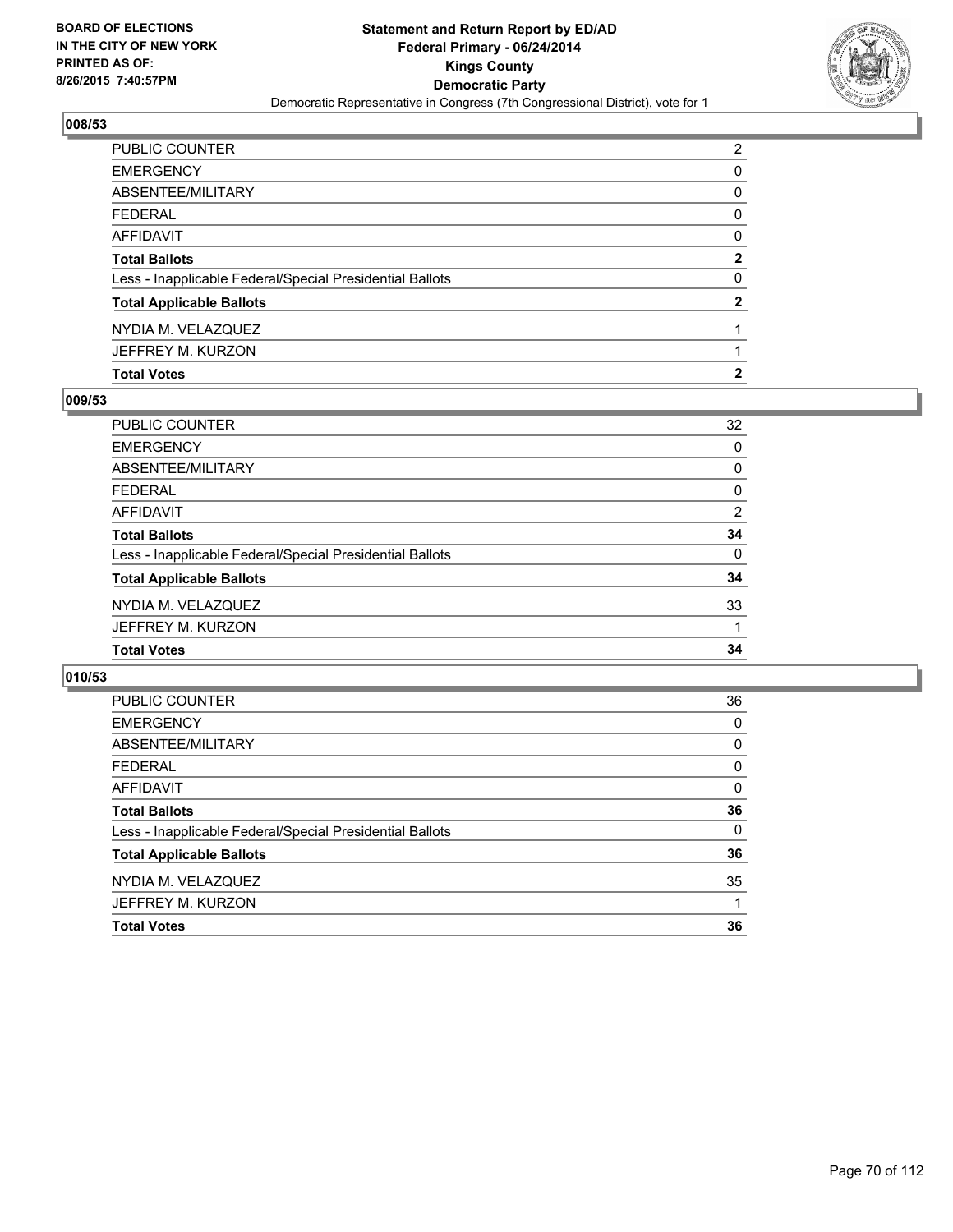

| PUBLIC COUNTER                                           | 39 |
|----------------------------------------------------------|----|
| <b>EMERGENCY</b>                                         | 0  |
| <b>ABSENTEE/MILITARY</b>                                 | 0  |
| <b>FEDERAL</b>                                           | 3  |
| AFFIDAVIT                                                | 0  |
| <b>Total Ballots</b>                                     | 42 |
| Less - Inapplicable Federal/Special Presidential Ballots | 0  |
| <b>Total Applicable Ballots</b>                          | 42 |
| NYDIA M. VELAZQUEZ                                       | 38 |
| JEFFREY M. KURZON                                        | 4  |
| <b>Total Votes</b>                                       | 42 |

### **012/53**

| 36 |
|----|
| 0  |
| 0  |
| 0  |
|    |
| 37 |
| 0  |
| 37 |
| 34 |
| 3  |
| 37 |
|    |

| PUBLIC COUNTER                                           | 16 |
|----------------------------------------------------------|----|
| <b>EMERGENCY</b>                                         | 0  |
| ABSENTEE/MILITARY                                        | 0  |
| <b>FEDERAL</b>                                           | 0  |
| AFFIDAVIT                                                |    |
| <b>Total Ballots</b>                                     | 17 |
| Less - Inapplicable Federal/Special Presidential Ballots | 0  |
| <b>Total Applicable Ballots</b>                          | 17 |
| NYDIA M. VELAZQUEZ                                       | 16 |
| JEFFREY M. KURZON                                        | 1  |
| <b>Total Votes</b>                                       | 17 |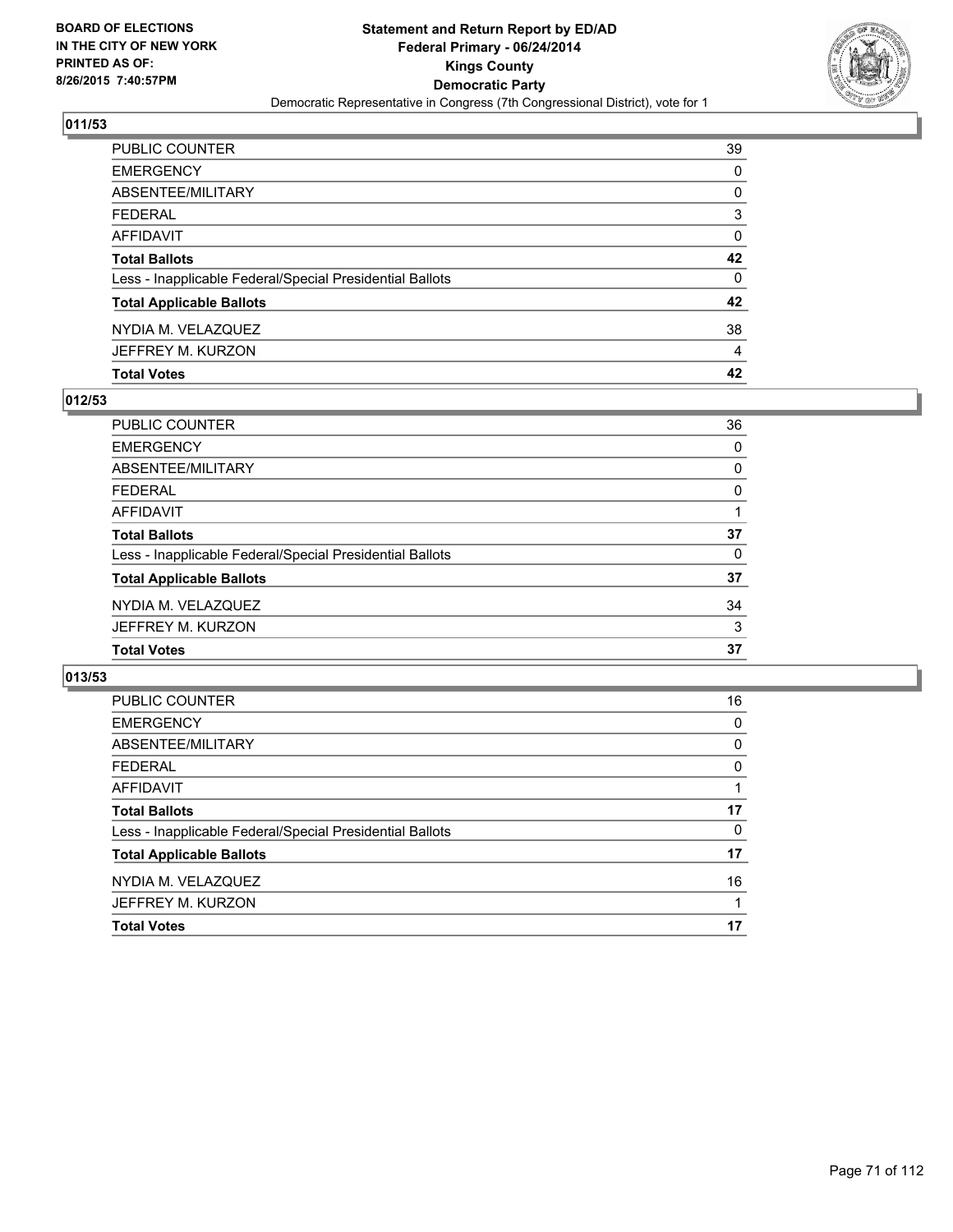

| PUBLIC COUNTER                                           |   |
|----------------------------------------------------------|---|
| EMERGENCY                                                | 0 |
| ABSENTEE/MILITARY                                        | 0 |
| FEDERAL                                                  | 0 |
| AFFIDAVIT                                                | 0 |
| <b>Total Ballots</b>                                     |   |
| Less - Inapplicable Federal/Special Presidential Ballots | 0 |
| <b>Total Applicable Ballots</b>                          |   |
| NYDIA M. VELAZQUEZ                                       |   |
| JEFFREY M. KURZON                                        | 0 |
| <b>Total Votes</b>                                       |   |

### **015/53**

| PUBLIC COUNTER                                           | 34             |
|----------------------------------------------------------|----------------|
| <b>EMERGENCY</b>                                         | 0              |
| <b>ABSENTEE/MILITARY</b>                                 | $\overline{2}$ |
| <b>FEDERAL</b>                                           | 0              |
| AFFIDAVIT                                                | 0              |
| <b>Total Ballots</b>                                     | 36             |
| Less - Inapplicable Federal/Special Presidential Ballots | 0              |
| <b>Total Applicable Ballots</b>                          | 36             |
| NYDIA M. VELAZQUEZ                                       | 25             |
| JEFFREY M. KURZON                                        | 10             |
| <b>Total Votes</b>                                       | 35             |
| Unrecorded                                               |                |
|                                                          |                |

| PUBLIC COUNTER                                           | 12 <sup>2</sup> |
|----------------------------------------------------------|-----------------|
| <b>EMERGENCY</b>                                         | 0               |
| ABSENTEE/MILITARY                                        | $\Omega$        |
| <b>FEDERAL</b>                                           | 0               |
| <b>AFFIDAVIT</b>                                         | $\Omega$        |
| <b>Total Ballots</b>                                     | 12              |
| Less - Inapplicable Federal/Special Presidential Ballots | 0               |
| <b>Total Applicable Ballots</b>                          | $12 \,$         |
| NYDIA M. VELAZQUEZ                                       | 11              |
| JEFFREY M. KURZON                                        |                 |
| <b>Total Votes</b>                                       | 12              |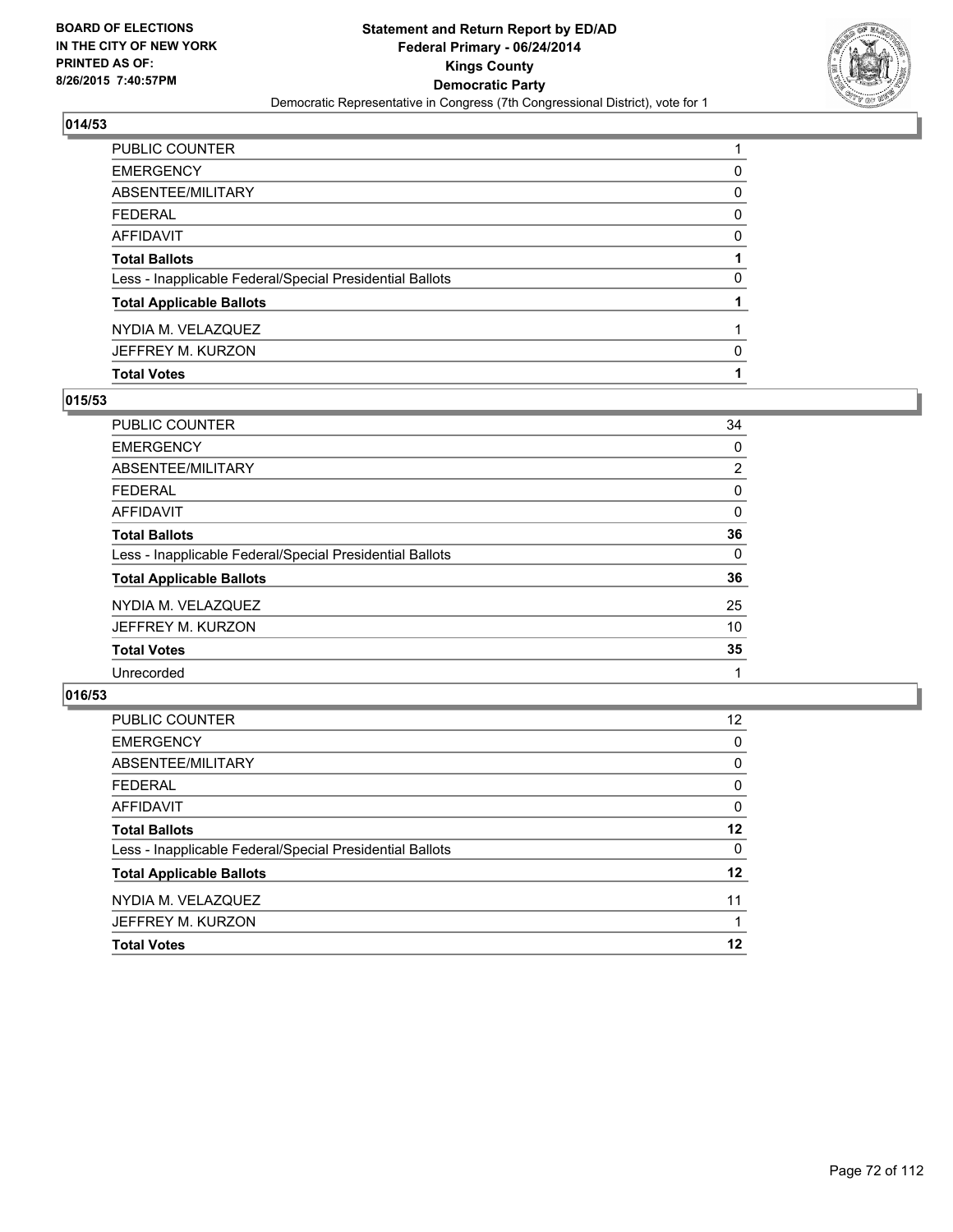

| PUBLIC COUNTER                                           | 13 |
|----------------------------------------------------------|----|
| <b>EMERGENCY</b>                                         | 0  |
| ABSENTEE/MILITARY                                        | 0  |
| <b>FEDERAL</b>                                           | 0  |
| AFFIDAVIT                                                | 0  |
| <b>Total Ballots</b>                                     | 13 |
| Less - Inapplicable Federal/Special Presidential Ballots | 0  |
| <b>Total Applicable Ballots</b>                          | 13 |
| NYDIA M. VELAZQUEZ                                       | 11 |
| JEFFREY M. KURZON                                        | 2  |
| <b>Total Votes</b>                                       | 13 |

## **018/53**

| PUBLIC COUNTER                                           | 6 |
|----------------------------------------------------------|---|
| <b>EMERGENCY</b>                                         | 0 |
| ABSENTEE/MILITARY                                        |   |
| <b>FEDERAL</b>                                           |   |
| <b>AFFIDAVIT</b>                                         | 0 |
| <b>Total Ballots</b>                                     | 8 |
| Less - Inapplicable Federal/Special Presidential Ballots | 0 |
| <b>Total Applicable Ballots</b>                          | 8 |
| NYDIA M. VELAZQUEZ                                       |   |
| JEFFREY M. KURZON                                        |   |
| <b>Total Votes</b>                                       | 8 |
|                                                          |   |

| <b>PUBLIC COUNTER</b>                                    | 49       |
|----------------------------------------------------------|----------|
| <b>EMERGENCY</b>                                         | $\Omega$ |
| ABSENTEE/MILITARY                                        | 0        |
| <b>FEDERAL</b>                                           | 0        |
| <b>AFFIDAVIT</b>                                         | 0        |
| <b>Total Ballots</b>                                     | 49       |
| Less - Inapplicable Federal/Special Presidential Ballots | 0        |
| <b>Total Applicable Ballots</b>                          | 49       |
| NYDIA M. VELAZQUEZ                                       | 44       |
| JEFFREY M. KURZON                                        | 5        |
| <b>Total Votes</b>                                       | 49       |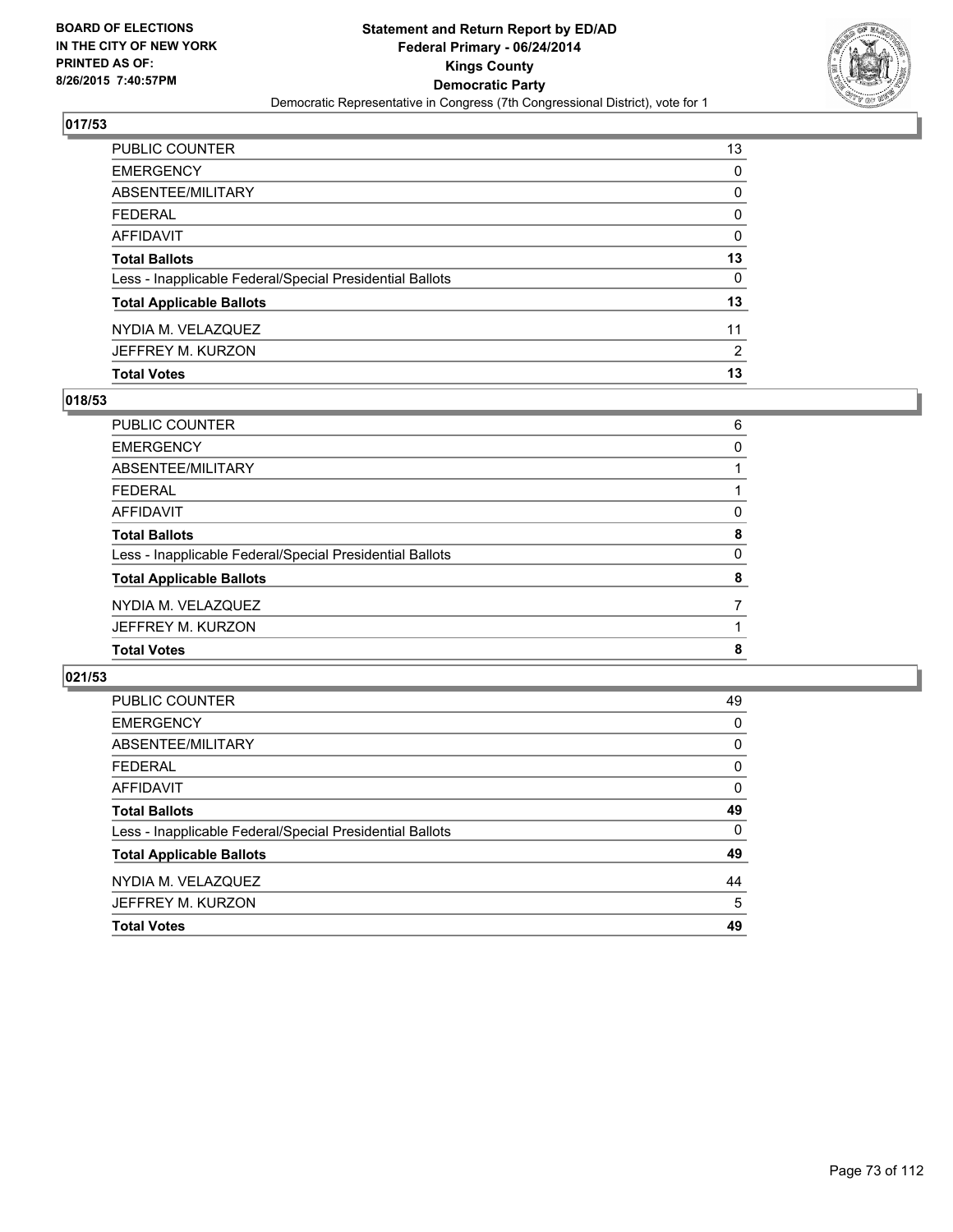

| PUBLIC COUNTER                                           | 31       |
|----------------------------------------------------------|----------|
| <b>EMERGENCY</b>                                         | 0        |
| <b>ABSENTEE/MILITARY</b>                                 | 0        |
| <b>FEDERAL</b>                                           | $\Omega$ |
| AFFIDAVIT                                                | $\Omega$ |
| <b>Total Ballots</b>                                     | 31       |
| Less - Inapplicable Federal/Special Presidential Ballots | 0        |
| <b>Total Applicable Ballots</b>                          | 31       |
| NYDIA M. VELAZQUEZ                                       | 27       |
| JEFFREY M. KURZON                                        | 4        |
| <b>Total Votes</b>                                       | 31       |

## **023/53**

| PUBLIC COUNTER                                           | 15       |
|----------------------------------------------------------|----------|
| <b>EMERGENCY</b>                                         | 0        |
| <b>ABSENTEE/MILITARY</b>                                 | 0        |
| <b>FEDERAL</b>                                           | 0        |
| <b>AFFIDAVIT</b>                                         |          |
| <b>Total Ballots</b>                                     | 16       |
| Less - Inapplicable Federal/Special Presidential Ballots | $\Omega$ |
| <b>Total Applicable Ballots</b>                          | 16       |
| NYDIA M. VELAZQUEZ                                       | 11       |
| JEFFREY M. KURZON                                        | 5        |
| <b>Total Votes</b>                                       | 16       |
|                                                          |          |

| PUBLIC COUNTER                                           | 72 |
|----------------------------------------------------------|----|
| <b>EMERGENCY</b>                                         | 0  |
| ABSENTEE/MILITARY                                        |    |
| <b>FEDERAL</b>                                           | 0  |
| AFFIDAVIT                                                | 0  |
| <b>Total Ballots</b>                                     | 73 |
| Less - Inapplicable Federal/Special Presidential Ballots | 0  |
| <b>Total Applicable Ballots</b>                          | 73 |
| NYDIA M. VELAZQUEZ                                       | 57 |
| JEFFREY M. KURZON                                        | 16 |
| <b>Total Votes</b>                                       | 73 |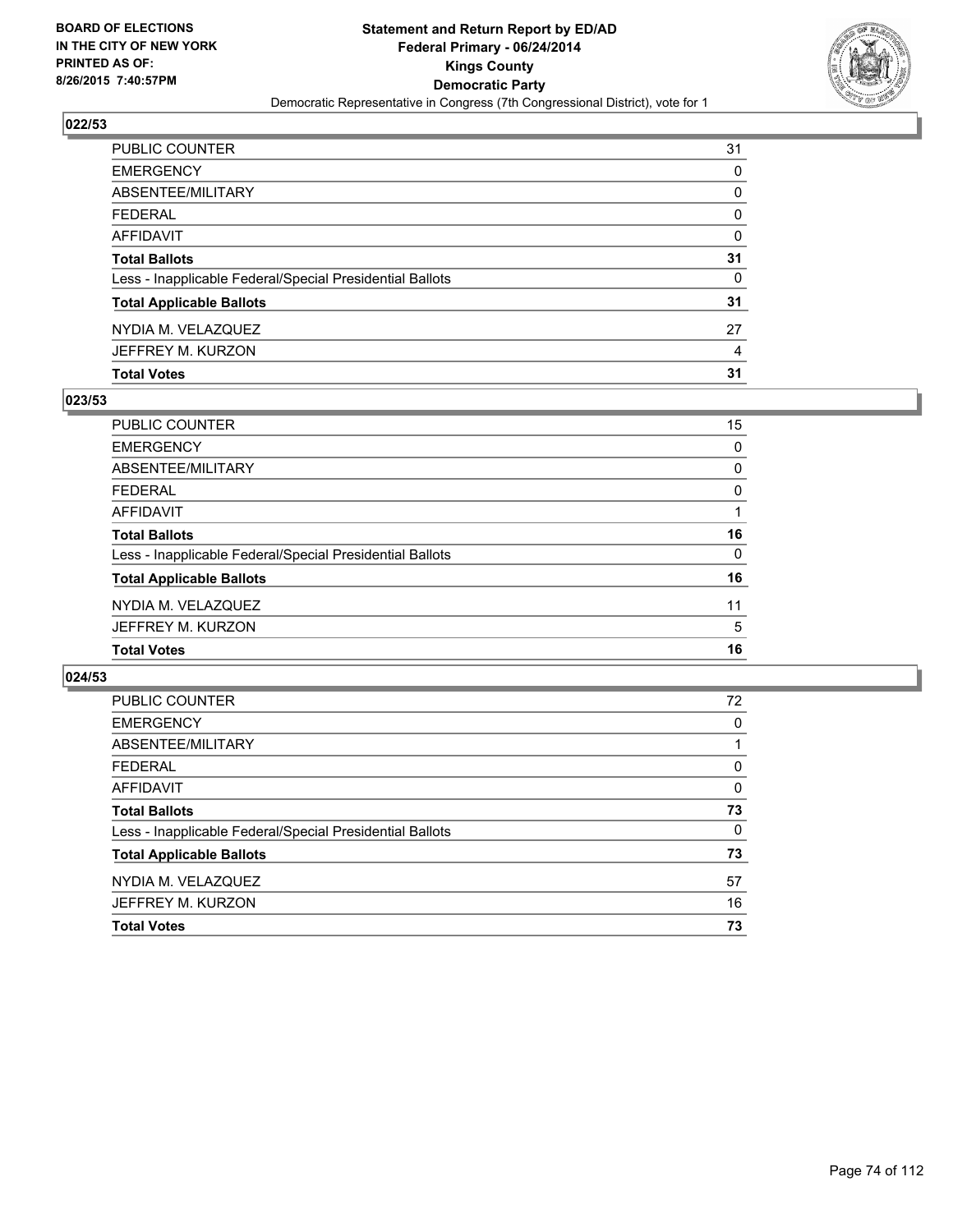

| <b>PUBLIC COUNTER</b>                                    | 69 |
|----------------------------------------------------------|----|
| <b>EMERGENCY</b>                                         | 0  |
| ABSENTEE/MILITARY                                        | 9  |
| <b>FEDERAL</b>                                           | 0  |
| <b>AFFIDAVIT</b>                                         | 0  |
| <b>Total Ballots</b>                                     | 78 |
| Less - Inapplicable Federal/Special Presidential Ballots | 0  |
| <b>Total Applicable Ballots</b>                          | 78 |
| NYDIA M. VELAZQUEZ                                       | 44 |
| JEFFREY M. KURZON                                        | 31 |
| UNATTRIBUTABLE WRITE-IN (WRITE-IN)                       |    |
| <b>Total Votes</b>                                       | 76 |
| Unrecorded                                               | 2  |

# **026/53**

| PUBLIC COUNTER                                           | 28             |
|----------------------------------------------------------|----------------|
| <b>EMERGENCY</b>                                         | 0              |
| ABSENTEE/MILITARY                                        | $\overline{2}$ |
| <b>FEDERAL</b>                                           | 0              |
| AFFIDAVIT                                                | 0              |
| <b>Total Ballots</b>                                     | 30             |
| Less - Inapplicable Federal/Special Presidential Ballots | $\Omega$       |
| <b>Total Applicable Ballots</b>                          | 30             |
| NYDIA M. VELAZQUEZ                                       | 24             |
| JEFFREY M. KURZON                                        | 6              |
| <b>Total Votes</b>                                       | 30             |

| PUBLIC COUNTER                                           | 10       |
|----------------------------------------------------------|----------|
| <b>EMERGENCY</b>                                         | 0        |
| ABSENTEE/MILITARY                                        |          |
| <b>FEDERAL</b>                                           | $\Omega$ |
| <b>AFFIDAVIT</b>                                         | 0        |
| <b>Total Ballots</b>                                     | 11       |
| Less - Inapplicable Federal/Special Presidential Ballots | $\Omega$ |
| <b>Total Applicable Ballots</b>                          | 11       |
| NYDIA M. VELAZQUEZ                                       | 9        |
| JEFFREY M. KURZON                                        | 2        |
| <b>Total Votes</b>                                       | 11       |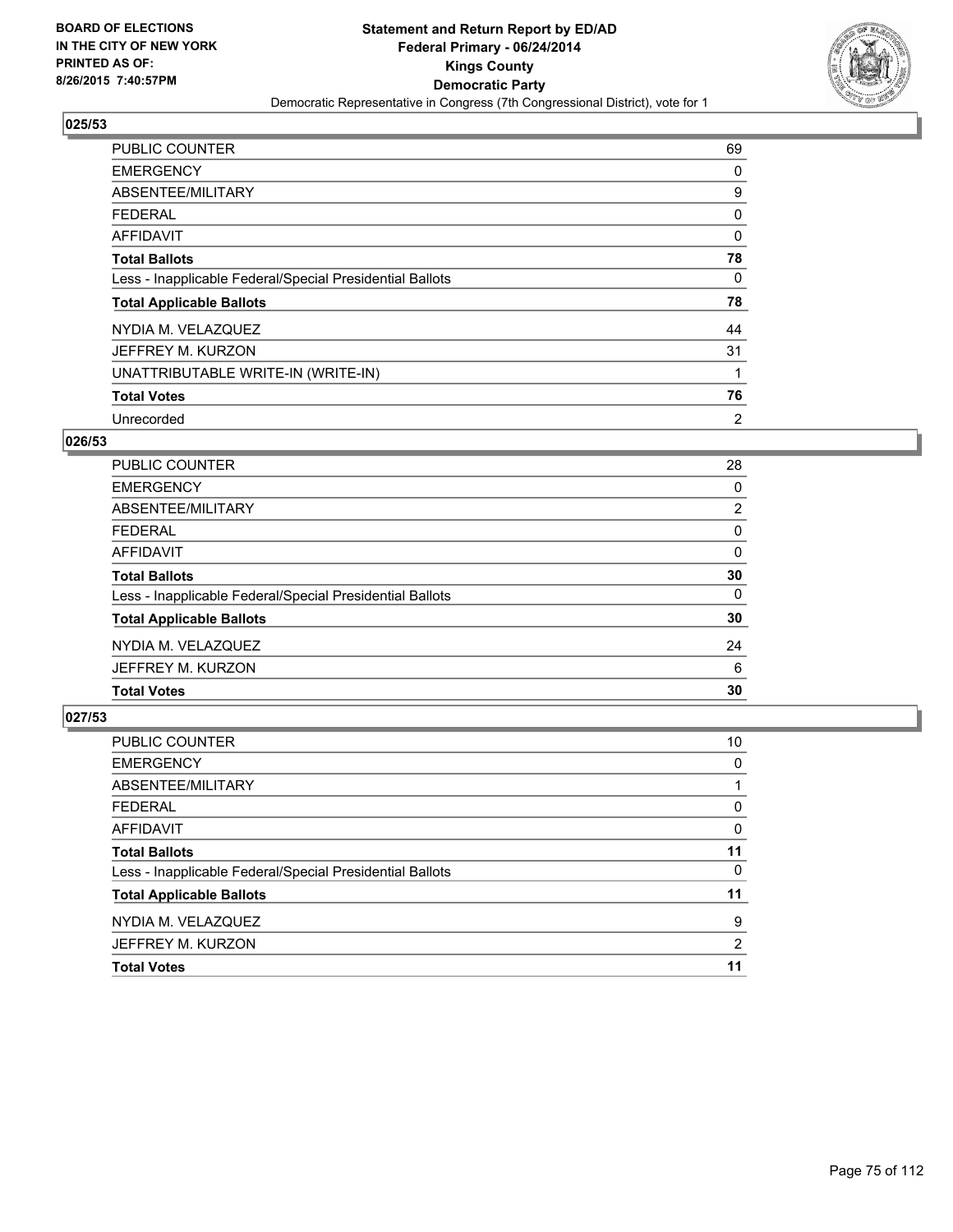

| <b>Total Votes</b>                                       | 27 |
|----------------------------------------------------------|----|
| JEFFREY M. KURZON                                        |    |
| NYDIA M. VELAZQUEZ                                       | 26 |
| <b>Total Applicable Ballots</b>                          | 27 |
| Less - Inapplicable Federal/Special Presidential Ballots | 0  |
| <b>Total Ballots</b>                                     | 27 |
| <b>AFFIDAVIT</b>                                         | 0  |
| <b>FEDERAL</b>                                           | 0  |
| ABSENTEE/MILITARY                                        |    |
| <b>EMERGENCY</b>                                         | 0  |
| PUBLIC COUNTER                                           | 26 |

## **029/53**

| PUBLIC COUNTER                                           | 5 |
|----------------------------------------------------------|---|
| <b>EMERGENCY</b>                                         | 0 |
| ABSENTEE/MILITARY                                        | 0 |
| <b>FEDERAL</b>                                           | 0 |
| <b>AFFIDAVIT</b>                                         | 0 |
| <b>Total Ballots</b>                                     | 5 |
| Less - Inapplicable Federal/Special Presidential Ballots | 0 |
| <b>Total Applicable Ballots</b>                          | 5 |
| NYDIA M. VELAZQUEZ                                       | 5 |
| JEFFREY M. KURZON                                        | 0 |
| <b>Total Votes</b>                                       | 5 |
|                                                          |   |

| PUBLIC COUNTER                                           | 13       |
|----------------------------------------------------------|----------|
| <b>EMERGENCY</b>                                         | 0        |
| ABSENTEE/MILITARY                                        | 0        |
| <b>FEDERAL</b>                                           | 0        |
| AFFIDAVIT                                                | 0        |
| <b>Total Ballots</b>                                     | 13       |
| Less - Inapplicable Federal/Special Presidential Ballots | $\Omega$ |
| <b>Total Applicable Ballots</b>                          | 13       |
| NYDIA M. VELAZQUEZ                                       | 10       |
| JEFFREY M. KURZON                                        | 3        |
| <b>Total Votes</b>                                       | 13       |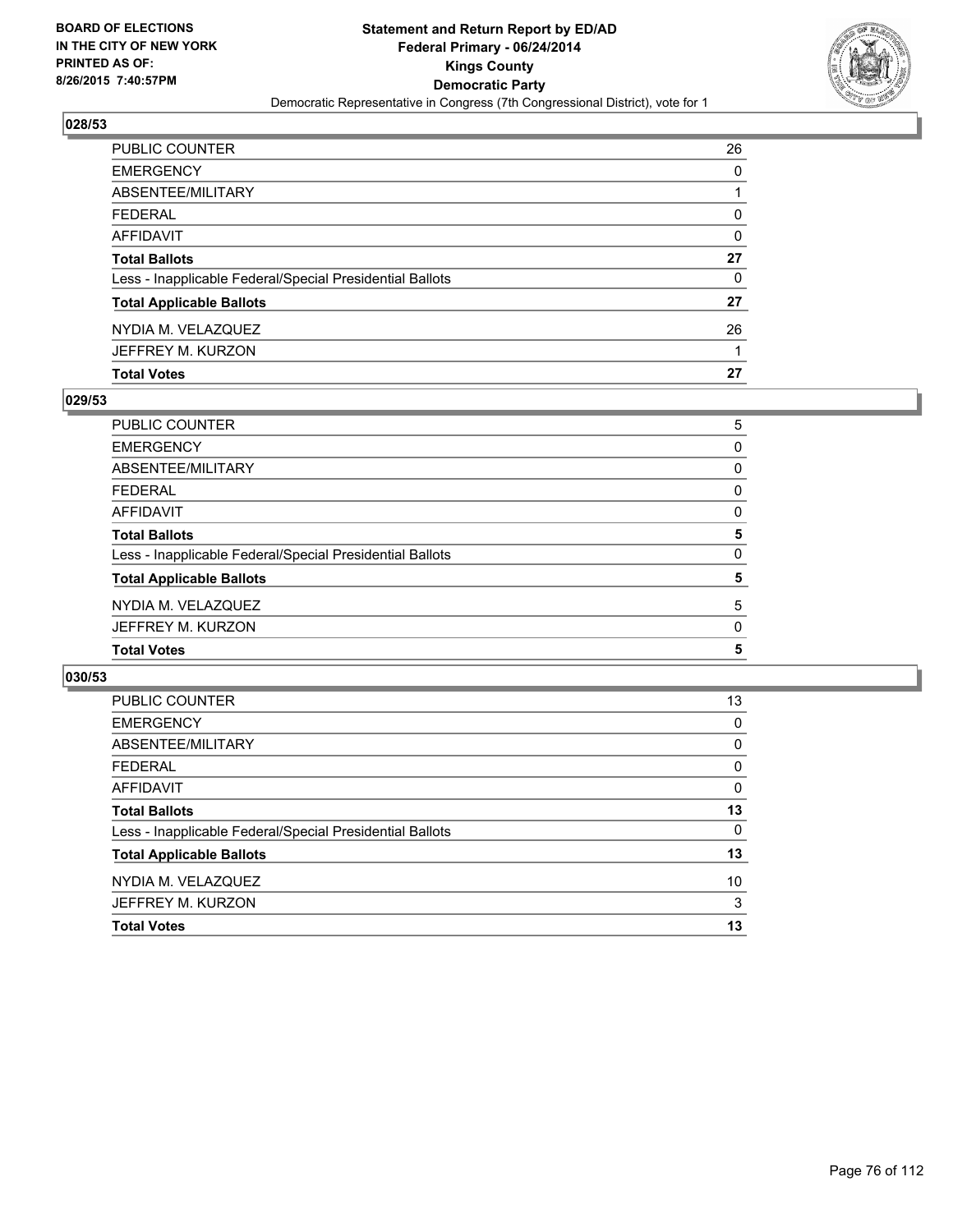

| PUBLIC COUNTER                                           | 61 |
|----------------------------------------------------------|----|
| <b>EMERGENCY</b>                                         | 0  |
| ABSENTEE/MILITARY                                        |    |
| FEDERAL                                                  | 0  |
| AFFIDAVIT                                                | 0  |
| <b>Total Ballots</b>                                     | 62 |
| Less - Inapplicable Federal/Special Presidential Ballots | 0  |
| <b>Total Applicable Ballots</b>                          | 62 |
| NYDIA M. VELAZQUEZ                                       | 38 |
| JEFFREY M. KURZON                                        | 21 |
| UNATTRIBUTABLE WRITE-IN (WRITE-IN)                       | 3  |
| <b>Total Votes</b>                                       | 62 |

## **032/53**

| PUBLIC COUNTER                                           | 32             |
|----------------------------------------------------------|----------------|
| <b>EMERGENCY</b>                                         | 0              |
| ABSENTEE/MILITARY                                        | $\overline{2}$ |
| <b>FEDERAL</b>                                           |                |
| AFFIDAVIT                                                | 0              |
| <b>Total Ballots</b>                                     | 35             |
| Less - Inapplicable Federal/Special Presidential Ballots | 0              |
| <b>Total Applicable Ballots</b>                          | 35             |
| NYDIA M. VELAZQUEZ                                       | 30             |
| JEFFREY M. KURZON                                        | 4              |
| <b>Total Votes</b>                                       | 34             |
| Unrecorded                                               |                |

| <b>Total Votes</b>                                       | 3 |
|----------------------------------------------------------|---|
| JEFFREY M. KURZON                                        | 0 |
| NYDIA M. VELAZQUEZ                                       | 3 |
| <b>Total Applicable Ballots</b>                          | 3 |
| Less - Inapplicable Federal/Special Presidential Ballots | 0 |
| <b>Total Ballots</b>                                     | 3 |
| <b>AFFIDAVIT</b>                                         | 0 |
| <b>FEDERAL</b>                                           | 0 |
| ABSENTEE/MILITARY                                        | 0 |
| <b>EMERGENCY</b>                                         | 0 |
| <b>PUBLIC COUNTER</b>                                    | 3 |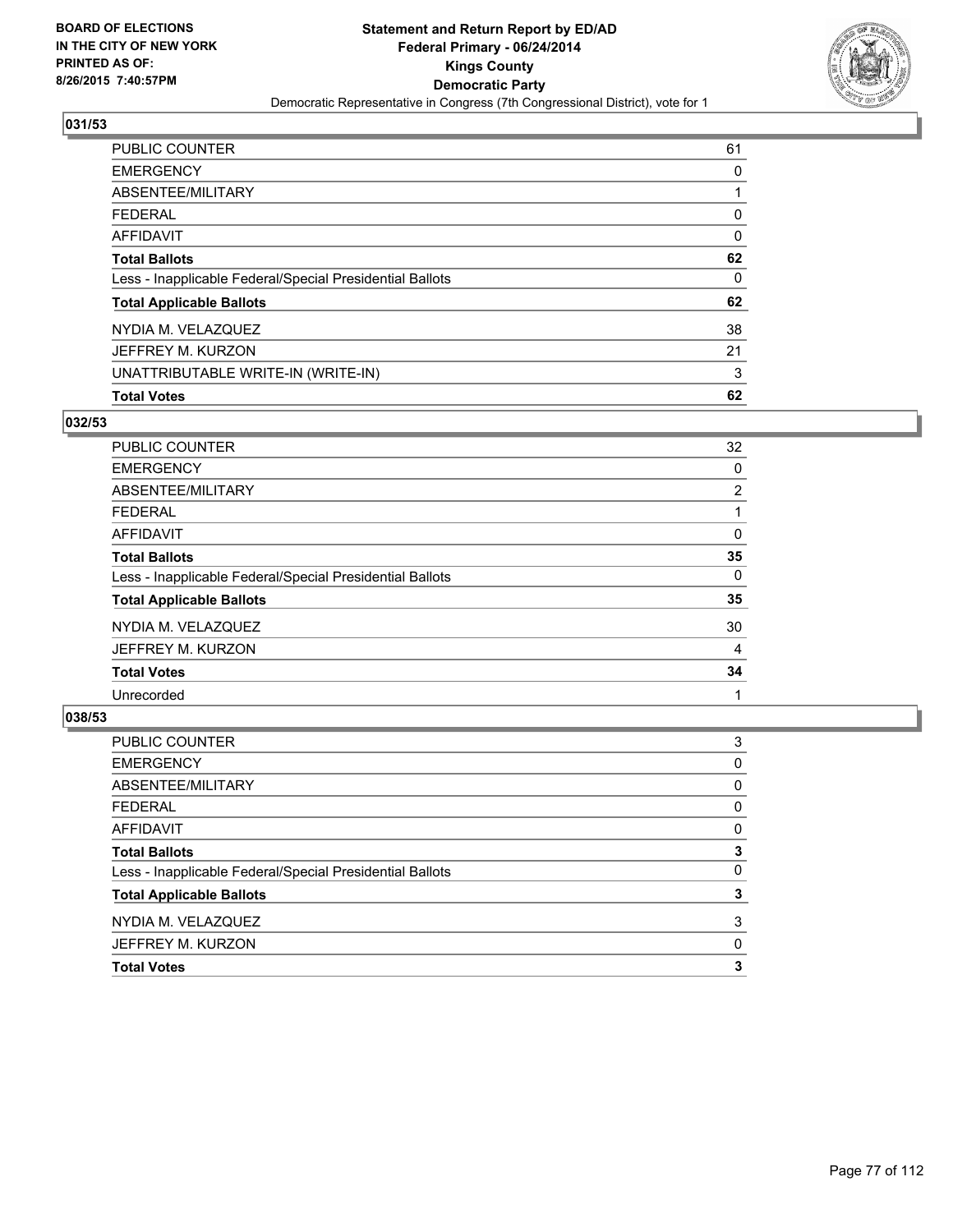

| <b>Total Votes</b>                                       | 10             |
|----------------------------------------------------------|----------------|
| JEFFREY M. KURZON                                        | $\overline{2}$ |
| NYDIA M. VELAZQUEZ                                       | 8              |
| <b>Total Applicable Ballots</b>                          | 10             |
| Less - Inapplicable Federal/Special Presidential Ballots | 0              |
| <b>Total Ballots</b>                                     | 10             |
| AFFIDAVIT                                                | 0              |
| <b>FEDERAL</b>                                           | 0              |
| ABSENTEE/MILITARY                                        | 0              |
| <b>EMERGENCY</b>                                         | 0              |
| PUBLIC COUNTER                                           | 10             |

## **040/53**

| PUBLIC COUNTER                                           | 9        |
|----------------------------------------------------------|----------|
| <b>EMERGENCY</b>                                         | 0        |
| <b>ABSENTEE/MILITARY</b>                                 | 0        |
| <b>FEDERAL</b>                                           | 0        |
| AFFIDAVIT                                                | $\Omega$ |
| <b>Total Ballots</b>                                     | 9        |
| Less - Inapplicable Federal/Special Presidential Ballots | 0        |
| <b>Total Applicable Ballots</b>                          | 9        |
| NYDIA M. VELAZQUEZ                                       | 9        |
| JEFFREY M. KURZON                                        | 0        |
| <b>Total Votes</b>                                       | 9        |
|                                                          |          |

| <b>PUBLIC COUNTER</b>                                    | 31             |
|----------------------------------------------------------|----------------|
| <b>EMERGENCY</b>                                         | 0              |
| ABSENTEE/MILITARY                                        | 2              |
| FEDERAL                                                  | 0              |
| AFFIDAVIT                                                | 0              |
| <b>Total Ballots</b>                                     | 33             |
| Less - Inapplicable Federal/Special Presidential Ballots | 0              |
| <b>Total Applicable Ballots</b>                          | 33             |
| NYDIA M. VELAZQUEZ                                       | 28             |
| JEFFREY M. KURZON                                        | 3              |
| UNATTRIBUTABLE WRITE-IN (WRITE-IN)                       | $\overline{2}$ |
| <b>Total Votes</b>                                       | 33             |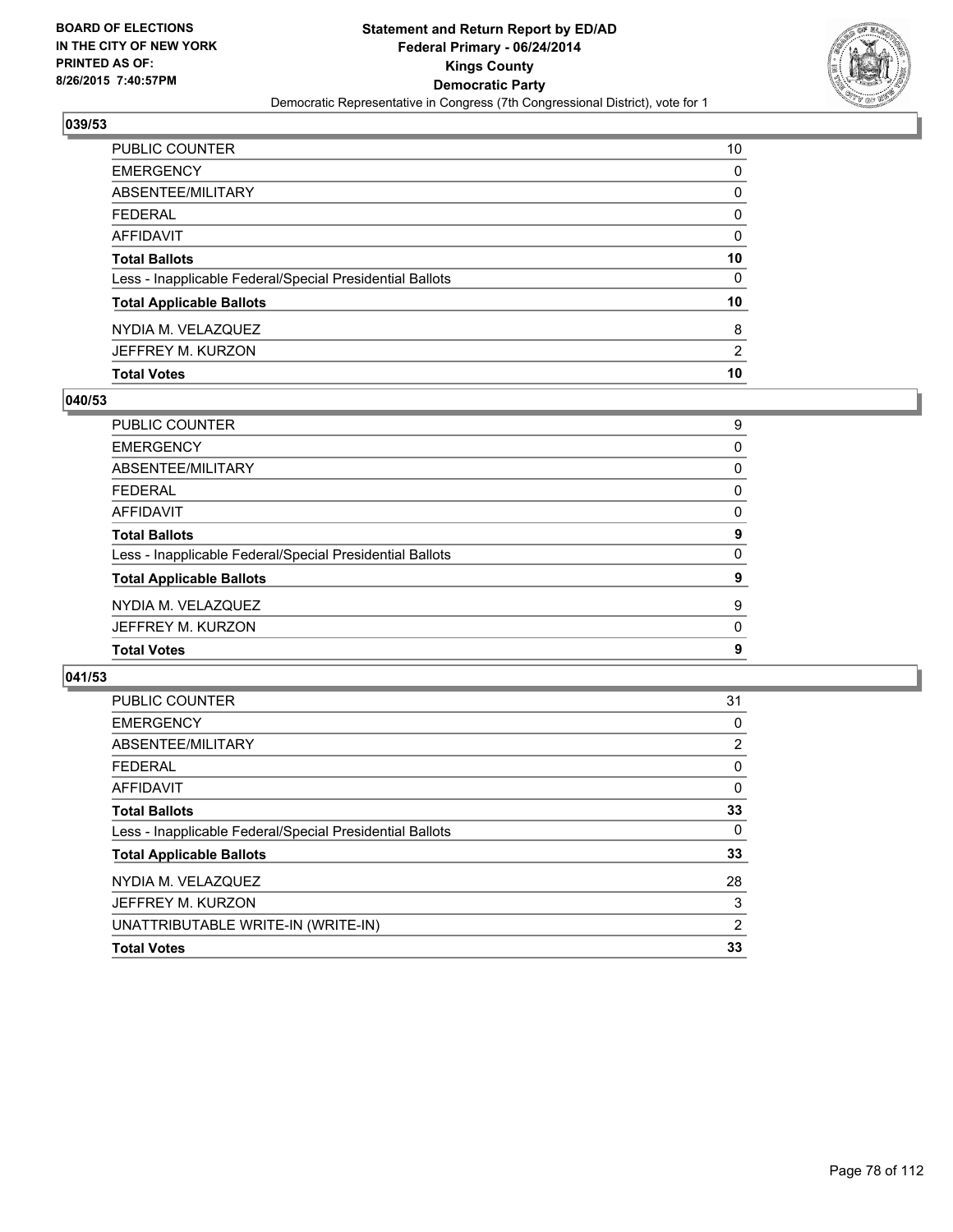

| PUBLIC COUNTER                                           | 28           |
|----------------------------------------------------------|--------------|
| <b>EMERGENCY</b>                                         | 0            |
| ABSENTEE/MILITARY                                        | 2            |
| <b>FEDERAL</b>                                           | $\mathbf{0}$ |
| AFFIDAVIT                                                | $\Omega$     |
| <b>Total Ballots</b>                                     | 30           |
| Less - Inapplicable Federal/Special Presidential Ballots | 0            |
| <b>Total Applicable Ballots</b>                          | 30           |
| NYDIA M. VELAZQUEZ                                       | 24           |
| JEFFREY M. KURZON                                        | 6            |
| <b>Total Votes</b>                                       | 30           |

## **043/53**

| 38       |
|----------|
| 0        |
| 0        |
| 0        |
| $\Omega$ |
| 38       |
| 0        |
| 38       |
| 30       |
| 8        |
| 38       |
|          |

| PUBLIC COUNTER                                           | 15       |
|----------------------------------------------------------|----------|
| <b>EMERGENCY</b>                                         | 0        |
| ABSENTEE/MILITARY                                        | $\Omega$ |
| <b>FEDERAL</b>                                           | 0        |
| AFFIDAVIT                                                | 0        |
| <b>Total Ballots</b>                                     | 15       |
| Less - Inapplicable Federal/Special Presidential Ballots | $\Omega$ |
| <b>Total Applicable Ballots</b>                          | 15       |
| NYDIA M. VELAZQUEZ                                       | 13       |
| JEFFREY M. KURZON                                        | 2        |
| <b>Total Votes</b>                                       | 15       |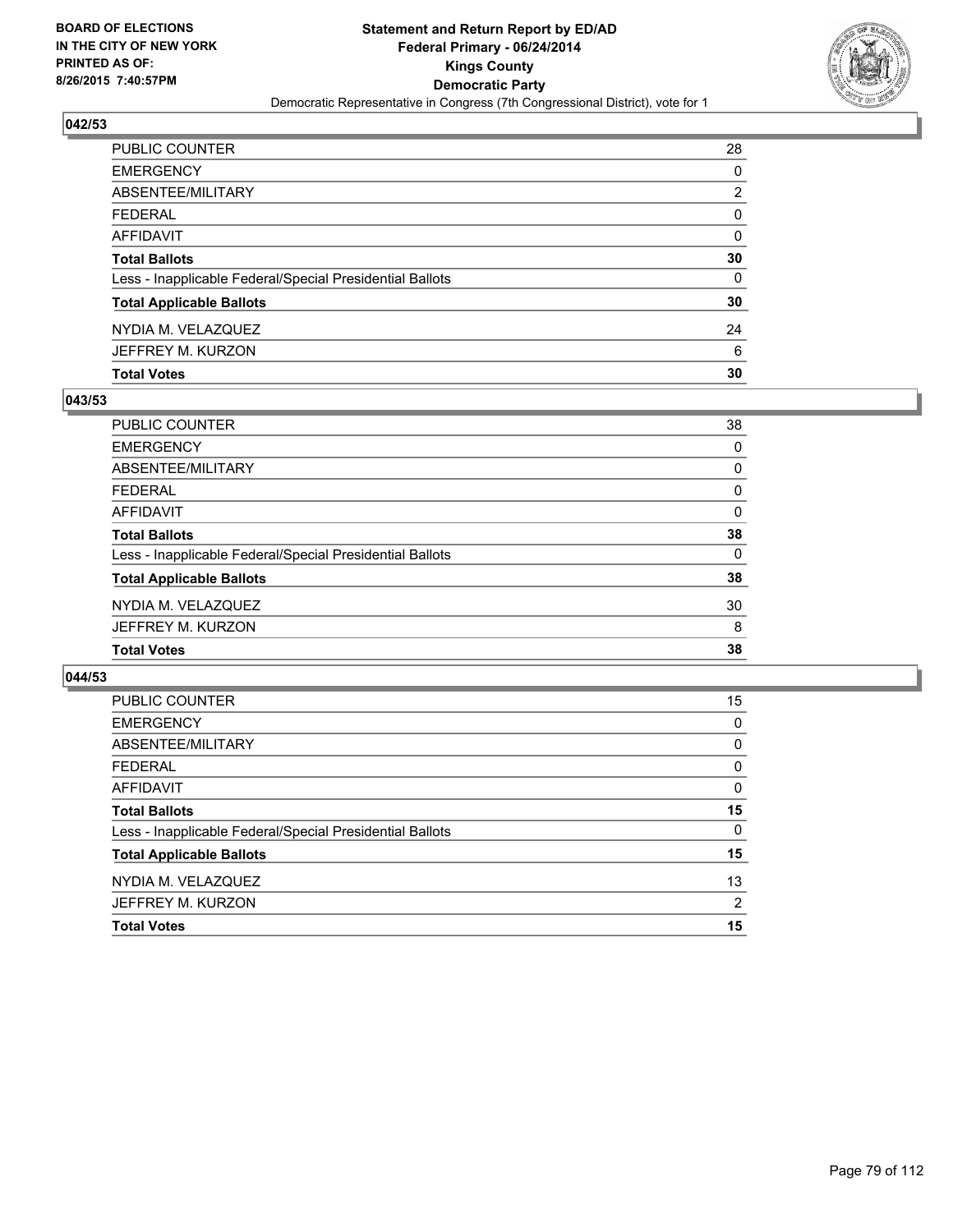

| PUBLIC COUNTER                                           | 24           |
|----------------------------------------------------------|--------------|
| EMERGENCY                                                | 0            |
| ABSENTEE/MILITARY                                        | 0            |
| FEDERAL                                                  | 0            |
| AFFIDAVIT                                                | 0            |
| <b>Total Ballots</b>                                     | 24           |
| Less - Inapplicable Federal/Special Presidential Ballots | $\mathbf{0}$ |
| <b>Total Applicable Ballots</b>                          | 24           |
| NYDIA M. VELAZQUEZ                                       | 19           |
| JEFFREY M. KURZON                                        | 5            |
| <b>Total Votes</b>                                       | 24           |

## **046/53**

| <b>PUBLIC COUNTER</b>                                    | 16 |
|----------------------------------------------------------|----|
| <b>EMERGENCY</b>                                         | 0  |
| ABSENTEE/MILITARY                                        |    |
| <b>FEDERAL</b>                                           | 0  |
| <b>AFFIDAVIT</b>                                         |    |
| <b>Total Ballots</b>                                     | 18 |
| Less - Inapplicable Federal/Special Presidential Ballots | 0  |
| <b>Total Applicable Ballots</b>                          | 18 |
| NYDIA M. VELAZQUEZ                                       | 13 |
| JEFFREY M. KURZON                                        | 4  |
| VITO LOPEZ (WRITE-IN)                                    |    |
| <b>Total Votes</b>                                       | 18 |
|                                                          |    |

| <b>PUBLIC COUNTER</b>                                    | 9  |
|----------------------------------------------------------|----|
| <b>EMERGENCY</b>                                         | 0  |
| ABSENTEE/MILITARY                                        | 0  |
| <b>FEDERAL</b>                                           |    |
| <b>AFFIDAVIT</b>                                         | 0  |
| <b>Total Ballots</b>                                     | 10 |
| Less - Inapplicable Federal/Special Presidential Ballots | 0  |
| <b>Total Applicable Ballots</b>                          | 10 |
| NYDIA M. VELAZQUEZ                                       | 9  |
| JEFFREY M. KURZON                                        |    |
| <b>Total Votes</b>                                       | 10 |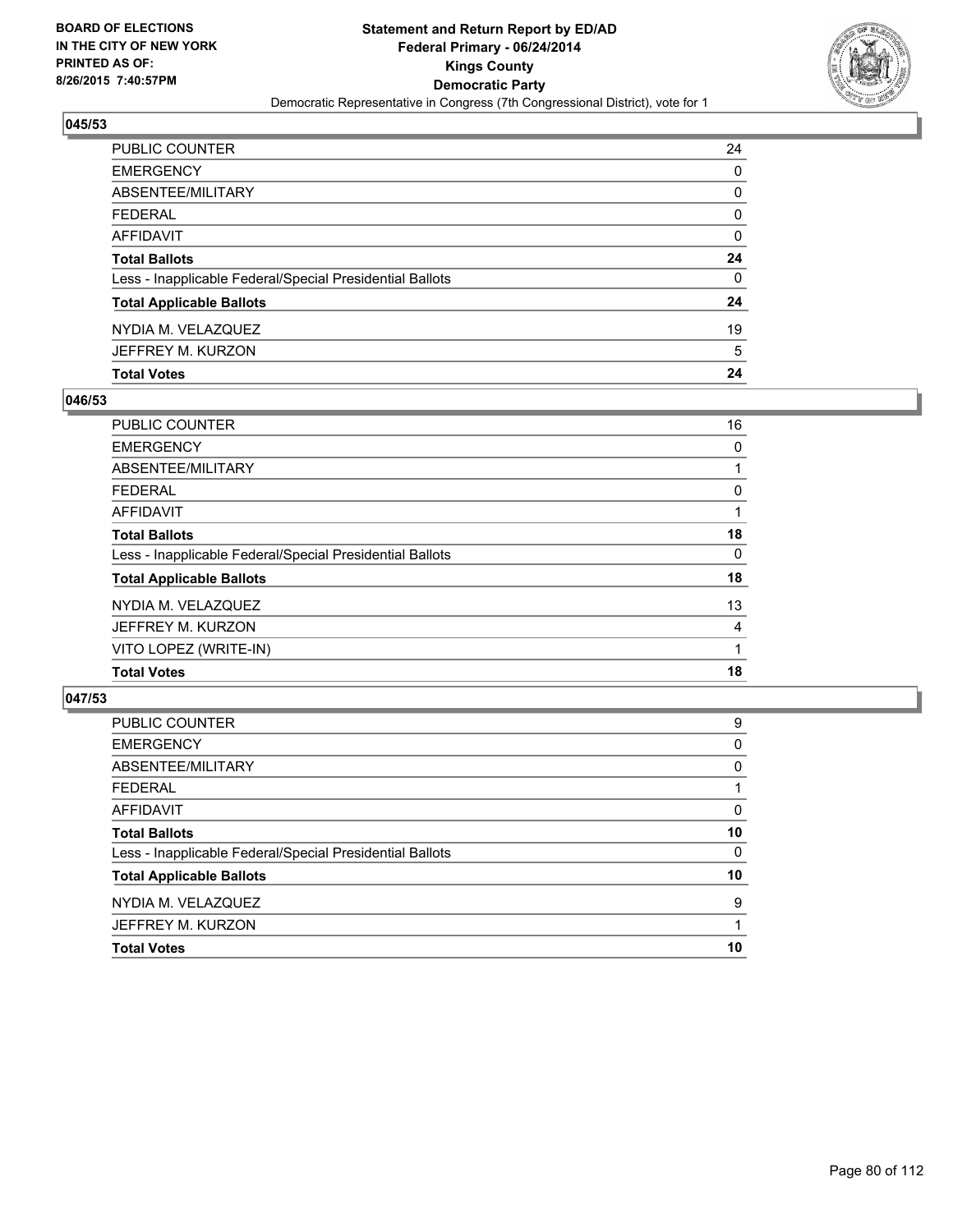

| <b>Total Votes</b>                                       | 5              |
|----------------------------------------------------------|----------------|
| JEFFREY M. KURZON                                        | $\overline{2}$ |
| NYDIA M. VELAZQUEZ                                       | 3              |
| <b>Total Applicable Ballots</b>                          | 5              |
| Less - Inapplicable Federal/Special Presidential Ballots | 0              |
| <b>Total Ballots</b>                                     | 5              |
| AFFIDAVIT                                                | 0              |
| <b>FEDERAL</b>                                           | 0              |
| ABSENTEE/MILITARY                                        |                |
| <b>EMERGENCY</b>                                         | 0              |
| PUBLIC COUNTER                                           | 4              |

## **049/53**

| PUBLIC COUNTER                                           | 2              |
|----------------------------------------------------------|----------------|
| <b>EMERGENCY</b>                                         | 0              |
| ABSENTEE/MILITARY                                        | 0              |
| <b>FEDERAL</b>                                           | 0              |
| AFFIDAVIT                                                | $\Omega$       |
| <b>Total Ballots</b>                                     | $\mathbf{2}$   |
| Less - Inapplicable Federal/Special Presidential Ballots | 0              |
| <b>Total Applicable Ballots</b>                          | $\mathbf{2}$   |
| NYDIA M. VELAZQUEZ                                       | $\overline{2}$ |
| JEFFREY M. KURZON                                        | 0              |
| <b>Total Votes</b>                                       | $\mathbf{2}$   |
|                                                          |                |

| 8              |
|----------------|
| 0              |
| $\overline{2}$ |
| 0              |
| 0              |
| 10             |
| $\Omega$       |
| 10             |
| 9              |
|                |
| 10             |
|                |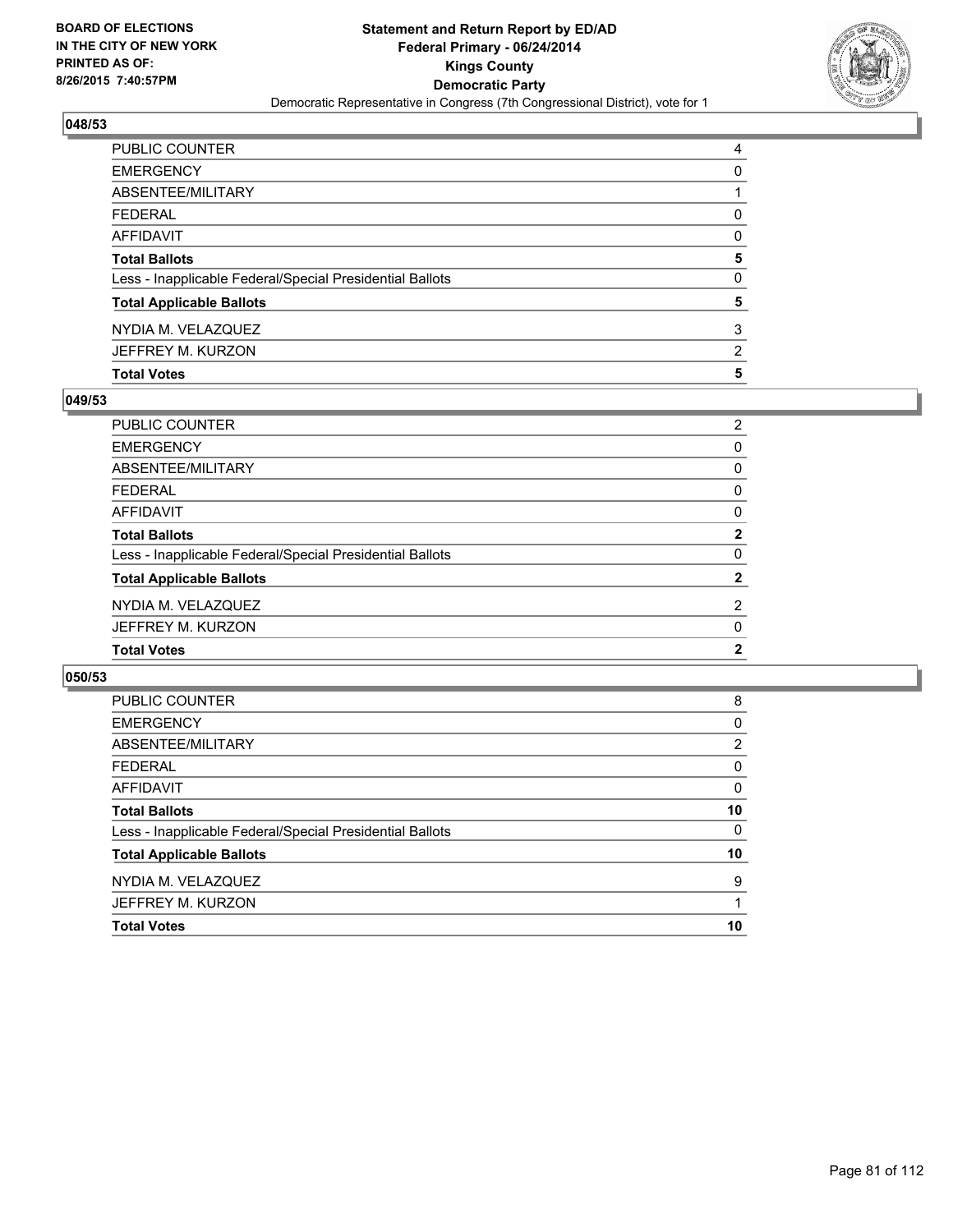

| PUBLIC COUNTER                                           | 24 |
|----------------------------------------------------------|----|
| <b>EMERGENCY</b>                                         | 0  |
| ABSENTEE/MILITARY                                        | 0  |
| <b>FEDERAL</b>                                           | 0  |
| AFFIDAVIT                                                | 0  |
| <b>Total Ballots</b>                                     | 24 |
| Less - Inapplicable Federal/Special Presidential Ballots | 0  |
| <b>Total Applicable Ballots</b>                          | 24 |
| NYDIA M. VELAZQUEZ                                       | 23 |
| JEFFREY M. KURZON                                        |    |
| <b>Total Votes</b>                                       | 24 |

## **052/53**

| PUBLIC COUNTER                                           | 0 |
|----------------------------------------------------------|---|
| <b>EMERGENCY</b>                                         | 0 |
| ABSENTEE/MILITARY                                        | 0 |
| <b>FEDERAL</b>                                           | 0 |
| <b>AFFIDAVIT</b>                                         | 0 |
| <b>Total Ballots</b>                                     | 0 |
| Less - Inapplicable Federal/Special Presidential Ballots | 0 |
| <b>Total Applicable Ballots</b>                          | 0 |
| NYDIA M. VELAZQUEZ                                       | 0 |
| JEFFREY M. KURZON                                        | 0 |
| <b>Total Votes</b>                                       | 0 |
|                                                          |   |

| PUBLIC COUNTER                                           | 15       |
|----------------------------------------------------------|----------|
| <b>EMERGENCY</b>                                         | 0        |
| ABSENTEE/MILITARY                                        | 0        |
| <b>FEDERAL</b>                                           | 0        |
| AFFIDAVIT                                                | 0        |
| <b>Total Ballots</b>                                     | 15       |
| Less - Inapplicable Federal/Special Presidential Ballots | $\Omega$ |
| <b>Total Applicable Ballots</b>                          | 15       |
| NYDIA M. VELAZQUEZ                                       | 14       |
| JEFFREY M. KURZON                                        |          |
| <b>Total Votes</b>                                       | 15       |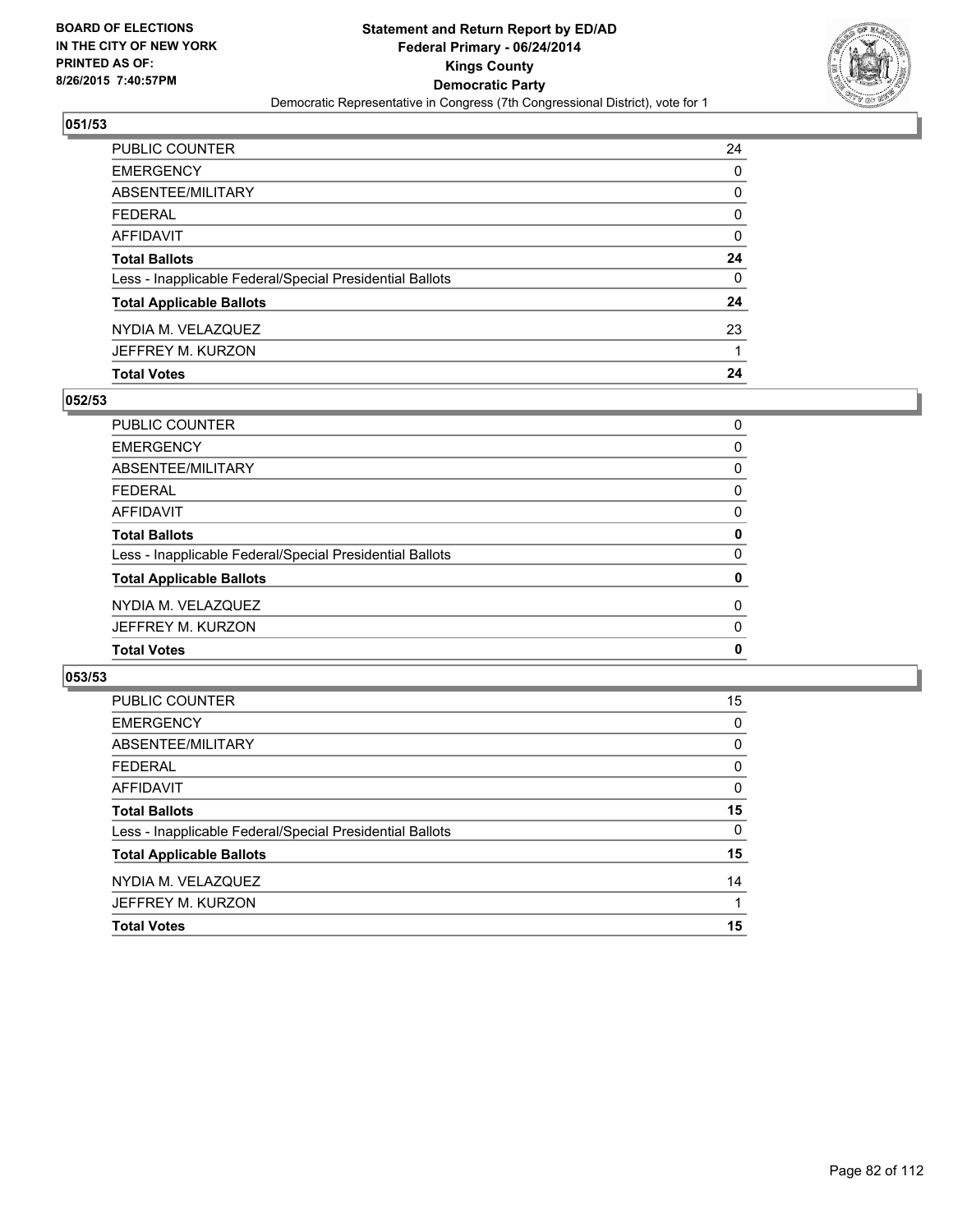

| PUBLIC COUNTER                                           | 14 |
|----------------------------------------------------------|----|
| <b>EMERGENCY</b>                                         | 0  |
| ABSENTEE/MILITARY                                        |    |
| FEDERAL                                                  | 0  |
| AFFIDAVIT                                                | 0  |
| <b>Total Ballots</b>                                     | 15 |
| Less - Inapplicable Federal/Special Presidential Ballots | 0  |
| <b>Total Applicable Ballots</b>                          | 15 |
| NYDIA M. VELAZQUEZ                                       | 11 |
| JEFFREY M. KURZON                                        | 3  |
| ELIEZER CORDERO (WRITE-IN)                               | 1  |
| <b>Total Votes</b>                                       | 15 |

## **055/53**

| PUBLIC COUNTER                                           | 14       |
|----------------------------------------------------------|----------|
| <b>EMERGENCY</b>                                         | 0        |
| ABSENTEE/MILITARY                                        |          |
| <b>FEDERAL</b>                                           | 0        |
| <b>AFFIDAVIT</b>                                         | 0        |
| <b>Total Ballots</b>                                     | 15       |
| Less - Inapplicable Federal/Special Presidential Ballots | $\Omega$ |
| <b>Total Applicable Ballots</b>                          | 15       |
| NYDIA M. VELAZQUEZ                                       | 13       |
| JEFFREY M. KURZON                                        | 2        |
| <b>Total Votes</b>                                       | 15       |
|                                                          |          |

| <b>PUBLIC COUNTER</b>                                    | 20       |
|----------------------------------------------------------|----------|
| <b>EMERGENCY</b>                                         | 0        |
| ABSENTEE/MILITARY                                        | $\Omega$ |
| <b>FEDERAL</b>                                           | 0        |
| <b>AFFIDAVIT</b>                                         | $\Omega$ |
| <b>Total Ballots</b>                                     | 20       |
| Less - Inapplicable Federal/Special Presidential Ballots | 0        |
| <b>Total Applicable Ballots</b>                          | 20       |
| NYDIA M. VELAZQUEZ                                       | 19       |
| JEFFREY M. KURZON                                        |          |
| <b>Total Votes</b>                                       | 20       |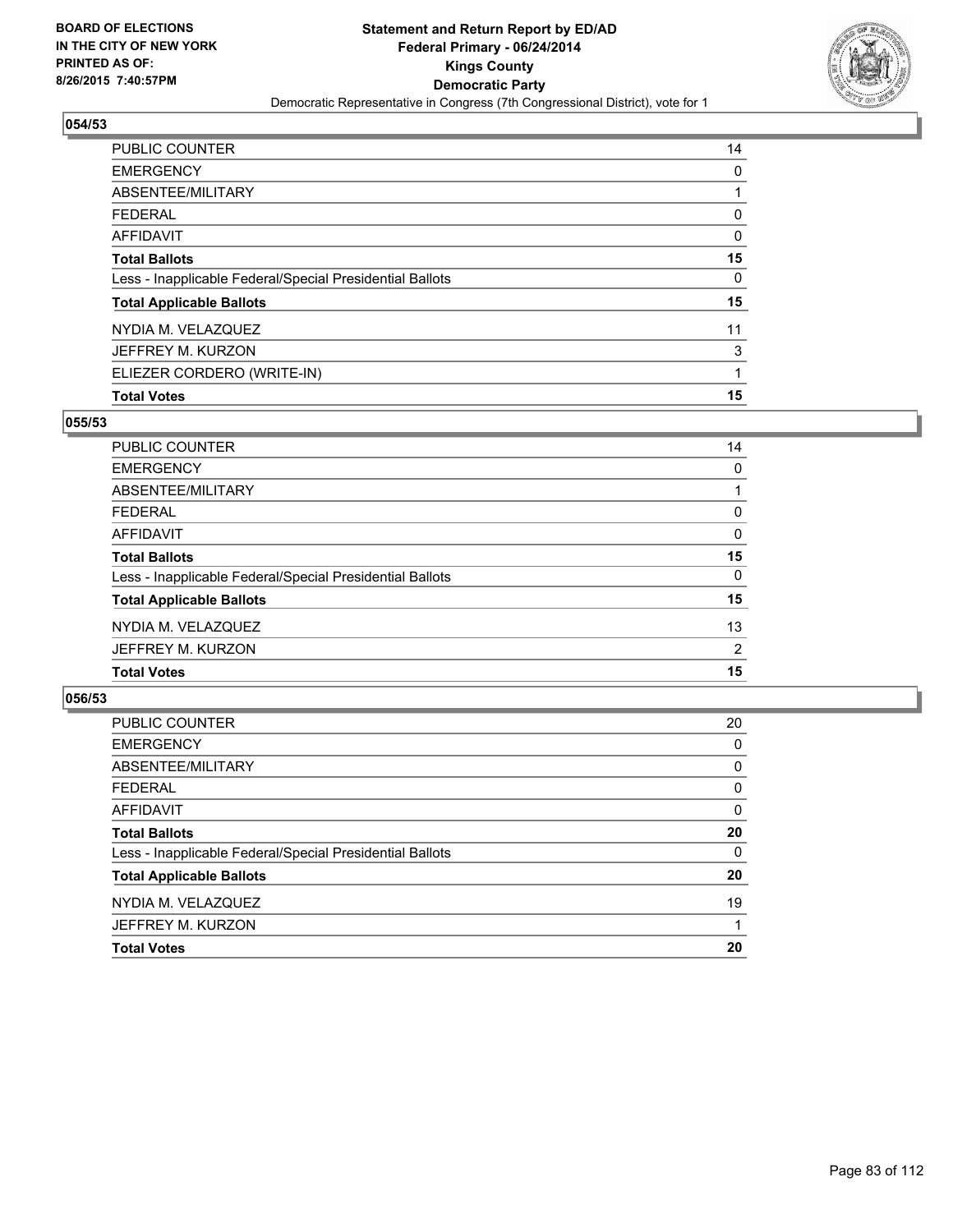

| <b>Total Votes</b>                                       | 16           |
|----------------------------------------------------------|--------------|
| JEFFREY M. KURZON                                        | 2            |
| NYDIA M. VELAZQUEZ                                       | 14           |
| <b>Total Applicable Ballots</b>                          | 16           |
| Less - Inapplicable Federal/Special Presidential Ballots | $\mathbf{0}$ |
| <b>Total Ballots</b>                                     | 16           |
| AFFIDAVIT                                                | 0            |
| <b>FEDERAL</b>                                           | $\mathbf{0}$ |
| ABSENTEE/MILITARY                                        | 0            |
| <b>EMERGENCY</b>                                         | 0            |
| PUBLIC COUNTER                                           | 16           |

## **058/53**

| <b>PUBLIC COUNTER</b>                                    | 30              |
|----------------------------------------------------------|-----------------|
| <b>EMERGENCY</b>                                         | 0               |
| <b>ABSENTEE/MILITARY</b>                                 |                 |
| <b>FEDERAL</b>                                           | 0               |
| <b>AFFIDAVIT</b>                                         |                 |
| <b>Total Ballots</b>                                     | $32\phantom{a}$ |
| Less - Inapplicable Federal/Special Presidential Ballots | $\Omega$        |
| <b>Total Applicable Ballots</b>                          | $32\phantom{a}$ |
| NYDIA M. VELAZQUEZ                                       | 25              |
| JEFFREY M. KURZON                                        | 7               |
| <b>Total Votes</b>                                       | 32              |
|                                                          |                 |

| PUBLIC COUNTER                                           | 38       |
|----------------------------------------------------------|----------|
| <b>EMERGENCY</b>                                         | 0        |
| ABSENTEE/MILITARY                                        | 0        |
| <b>FEDERAL</b>                                           |          |
| AFFIDAVIT                                                | 0        |
| <b>Total Ballots</b>                                     | 39       |
| Less - Inapplicable Federal/Special Presidential Ballots | $\Omega$ |
| <b>Total Applicable Ballots</b>                          | 39       |
| NYDIA M. VELAZQUEZ                                       | 36       |
| JEFFREY M. KURZON                                        | 3        |
| <b>Total Votes</b>                                       | 39       |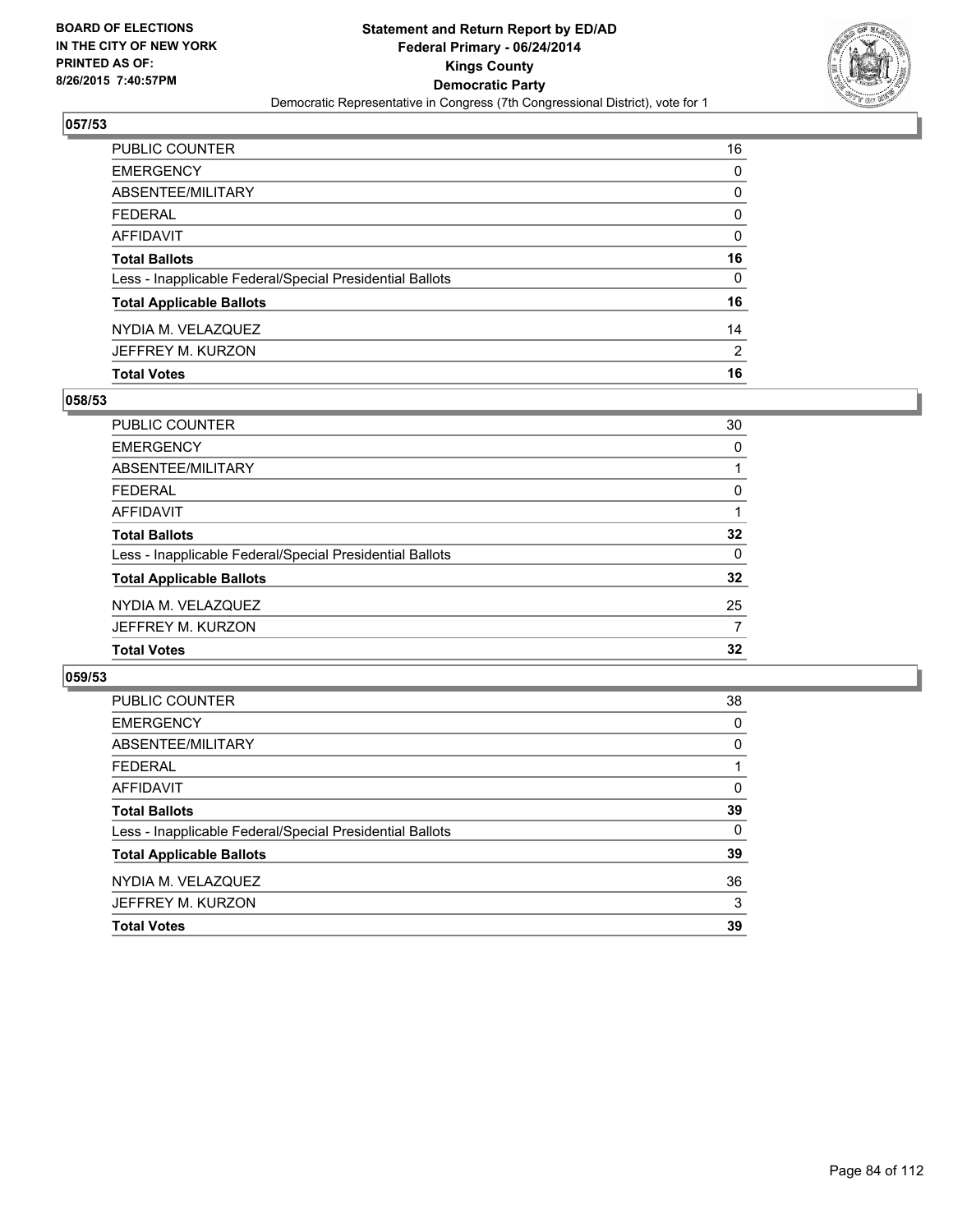

| PUBLIC COUNTER                                           | 55           |
|----------------------------------------------------------|--------------|
| <b>EMERGENCY</b>                                         | 0            |
| ABSENTEE/MILITARY                                        | 0            |
| <b>FEDERAL</b>                                           | $\mathbf{0}$ |
| AFFIDAVIT                                                | $\Omega$     |
| <b>Total Ballots</b>                                     | 55           |
| Less - Inapplicable Federal/Special Presidential Ballots | 0            |
| <b>Total Applicable Ballots</b>                          | 55           |
| NYDIA M. VELAZQUEZ                                       | 45           |
| JEFFREY M. KURZON                                        | 10           |
| <b>Total Votes</b>                                       | 55           |

## **061/53**

| <b>PUBLIC COUNTER</b>                                    | 18 |
|----------------------------------------------------------|----|
| <b>EMERGENCY</b>                                         | 0  |
| ABSENTEE/MILITARY                                        | 13 |
| <b>FEDERAL</b>                                           | 0  |
| <b>AFFIDAVIT</b>                                         | 0  |
| <b>Total Ballots</b>                                     | 31 |
| Less - Inapplicable Federal/Special Presidential Ballots | 0  |
| <b>Total Applicable Ballots</b>                          | 31 |
| NYDIA M. VELAZQUEZ                                       | 26 |
| JEFFREY M. KURZON                                        | 5  |
| <b>Total Votes</b>                                       | 31 |
|                                                          |    |

| 6 |
|---|
| 0 |
|   |
| 0 |
| 0 |
|   |
| 0 |
|   |
| 4 |
| 3 |
|   |
|   |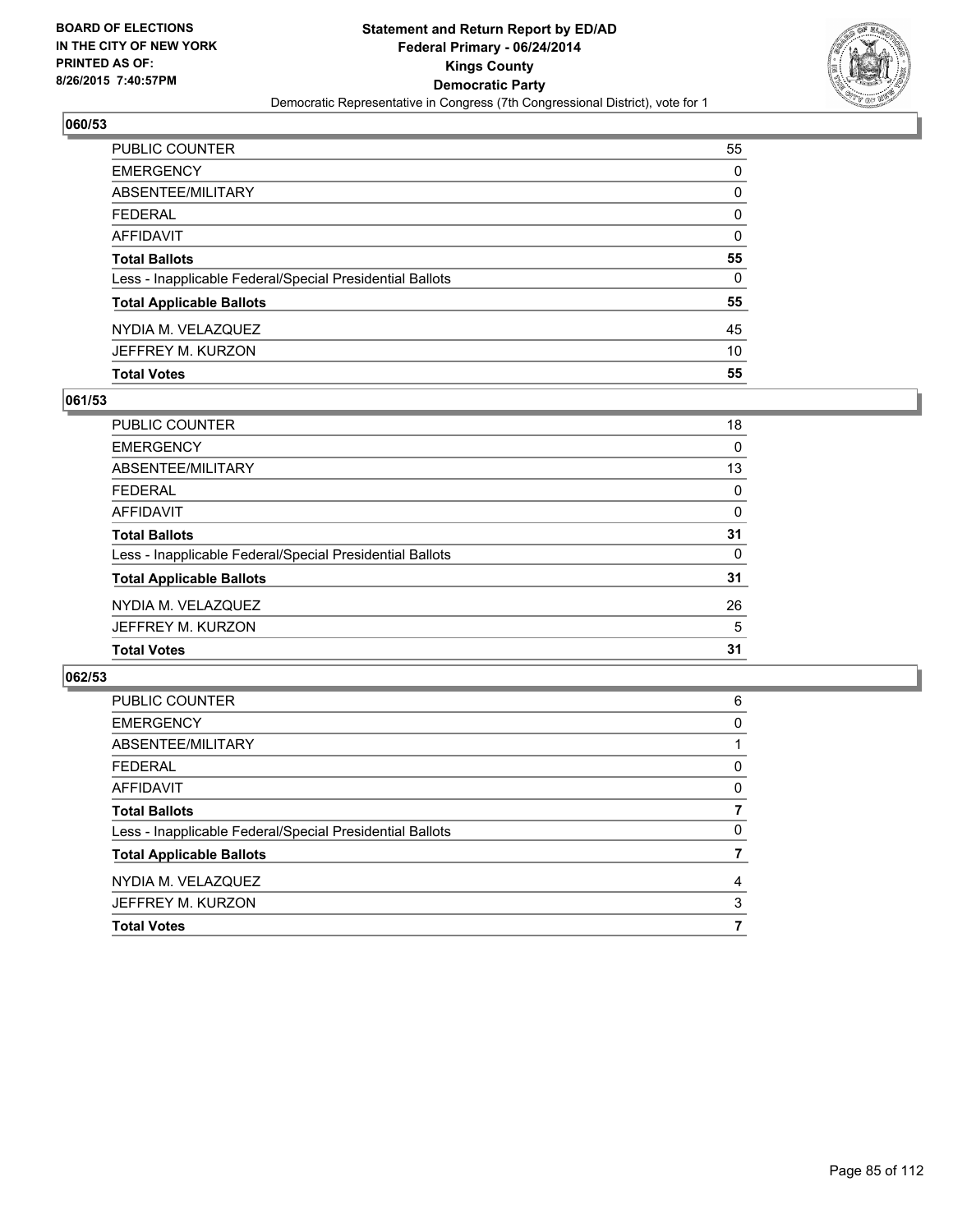

| <b>PUBLIC COUNTER</b>                                    | 18 |
|----------------------------------------------------------|----|
| <b>EMERGENCY</b>                                         | 0  |
| ABSENTEE/MILITARY                                        | 0  |
| FEDERAL                                                  | 0  |
| AFFIDAVIT                                                | 0  |
| <b>Total Ballots</b>                                     | 18 |
| Less - Inapplicable Federal/Special Presidential Ballots | 0  |
| <b>Total Applicable Ballots</b>                          | 18 |
| NYDIA M. VELAZQUEZ                                       | 15 |
| JEFFREY M. KURZON                                        | 2  |
| UNATTRIBUTABLE WRITE-IN (WRITE-IN)                       | 1  |
| <b>Total Votes</b>                                       | 18 |

## **064/53**

| PUBLIC COUNTER                                           | 8 |
|----------------------------------------------------------|---|
| <b>EMERGENCY</b>                                         | 0 |
| ABSENTEE/MILITARY                                        | 0 |
| <b>FEDERAL</b>                                           |   |
| <b>AFFIDAVIT</b>                                         | 0 |
| <b>Total Ballots</b>                                     | 9 |
| Less - Inapplicable Federal/Special Presidential Ballots | 0 |
| <b>Total Applicable Ballots</b>                          | 9 |
| NYDIA M. VELAZQUEZ                                       | 9 |
| JEFFREY M. KURZON                                        | 0 |
| <b>Total Votes</b>                                       | 9 |
|                                                          |   |

| PUBLIC COUNTER                                           | 9  |
|----------------------------------------------------------|----|
| <b>EMERGENCY</b>                                         | 0  |
| ABSENTEE/MILITARY                                        | 0  |
| <b>FEDERAL</b>                                           |    |
| <b>AFFIDAVIT</b>                                         | 0  |
| <b>Total Ballots</b>                                     | 10 |
| Less - Inapplicable Federal/Special Presidential Ballots | 0  |
| <b>Total Applicable Ballots</b>                          | 10 |
| NYDIA M. VELAZQUEZ                                       | 4  |
| JEFFREY M. KURZON                                        | 6  |
| <b>Total Votes</b>                                       | 10 |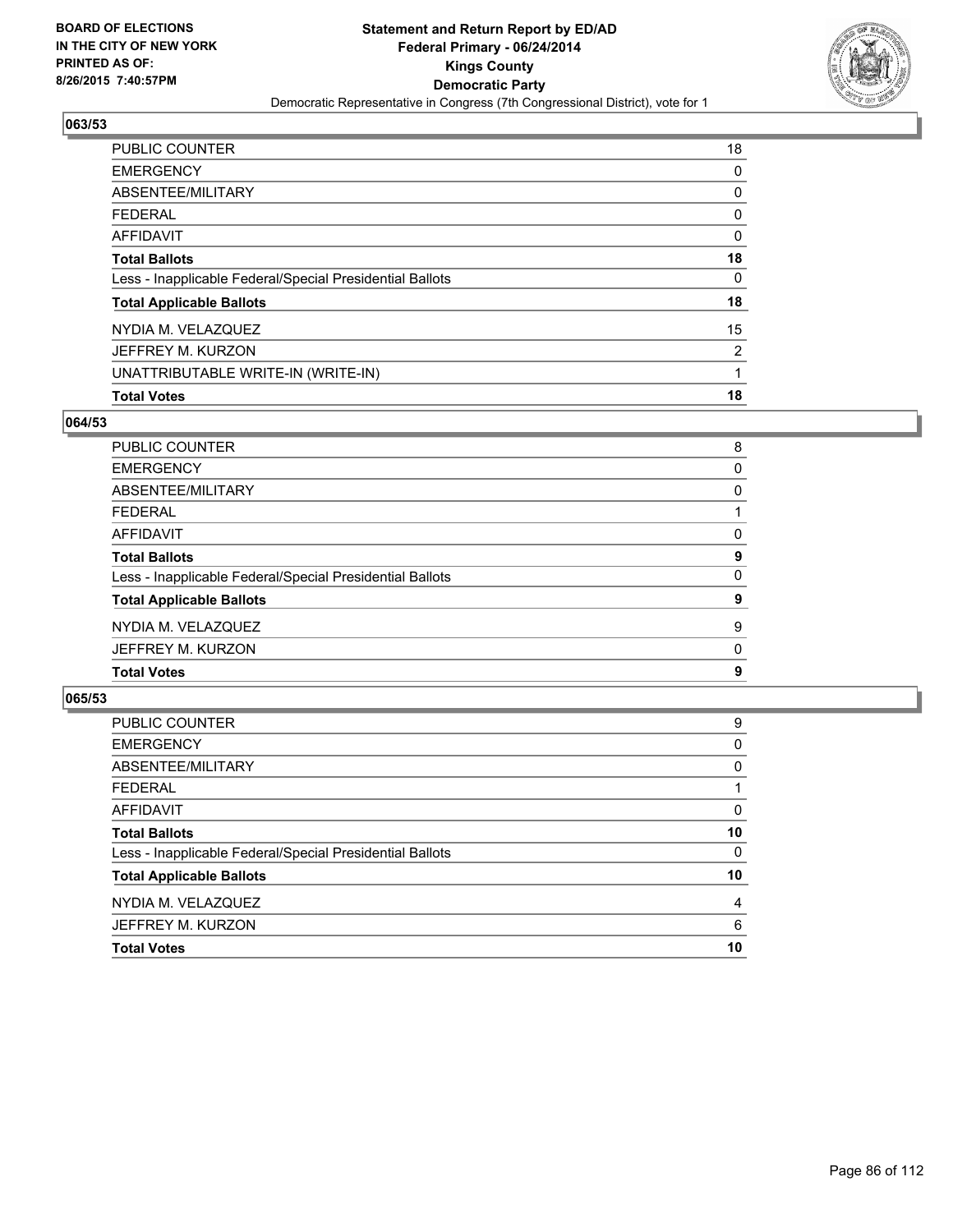

| PUBLIC COUNTER                                           | 58 |
|----------------------------------------------------------|----|
| <b>EMERGENCY</b>                                         | 0  |
| ABSENTEE/MILITARY                                        | 0  |
| <b>FEDERAL</b>                                           | 0  |
| <b>AFFIDAVIT</b>                                         |    |
| <b>Total Ballots</b>                                     | 59 |
| Less - Inapplicable Federal/Special Presidential Ballots | 0  |
| <b>Total Applicable Ballots</b>                          | 59 |
| NYDIA M. VELAZQUEZ                                       | 53 |
| JEFFREY M. KURZON                                        | 5  |
| VICTOR LOPEZ (WRITE-IN)                                  | 1  |
| <b>Total Votes</b>                                       | 59 |

## **067/53**

| PUBLIC COUNTER                                           | 18       |
|----------------------------------------------------------|----------|
| <b>EMERGENCY</b>                                         | 0        |
| ABSENTEE/MILITARY                                        |          |
| <b>FEDERAL</b>                                           | 0        |
| <b>AFFIDAVIT</b>                                         | $\Omega$ |
| <b>Total Ballots</b>                                     | 19       |
| Less - Inapplicable Federal/Special Presidential Ballots | 0        |
| <b>Total Applicable Ballots</b>                          | 19       |
| NYDIA M. VELAZQUEZ                                       | 18       |
| JEFFREY M. KURZON                                        |          |
| <b>Total Votes</b>                                       | 19       |
|                                                          |          |

| <b>PUBLIC COUNTER</b>                                    | 17 |
|----------------------------------------------------------|----|
| <b>EMERGENCY</b>                                         | 0  |
| ABSENTEE/MILITARY                                        | 2  |
| <b>FEDERAL</b>                                           |    |
| AFFIDAVIT                                                |    |
| <b>Total Ballots</b>                                     | 21 |
| Less - Inapplicable Federal/Special Presidential Ballots | 0  |
| <b>Total Applicable Ballots</b>                          | 21 |
| NYDIA M. VELAZQUEZ                                       | 14 |
| JEFFREY M. KURZON                                        | 6  |
| MARTIN MALAVE-DILAN (WRITE-IN)                           |    |
| <b>Total Votes</b>                                       | 21 |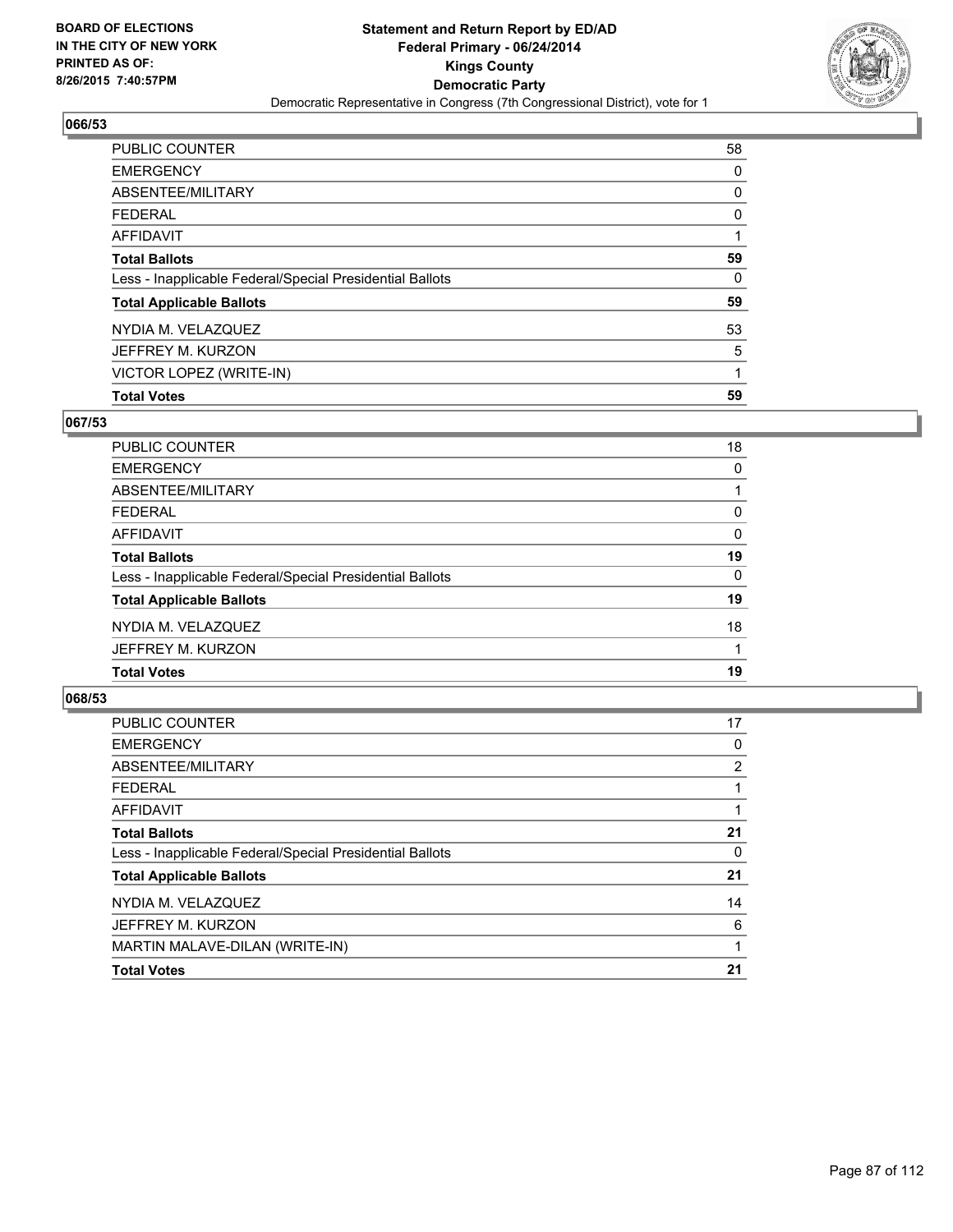

| <b>Total Votes</b>                                       | 9            |
|----------------------------------------------------------|--------------|
| JEFFREY M. KURZON                                        |              |
| NYDIA M. VELAZQUEZ                                       | 8            |
| <b>Total Applicable Ballots</b>                          | 9            |
| Less - Inapplicable Federal/Special Presidential Ballots | $\mathbf{0}$ |
| <b>Total Ballots</b>                                     | 9            |
| AFFIDAVIT                                                | 0            |
| FEDERAL                                                  | 0            |
| ABSENTEE/MILITARY                                        | 0            |
| EMERGENCY                                                | 0            |
| PUBLIC COUNTER                                           | 9            |

## **070/53**

| PUBLIC COUNTER                                           | 20       |
|----------------------------------------------------------|----------|
| <b>EMERGENCY</b>                                         | 0        |
| ABSENTEE/MILITARY                                        | 0        |
| <b>FEDERAL</b>                                           | $\Omega$ |
| AFFIDAVIT                                                |          |
| <b>Total Ballots</b>                                     | 21       |
| Less - Inapplicable Federal/Special Presidential Ballots | $\Omega$ |
| <b>Total Applicable Ballots</b>                          | 21       |
| NYDIA M. VELAZQUEZ                                       | 18       |
| JEFFREY M. KURZON                                        | 3        |
| <b>Total Votes</b>                                       | 21       |
|                                                          |          |

| <b>PUBLIC COUNTER</b>                                    | 19             |
|----------------------------------------------------------|----------------|
| <b>EMERGENCY</b>                                         | 0              |
| ABSENTEE/MILITARY                                        | 0              |
| <b>FEDERAL</b>                                           | 0              |
| AFFIDAVIT                                                |                |
| <b>Total Ballots</b>                                     | 20             |
| Less - Inapplicable Federal/Special Presidential Ballots | 0              |
| <b>Total Applicable Ballots</b>                          | 20             |
| NYDIA M. VELAZQUEZ                                       | 17             |
| JEFFREY M. KURZON                                        | $\overline{2}$ |
| MARILZA DAVILA (WRITE-IN)                                |                |
| <b>Total Votes</b>                                       | 20             |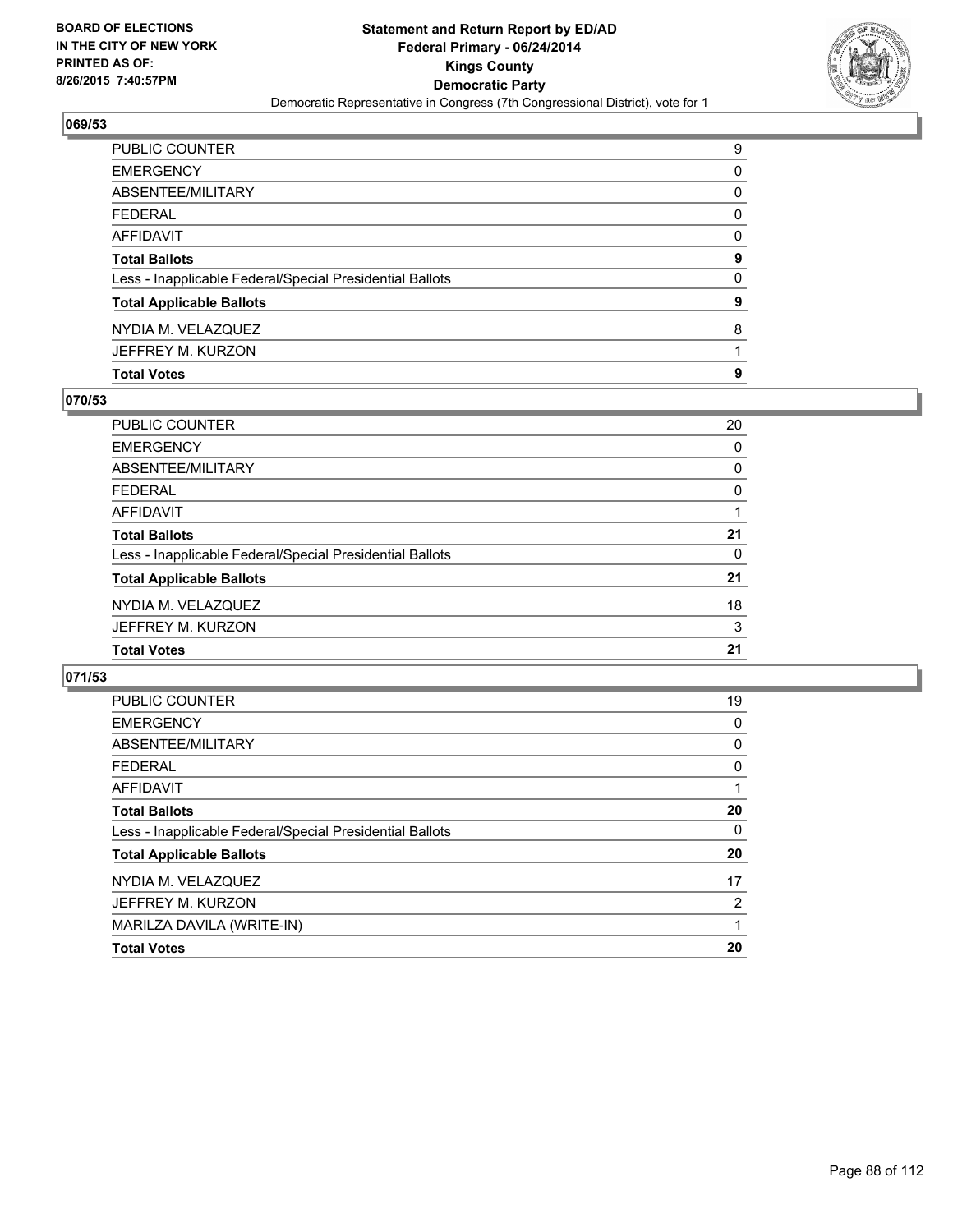

| PUBLIC COUNTER                                           | 23       |
|----------------------------------------------------------|----------|
| <b>EMERGENCY</b>                                         | 0        |
| ABSENTEE/MILITARY                                        |          |
| FEDERAL                                                  | $\Omega$ |
| AFFIDAVIT                                                |          |
| <b>Total Ballots</b>                                     | 25       |
| Less - Inapplicable Federal/Special Presidential Ballots | 0        |
| <b>Total Applicable Ballots</b>                          | 25       |
| NYDIA M. VELAZQUEZ                                       | 22       |
| JEFFREY M. KURZON                                        | 3        |
| <b>Total Votes</b>                                       | 25       |

## **073/53**

| 45<br>0        |
|----------------|
|                |
|                |
| $\overline{2}$ |
| 0              |
| 0              |
| 47             |
| 0              |
| 47             |
| 44             |
| 3              |
| 47             |
|                |

| <b>PUBLIC COUNTER</b>                                    | 63 |
|----------------------------------------------------------|----|
| <b>EMERGENCY</b>                                         | 0  |
| ABSENTEE/MILITARY                                        |    |
| <b>FEDERAL</b>                                           | 0  |
| AFFIDAVIT                                                |    |
| <b>Total Ballots</b>                                     | 65 |
| Less - Inapplicable Federal/Special Presidential Ballots | 0  |
| <b>Total Applicable Ballots</b>                          | 65 |
| NYDIA M. VELAZQUEZ                                       | 62 |
| JEFFREY M. KURZON                                        | 2  |
| UNATTRIBUTABLE WRITE-IN (WRITE-IN)                       |    |
| <b>Total Votes</b>                                       | 65 |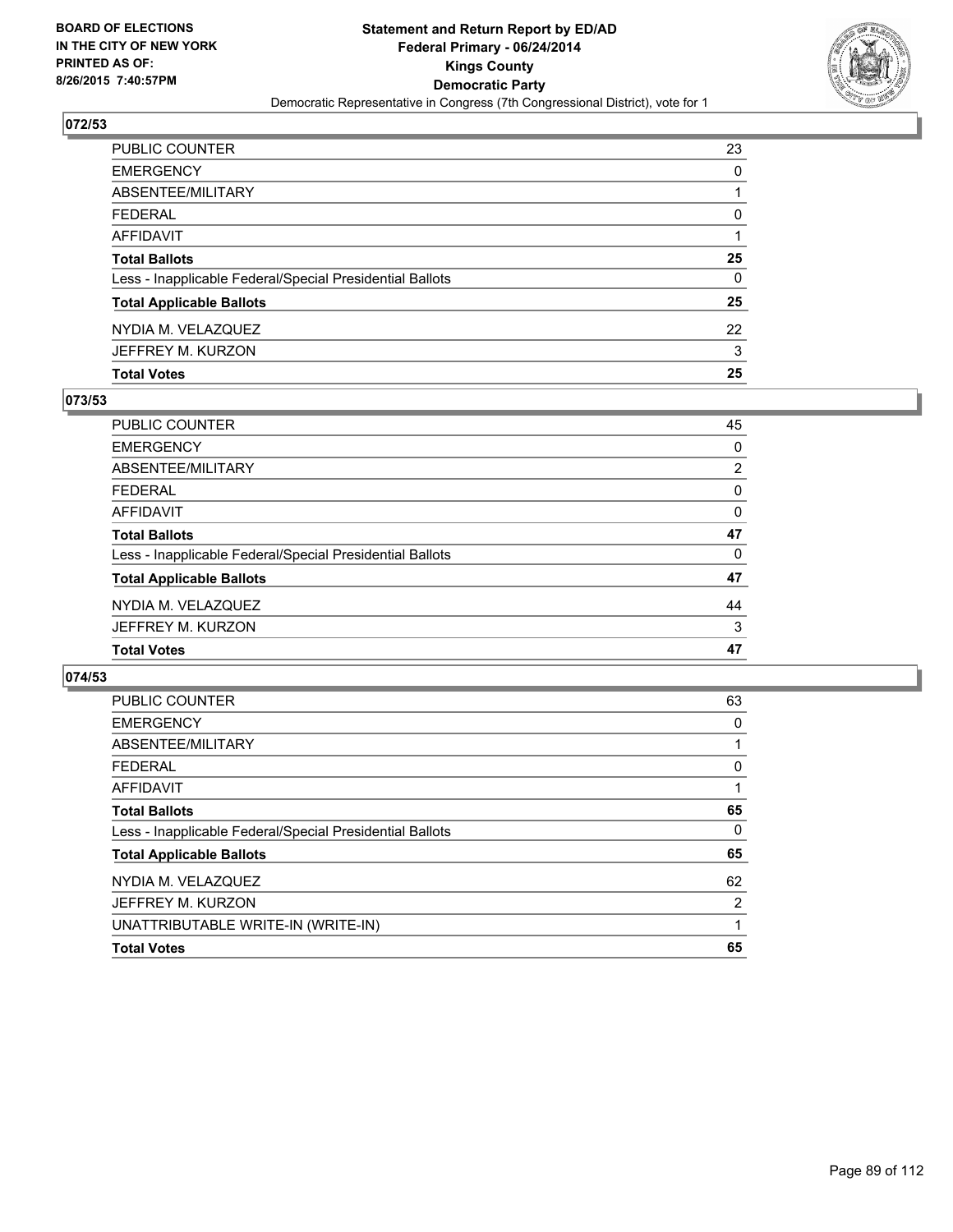

| PUBLIC COUNTER                                           | 22      |
|----------------------------------------------------------|---------|
| <b>EMERGENCY</b>                                         | 0       |
| ABSENTEE/MILITARY                                        | 0       |
| <b>FEDERAL</b>                                           | 0       |
| AFFIDAVIT                                                | 0       |
| <b>Total Ballots</b>                                     | $22 \,$ |
| Less - Inapplicable Federal/Special Presidential Ballots | 0       |
| <b>Total Applicable Ballots</b>                          | 22      |
| NYDIA M. VELAZQUEZ                                       | 21      |
| JEFFREY M. KURZON                                        |         |
| <b>Total Votes</b>                                       | 22      |

## **076/53**

| PUBLIC COUNTER                                           | 9 |
|----------------------------------------------------------|---|
| <b>EMERGENCY</b>                                         | 0 |
| <b>ABSENTEE/MILITARY</b>                                 | 0 |
| <b>FEDERAL</b>                                           | 0 |
| AFFIDAVIT                                                | 0 |
| <b>Total Ballots</b>                                     | 9 |
| Less - Inapplicable Federal/Special Presidential Ballots | 0 |
| <b>Total Applicable Ballots</b>                          | 9 |
| NYDIA M. VELAZQUEZ                                       | 7 |
| JEFFREY M. KURZON                                        | 2 |
| <b>Total Votes</b>                                       | 9 |
|                                                          |   |

| <b>PUBLIC COUNTER</b>                                    | 44 |
|----------------------------------------------------------|----|
| <b>EMERGENCY</b>                                         | 0  |
| ABSENTEE/MILITARY                                        |    |
| <b>FEDERAL</b>                                           | 0  |
| AFFIDAVIT                                                | 0  |
| <b>Total Ballots</b>                                     | 45 |
| Less - Inapplicable Federal/Special Presidential Ballots | 0  |
| <b>Total Applicable Ballots</b>                          | 45 |
| NYDIA M. VELAZQUEZ                                       | 39 |
| JEFFREY M. KURZON                                        | 6  |
| <b>Total Votes</b>                                       | 45 |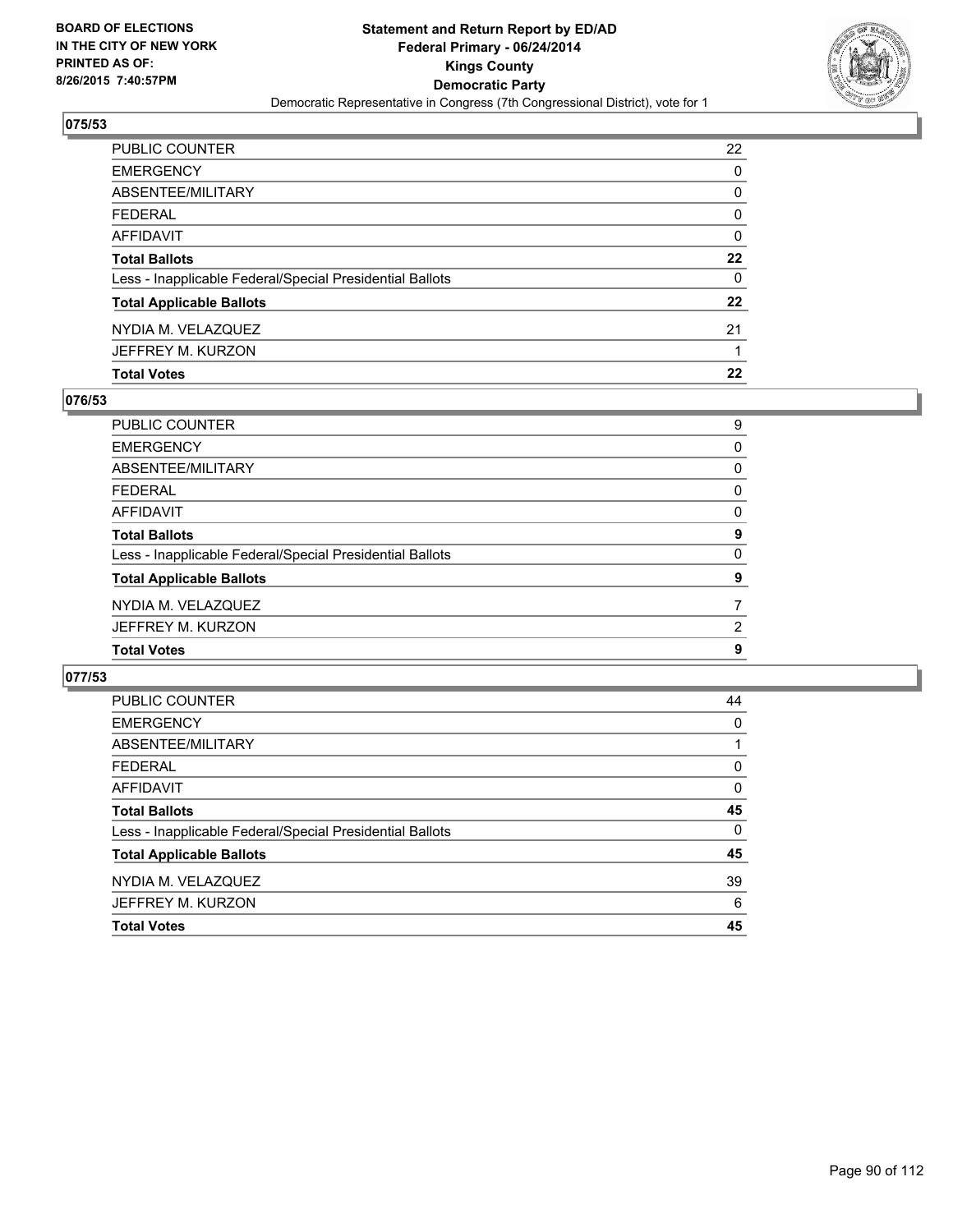

| PUBLIC COUNTER                                           | 11       |
|----------------------------------------------------------|----------|
| <b>EMERGENCY</b>                                         | 0        |
| ABSENTEE/MILITARY                                        | 0        |
| <b>FEDERAL</b>                                           | $\Omega$ |
| <b>AFFIDAVIT</b>                                         | $\Omega$ |
| <b>Total Ballots</b>                                     | 11       |
| Less - Inapplicable Federal/Special Presidential Ballots | 0        |
| <b>Total Applicable Ballots</b>                          | 11       |
| NYDIA M. VELAZQUEZ                                       | 9        |
| JEFFREY M. KURZON                                        | 2        |
| <b>Total Votes</b>                                       | 11       |

## **079/53**

| PUBLIC COUNTER                                           | 5 |
|----------------------------------------------------------|---|
| <b>EMERGENCY</b>                                         | 0 |
| ABSENTEE/MILITARY                                        | 0 |
| <b>FEDERAL</b>                                           | 0 |
| <b>AFFIDAVIT</b>                                         | 0 |
| <b>Total Ballots</b>                                     | 5 |
| Less - Inapplicable Federal/Special Presidential Ballots | 0 |
| <b>Total Applicable Ballots</b>                          | 5 |
| NYDIA M. VELAZQUEZ                                       | 5 |
| JEFFREY M. KURZON                                        | 0 |
| <b>Total Votes</b>                                       | 5 |
|                                                          |   |

| PUBLIC COUNTER                                           | 23 |
|----------------------------------------------------------|----|
| <b>EMERGENCY</b>                                         | 0  |
| ABSENTEE/MILITARY                                        | 0  |
| FEDERAL                                                  | 0  |
| AFFIDAVIT                                                | 0  |
| <b>Total Ballots</b>                                     | 23 |
| Less - Inapplicable Federal/Special Presidential Ballots | 0  |
| <b>Total Applicable Ballots</b>                          | 23 |
| NYDIA M. VELAZQUEZ                                       | 21 |
| JEFFREY M. KURZON                                        | 2  |
| <b>Total Votes</b>                                       | 23 |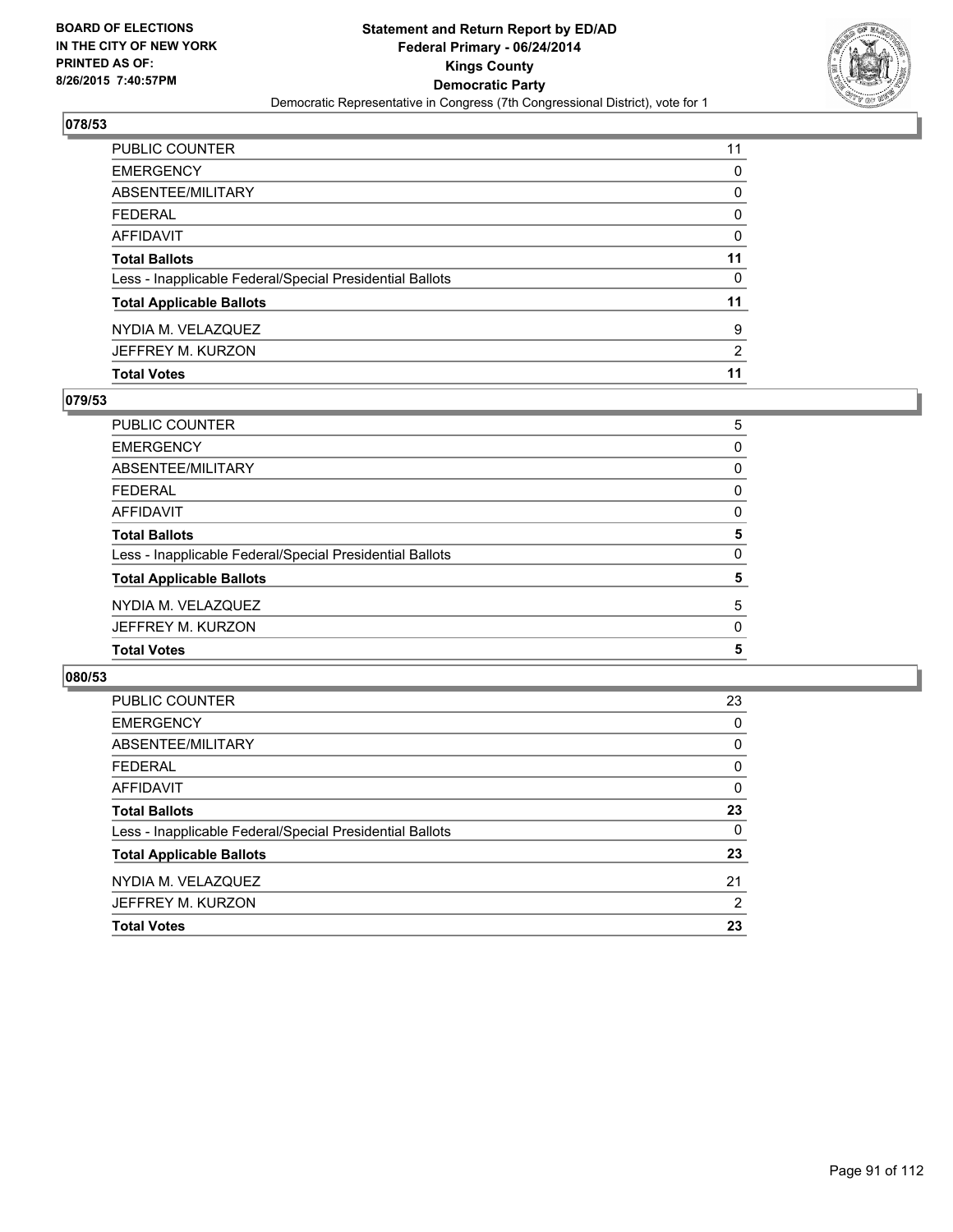

| <b>Total Votes</b>                                       | 10 |
|----------------------------------------------------------|----|
| JEFFREY M. KURZON                                        |    |
| NYDIA M. VELAZQUEZ                                       | 9  |
| <b>Total Applicable Ballots</b>                          | 10 |
| Less - Inapplicable Federal/Special Presidential Ballots | 0  |
| <b>Total Ballots</b>                                     | 10 |
| <b>AFFIDAVIT</b>                                         |    |
| <b>FEDERAL</b>                                           | 0  |
| ABSENTEE/MILITARY                                        | 0  |
| <b>EMERGENCY</b>                                         | 0  |
| <b>PUBLIC COUNTER</b>                                    | 9  |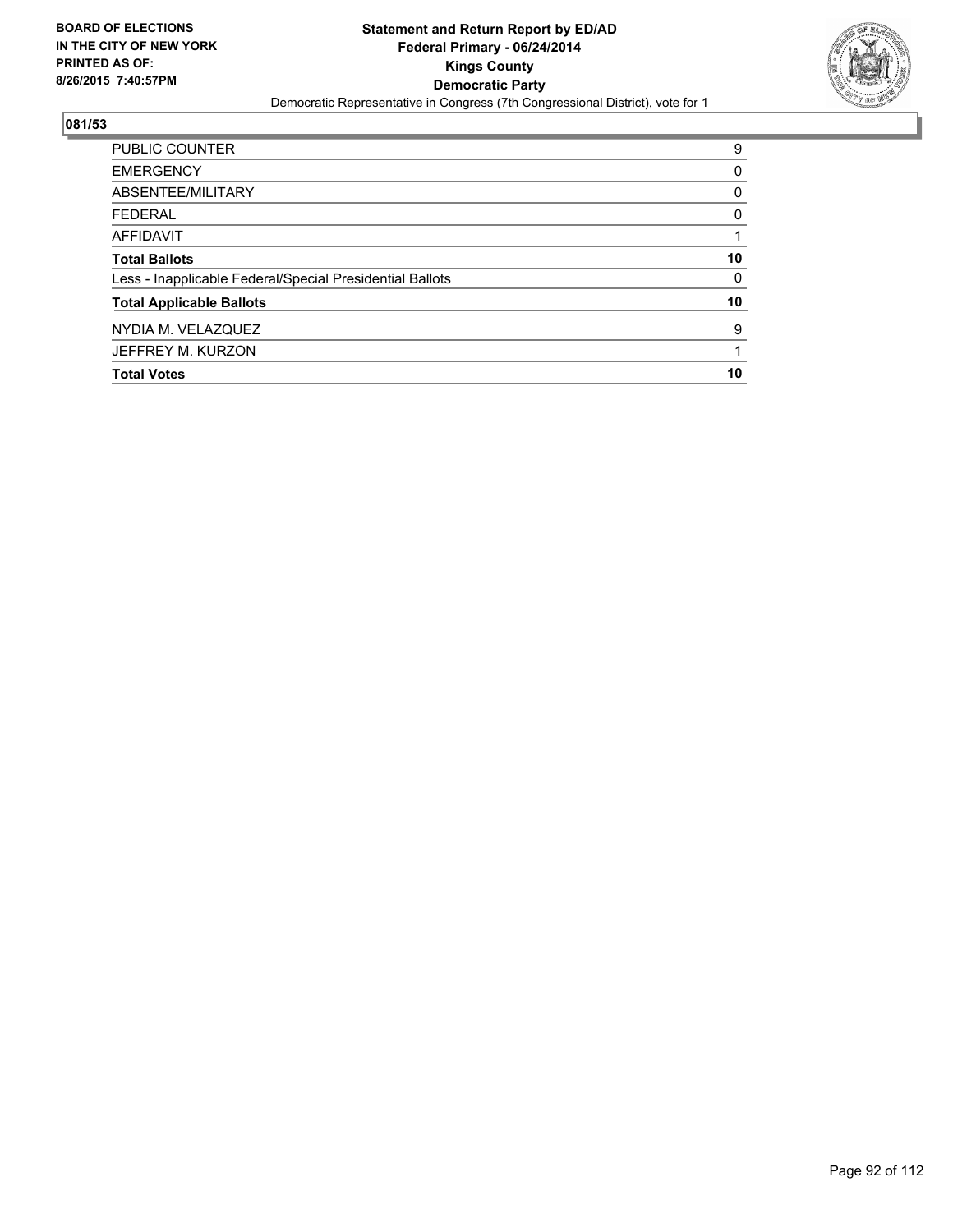

| <b>Total Votes</b>                                       | 4        |
|----------------------------------------------------------|----------|
| JEFFREY M. KURZON                                        | 0        |
| NYDIA M. VELAZQUEZ                                       | 4        |
| <b>Total Applicable Ballots</b>                          | 4        |
| Less - Inapplicable Federal/Special Presidential Ballots | 0        |
| <b>Total Ballots</b>                                     | 4        |
| AFFIDAVIT                                                | 0        |
| FEDERAL                                                  | $\Omega$ |
| ABSENTEE/MILITARY                                        | 0        |
| EMERGENCY                                                | 0        |
| PUBLIC COUNTER                                           | 4        |

## **013/54**

| <b>PUBLIC COUNTER</b>                                    | 15             |
|----------------------------------------------------------|----------------|
| <b>EMERGENCY</b>                                         | 0              |
| ABSENTEE/MILITARY                                        | 0              |
| <b>FEDERAL</b>                                           | 0              |
| AFFIDAVIT                                                | 0              |
| <b>Total Ballots</b>                                     | 15             |
| Less - Inapplicable Federal/Special Presidential Ballots | $\Omega$       |
| <b>Total Applicable Ballots</b>                          | 15             |
| NYDIA M. VELAZQUEZ                                       | 9              |
| JEFFREY M. KURZON                                        | 4              |
| UNATTRIBUTABLE WRITE-IN (WRITE-IN)                       | $\overline{2}$ |
| <b>Total Votes</b>                                       | 15             |
|                                                          |                |

| <b>PUBLIC COUNTER</b>                                    |   |
|----------------------------------------------------------|---|
| <b>EMERGENCY</b>                                         | 0 |
| ABSENTEE/MILITARY                                        | 0 |
| <b>FEDERAL</b>                                           | 0 |
| <b>AFFIDAVIT</b>                                         | 0 |
| <b>Total Ballots</b>                                     |   |
| Less - Inapplicable Federal/Special Presidential Ballots | 0 |
| <b>Total Applicable Ballots</b>                          |   |
| NYDIA M. VELAZQUEZ                                       |   |
| JEFFREY M. KURZON                                        | 0 |
| <b>Total Votes</b>                                       |   |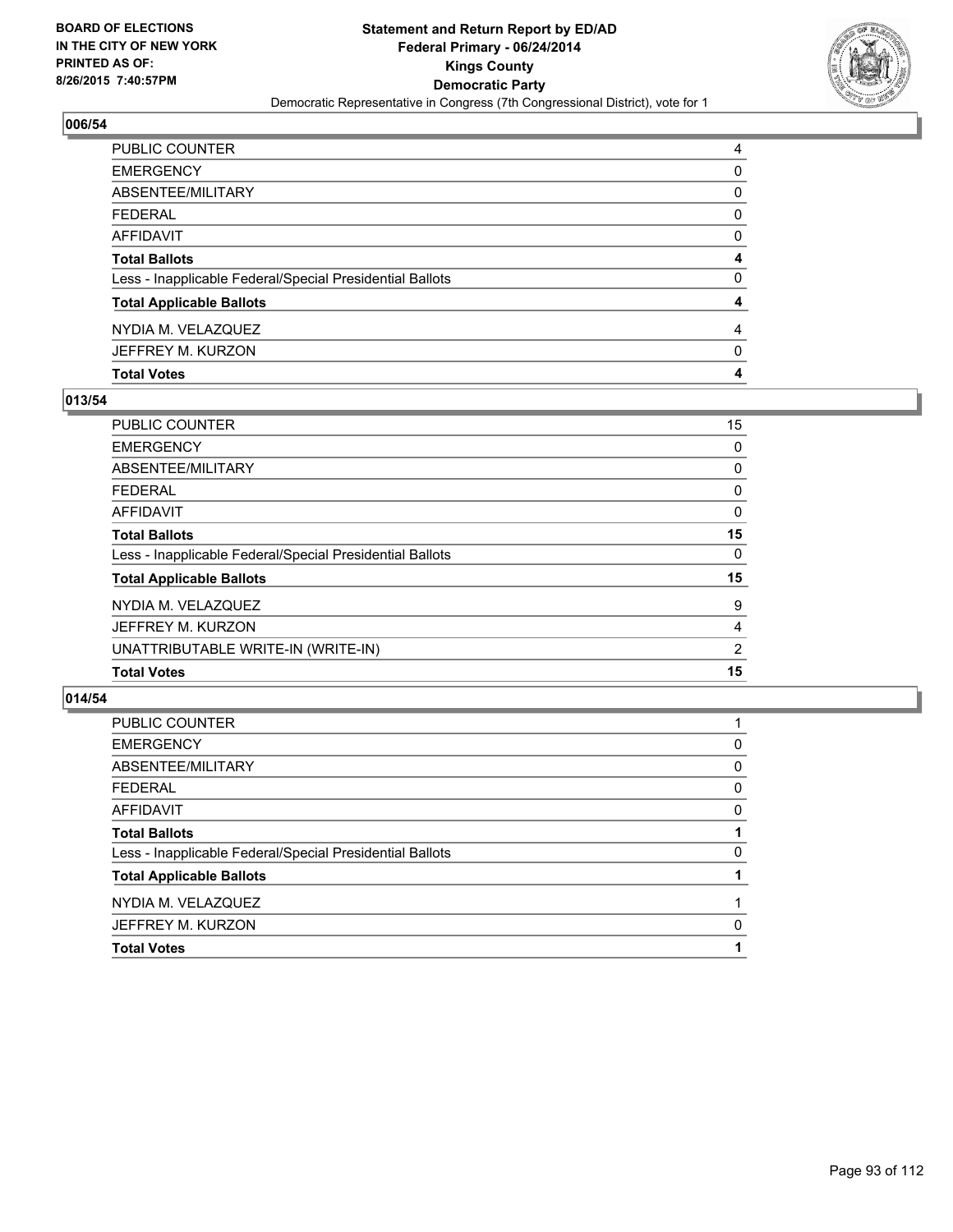

| PUBLIC COUNTER                                           | 26 |
|----------------------------------------------------------|----|
| EMERGENCY                                                | 0  |
| ABSENTEE/MILITARY                                        | 1  |
| FEDERAL                                                  | 0  |
| AFFIDAVIT                                                | 0  |
| Total Ballots                                            | 27 |
| Less - Inapplicable Federal/Special Presidential Ballots | 0  |
| <b>Total Applicable Ballots</b>                          | 27 |
| NYDIA M. VELAZQUEZ                                       | 23 |
| JEFFREY M. KURZON                                        | 4  |
| <b>Total Votes</b>                                       | 27 |

## **020/54**

| PUBLIC COUNTER                                           | 20 |
|----------------------------------------------------------|----|
| <b>EMERGENCY</b>                                         | 0  |
| ABSENTEE/MILITARY                                        | 0  |
| <b>FEDERAL</b>                                           | 0  |
| <b>AFFIDAVIT</b>                                         |    |
| <b>Total Ballots</b>                                     | 21 |
| Less - Inapplicable Federal/Special Presidential Ballots | 0  |
| <b>Total Applicable Ballots</b>                          | 21 |
| NYDIA M. VELAZQUEZ                                       | 21 |
| JEFFREY M. KURZON                                        | 0  |
| <b>Total Votes</b>                                       | 21 |
|                                                          |    |

| <b>PUBLIC COUNTER</b>                                    | 36 |
|----------------------------------------------------------|----|
| <b>EMERGENCY</b>                                         | 0  |
| ABSENTEE/MILITARY                                        |    |
| <b>FEDERAL</b>                                           | 0  |
| AFFIDAVIT                                                | 0  |
| <b>Total Ballots</b>                                     | 37 |
| Less - Inapplicable Federal/Special Presidential Ballots | 0  |
| <b>Total Applicable Ballots</b>                          | 37 |
| NYDIA M. VELAZQUEZ                                       | 32 |
| JEFFREY M. KURZON                                        | 4  |
| ANA RAMIR (WRITE-IN)                                     |    |
| <b>Total Votes</b>                                       | 37 |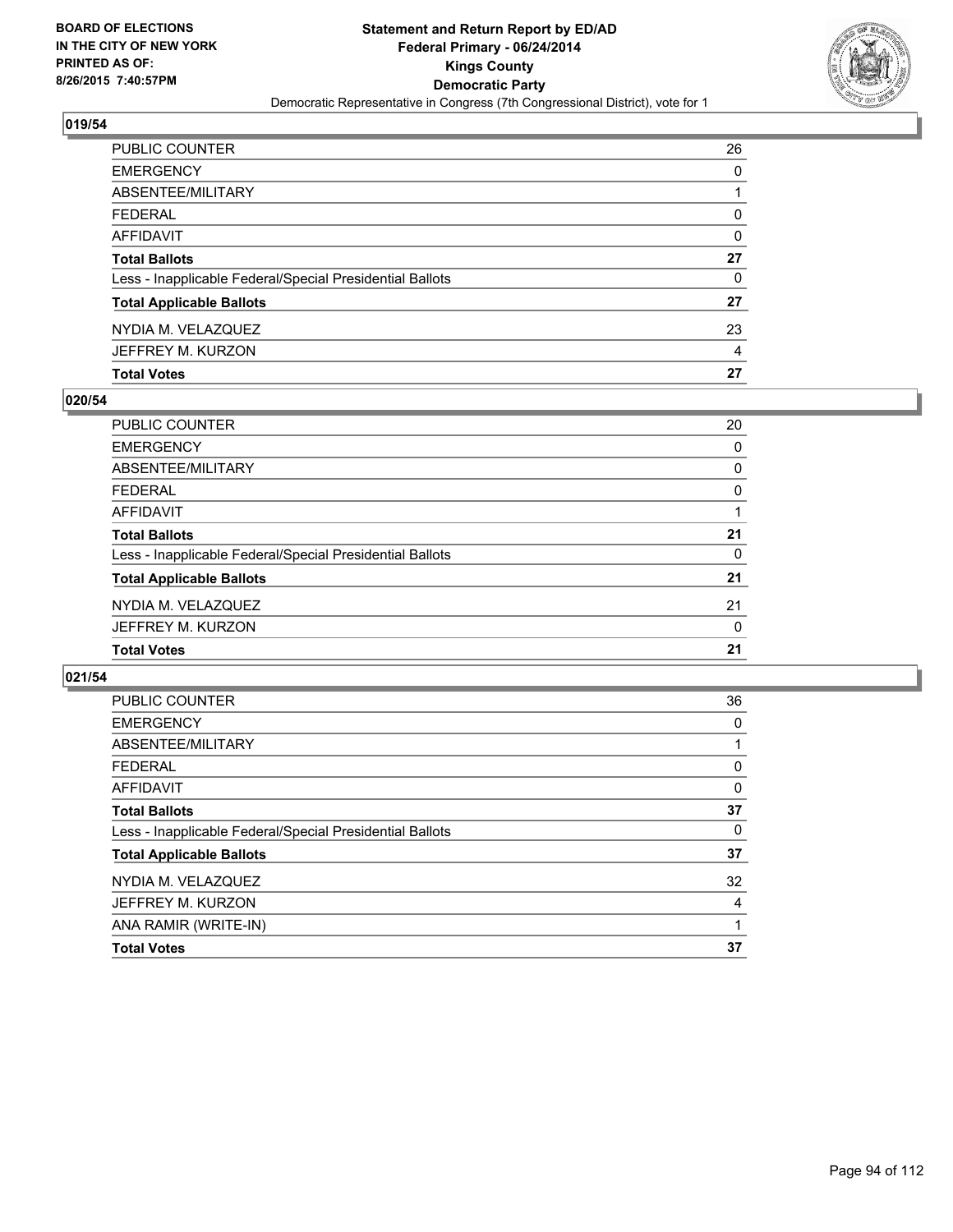

| PUBLIC COUNTER                                           | 13           |
|----------------------------------------------------------|--------------|
| <b>EMERGENCY</b>                                         | 0            |
| <b>ABSENTEE/MILITARY</b>                                 | 0            |
| <b>FEDERAL</b>                                           | $\mathbf{0}$ |
| AFFIDAVIT                                                | $\Omega$     |
| <b>Total Ballots</b>                                     | 13           |
| Less - Inapplicable Federal/Special Presidential Ballots | 0            |
| <b>Total Applicable Ballots</b>                          | 13           |
| NYDIA M. VELAZQUEZ                                       | 13           |
| JEFFREY M. KURZON                                        | $\Omega$     |
| <b>Total Votes</b>                                       | 13           |

## **023/54**

| 20 |
|----|
| 0  |
|    |
| 0  |
| 0  |
| 21 |
| 0  |
| 21 |
| 20 |
|    |
| 21 |
|    |

| <b>PUBLIC COUNTER</b>                                    | 9        |
|----------------------------------------------------------|----------|
| <b>EMERGENCY</b>                                         | 0        |
| ABSENTEE/MILITARY                                        | 0        |
| <b>FEDERAL</b>                                           | 0        |
| AFFIDAVIT                                                | 0        |
| <b>Total Ballots</b>                                     | 9        |
| Less - Inapplicable Federal/Special Presidential Ballots | $\Omega$ |
| <b>Total Applicable Ballots</b>                          | 9        |
| NYDIA M. VELAZQUEZ                                       | 9        |
| JEFFREY M. KURZON                                        | 0        |
| <b>Total Votes</b>                                       | 9        |
|                                                          |          |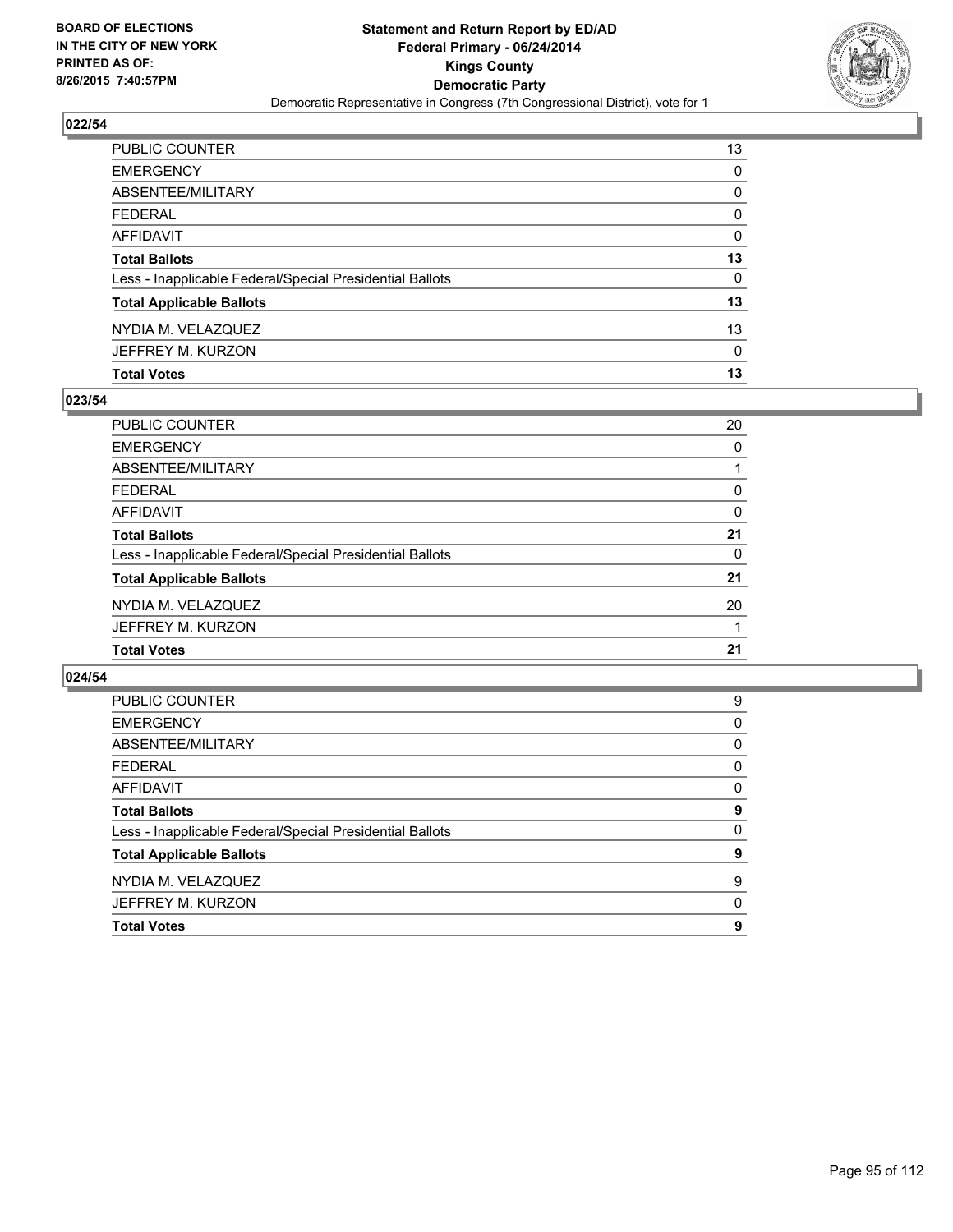

| PUBLIC COUNTER                                           | 5        |
|----------------------------------------------------------|----------|
| EMERGENCY                                                | 0        |
| ABSENTEE/MILITARY                                        | 0        |
| FEDERAL                                                  | $\Omega$ |
| AFFIDAVIT                                                | 0        |
| <b>Total Ballots</b>                                     | 5        |
| Less - Inapplicable Federal/Special Presidential Ballots | 0        |
| <b>Total Applicable Ballots</b>                          | 5        |
| NYDIA M. VELAZQUEZ                                       | 4        |
| JEFFREY M. KURZON                                        |          |
| <b>Total Votes</b>                                       | 5        |

## **030/54**

| PUBLIC COUNTER                                           | 11 |
|----------------------------------------------------------|----|
| <b>EMERGENCY</b>                                         | 0  |
| ABSENTEE/MILITARY                                        |    |
| <b>FEDERAL</b>                                           | 0  |
| <b>AFFIDAVIT</b>                                         |    |
| <b>Total Ballots</b>                                     | 13 |
| Less - Inapplicable Federal/Special Presidential Ballots | 0  |
| <b>Total Applicable Ballots</b>                          | 13 |
| NYDIA M. VELAZQUEZ                                       | 13 |
| JEFFREY M. KURZON                                        | 0  |
| <b>Total Votes</b>                                       | 13 |
|                                                          |    |

| 3 |
|---|
| 0 |
| 0 |
| 0 |
| 0 |
| 3 |
| 0 |
| 3 |
| 3 |
| 0 |
| 3 |
|   |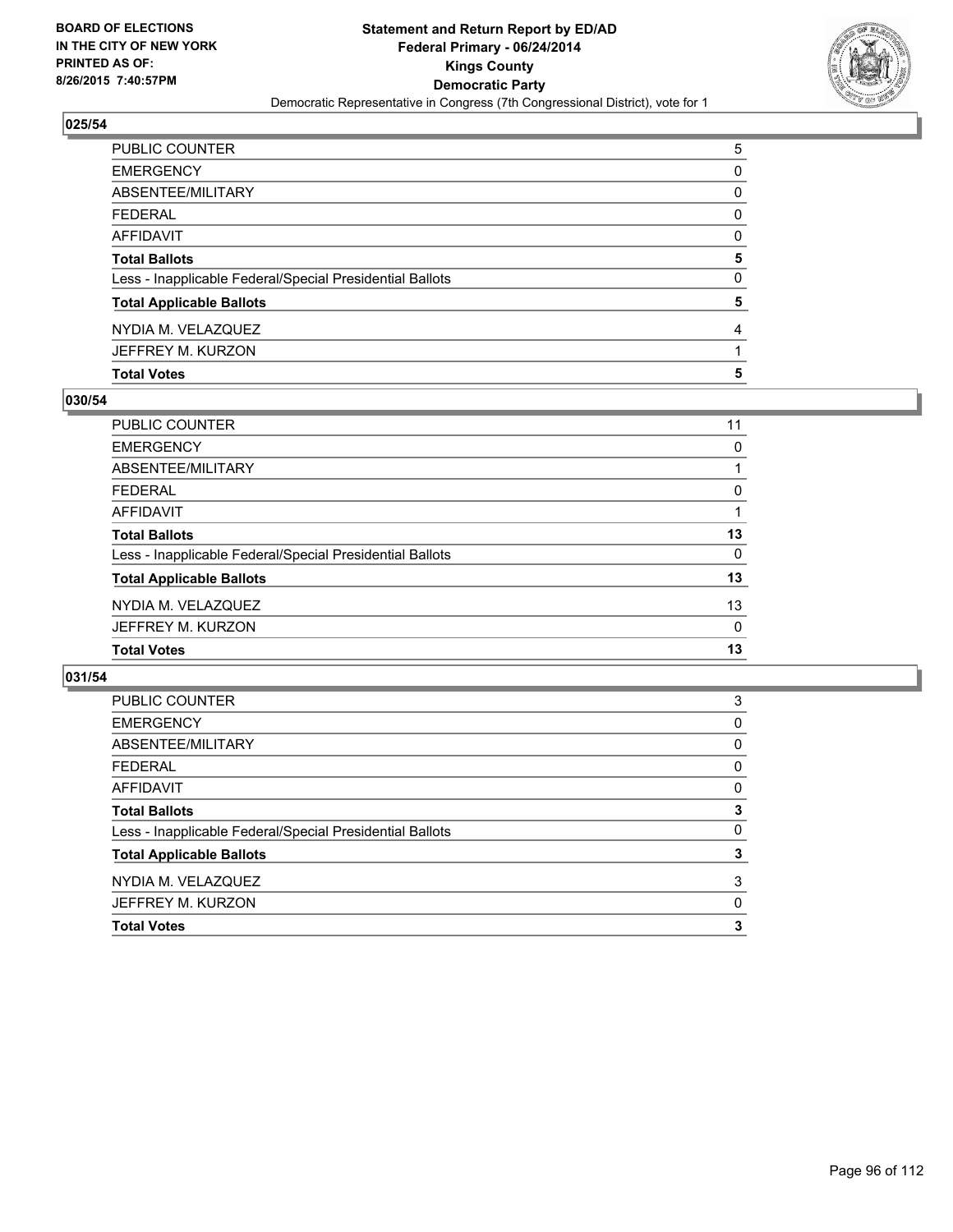

| PUBLIC COUNTER                                           | 20             |
|----------------------------------------------------------|----------------|
| <b>EMERGENCY</b>                                         | 0              |
| ABSENTEE/MILITARY                                        | 0              |
| <b>FEDERAL</b>                                           |                |
| <b>AFFIDAVIT</b>                                         | 0              |
| <b>Total Ballots</b>                                     | 21             |
| Less - Inapplicable Federal/Special Presidential Ballots | 0              |
| <b>Total Applicable Ballots</b>                          | 21             |
| NYDIA M. VELAZQUEZ                                       | 18             |
| JEFFREY M. KURZON                                        | $\overline{2}$ |
| UNATTRIBUTABLE WRITE-IN (WRITE-IN)                       |                |
| <b>Total Votes</b>                                       | 21             |

### **033/54**

| <b>PUBLIC COUNTER</b>                                    | 17 |
|----------------------------------------------------------|----|
| <b>EMERGENCY</b>                                         | 0  |
| ABSENTEE/MILITARY                                        | 0  |
| <b>FEDERAL</b>                                           | 0  |
| <b>AFFIDAVIT</b>                                         |    |
| <b>Total Ballots</b>                                     | 18 |
| Less - Inapplicable Federal/Special Presidential Ballots | 0  |
| <b>Total Applicable Ballots</b>                          | 18 |
| NYDIA M. VELAZQUEZ                                       | 16 |
| JEFFREY M. KURZON                                        | 2  |
| <b>Total Votes</b>                                       | 18 |
|                                                          |    |

| PUBLIC COUNTER                                           | 19 |
|----------------------------------------------------------|----|
| <b>EMERGENCY</b>                                         | 0  |
| ABSENTEE/MILITARY                                        |    |
| FEDERAL                                                  |    |
| <b>AFFIDAVIT</b>                                         | 0  |
| <b>Total Ballots</b>                                     | 21 |
| Less - Inapplicable Federal/Special Presidential Ballots | 0  |
| <b>Total Applicable Ballots</b>                          | 21 |
| NYDIA M. VELAZQUEZ                                       | 18 |
| JEFFREY M. KURZON                                        |    |
| VERNORLIRE SIMMOAL (WRITE-IN)                            |    |
| <b>Total Votes</b>                                       | 20 |
| Unrecorded                                               | 1  |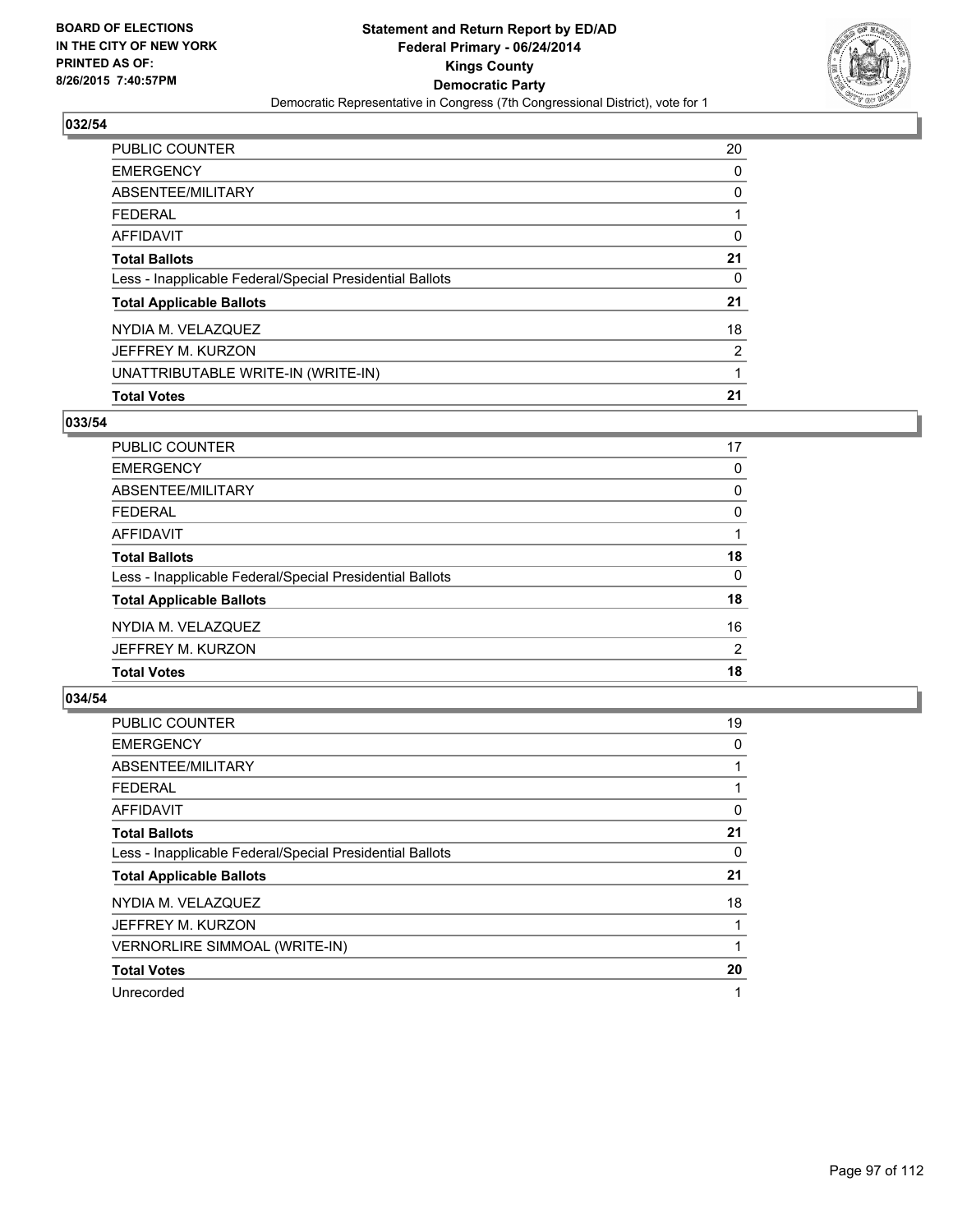

| PUBLIC COUNTER                                           | 15           |
|----------------------------------------------------------|--------------|
| <b>EMERGENCY</b>                                         | 0            |
| ABSENTEE/MILITARY                                        | 0            |
| <b>FEDERAL</b>                                           | 0            |
| <b>AFFIDAVIT</b>                                         | 0            |
| <b>Total Ballots</b>                                     | 15           |
| Less - Inapplicable Federal/Special Presidential Ballots | 0            |
| <b>Total Applicable Ballots</b>                          | 15           |
| NYDIA M. VELAZQUEZ                                       | 13           |
| JEFFREY M. KURZON                                        | $\mathbf{1}$ |
| <b>Total Votes</b>                                       | 14           |
| Unrecorded                                               |              |

### **036/54**

| PUBLIC COUNTER                                           | 26 |
|----------------------------------------------------------|----|
| <b>EMERGENCY</b>                                         | 0  |
| ABSENTEE/MILITARY                                        | 0  |
| <b>FEDERAL</b>                                           | 0  |
| <b>AFFIDAVIT</b>                                         | 0  |
| <b>Total Ballots</b>                                     | 26 |
| Less - Inapplicable Federal/Special Presidential Ballots | 0  |
| <b>Total Applicable Ballots</b>                          | 26 |
| NYDIA M. VELAZQUEZ                                       | 20 |
| JEFFREY M. KURZON                                        | 4  |
| DEBRA DILAN (WRITE-IN)                                   | 2  |
| <b>Total Votes</b>                                       | 26 |
|                                                          |    |

| <b>PUBLIC COUNTER</b>                                    | 20 |
|----------------------------------------------------------|----|
| <b>EMERGENCY</b>                                         | 0  |
| ABSENTEE/MILITARY                                        |    |
| <b>FEDERAL</b>                                           | 0  |
| AFFIDAVIT                                                | 0  |
| <b>Total Ballots</b>                                     | 21 |
| Less - Inapplicable Federal/Special Presidential Ballots | 0  |
| <b>Total Applicable Ballots</b>                          | 21 |
| NYDIA M. VELAZQUEZ                                       | 18 |
| JEFFREY M. KURZON                                        |    |
| ADRIANO ESPAILLAT (WRITE-IN)                             | 2  |
| <b>Total Votes</b>                                       | 21 |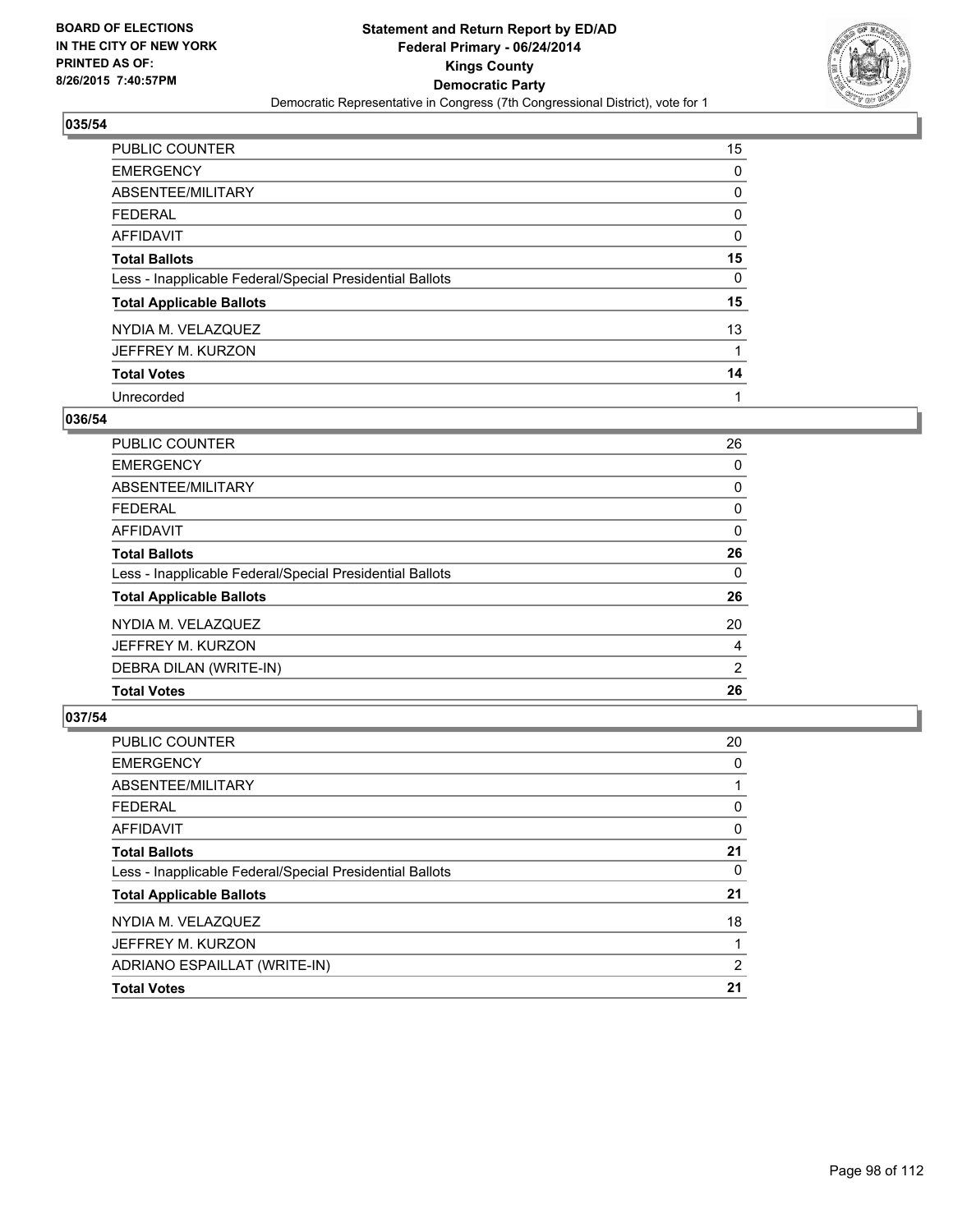

| PUBLIC COUNTER                                           | 26 |
|----------------------------------------------------------|----|
| <b>EMERGENCY</b>                                         | 0  |
| ABSENTEE/MILITARY                                        | 0  |
| <b>FEDERAL</b>                                           | 0  |
| <b>AFFIDAVIT</b>                                         | 3  |
| <b>Total Ballots</b>                                     | 29 |
| Less - Inapplicable Federal/Special Presidential Ballots | 0  |
| <b>Total Applicable Ballots</b>                          | 29 |
| NYDIA M. VELAZQUEZ                                       | 27 |
| JEFFREY M. KURZON                                        |    |
| CHARLES RANGEL (WRITE-IN)                                | 1  |
| <b>Total Votes</b>                                       | 29 |

## **039/54**

| <b>PUBLIC COUNTER</b>                                    | 28 |
|----------------------------------------------------------|----|
| <b>EMERGENCY</b>                                         | 0  |
| ABSENTEE/MILITARY                                        |    |
| <b>FEDERAL</b>                                           | 0  |
| AFFIDAVIT                                                | 0  |
| <b>Total Ballots</b>                                     | 29 |
| Less - Inapplicable Federal/Special Presidential Ballots | 0  |
| <b>Total Applicable Ballots</b>                          | 29 |
| NYDIA M. VELAZQUEZ                                       | 24 |
| JEFFREY M. KURZON                                        | 4  |
| VICTOR ESCARBAG (WRITE-IN)                               |    |
| <b>Total Votes</b>                                       | 29 |
|                                                          |    |

| <b>Total Votes</b>                                       |   |
|----------------------------------------------------------|---|
| JEFFREY M. KURZON                                        | 0 |
| NYDIA M. VELAZQUEZ                                       |   |
| <b>Total Applicable Ballots</b>                          |   |
| Less - Inapplicable Federal/Special Presidential Ballots | 0 |
| <b>Total Ballots</b>                                     |   |
| <b>AFFIDAVIT</b>                                         | 0 |
| <b>FEDERAL</b>                                           | 0 |
| ABSENTEE/MILITARY                                        | 0 |
| <b>EMERGENCY</b>                                         | 0 |
| PUBLIC COUNTER                                           |   |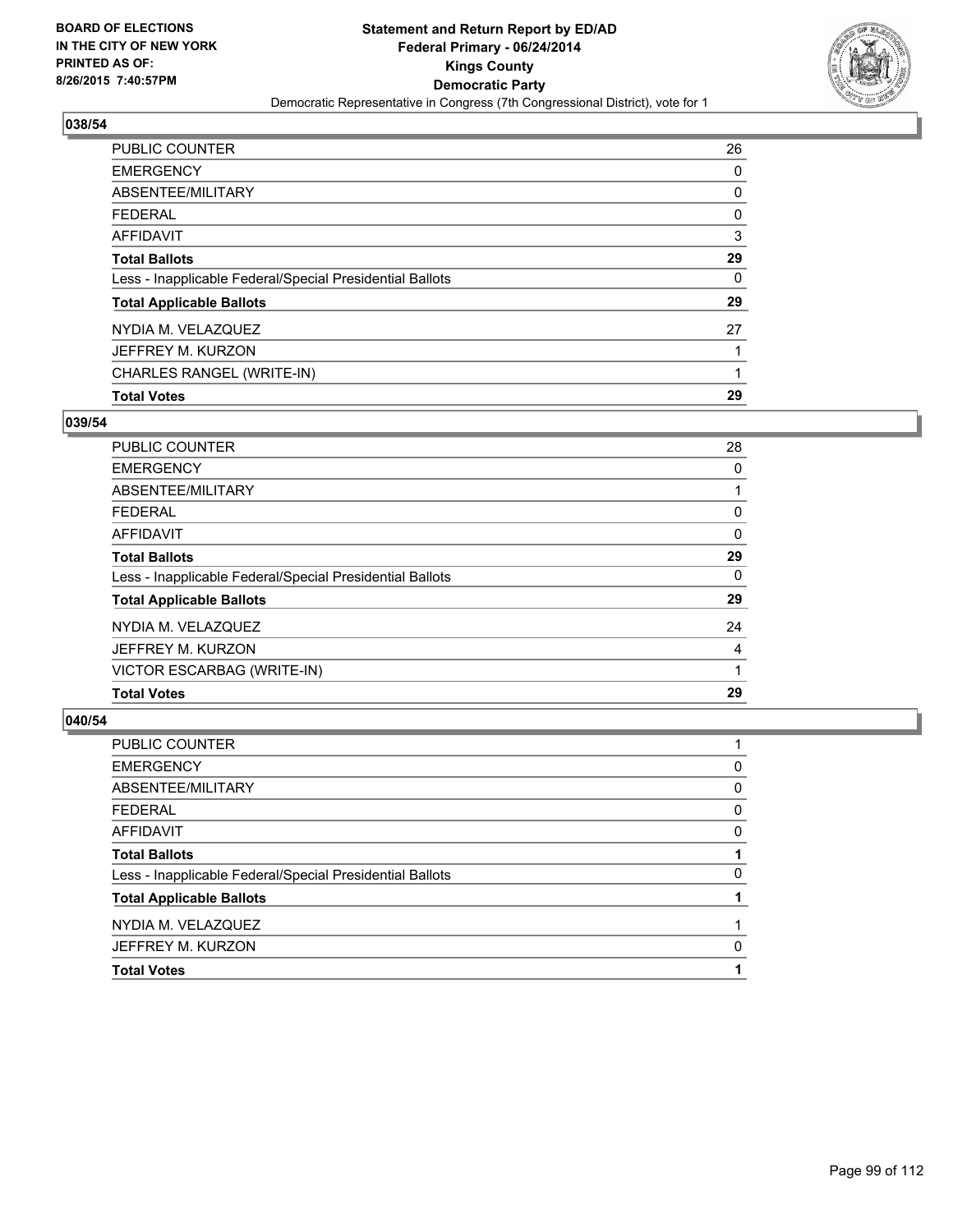

| <b>PUBLIC COUNTER</b>                                    | 31 |
|----------------------------------------------------------|----|
| <b>EMERGENCY</b>                                         | 0  |
| ABSENTEE/MILITARY                                        |    |
| FEDERAL                                                  | 0  |
| AFFIDAVIT                                                |    |
| <b>Total Ballots</b>                                     | 33 |
| Less - Inapplicable Federal/Special Presidential Ballots | 0  |
| <b>Total Applicable Ballots</b>                          | 33 |
| NYDIA M. VELAZQUEZ                                       | 28 |
| JEFFREY M. KURZON                                        | 4  |
| ADRIANO ESPAILLAT (WRITE-IN)                             | 1  |
| <b>Total Votes</b>                                       | 33 |

### **042/54**

| <b>PUBLIC COUNTER</b>                                    | 21 |
|----------------------------------------------------------|----|
| <b>EMERGENCY</b>                                         | 0  |
| ABSENTEE/MILITARY                                        | 0  |
| <b>FEDERAL</b>                                           |    |
| AFFIDAVIT                                                | 0  |
| <b>Total Ballots</b>                                     | 22 |
| Less - Inapplicable Federal/Special Presidential Ballots | 0  |
| <b>Total Applicable Ballots</b>                          | 22 |
| NYDIA M. VELAZQUEZ                                       | 16 |
| JEFFREY M. KURZON                                        | 5  |
| MARTIN MALAVE-DILAN (WRITE-IN)                           |    |
| <b>Total Votes</b>                                       | 22 |
|                                                          |    |

| <b>Total Votes</b>                                       | 15 |
|----------------------------------------------------------|----|
| JEFFREY M. KURZON                                        | 5  |
| NYDIA M. VELAZQUEZ                                       | 10 |
| <b>Total Applicable Ballots</b>                          | 15 |
| Less - Inapplicable Federal/Special Presidential Ballots | 0  |
| <b>Total Ballots</b>                                     | 15 |
| <b>AFFIDAVIT</b>                                         | 0  |
| <b>FEDERAL</b>                                           | 0  |
| ABSENTEE/MILITARY                                        |    |
| <b>EMERGENCY</b>                                         | 0  |
| PUBLIC COUNTER                                           | 14 |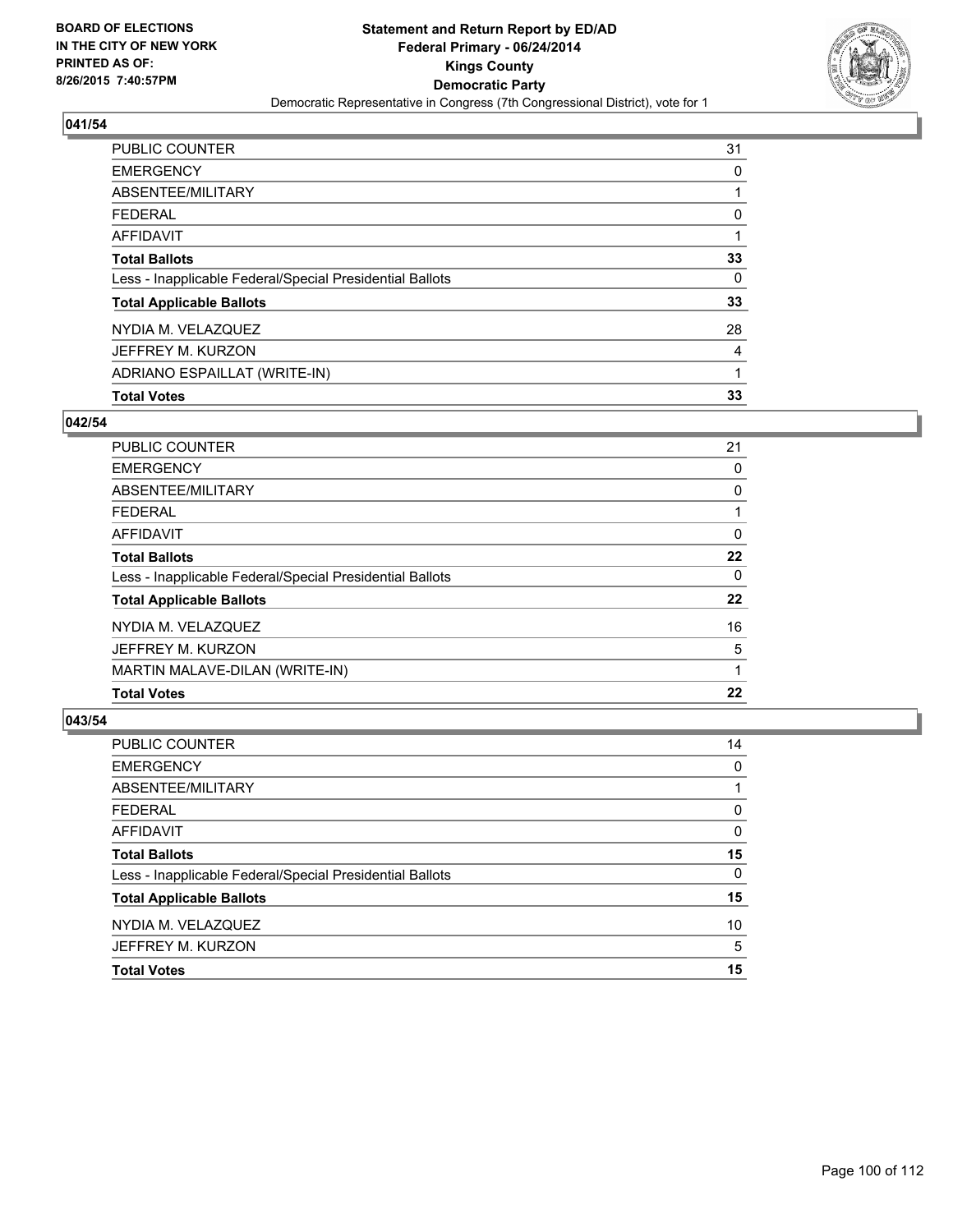

| PUBLIC COUNTER                                           | 6            |
|----------------------------------------------------------|--------------|
| <b>EMERGENCY</b>                                         | 0            |
| ABSENTEE/MILITARY                                        | 0            |
| FEDERAL                                                  | $\mathbf{0}$ |
| AFFIDAVIT                                                | 0            |
| <b>Total Ballots</b>                                     | 6            |
| Less - Inapplicable Federal/Special Presidential Ballots | 0            |
| <b>Total Applicable Ballots</b>                          | 6            |
| NYDIA M. VELAZQUEZ                                       | 6            |
| JEFFREY M. KURZON                                        | 0            |
| <b>Total Votes</b>                                       | 6            |

## **045/54**

| <b>PUBLIC COUNTER</b>                                    | 23       |
|----------------------------------------------------------|----------|
| <b>EMERGENCY</b>                                         | 0        |
| <b>ABSENTEE/MILITARY</b>                                 |          |
| <b>FEDERAL</b>                                           | 0        |
| <b>AFFIDAVIT</b>                                         | 0        |
| <b>Total Ballots</b>                                     | 24       |
| Less - Inapplicable Federal/Special Presidential Ballots | $\Omega$ |
| <b>Total Applicable Ballots</b>                          | 24       |
| NYDIA M. VELAZQUEZ                                       | 24       |
| JEFFREY M. KURZON                                        | $\Omega$ |
| <b>Total Votes</b>                                       | 24       |
|                                                          |          |

| PUBLIC COUNTER                                           | 36 |
|----------------------------------------------------------|----|
| <b>EMERGENCY</b>                                         | 0  |
| ABSENTEE/MILITARY                                        | 0  |
| FEDERAL                                                  | 0  |
| <b>AFFIDAVIT</b>                                         | 1  |
| <b>Total Ballots</b>                                     | 37 |
| Less - Inapplicable Federal/Special Presidential Ballots | 0  |
| <b>Total Applicable Ballots</b>                          | 37 |
| NYDIA M. VELAZQUEZ                                       | 30 |
| JEFFREY M. KURZON                                        | 4  |
| ERIK M. DILAN (WRITE-IN)                                 | 1  |
| UNATTRIBUTABLE WRITE-IN (WRITE-IN)                       | 1  |
| <b>Total Votes</b>                                       | 36 |
| Unrecorded                                               | 1  |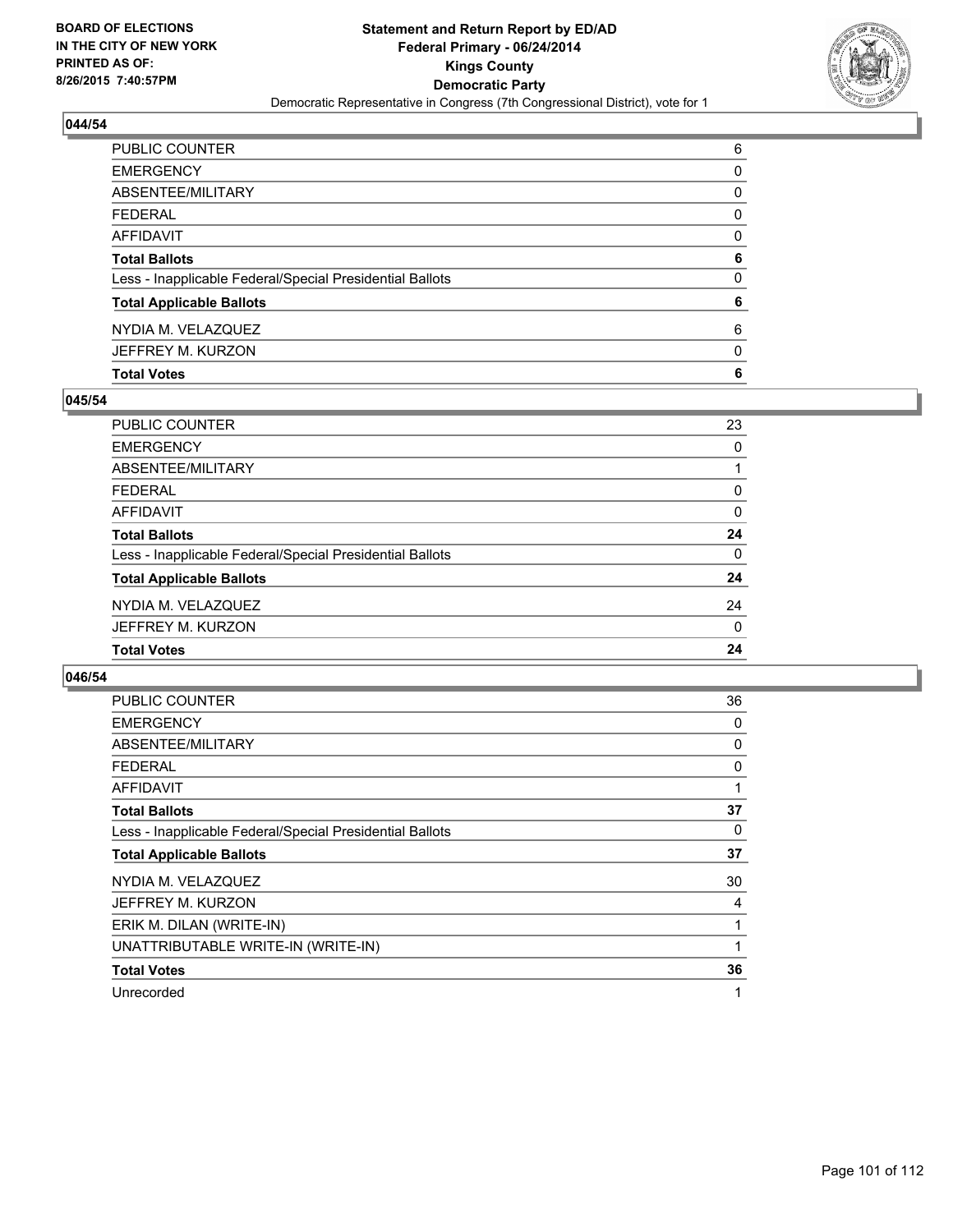

| PUBLIC COUNTER                                           | 13              |
|----------------------------------------------------------|-----------------|
| EMERGENCY                                                | 0               |
| ABSENTEE/MILITARY                                        | 0               |
| FEDERAL                                                  | 0               |
| AFFIDAVIT                                                | 0               |
| Total Ballots                                            | 13              |
| Less - Inapplicable Federal/Special Presidential Ballots | 0               |
| <b>Total Applicable Ballots</b>                          | 13              |
| NYDIA M. VELAZQUEZ                                       | 12 <sup>2</sup> |
| JEFFREY M. KURZON                                        |                 |
| <b>Total Votes</b>                                       | 13              |

## **048/54**

| <b>PUBLIC COUNTER</b>                                    | 10             |
|----------------------------------------------------------|----------------|
| <b>EMERGENCY</b>                                         | 0              |
| ABSENTEE/MILITARY                                        |                |
| <b>FEDERAL</b>                                           | 0              |
| <b>AFFIDAVIT</b>                                         | 0              |
| <b>Total Ballots</b>                                     | 11             |
| Less - Inapplicable Federal/Special Presidential Ballots | 0              |
| <b>Total Applicable Ballots</b>                          | 11             |
| NYDIA M. VELAZQUEZ                                       | 9              |
| JEFFREY M. KURZON                                        | 0              |
| ERIK M. DILAN (WRITE-IN)                                 | $\overline{2}$ |
| <b>Total Votes</b>                                       | 11             |
|                                                          |                |

| <b>PUBLIC COUNTER</b>                                    | 15       |
|----------------------------------------------------------|----------|
| <b>EMERGENCY</b>                                         | 0        |
| ABSENTEE/MILITARY                                        | $\Omega$ |
| <b>FEDERAL</b>                                           | 0        |
| <b>AFFIDAVIT</b>                                         | $\Omega$ |
| <b>Total Ballots</b>                                     | 15       |
| Less - Inapplicable Federal/Special Presidential Ballots | 0        |
| <b>Total Applicable Ballots</b>                          | 15       |
| NYDIA M. VELAZQUEZ                                       | 11       |
| JEFFREY M. KURZON                                        | 4        |
| <b>Total Votes</b>                                       | 15       |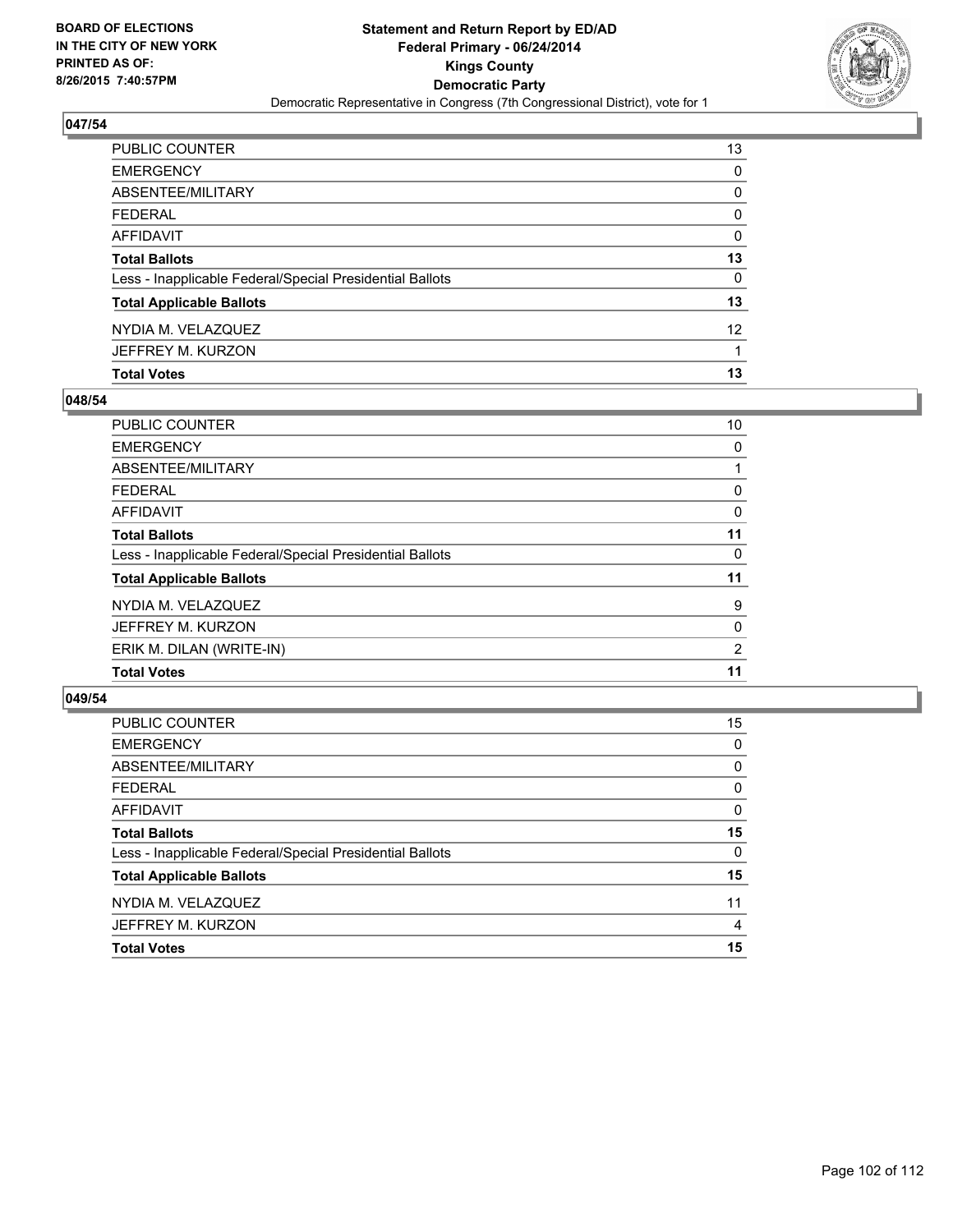

| PUBLIC COUNTER                                           | 16 |
|----------------------------------------------------------|----|
| <b>EMERGENCY</b>                                         | 0  |
| ABSENTEE/MILITARY                                        |    |
| <b>FEDERAL</b>                                           |    |
| <b>AFFIDAVIT</b>                                         | 0  |
| <b>Total Ballots</b>                                     | 18 |
| Less - Inapplicable Federal/Special Presidential Ballots | 0  |
| <b>Total Applicable Ballots</b>                          | 18 |
| NYDIA M. VELAZQUEZ                                       | 13 |
| JEFFREY M. KURZON                                        | 4  |
| ELVIN SANTIAGO (WRITE-IN)                                | 1  |
| <b>Total Votes</b>                                       | 18 |

## **051/54**

| PUBLIC COUNTER                                           | 21 |
|----------------------------------------------------------|----|
| <b>EMERGENCY</b>                                         | 0  |
| ABSENTEE/MILITARY                                        | 0  |
| <b>FEDERAL</b>                                           | 0  |
| <b>AFFIDAVIT</b>                                         |    |
| <b>Total Ballots</b>                                     | 22 |
| Less - Inapplicable Federal/Special Presidential Ballots | 0  |
| <b>Total Applicable Ballots</b>                          | 22 |
| NYDIA M. VELAZQUEZ                                       | 19 |
| JEFFREY M. KURZON                                        | 3  |
| <b>Total Votes</b>                                       | 22 |
|                                                          |    |

| PUBLIC COUNTER                                           | 13       |
|----------------------------------------------------------|----------|
| <b>EMERGENCY</b>                                         | 0        |
| ABSENTEE/MILITARY                                        | 0        |
| <b>FEDERAL</b>                                           | 0        |
| <b>AFFIDAVIT</b>                                         | $\Omega$ |
| <b>Total Ballots</b>                                     | 13       |
| Less - Inapplicable Federal/Special Presidential Ballots | 0        |
| <b>Total Applicable Ballots</b>                          | 13       |
| NYDIA M. VELAZQUEZ                                       | 12       |
| JEFFREY M. KURZON                                        |          |
| <b>Total Votes</b>                                       | 13       |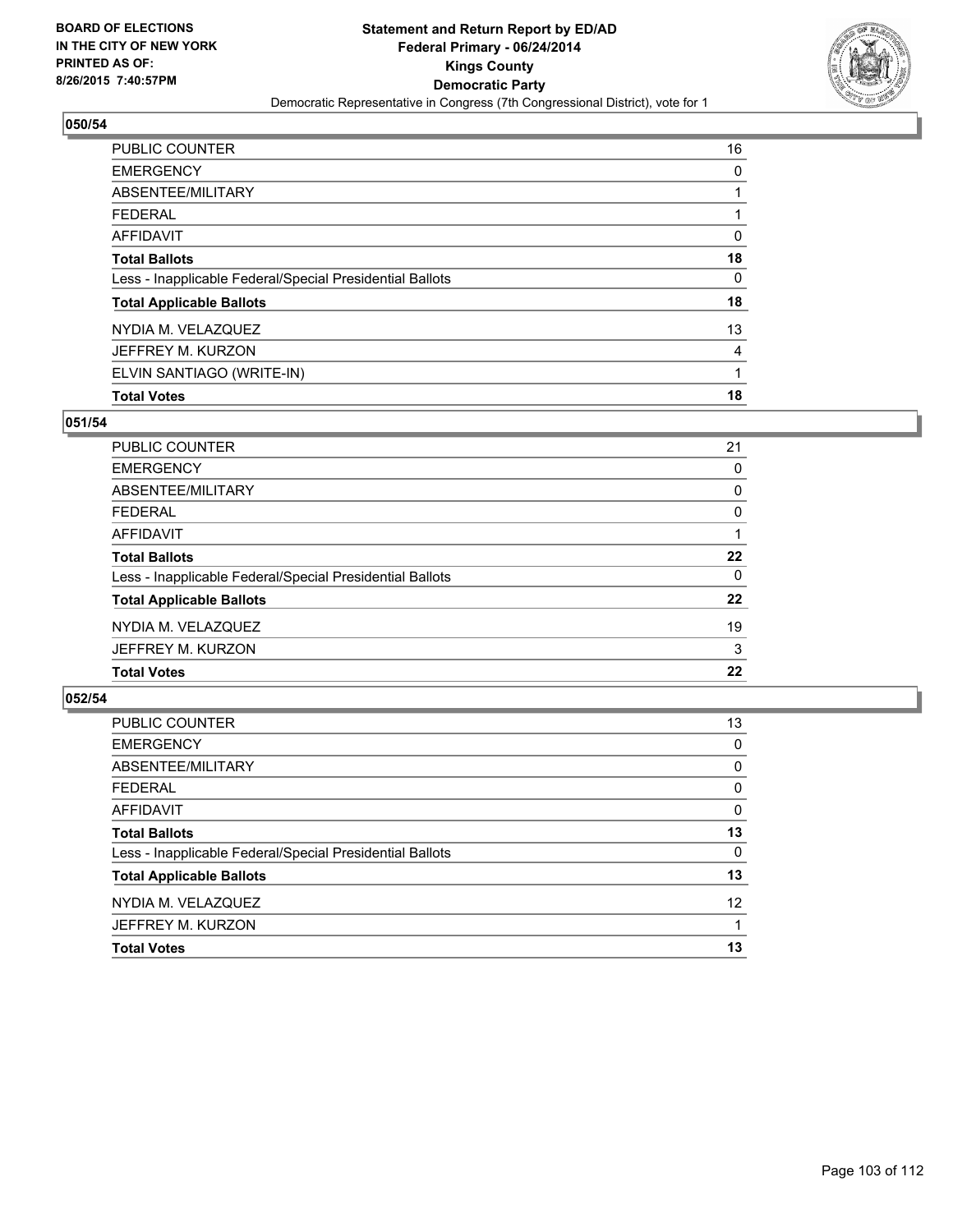

| PUBLIC COUNTER                                           | 11 |
|----------------------------------------------------------|----|
| <b>EMERGENCY</b>                                         | 0  |
| ABSENTEE/MILITARY                                        | 0  |
| <b>FEDERAL</b>                                           | 0  |
| <b>AFFIDAVIT</b>                                         | 0  |
| <b>Total Ballots</b>                                     | 11 |
| Less - Inapplicable Federal/Special Presidential Ballots | 0  |
| <b>Total Applicable Ballots</b>                          | 11 |
| NYDIA M. VELAZQUEZ                                       | 9  |
| JEFFREY M. KURZON                                        |    |
| <b>Total Votes</b>                                       | 10 |
| Unrecorded                                               |    |

### **054/54**

| <b>PUBLIC COUNTER</b>                                    | 30       |
|----------------------------------------------------------|----------|
| <b>EMERGENCY</b>                                         | $\Omega$ |
| <b>ABSENTEE/MILITARY</b>                                 |          |
| <b>FEDERAL</b>                                           | 0        |
| <b>AFFIDAVIT</b>                                         | 0        |
| <b>Total Ballots</b>                                     | 31       |
| Less - Inapplicable Federal/Special Presidential Ballots | 0        |
| <b>Total Applicable Ballots</b>                          | 31       |
| NYDIA M. VELAZQUEZ                                       | 23       |
| JEFFREY M. KURZON                                        | 8        |
| <b>Total Votes</b>                                       | 31       |
|                                                          |          |

| PUBLIC COUNTER                                           | 14 |
|----------------------------------------------------------|----|
| <b>EMERGENCY</b>                                         | 0  |
| ABSENTEE/MILITARY                                        | 0  |
| <b>FEDERAL</b>                                           | 0  |
| <b>AFFIDAVIT</b>                                         | 0  |
| <b>Total Ballots</b>                                     | 14 |
| Less - Inapplicable Federal/Special Presidential Ballots | 0  |
| <b>Total Applicable Ballots</b>                          | 14 |
| NYDIA M. VELAZQUEZ                                       | 13 |
| JEFFREY M. KURZON                                        |    |
| <b>Total Votes</b>                                       | 14 |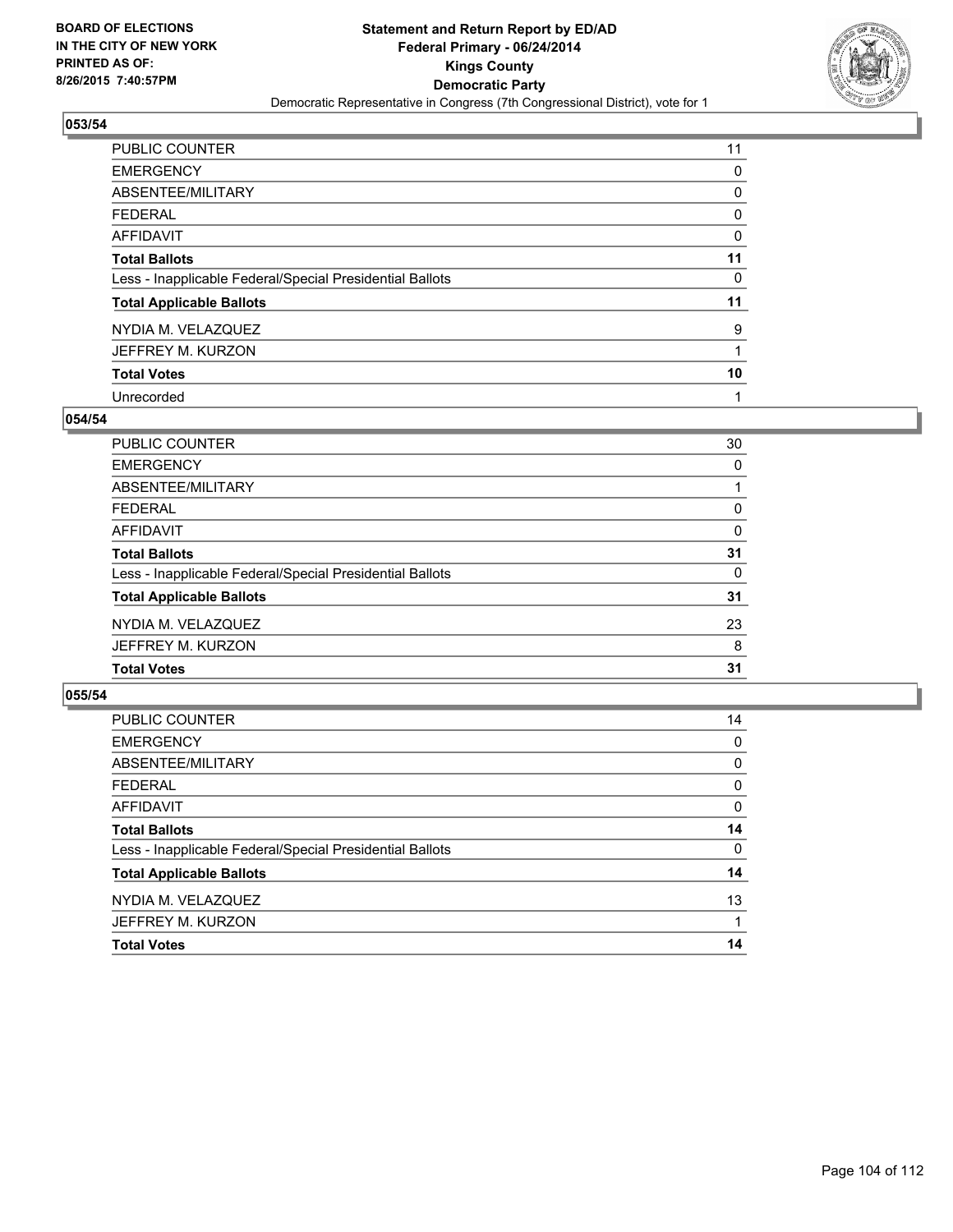

| PUBLIC COUNTER                                           | 13 |
|----------------------------------------------------------|----|
| EMERGENCY                                                | 0  |
| ABSENTEE/MILITARY                                        | 0  |
| FEDERAL                                                  |    |
| AFFIDAVIT                                                | 0  |
| Total Ballots                                            | 14 |
| Less - Inapplicable Federal/Special Presidential Ballots | 0  |
| <b>Total Applicable Ballots</b>                          | 14 |
| NYDIA M. VELAZQUEZ                                       | 13 |
| JEFFREY M. KURZON                                        | 1  |
| <b>Total Votes</b>                                       | 14 |

## **057/54**

| PUBLIC COUNTER                                           | 16       |
|----------------------------------------------------------|----------|
| <b>EMERGENCY</b>                                         | $\Omega$ |
| ABSENTEE/MILITARY                                        | 0        |
| <b>FEDERAL</b>                                           | 0        |
| <b>AFFIDAVIT</b>                                         | $\Omega$ |
| <b>Total Ballots</b>                                     | 16       |
| Less - Inapplicable Federal/Special Presidential Ballots | 0        |
| <b>Total Applicable Ballots</b>                          | 16       |
| NYDIA M. VELAZQUEZ                                       | 15       |
| JEFFREY M. KURZON                                        |          |
| <b>Total Votes</b>                                       | 16       |
|                                                          |          |

| <b>PUBLIC COUNTER</b>                                    | 18       |
|----------------------------------------------------------|----------|
| <b>EMERGENCY</b>                                         | 0        |
| ABSENTEE/MILITARY                                        | 0        |
| <b>FEDERAL</b>                                           | 0        |
| AFFIDAVIT                                                | 0        |
| <b>Total Ballots</b>                                     | 18       |
| Less - Inapplicable Federal/Special Presidential Ballots | $\Omega$ |
| <b>Total Applicable Ballots</b>                          | 18       |
| NYDIA M. VELAZQUEZ                                       | 14       |
| JEFFREY M. KURZON                                        | 4        |
| <b>Total Votes</b>                                       | 18       |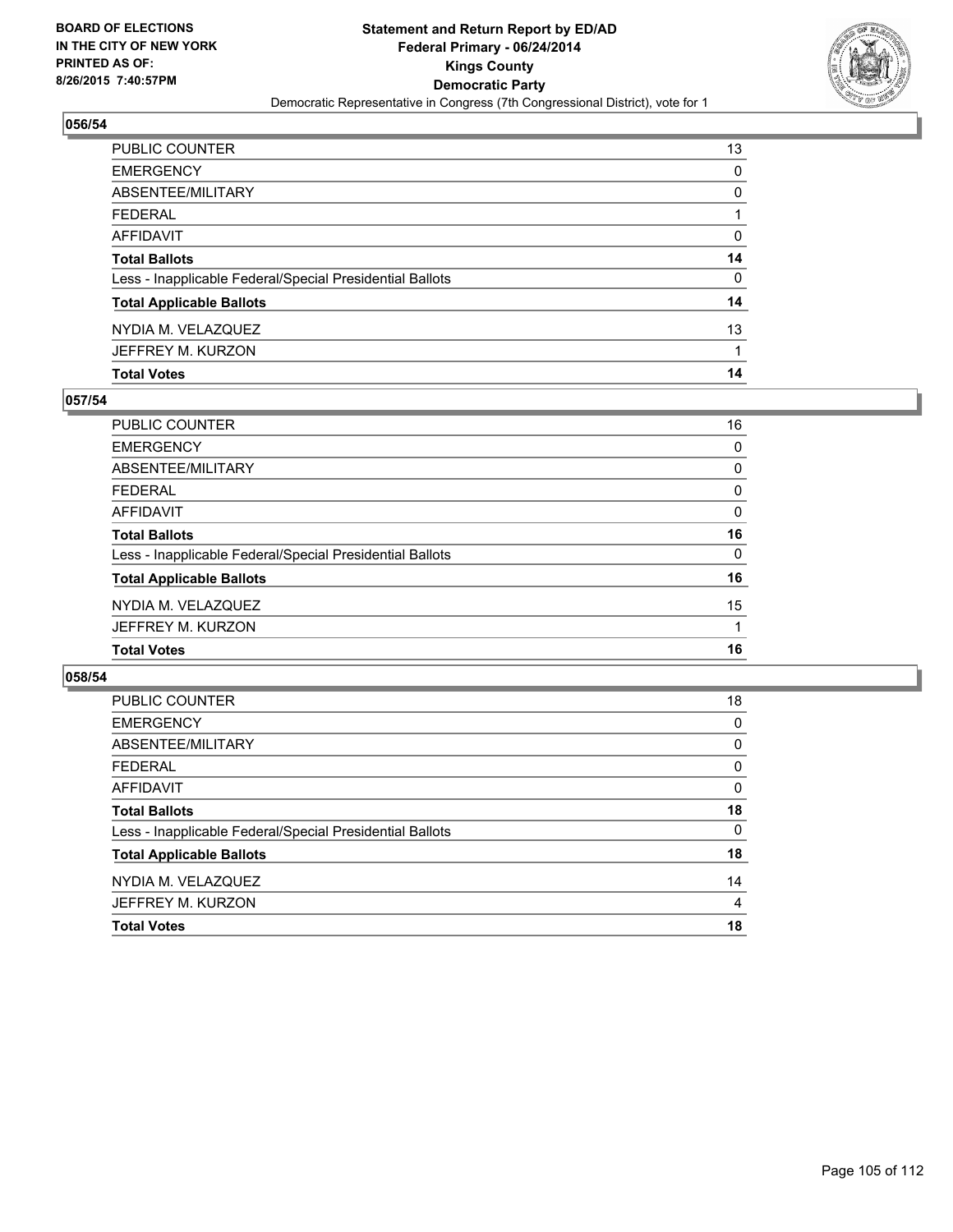

| PUBLIC COUNTER                                           | 14 |
|----------------------------------------------------------|----|
| EMERGENCY                                                | 0  |
| ABSENTEE/MILITARY                                        | 0  |
| FEDERAL                                                  | 0  |
| AFFIDAVIT                                                | 0  |
| <b>Total Ballots</b>                                     | 14 |
| Less - Inapplicable Federal/Special Presidential Ballots | 0  |
| <b>Total Applicable Ballots</b>                          | 14 |
| NYDIA M. VELAZQUEZ                                       | 14 |
| JEFFREY M. KURZON                                        | 0  |
| <b>Total Votes</b>                                       | 14 |

## **073/54**

| <b>PUBLIC COUNTER</b>                                    | 34       |
|----------------------------------------------------------|----------|
| <b>EMERGENCY</b>                                         | 0        |
| <b>ABSENTEE/MILITARY</b>                                 | 0        |
| <b>FEDERAL</b>                                           | 0        |
| <b>AFFIDAVIT</b>                                         | 0        |
| <b>Total Ballots</b>                                     | 34       |
| Less - Inapplicable Federal/Special Presidential Ballots | $\Omega$ |
| <b>Total Applicable Ballots</b>                          | 34       |
| NYDIA M. VELAZQUEZ                                       | 28       |
| JEFFREY M. KURZON                                        | 6        |
| <b>Total Votes</b>                                       | 34       |
|                                                          |          |

| <b>PUBLIC COUNTER</b>                                    |          |
|----------------------------------------------------------|----------|
| <b>EMERGENCY</b>                                         | 0        |
| ABSENTEE/MILITARY                                        |          |
| <b>FEDERAL</b>                                           | 0        |
| AFFIDAVIT                                                | 0        |
| <b>Total Ballots</b>                                     | 8        |
| Less - Inapplicable Federal/Special Presidential Ballots | $\Omega$ |
| <b>Total Applicable Ballots</b>                          | 8        |
| NYDIA M. VELAZQUEZ                                       | 8        |
| JEFFREY M. KURZON                                        | 0        |
| <b>Total Votes</b>                                       | 8        |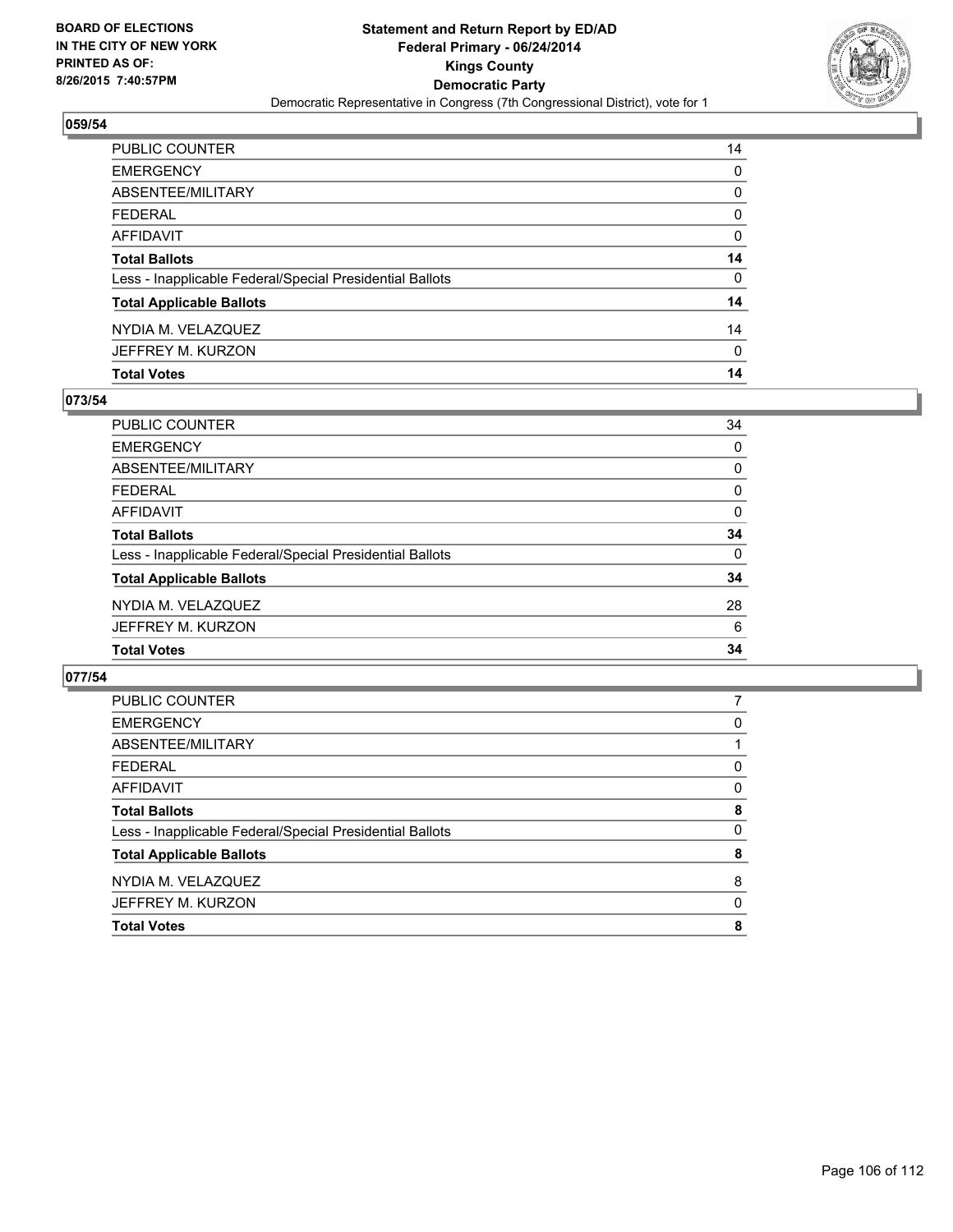

| <b>PUBLIC COUNTER</b>                                    | 16 |
|----------------------------------------------------------|----|
| <b>EMERGENCY</b>                                         | 0  |
| ABSENTEE/MILITARY                                        | 0  |
| <b>FEDERAL</b>                                           | 0  |
| <b>AFFIDAVIT</b>                                         | 0  |
| <b>Total Ballots</b>                                     | 16 |
| Less - Inapplicable Federal/Special Presidential Ballots | 0  |
| <b>Total Applicable Ballots</b>                          | 16 |
| NYDIA M. VELAZQUEZ                                       | 13 |
| JEFFREY M. KURZON                                        | 3  |
| <b>Total Votes</b>                                       | 16 |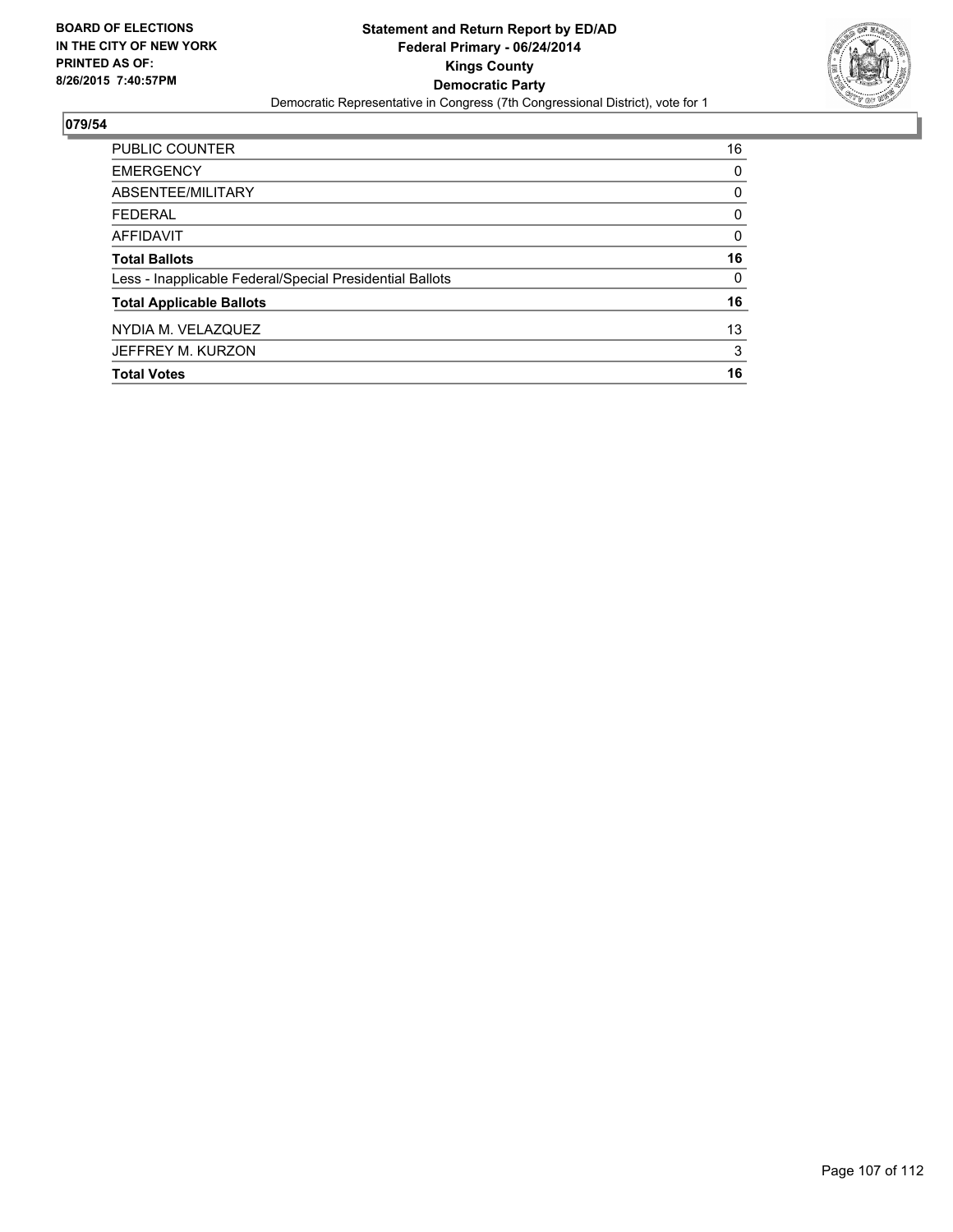

## **039/55 COMBINED into: 040/55**

#### **040/55**

| <b>PUBLIC COUNTER</b>                                    | $\overline{2}$ |
|----------------------------------------------------------|----------------|
| <b>EMERGENCY</b>                                         | 0              |
| ABSENTEE/MILITARY                                        | 11             |
| <b>FEDERAL</b>                                           | 0              |
| AFFIDAVIT                                                | 0              |
| <b>Total Ballots</b>                                     | 13             |
| Less - Inapplicable Federal/Special Presidential Ballots | 0              |
| <b>Total Applicable Ballots</b>                          | 13             |
| NYDIA M. VELAZQUEZ                                       | 10             |
| JEFFREY M. KURZON                                        | 3              |
| <b>Total Votes</b>                                       | 13             |

### **041/55**

| <b>PUBLIC COUNTER</b>                                    | 5 |
|----------------------------------------------------------|---|
| <b>EMERGENCY</b>                                         | 0 |
| ABSENTEE/MILITARY                                        | 0 |
| <b>FEDERAL</b>                                           | 0 |
| <b>AFFIDAVIT</b>                                         | 0 |
| <b>Total Ballots</b>                                     | 5 |
| Less - Inapplicable Federal/Special Presidential Ballots | 0 |
| <b>Total Applicable Ballots</b>                          | 5 |
| NYDIA M. VELAZQUEZ                                       | 4 |
| JEFFREY M. KURZON                                        | 0 |
| <b>Total Votes</b>                                       | 4 |
| Unrecorded                                               |   |
|                                                          |   |

## **042/55 COMBINED into: 041/55**

### **043/55 COMBINED into: 040/55**

| <b>PUBLIC COUNTER</b>                                    | 0 |
|----------------------------------------------------------|---|
|                                                          |   |
| <b>EMERGENCY</b>                                         | 0 |
| ABSENTEE/MILITARY                                        | 0 |
| <b>FEDERAL</b>                                           | 0 |
| AFFIDAVIT                                                | 0 |
| <b>Total Ballots</b>                                     | 0 |
| Less - Inapplicable Federal/Special Presidential Ballots | 0 |
| <b>Total Applicable Ballots</b>                          | 0 |
| NYDIA M. VELAZQUEZ                                       | 0 |
| JEFFREY M. KURZON                                        | 0 |
| <b>Total Votes</b>                                       | 0 |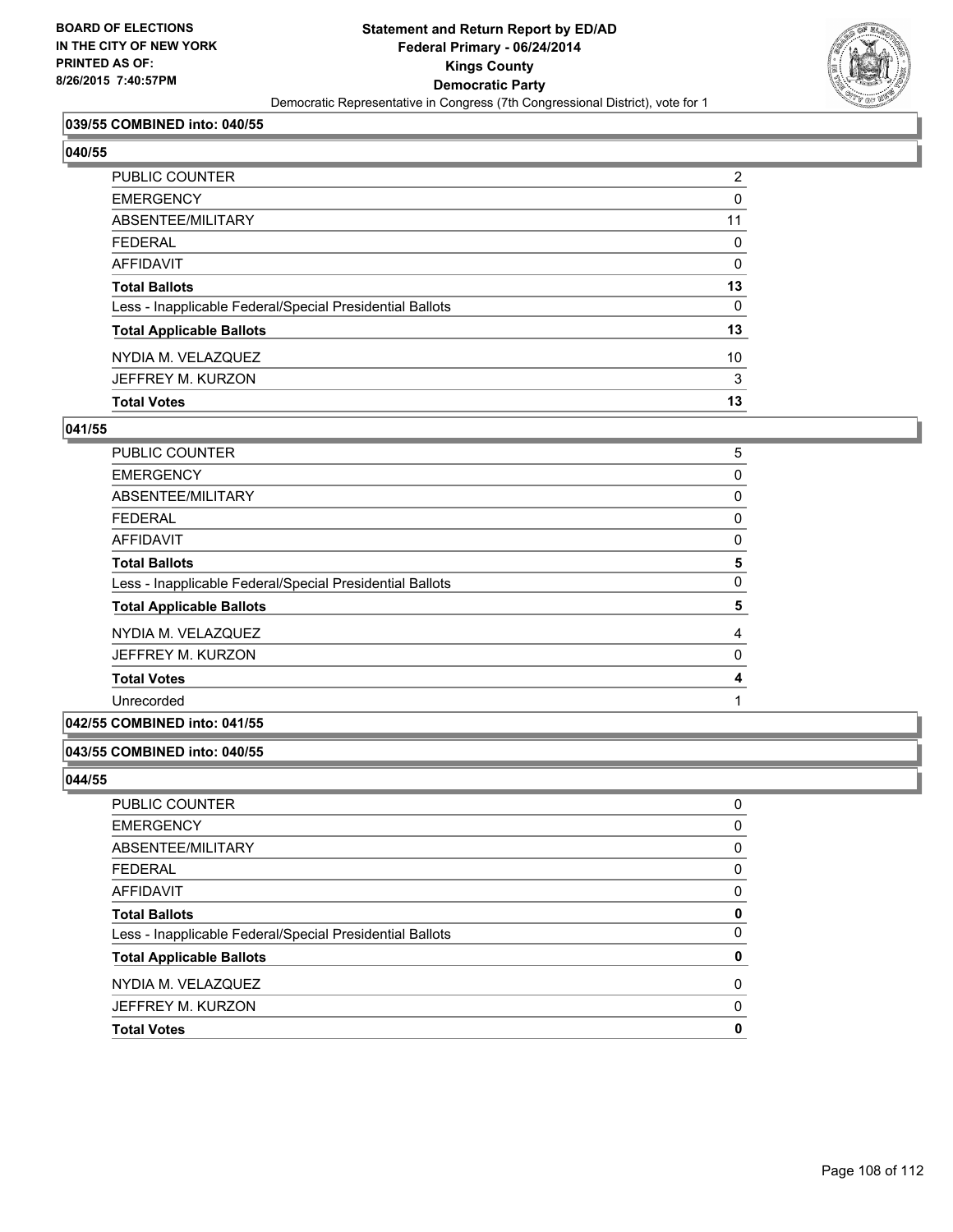

# **045/55**

| <b>PUBLIC COUNTER</b>                                    | 14 |
|----------------------------------------------------------|----|
| <b>EMERGENCY</b>                                         | 0  |
| ABSENTEE/MILITARY                                        | 0  |
| <b>FEDERAL</b>                                           | 0  |
| <b>AFFIDAVIT</b>                                         | 0  |
| <b>Total Ballots</b>                                     | 14 |
| Less - Inapplicable Federal/Special Presidential Ballots | 0  |
| <b>Total Applicable Ballots</b>                          | 14 |
| NYDIA M. VELAZQUEZ                                       | 11 |
| JEFFREY M. KURZON                                        | 3  |
| <b>Total Votes</b>                                       | 14 |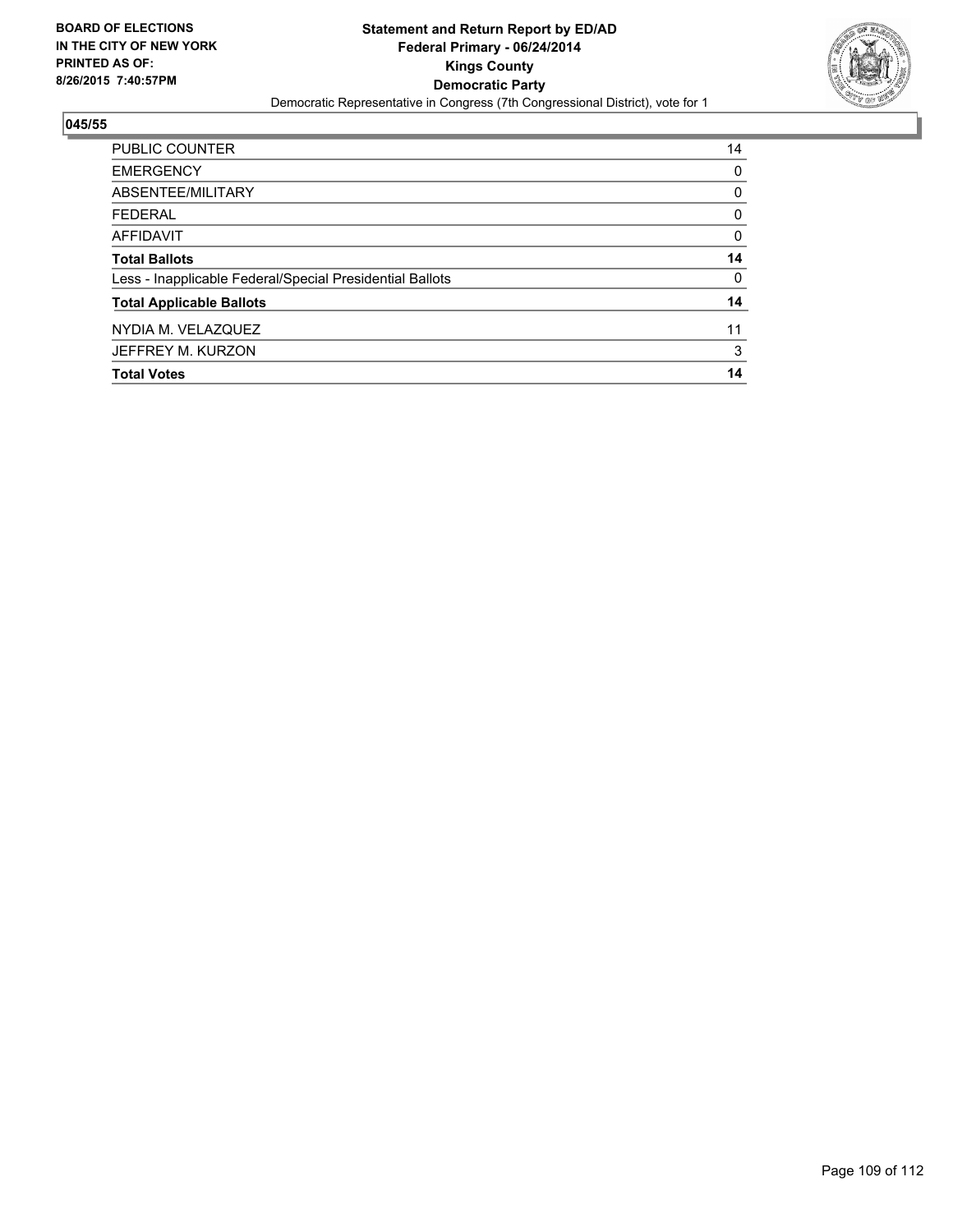

## **001/56**

| PUBLIC COUNTER                                           | 19 |
|----------------------------------------------------------|----|
| <b>EMERGENCY</b>                                         | 0  |
| ABSENTEE/MILITARY                                        |    |
| <b>FEDERAL</b>                                           | 0  |
| AFFIDAVIT                                                | 0  |
| <b>Total Ballots</b>                                     | 20 |
| Less - Inapplicable Federal/Special Presidential Ballots | 0  |
| <b>Total Applicable Ballots</b>                          | 20 |
| NYDIA M. VELAZQUEZ                                       | 16 |
| JEFFREY M. KURZON                                        | 2  |
| <b>Total Votes</b>                                       | 18 |
| Unrecorded                                               | 2  |

### **002/56**

| PUBLIC COUNTER                                           | 14       |
|----------------------------------------------------------|----------|
| <b>EMERGENCY</b>                                         | $\Omega$ |
| <b>ABSENTEE/MILITARY</b>                                 | 0        |
| <b>FEDERAL</b>                                           | 0        |
| <b>AFFIDAVIT</b>                                         | 0        |
| <b>Total Ballots</b>                                     | 14       |
| Less - Inapplicable Federal/Special Presidential Ballots | 0        |
| <b>Total Applicable Ballots</b>                          | 14       |
| NYDIA M. VELAZQUEZ                                       | 13       |
| JEFFREY M. KURZON                                        |          |
| <b>Total Votes</b>                                       | 14       |
|                                                          |          |

### **003/56**

| PUBLIC COUNTER                                           | 10       |
|----------------------------------------------------------|----------|
| <b>EMERGENCY</b>                                         | 0        |
| ABSENTEE/MILITARY                                        | 0        |
| <b>FEDERAL</b>                                           | 0        |
| <b>AFFIDAVIT</b>                                         | $\Omega$ |
| <b>Total Ballots</b>                                     | 10       |
| Less - Inapplicable Federal/Special Presidential Ballots | 0        |
| <b>Total Applicable Ballots</b>                          | 10       |
| NYDIA M. VELAZQUEZ                                       | 10       |
| JEFFREY M. KURZON                                        | 0        |
| <b>Total Votes</b>                                       | 10       |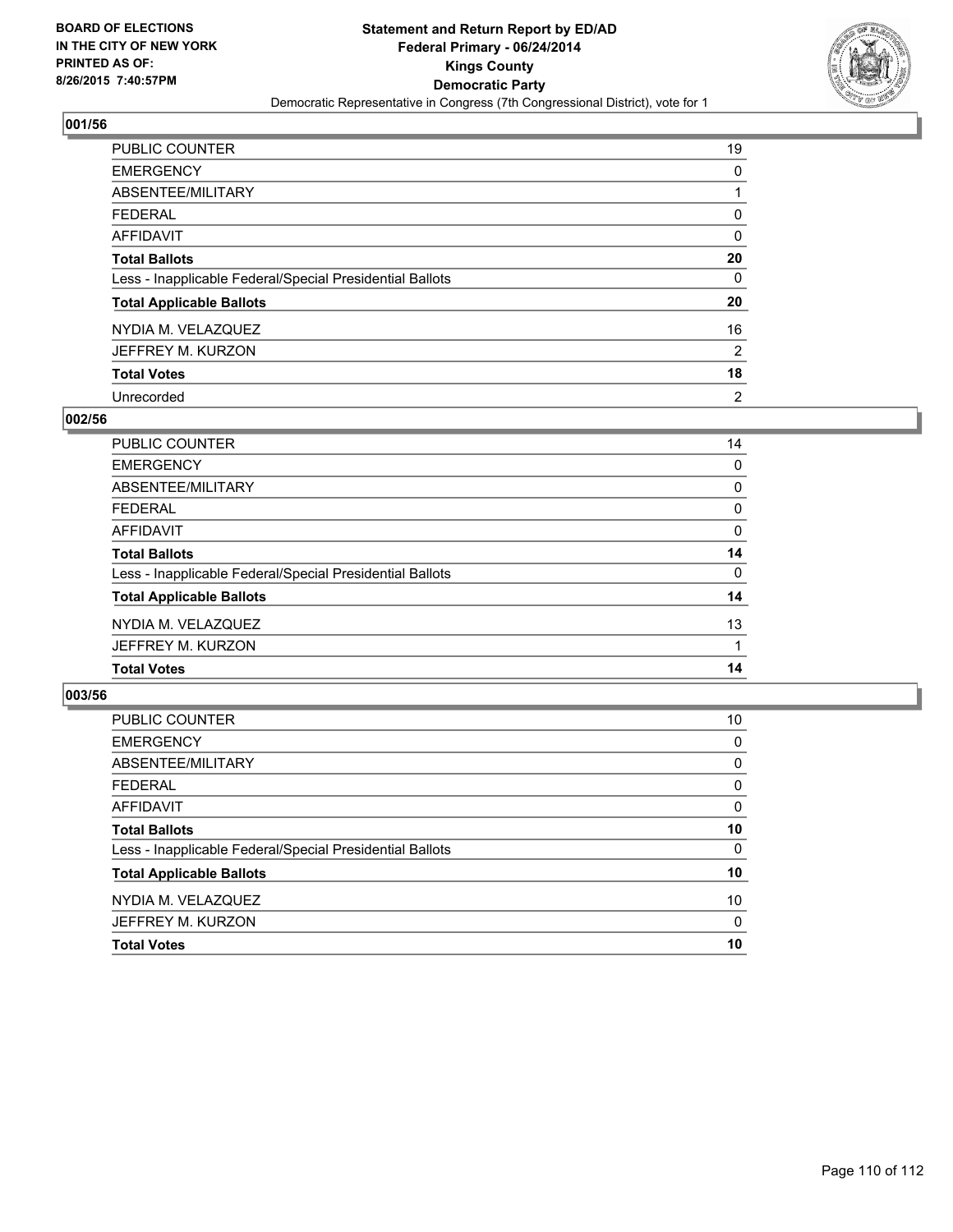

## **004/56**

| <b>PUBLIC COUNTER</b>                                    | 21 |
|----------------------------------------------------------|----|
| <b>EMERGENCY</b>                                         | 0  |
| ABSENTEE/MILITARY                                        |    |
| <b>FEDERAL</b>                                           | 0  |
| AFFIDAVIT                                                |    |
| <b>Total Ballots</b>                                     | 23 |
| Less - Inapplicable Federal/Special Presidential Ballots | 0  |
| <b>Total Applicable Ballots</b>                          | 23 |
| NYDIA M. VELAZQUEZ                                       | 17 |
| JEFFREY M. KURZON                                        | 3  |
| <b>Total Votes</b>                                       | 20 |
| Unrecorded                                               | 3  |

#### **081/56**

| <b>PUBLIC COUNTER</b>                                    | 0 |
|----------------------------------------------------------|---|
| <b>EMERGENCY</b>                                         | 0 |
| ABSENTEE/MILITARY                                        | 0 |
| <b>FEDERAL</b>                                           | 0 |
| AFFIDAVIT                                                | 0 |
| <b>Total Ballots</b>                                     | 0 |
| Less - Inapplicable Federal/Special Presidential Ballots | 0 |
| <b>Total Applicable Ballots</b>                          | 0 |
| NYDIA M. VELAZQUEZ                                       | 0 |
| JEFFREY M. KURZON                                        | 0 |
| <b>Total Votes</b>                                       | 0 |